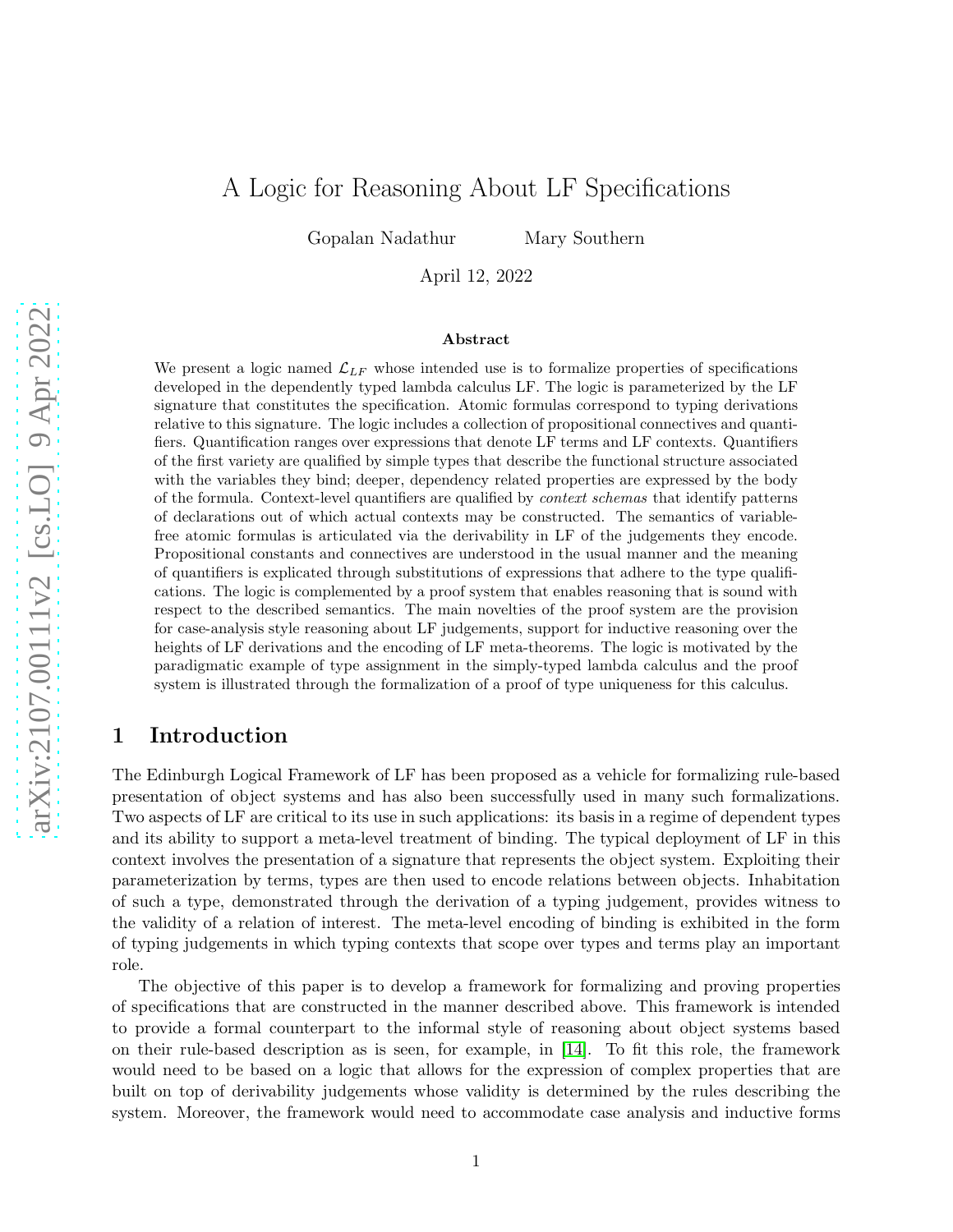of reasoning, thereby enabling the least-fixed point treatment of the rules that is typically assumed in the informal arguments.

Towards delivering on the mentioned objective, we describe here a logic in which properties of LF specifications can be formalized. The logic is parameterized by an LF signature that describes the particular object system that is of interest. The atomic formulas in the logic then comprise typing judgements that assert the inhabitation of types relative to LF contexts. Complex formulas can be constructed from these judgements using a collection of propositional constants and connectives and quantifiers. The quantification that is permitted ranges over expressions that denote both LF terms and LF contexts. A critical issue that must be addressed in this context is the qualification of quantifiers to limit their scope to meaningful subclasses of expressions. For term quantifiers, we address this issue by using a special class of simple types that are referred to as *arity types*. Such a type limits attention to terms that satisfy a particular functional structure, leaving deeper, dependency related properties to the domain of the formula that the quantifier ranges over. For context quantifiers, we introduce a new kind of types that we call *context schemas*. These types, which are motivated by the *regular worlds* used with Twelf developments [\[11,](#page-70-1) [15\]](#page-70-2), identify patterns of declarations out of which the actual contexts that instantiate the quantifiers must be constructed. The validity of atomic formulas that are devoid of free variables is determined, as might be expected, by the derivability of the LF judgements that they represent. Propositional symbols are understood in the usual manner. An especially interesting part of the semantics is the treatment of quantifiers: these are interpreted via the substitution of expressions that adhere to the type qualifications that adorn them.

Perhaps the most significant contribution of this paper is a proof system that can be used to establish the validity of formulas in the logic that is described. This proof system is oriented around sequents that intuitively encapsulate states in the development of a proof. A basic part of this system is a set of rules that encode the meanings of the propositional symbols and quantifiers. The truly innovative part of the system is its treatment of atomic formulas that embodies their interpretation as typing judgements in LF. Included in this part is a mechanism for analyzing an atomic assumption formula via the parameterizing signature and the declarations in the LF context that is a part of the formula. The rules also build in the capability to reason by induction on the heights of LF derivations and to utilize meta-theorems about LF derivability. We show in this paper that the proof system is both coherent and sound. While we illustrate the logic and the proof system, we leave the demonstration of their effectiveness to other work, e.g. see [\[1,](#page-70-3) [18\]](#page-71-0).

The rest of the paper is organized as follows. In the next section, we present the notions related to LF that we need in other parts of this work. A major part of this presentation is the treatment of simultaneous hereditary substitution, a concept that is important to much of the technical development in this paper and that has also not been treated in prior work. Section [3](#page-14-0) then presents the logic  $\mathcal{L}_{LF}$  and illustrates its use in formalizing the type uniqueness property for the simply-typed lambda calculus, a paradigmatic example for such work. Section [4](#page-24-0) describes the notion of a sequent and develops a collection of proof rules for deriving sequents. The main burden of the technical work in this section is the demonstration of the coherence and soundness of the rules that are presented. Section [5](#page-65-0) illustrates the proof system by showing how it can be used to encode the informal argument outlined in Section [3.](#page-14-0) We conclude the paper in Section [6](#page-68-0) by placing the ideas in this paper in the context of other work related to reasoning about LF specifications.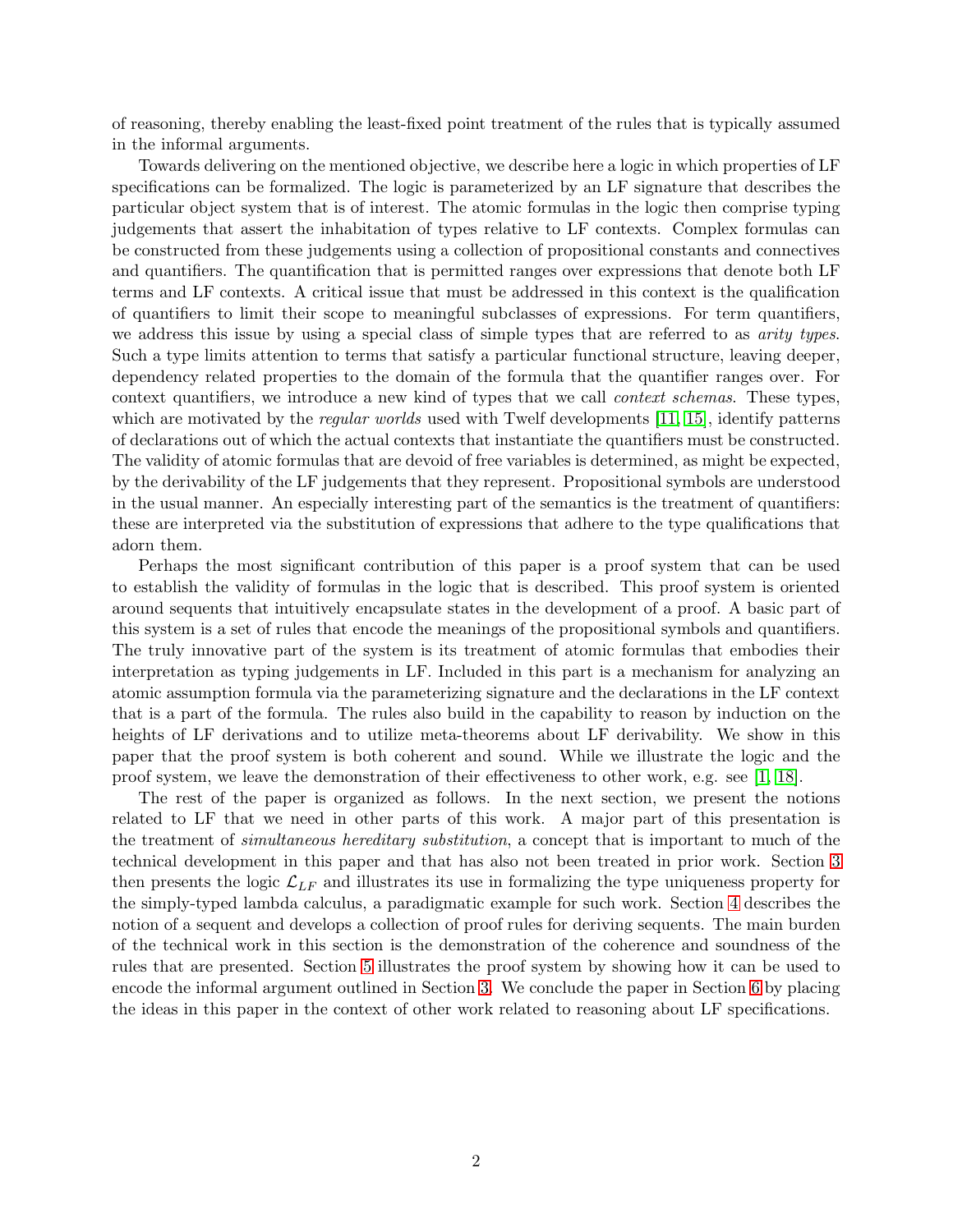# <span id="page-2-0"></span>2 LF and the Formalization of Object Systems

The methodology for modeling object systems in LF relies on adequacy theorems that, in turn, depend on canonical  $\beta\eta$ -forms for terms. The original presentation of LF [\[5\]](#page-70-4) includes terms in both canonical and non-canonical form. Such a presentation simplifies the treatment of substitution but at the price of complicating arguments concerning adequacy and LF derivability. In light of this an alternative treatment of LF has been proposed that admits only terms that are in  $\beta$ -normal form and that are well-typed only if they are additionally in  $\eta$ -long form [\[6,](#page-70-5) [21\]](#page-71-1). We use this presentation of LF, called canonical LF, as the basis for our work. The first subsection below recalls this presentation and develops notions related to it that will be used in the later parts of this paper. Towards motivating the development of the logic that is the main content of this paper, we then discuss the use of LF in representing object systems and in reasoning about them at an informal level. The section concludes with an identification of meta-theorems related to derivability in LF that will be used in articulating proof rules in our logic.

### 2.1 Canonical LF

Our presentation of canonical LF, henceforth referred to simply as LF, differs from that in [\[6\]](#page-70-5) in two respects. First, we elide the subordination relation in typing judgements since it is orthogonal to the thrust of this paper. Second, we treat substitution independently of LF typing judgements and we also extend the notion to include the simultaneous replacement of multiple variables. The elaboration below builds in these ideas.

|                                                                                           |  | <b>Kinds</b> $K := Type   \Pi x:A.K$                                 |
|-------------------------------------------------------------------------------------------|--|----------------------------------------------------------------------|
| Canonical Type Families $A, B ::= P   \Pi x:A, B$<br>Atomic Type Families $P ::= a   P M$ |  |                                                                      |
| Canonical Terms $M, N ::= R   \lambda x. M$<br>Atomic Terms $R ::= c   x   R M$           |  |                                                                      |
|                                                                                           |  | <b>Signatures</b> $\Sigma ::= \cdot   \Sigma, c : A   \Sigma, a : K$ |
| <b>Contexts</b> $\Gamma ::= \cdot   \Gamma, x : A$                                        |  |                                                                      |

Figure 2.1: The Syntax of LF Expressions

#### 2.1.1 The Syntax

The syntax of LF expressions is described in Figure [2.1.](#page-25-0) The primary interest is in three categories of expressions: kinds, types which are indexed by kinds, and terms which are indexed by types. In these expressions,  $\lambda$  and  $\Pi$  are binding or abstraction operators. Relative to these operators, we assume the principle of equivalence under renaming that is applied as needed. We also assume as understood the notions of free and bound variables that are usual to expressions involving such operators. To ensure the absence of  $\beta$ -redexes, terms are stratified into *canonical* and *atomic* forms. A similar stratification is used with types that is exploited by the formation rules to force all well-typed terms to be in  $\eta$ -long form. We use x and y to represent term-level variables, which are bound by abstraction operators or in the contexts that are associated with terms. Further, we use c and d for term-level constants, and  $a$  and  $b$  for type-level constants, both of which are typed in signatures. The expression  $A_1 \rightarrow A_2$  is used as an alternative notation for the type family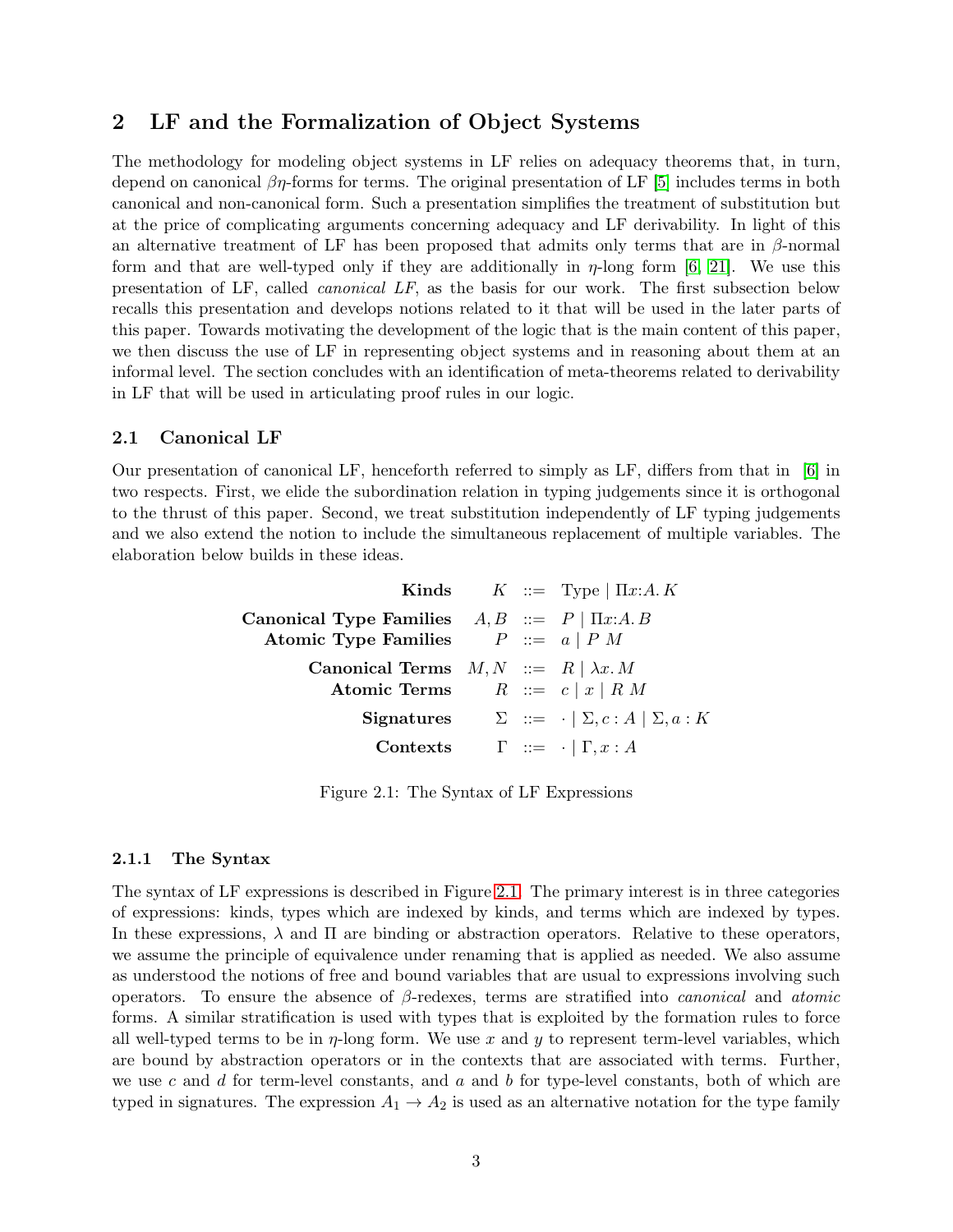$\Pi x:A_1 \ A_2$  when x does not appear free in  $A_2$ . An atomic term has the form  $(h\ M_1 \ \ldots \ M_n)$  where h is a variable or a constant. We refer to h as the head symbol of such a term.

#### 2.1.2 Simultaneous Hereditary Substitution

We will need to consider substitution into LF expressions when explicating typing and other logical notions related to these expressions. To preserve the form of these expressions, it is necessary to build  $\beta$ -reduction into the application of such substitutions. An important consideration in this context is that substitution application must be a terminating operation. Towards ensuring this property, substitutions are indexed by types that are eventually intended to characterize the functional structure of expressions.

**Definition 2.1.** The collection of expressions that are obtained from the constant o using the binary infix constructor  $\rightarrow$  constitute the arity types. Corresponding to each canonical type A, there is an arity type called its erased form and denoted by  $(A)^-$  and given as follows:  $(P)^- = o$ and  $(\Pi x:A_1 \tcdot A_2)^{-} = (A_1)^{-} \rightarrow (A_2)^{-}$ .

**Definition 2.2.** A substitution  $\theta$  is a finite set of the form  $\{\langle x_1, M_1, \alpha_1 \rangle, \ldots, \langle x_n, M_n, \alpha_n \rangle\}$ , where, for  $1 \leq i \leq n$  $1 \leq i \leq n$ ,  $x_i$  is a distinct variable,  $M_i$  is a canonical term and  $\alpha_i$  is an arity type.<sup>1</sup> Given such a substitution, dom( $\theta$ ) denotes the set  $\{x_1, \ldots, x_n\}$  and  $\text{rng}(\theta)$  denotes the set  $\{M_1, \ldots, M_n\}$ .

Given a substitution  $\theta$  and an expression E that is a kind, a type, a canonical term or a context, we wish the expression  $E[\![\theta]\!]$  notionally to denote the application of  $\theta$  to E. However, such an application is not guaranteed to exist. We therefore use the expression  $E[\![\theta]\!] = E'$  to indicate when it is defined and has  $E'$  as a result. The key part of defining this relation is that of articulating its meaning when  $E$  is a canonical term. This is done in Figure [2.2](#page-31-0) via rules for deriving this relation. These rules use an auxiliary definition of substitution into an atomic term which accounts for any normalization that is necessitated by the replacement of a variable by a term. The different categories of rules in this figure are distinguished by being preceded by a box containing the judgement form they relate to. The extension of this definition to the case where  $E$ is a kind or a type corresponds essentially to the application of the substitution to the terms that appear within E. This idea is made explicit for types in Figure [2.3](#page-33-0) and its elaboration for kinds is similar. A substitution is meaningfully applied to a context only when it does not replace variables to which the context assigns types and when a replacement does not lead to inadvertent capture. When these conditions are satisfied, the substitution distributes to the types that are assigned to the variables as the rules in Figure [2.4](#page-36-0) make clear.

We define a measure on substitutions that is useful in showing that their application terminates.

**Definition 2.3.** The size of an arity type is the number of occurrences of  $\rightarrow$  in it. The size of a substitution is the largest of the sizes of the arity types in each of its triples.

The following theorem can be proved by induction first on the sizes of substitutions and then on the structures of expressions; it would first be proved simultaneously for canonical and atomic terms and then extended to types, kinds and contexts.

<span id="page-3-1"></span>**Theorem 2.4.** For any context, kind, type or canonical term E and any substitution  $\theta$ , it is decidable whether there is an E' such that  $E[\![\theta]\!] = E'$  is derivable. Moreover, there is at most one  $E'$  for which it is derivable. Similarly, for any atomic term R and substitution  $θ$ , it is decidable

<span id="page-3-0"></span><sup>&</sup>lt;sup>1</sup>Note that by a systematic abuse of notation, n may be less than m in a sequence written in the form  $s_m, \ldots, s_n$ , in which case the empty sequence is denoted. In this particular instance, a substitution can be an empty set of triples.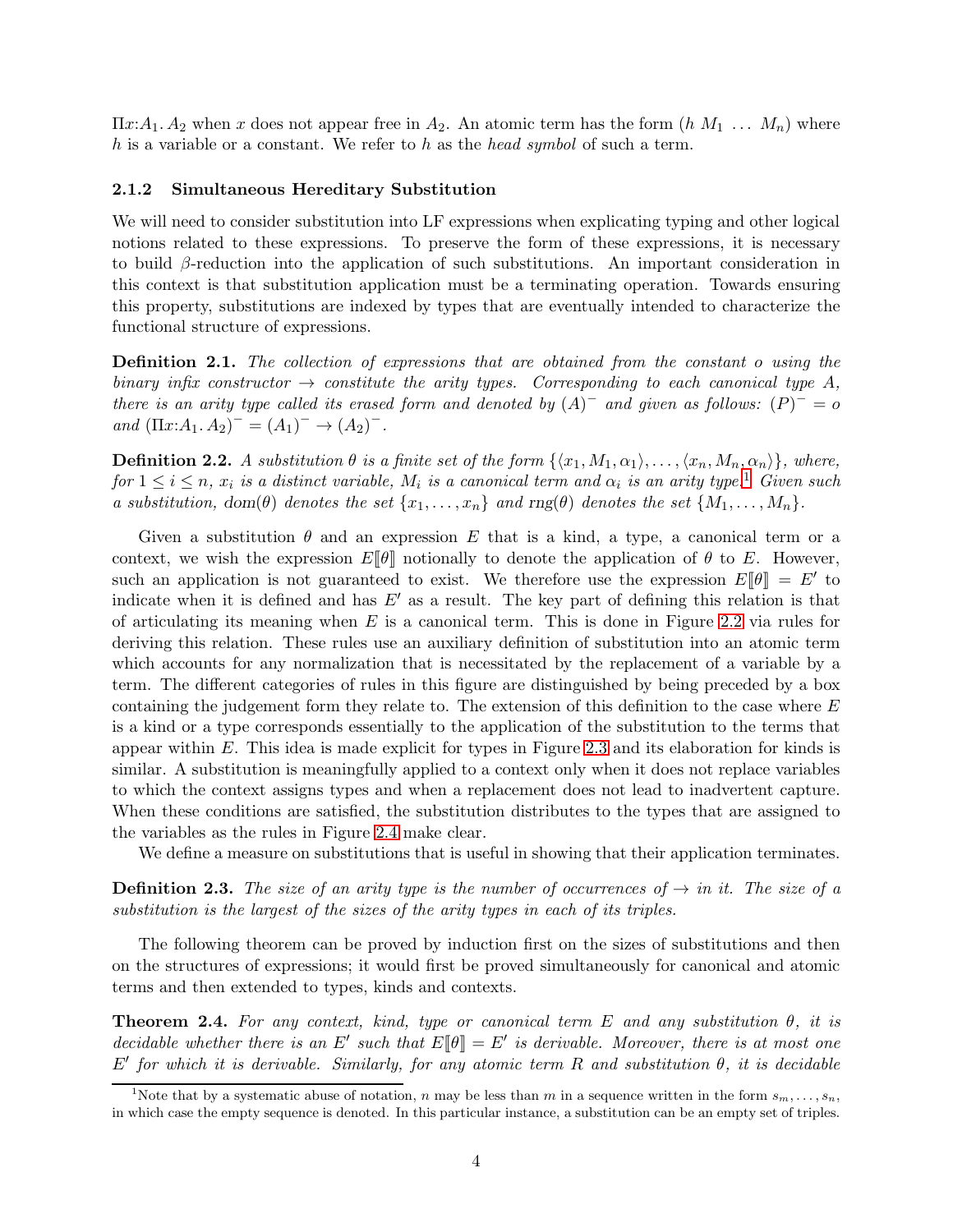$$
\boxed{M[\![\theta]\!] = M'}
$$
\n
$$
\frac{R[\![\theta]\!]^r = R'}{R[\![\theta]\!] = R'}
$$
\n
$$
\frac{R[\![\theta]\!]^r = M' : \alpha'}{R[\![\theta]\!] = M'}
$$
\n
$$
\frac{x \text{ not free in } \text{dom}(\theta) \cup \text{rng}(\theta)}{(\lambda x. M)[\![\theta]\!] = \lambda x. M'}
$$
\n
$$
\frac{R[\![\theta]\!]^r = M' : \alpha'}{x[\![\theta]\!]^r = M : \alpha}
$$
\n
$$
\frac{\langle x, M, \alpha \rangle \in \theta}{x[\![\theta]\!]^r = M : \alpha}
$$
\n
$$
\frac{R[\![\theta]\!]^r = \lambda x. M' : \alpha' \to \alpha'' \quad M[\![\theta]\!] = M'' \quad M'[\![\{\langle x, M'', \alpha' \rangle\}]\!] = M'''}{(R \ M)[\![\theta]\!]^r = M'' : \alpha''}
$$
\n
$$
\frac{x \notin \text{dom}(\theta)}{x[\![\theta]\!]^r = x}
$$
\n
$$
\frac{x \notin \text{dom}(\theta)}{x[\![\theta]\!]^r = x}
$$
\n
$$
\frac{R[\![\theta]\!]^r = R'}{R \ M[\![\theta]\!]^r = R' \quad M[\![\theta]\!] = M'}
$$



$$
\frac{P[\![\theta]\!]=P'\quad M[\![\theta]\!]=M'}{(P\;M)[\![\theta]\!]= (P'\;M')}
$$
\n
$$
x \text{ not free in } dom(\theta) \cup rng(\theta) \qquad A_1[\![\theta]\!]=A'_1 \qquad A_2[\![\theta]\!]=A'_2
$$
\n
$$
(\Pi x{:}A_1.A_2)[\![\theta]\!]=\Pi x{:}A'_1.A'_2
$$

Figure 2.3: Applying Substitutions to Types

$$
\boxed{\frac{x \text{ not free in } \text{dom}(\theta) \cup \text{rng}(\theta) \quad \Gamma[\![\theta]\!] = \Gamma' \qquad A[\![\theta]\!] = A' }}{\text{(}\Gamma, x : A)\llbracket \theta \rrbracket = \Gamma', x : A'}
$$

Figure 2.4: Applying Substitutions to Contexts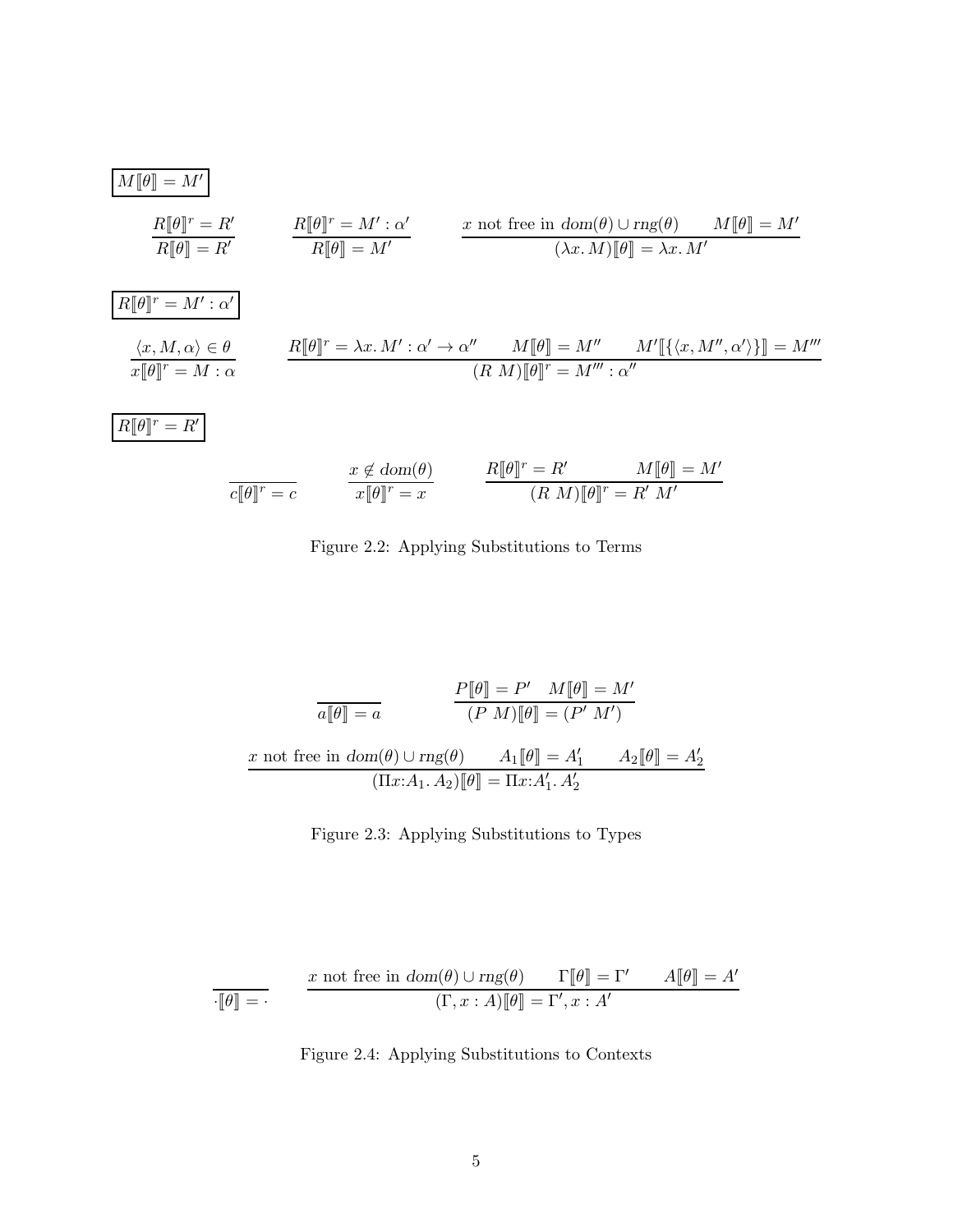whether there is an R' or an M' and  $\alpha'$  such that  $R[\![\theta]\!]^r = R'$  or  $R[\![\theta]\!]^r = M' : \alpha'$  is derivable, at most one of these judgements is derivable and that too for a unique  $R'$ , respectively,  $M'$  and  $\alpha'$ .

The following property has an obvious proof by induction on the structure of the expression.

**Theorem 2.5.** If  $E$  is a kind, a type or a canonical term none of whose free variables is a member of dom( $\theta$ ), then  $E[\theta] = E$  has as derivation. If R is an atomic term none of whose free variables is a member of dom( $\theta$ ) then  $R[\![\theta]\!]^r = R$  has a derivation.

Simultaneous hereditary substitution enjoys a permutation property that is similar to the one described in [\[6\]](#page-70-5) for unitary substitution.

<span id="page-5-1"></span>**Theorem 2.6.** Let  $\theta_1$  be the substitution  $\{\langle x_1, M_1, \alpha_1 \rangle, \ldots, \langle x_n, M_n, \alpha_n \rangle\}$ . Further, let  $\theta_2$  be the substitution  $\{\langle y_1, N_1, \beta_1 \rangle, \ldots \langle y_m, N_m, \beta_m \rangle\}$  where  $y_1, \ldots, y_m$  are variables that are distinct from  $x_1, \ldots, x_n$  and that do not appear free in  $M_1, \ldots, M_n$ . Finally, suppose that for each i,  $1 \le i \le m$ , there is some  $N'_i$  such that  $N_i[\![\theta_1]\!] = N'_i$  has a derivation and let  $\theta_3 = \{\langle y_1, N'_1, \beta_1 \rangle, \ldots \langle y_m, N'_m, \beta_m \rangle\}$ . For every kind, type and canonical term E,  $E_1$  and  $E_2$  such  $E[\![\theta_1]\!] = E_1$  and  $E[\![\theta_2]\!] = E_2$  have derivations, there must be an E' such that  $E_2[\![\theta_1]\!] = E'$  and  $E_1[\![\theta_3]\!] = E'$  have derivations.

*Proof.* The proof proceeds by a primary induction on the sum of the sizes of  $\theta_1$  and  $\theta_2$  and a secondary induction on the derivation of  $E[\![\theta_2]\!] = E_2$ . We omit the details which are similar to those for Lemma 2.10 in [\[6\]](#page-70-5). □

$$
\frac{c: \alpha \in \Theta}{\Theta \vdash_{at}^{r} c: \alpha} \qquad \frac{x: \alpha \in \Theta}{\Theta \vdash_{at}^{r} x: \alpha} \qquad \frac{\Theta \vdash_{at}^{r} R: \alpha' \to \alpha \qquad \Theta \vdash_{at} M: \alpha'}{\Theta \vdash_{at}^{r} R M: \alpha}
$$
\n
$$
\frac{\{x: \alpha_{1}\} \uplus \Theta \vdash_{at} M: \alpha_{2}}{\Theta \vdash_{at} \lambda x. M: \alpha_{1} \to \alpha_{2}} \qquad \frac{\Theta \vdash_{at}^{r} R: \alpha}{\Theta \vdash_{at} R: \alpha}
$$

Figure 2.5: Arity Typing for Canonical Terms

While the application of a substitution to an LF expression may not always exist, this is guaranteed to be the case when certain arity typing constraints are satisfied as we describe below.

<span id="page-5-2"></span>**Definition 2.7.** An arity context  $\Theta$  is a set of unique assignments of arity types to (term) constants and variables; these assignments are written as  $x : \alpha$  or  $c : \alpha$ . Given two arity contexts  $\Theta_1$  and  $\Theta_2$ , we write  $\Theta_1 \oplus \Theta_2$  to denote the collection of all the assignments in  $\Theta_1$  and the assignments in  $\Theta_2$  to the constants or variables not already assigned a type in  $\Theta_1$ . The rules in Figure [2.5](#page-50-0) define the arity typing relation denoted by  $\Theta \vdash_{\text{at}} M : \alpha$  between a term M and an arity type  $\alpha$  relative to an arity context Θ. A kind or type E is said to respect an arity context Θ under the following conditions: if  $E$  is Type; if  $E$  is an atomic type and for each canonical term  $M$  appearing in  $E$  there is an arity type  $\alpha$  such that  $\Theta \vdash_{at} M : \alpha$  is derivable; and if E has the form  $\Pi x:A. E'$  and A respects  $\Theta$  and  $E'$  respects  $\{x:(A)^{-}\}\uplus\Theta$ . A context Γ is said to respect  $\Theta$  if for every x : A appearing in Γ it is the case that A respects  $\Theta$ . A substitution  $\theta$  is arity type preserving with respect to  $\Theta$  if for every  $\langle x, M, \alpha \rangle \in \theta$  it is the case that  $\Theta \vdash_{\text{at}} M : \alpha$  is derivable. Associated with a substitution  $\theta$  is the arity context  $\{x : \alpha \mid \langle x, M, \alpha \rangle \in \theta\}$  that is denoted by  $\text{ctx}(\theta)$ .

<span id="page-5-0"></span>**Theorem 2.8.** Let  $\theta$  be a substitution that is arity type preserving with respect to  $\Theta$  and let  $\Theta'$ denote the arity context  $\text{ctx}(\theta) \oplus \Theta$ .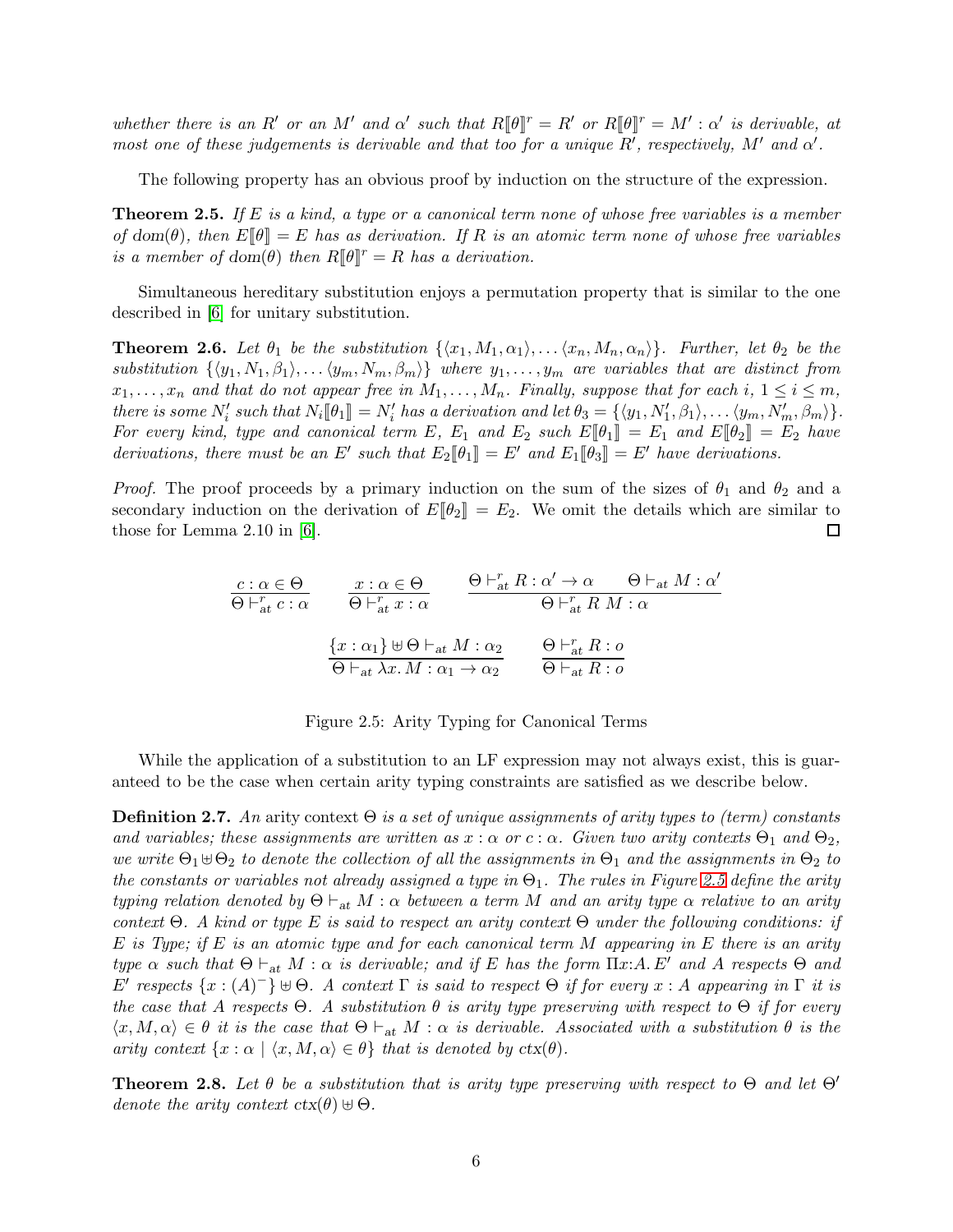- 1. If E is a canonical type or kind that respects the arity context  $\Theta'$ , then there must be an E' that respects  $\Theta$  and that is such that  $E[\![\theta]\!] = E'$  is derivable.
- 2. If M is a canonical term such that  $\Theta' \vdash_{\text{at}} M : \alpha$  is derivable, then there must be an M' such that  $M[\![\theta]\!] = M'$  and  $\Theta \vdash_{\text{at}} M' : \alpha$  are derivable.
- 3. If R is an atomic term such that  $\Theta' \vdash_{at}^r R : \alpha$  is derivable, then either there is an atomic term R' such that  $R[\![\theta]\!]=R'$  and  $\Theta\vdash_{\text{at}}^r R:\alpha$  are derivable or there is a canonical term M such that  $R[\![\theta]\!]=M:\alpha$  and  $\Theta\vdash_{\textup{at}} M:\alpha$  are derivable.

Proof. The first clause in the theorem is an easy consequence of the second. We prove clauses (2) and (3) simultaneously by induction first on the sizes of substitutions and then on the structure of terms. The argument proceeds by considering the cases for the term structure, first proving (3) and then using this in proving (2).  $\Box$ 

We will often consider expressions and substitutions that satisfy the arity typing requirements of the theorem above, which then guarantees that the applications of the substitutions have results. We introduce a notation that is convenient in this situation: we will write  $E[\![\theta]\!]$  to denote the unique E' such that  $E[\![\theta]\!] = E'$  has a derivation whenever such a derivation is known to exist.

**Definition 2.9.** Two substitutions  $\theta_1$  and  $\theta_2$  are said to be arity type compatible relative to the arity context  $\Theta$  if  $\theta_2$  is type preserving with respect to  $\Theta$  and  $\theta_1$  is type preserving with respect to  $ctx(\theta_2) \oplus \Theta$ . The composition of two such substitutions, written as  $\theta_2 \circ \theta_1$ , is the substitution

> $\{\langle x, M', \alpha \rangle \mid \langle x, M, \alpha \rangle \in \theta_1 \text{ and } M[\![\theta_2]\!] = M'$  has a derivation} ∪  $\{\langle y, N, \beta \rangle \mid \langle y, N, \beta \rangle \in \theta_2 \text{ and } y \notin \text{dom}(\theta_1)\}\$

By Theorem [2.8](#page-5-0) there must be an M' for which  $M[\![\theta_2]\!]=M'$  has a derivation for each  $\langle x, M, \alpha \rangle \in \theta_1$ . Moreover such an M' must be unique. Thus, the composition described herein is well-defined. Note also that the composition must also be arity type preserving with respect to  $\Theta$ .

<span id="page-6-0"></span>**Theorem 2.10.** Let  $\theta_1$  and  $\theta_2$  be substitutions that are arity type compatible relative to  $\Theta$  and let  $\Theta'$  denote the arity context  $\text{ctx}(\theta_2 \circ \theta_1) \uplus \Theta$ .

- 1. If E is a canonical kind, type or context that respects  $\Theta'$  and  $E'$  and  $E''$  are, respectively, canonical types or kinds such that  $E[\![\theta_1]\!] = E'$  and  $E'[\![\theta_2]\!] = E''$  have derivations, then  $E[\![\theta_2 \circ \theta_1]\!] = E''$  has a derivation.
- 2. If M is a canonical term such that, for some arity type  $\alpha$ ,  $\Theta' \vdash_{\text{at}} M : \alpha$  is derivable and M' and M'' are canonical terms such that  $M[\![\theta_1]\!] = M'$  and  $M'[\![\theta_2]\!] = M''$  have derivations, then  $M[\![\theta_2 \circ \theta_1]\!] = M''$  has a derivation.
- 3. If R is a canonical term such that, for some arity type  $\alpha$ ,  $\Theta' \vdash_{at} R : \alpha$  is derivable and
	- (a) M' and M" are canonical terms such that  $R[\![\theta_1]\!]^r = M'$  :  $\alpha$  and  $M'[\![\theta_2]\!] = M''$  have derivations, then  $R[\![\theta_2 \circ \theta_1]\!]^r = M'' : \alpha$  has a derivation;
	- (b) R' and M'' are, respectively, an atomic and a canonical term such that  $R[\![\theta_1]\!]^r = R'$  and  $R'[\![\theta_2]\!]^r = M'' : \alpha$  have derivations then  $R[\![\theta_2 \circ \theta_1]\!]^r = M'' : \alpha$  has a derivation;
	- (c) R' and R'' are atomic terms such that  $R[\![\theta_1]\!]^r = R'$  and  $R'[\![\theta_2]\!]^r = R''$  have derivations, then  $R[\![\theta_2 \circ \theta_2]\!]^r = R''$  has a derivation.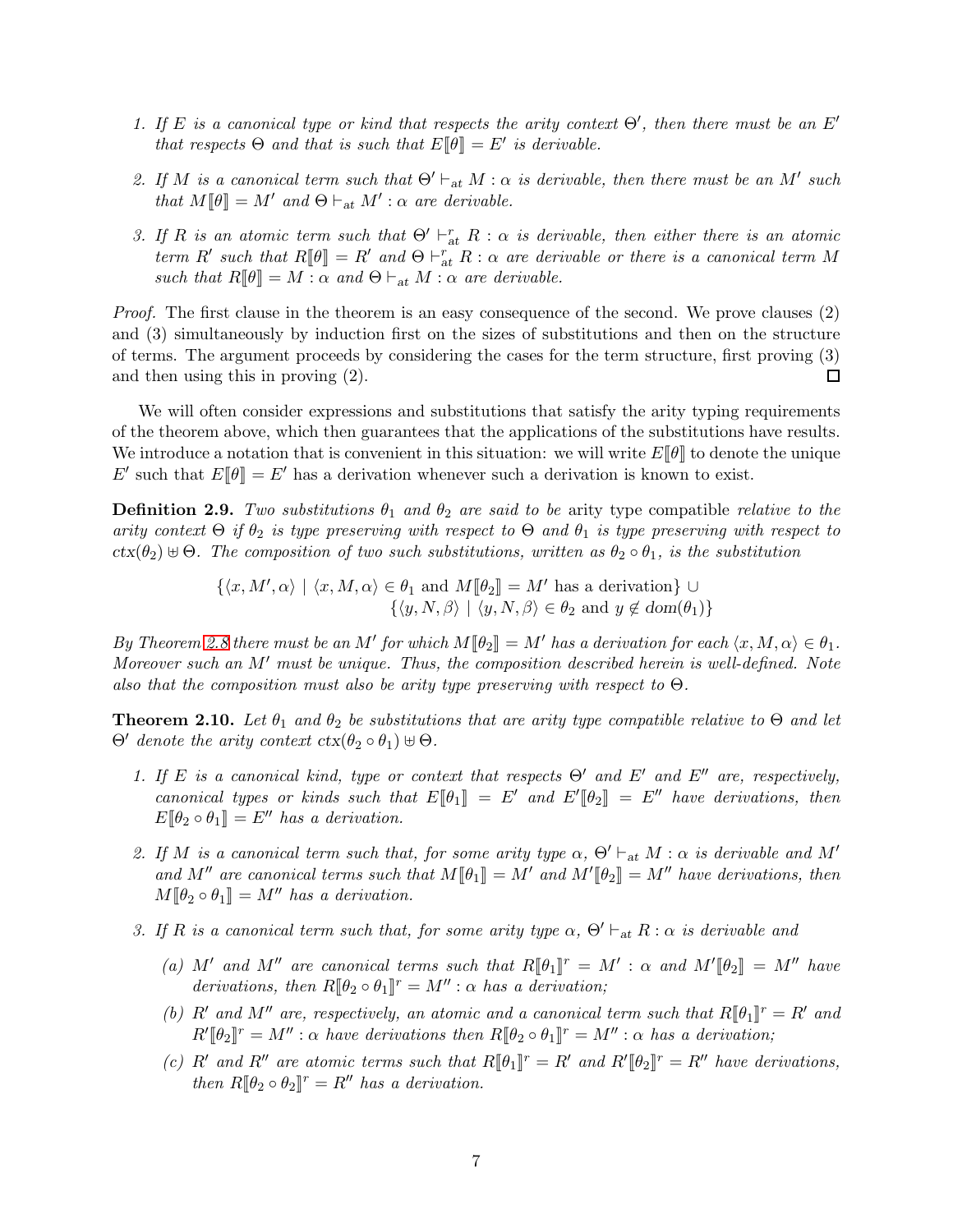Proof. Clause 1 of the theorem follows easily from an induction on the structure of the canonical type or kind, assuming the property stated in clause 2.

We prove clauses 2 and 3 together. These clauses are premised on the existence of a derivation corresponding to the application of the substitution  $\theta_1$  to either M or R. The argument is by induction on the size of this derivation and it proceeds by considering the cases for the last rule in the derivation.

We consider first the cases where the derivation is for  $M[\![\theta_1]\!] = M'$ ; the clause in the theorem relevant to these cases is 2. An easy argument using the induction hypothesis yields the desired conclusion when M is of the form  $\lambda x. M_1$ . In the case that M is an atomic term, there is a shorter derivation for  $M[\![\theta_1]\!]^r = M'$ :  $\alpha$  or  $M[\![\theta_1]\!]^r = M'$ . In the first case, the induction hypothesis, specifically clause 3(a), allows us to conclude that  $M[\theta_2 \circ \theta_1] = M''$  has a derivation. In the second case, M' must be an atomic term and there must therefore be a derivation for  $M'[\![\theta_2]\!]^r = M'' : \alpha$ or  $M'[\![\theta_2]\!]^r = M''$ . Using the induction hypothesis, specifically clause 3(b) or 3(c), we can again conclude that there must be a derivation for  $M[\![\theta_2 \circ \theta_1]\!] = M''$ .

We consider next the cases for the last rule when the derivation is for  $R[\![\theta_1]\!]^r = M'$ :  $\alpha$ .

- If M is a variable x such that  $\langle x, M', \alpha \rangle \in \theta_1$ , it must be the case that  $\langle x, M'', \alpha \rangle \in \theta_2 \circ \theta_1$ . Hence there must be a derivation for  $M[\![\theta_2 \circ \theta_1]\!]^r = M'' : \alpha$ .
- Otherwise M must be of the form  $(R_1 M_2)$  where  $R_1[\![\theta_1]\!] = \lambda x \cdot M_3 : \alpha' \to \alpha$ ,  $M_2[\![\theta_1]\!] = M_4$ , and  $M_3\left[\{\langle x, M_4, \alpha'\rangle\}\right] = M'$  have derivations for suitable choices for  $M_3$ ,  $\alpha'$  and  $M_4$ . We note first that  $(ctx(\theta_2 \circ \theta_1)) \uplus \Theta = ctx(\theta_1) \uplus (ctx(\theta_2) \uplus \Theta)$ . Then, by the assumptions of the theorem and Theorem [2.8,](#page-5-0) it follows that there must be terms  $M'_3$  and  $M'_4$  such that  $M_3[\![\theta_2]\!] = M'_3$  and  $M_4[\![\theta_2]\!] = M'_4$  have derivations. We see by using the induction hypothesis with respect to the derivation for  $R_1[\![\theta_1]\!] = \lambda x. M_3 : \alpha' \to \alpha$  that there must be a derivation for  $R_1[\![\theta_2 \circ \theta_1]\!] = \lambda x. M_3': \alpha' \to \alpha$ . Using the induction hypothesis again with respect to the derivation for  $M_2[\![\theta_1]\!] = M_4$ , we see that there must be a derivation for  $M_2[\![\theta_2 \circ \theta_1]\!] = M'_4$ . By Theorem [2.6](#page-5-1) it follows that  $M'_3\llbracket\{\langle x,M'_4,\alpha'\rangle\}\rrbracket = M''$  has a derivation and, hence that  $(R_1 M_2)\llbracket \theta_2 \circ \theta_1 \rrbracket^r = M'' : \alpha$  has one too.

Finally we consider the cases for the last rule when the derivation is for  $R[\![\theta_1]\!]^r = R'$ . The argument when  $R$  is a constant is trivial. The case when  $R$  is a variable follows almost as immediately using the definition of  $\theta_2 \circ \theta_1$ . The only remaining case is when R is of the form  $(R_1 M_2)$  and R' is  $(R'_1 \ M'_2)$  where  $R_1[\![\theta_1]\!]^r = R'_1$  and  $M_2[\![\theta_1]\!] = M'_2$  have shorter derivations for suitable terms  $R'_1$ and  $M'_2$ . We then have two subcases to consider with respect to the application of  $\theta_2$  to  $(R'_1 M'_2)$ :

- There is a derivation for  $(R'_1 \ M'_2)[\![\theta_2]\!]^r = (R''_1 \ M''_2)$  where  $R''_1$  and  $M''_2$  are terms such that  $R'_1[\![\theta_2]\!]^r = R''_1$  and  $M'_2[\![\theta_2]\!]^r = M''_2$  have derivations; note that the relevant clause in this case is 3(c) and R'' is  $(R''_1 M''_2)$ . The induction hypothesis lets us conclude that  $R_1[\![\theta_2 \circ \theta_1]\!]^r = R''_1$ and  $M_2[\![\theta_2 \circ \theta_1]\!]^r = M''_2$  have derivations. Hence,  $(R_1 M_2)[\![\theta_2 \circ \theta_1]\!]^r = (R''_1 M''_2)$  must have a derivation.
- There is a derivation for  $(R'_1 \ M'_2)[\ell_2]^r = M''$ :  $\alpha$ . In this case, for suitable choices for  $M_3$ ,  $\alpha'$  and  $M_4$ , there must be derivations for  $R'_1[\![\theta_2]\!]^r = \lambda x \cdot M_3 : \alpha' \to \alpha$ ,  $M'_2[\![\theta_2]\!] = M_4$ and  $M_3\left[\{\langle x, M_4, \alpha'\rangle\}\right] = M''$ . The induction hypothesis now lets us conclude that there are derivations for  $R_1[\![\theta_2 \circ \theta_1]\!]^r = \lambda x. M_3 : \alpha' \to \alpha$  and  $M_2[\![\theta_2 \circ \theta_1]\!] = M_4$ . It then follows easily that there must be a derivation for  $(R_1 M_2) \llbracket \theta_2 \circ \theta_1 \rrbracket^r = M'' : \alpha$ .

 $\Box$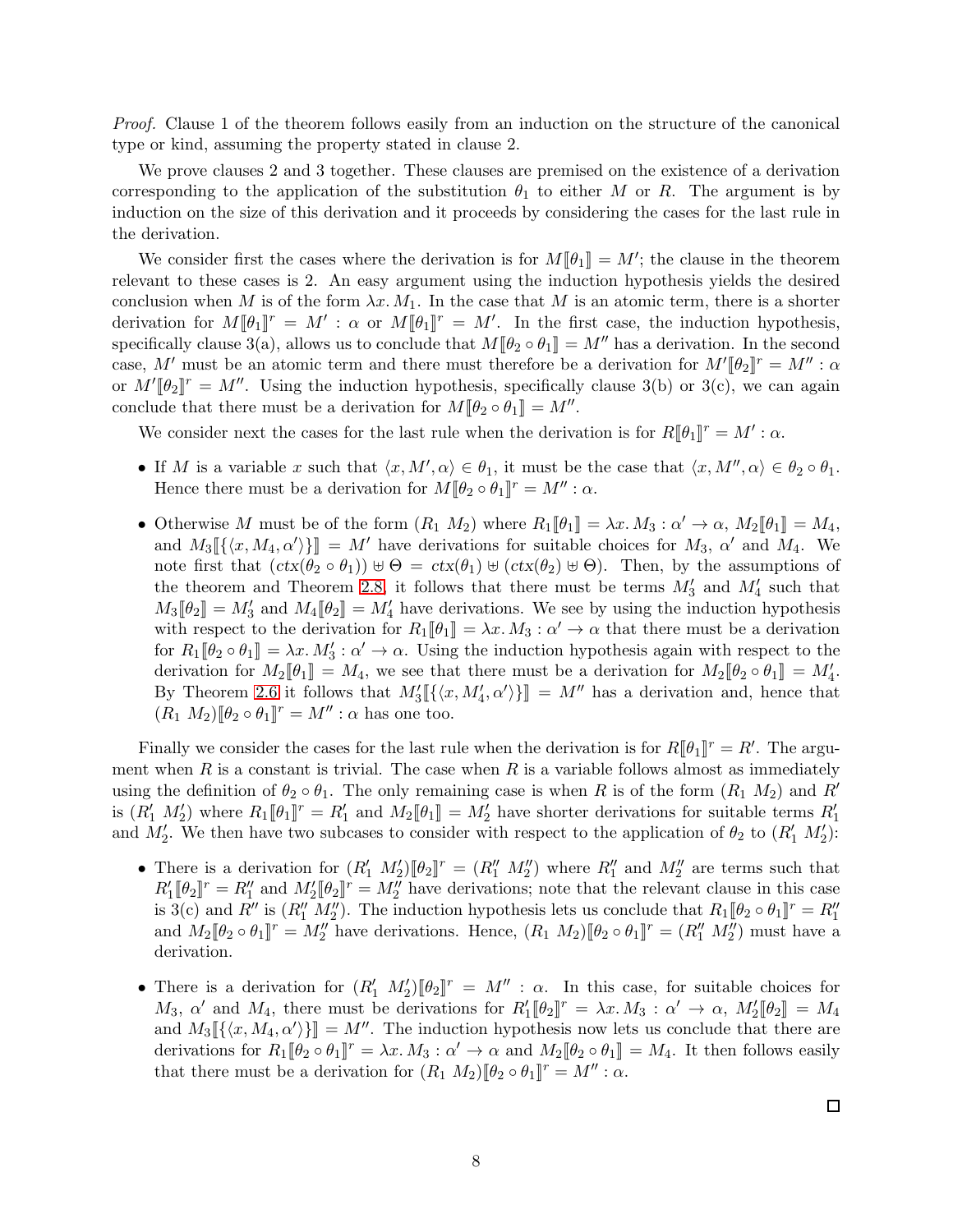The erased form of a type is invariant under substitution. This is the content of the theorem below whose proof is straightforward.

<span id="page-8-1"></span>**Theorem 2.11.** For any type A and substitution  $\theta$ , if  $A[\![\theta]\!] = A'$  has a derivation, then  $(A)^{-}$  $(A')^{-}$ .

#### 2.1.3 Wellformedness Judgements

Canonical LF includes seven judgements:  $\vdash \Sigma$  sig that ensures that the constants declared in a signature are distinct and their type or kind classifiers are well-formed;  $\vdash_{\Sigma} \Gamma$  ctx that ensure that the variables declared in a signature are distinct and their type classifiers are well-formed in the preceding declarations and well-formed signature  $\Sigma$ ; Γ  $\vdash_{\Sigma} K$  kind that determines that a kind K is well-formed with respect to a well-formed signature and context pair;  $\Gamma \vdash_{\Sigma} A$  type and  $\Gamma \vdash_{\Sigma} P \Rightarrow K$  that check, respectively, the formation of a canonical and atomic type relative to a well-formed signature, context and kind triple; and  $\Gamma \vdash_{\Sigma} M \Leftarrow A$  and  $\Gamma \vdash_{\Sigma} R \Rightarrow A$  that ensure, respectively, that a canonical and atomic term are well-formed with respect to a wellformed signature, context and canonical type triple. Figure [2.6](#page-55-0) presents the rules for deriving these judgements. In the rules CANON KIND PI and CANON TERM LAM we assume  $x$  to be a variable that does not appear free in Γ. The formation rule for type and term level application, i.e. ATOM\_FAM\_APP and ATOM\_TERM\_APP, require the substitution of a term into a kind or a type. Use is made towards this end of hereditary substitution. The index for such a substitution is obtained by erasure from the type established for the term.

The judgement forms other than  $\vdash \Sigma$  sig that are described above are parameterized by a signature that remains unchanged in the course of their derivation. In the rest of this paper we will assume a fixed signature that has in fact been verified to be well-formed at the outset. The judgement forms require some of their other components to satisfy additional restrictions. For example, judgements of the forms  $\Gamma \vdash_{\Sigma} M \Leftarrow A$  and  $\Gamma \vdash_{\Sigma} R \Rightarrow A$  require that  $\Sigma$ ,  $\Gamma$  and A be well-formed as an ensemble. To be coherent, the rules in Figure [2.6](#page-55-0) must ensure that in deriving a judgement that satisfies these requirements, it is necessary only to consider the derivation of judgements that also accord with these requirements. The fact that they possess this property can be verified by an inspection of their structure, using the observation that will be made in Theorem [2.17](#page-11-0) that hereditary substitution preserves the property of being well-formed for kinds and types.

Arity typing judgements for terms approximate LF typing judgements as made precise below.

**Definition 2.12.** The arity context induced by the signature  $\Sigma$  and context  $\Gamma$  is the collection of assignments that includes  $x:(A)^-$  for each  $x:A \in \Gamma$  and  $c:(A)^-$  for each  $c:A \in \Sigma$ . When the context  $\Gamma$  is irrelevant or empty, we shall refer to the arity context as the one induced by just  $\Sigma$ .

<span id="page-8-0"></span>**Theorem 2.13.** Let  $\Theta$  be the arity context induced by the signature  $\Sigma$  and context  $\Gamma$ . If  $\vdash_{\Sigma} \Gamma$  ctx then Γ respects Θ. If  $\Gamma \vdash_{\Sigma} K$  kind or  $\Gamma \vdash_{\Sigma} A$  type then, respectively, K or A respect Θ. If  $\Gamma\vdash_{\Sigma} M \Leftarrow A$  is derivable, then  $\Theta\vdash_{at} M$  :  $(A)^{-}$  must also be derivable. If  $\Gamma\vdash_{\Sigma} R \Rightarrow A$  is derivable, then  $\Theta \vdash_{at} R : (A)^-$  must also be derivable.

Proof. The last two parts of the theorem are proved simultaneously by induction on the size of the derivation of  $\Gamma \vdash_{\Sigma} M \Leftarrow A$  and  $\Gamma \vdash_{\Sigma} R \Rightarrow A$ . The first two parts follows from them, again by induction on the derivation size.  $\Box$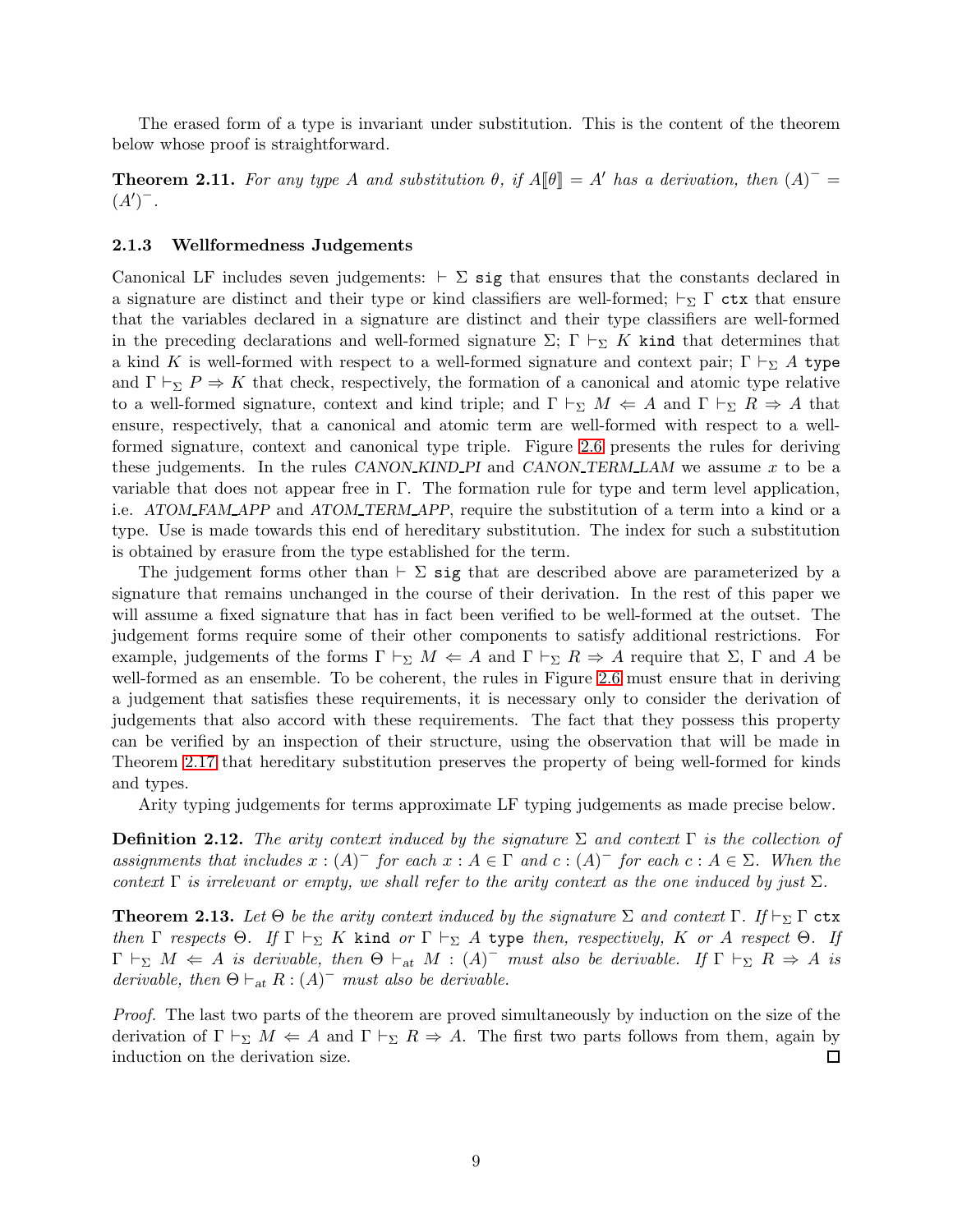⊢ Σ sig ⊢ · sig SIG EMPTY ⊢ Σ sig · ⊢<sup>Σ</sup> A type c does not appear in Σ <sup>⊢</sup> <sup>Σ</sup>, c : <sup>A</sup> sig SIG TERM ⊢ Σ sig · ⊢<sup>Σ</sup> K kind a does not appear in Σ <sup>⊢</sup> <sup>Σ</sup>, a : <sup>K</sup> sig SIG FAM ⊢<sup>Σ</sup> Γ ctx ⊢<sup>Σ</sup> · ctx CTX EMPTY ⊢<sup>Σ</sup> Γ ctx Γ ⊢<sup>Σ</sup> A type x does not appear free in Γ ⊢<sup>Σ</sup> Γ, x : A ctx CTX TERM Γ ⊢<sup>Σ</sup> K kind <sup>Γ</sup> <sup>⊢</sup><sup>Σ</sup> Type kind CANON KIND TYPE Γ ⊢<sup>Σ</sup> A type Γ, x : A ⊢<sup>Σ</sup> K kind <sup>Γ</sup> <sup>⊢</sup><sup>Σ</sup> <sup>Π</sup>x:A. K kind CANON KIND PI Γ ⊢<sup>Σ</sup> A type Γ ⊢<sup>Σ</sup> P ⇒ Type Γ ⊢<sup>Σ</sup> P type CANON FAM ATOM Γ ⊢<sup>Σ</sup> A<sup>1</sup> type Γ, x : A<sup>1</sup> ⊢<sup>Σ</sup> A<sup>2</sup> type Γ ⊢<sup>Σ</sup> Πx:A1. A<sup>2</sup> type CANON FAM PI Γ ⊢<sup>Σ</sup> P ⇒ K a : K ∈ Σ Γ ⊢<sup>Σ</sup> a ⇒ K ATOM FAM CONST Γ ⊢<sup>Σ</sup> P ⇒ Πx:A. K<sup>1</sup> Γ ⊢<sup>Σ</sup> M ⇐ A K1J{hx, M,(A) − i}K = K Γ ⊢<sup>Σ</sup> P M ⇒ K ATOM FAM APP Γ ⊢<sup>Σ</sup> M ⇐ A Γ ⊢<sup>Σ</sup> R ⇒ P Γ ⊢<sup>Σ</sup> R ⇐ P CANON TERM ATOM Γ, x : A<sup>1</sup> ⊢<sup>Σ</sup> M ⇐ A<sup>2</sup> Γ ⊢<sup>Σ</sup> λx. M ⇐ Πx:A1. A<sup>2</sup> CANON TERM LAM Γ ⊢<sup>Σ</sup> R ⇒ A x : A ∈ Γ Γ ⊢<sup>Σ</sup> x ⇒ A ATOM TERM VAR <sup>c</sup> : <sup>A</sup> <sup>∈</sup> <sup>Σ</sup> Γ ⊢<sup>Σ</sup> c ⇒ A ATOM TERM CONST Γ ⊢<sup>Σ</sup> R ⇒ Πx:A1. A<sup>2</sup> Γ ⊢<sup>Σ</sup> M ⇐ A<sup>1</sup> A2J{hx, M,(A1) − i}K = A Γ ⊢<sup>Σ</sup> R M ⇒ A ATOM TERM APP

Figure 2.6: The Formation Rules for LF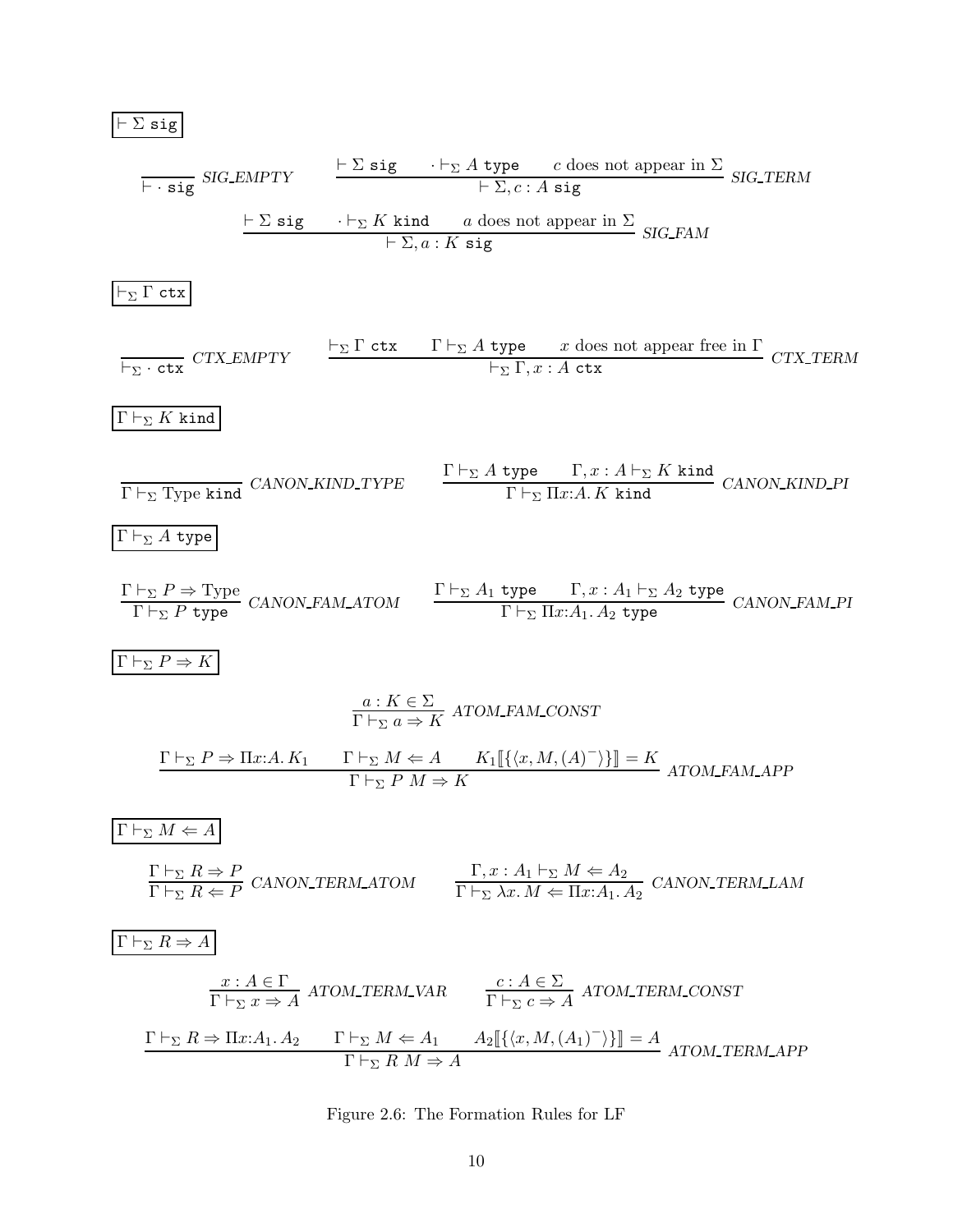| tp:Type                                  | $of$ -empty : of empty unit                                              |
|------------------------------------------|--------------------------------------------------------------------------|
| unit : $tp$                              |                                                                          |
| $arr: tp \rightarrow tp$                 | of app : $\Pi E_1$ : tm. $\Pi E_2$ : tm. $\Pi T_1$ : tp. $\Pi T_2$ : tp. |
|                                          | $\Pi D_1$ : of $E_1$ (arr $T_1$ $T_2$ ). $\Pi D_2$ : of $E_2$ $T_1$ .    |
| $tm$ : Type                              | of (app $E_1$ $E_2$ ) $T_2$                                              |
| empty:tm                                 |                                                                          |
| $app:tm\to tm\to tm$                     | of_lam : $\Pi R$ : $tm \rightarrow tm. \Pi T_1$ : $tp. \Pi T_2$ : $tp.$  |
| $lam: tp \to (tm \to tm) \to tm$         | $\Pi D: (\Pi x$ : tm. $\Pi y$ : of $x$ $T_1$ . of $(R x) T_2$ ).         |
|                                          | of $(\text{lam }T_1 \ (\lambda x. R x))$ $(\text{arr }T_1 T_2)$          |
| of : $tm \to tp \to Type$                |                                                                          |
| $eq: tp \rightarrow tp \rightarrow Type$ | refl : $\Pi T$ : tp. eq T T                                              |
|                                          |                                                                          |

Figure 2.7: An LF Specification for the Simply-Typed Lambda Calculus

#### <span id="page-10-0"></span>2.2 Formalizing Object Systems in LF

A key use of LF is in formalizing systems that are described through relations between objects that are specified through a collection of inference rules. In the paradigmatic approach, each such relation is represented by a dependent type whose term arguments are encodings of objects that might be in the relation in question. The inference rules translate in this context into term constructors for the type representing the relation. We illustrate these ideas through an encoding of the typing relation for the simply-typed  $\lambda$ -calculus (STLC), a running example for this paper.

We assume the reader to be familiar with the types and terms in the STLC and also with the rules that define its typing relation. Figure [2.7](#page-59-0) presents an LF signature that serves as an encoding of this system. This encoding uses the higher-order abstract syntax approach to treating binding. The specification introduces two type families, tp and tm to represent the simple types and  $\lambda$ -terms. Additionally, for each expression form in the object system, it includes a constant that produces a term of type tp or tm; as should be apparent from the declarations, we have assumed an object language whose terms are constructed from a single constant of atomic type that is represented by the LF constant empty and whose type is represented by the LF constant unit. This signature also provides a representation of two relations over object language expressions: typing between terms and types and equality between types. Specifically, the type-level constants of and eq are included towards this end. The rules defining the relations of interest in the object system are encoded by constants in the signature. The types associated with these constants ensure that well-formed terms of atomic type that are formed using the constants correspond to derivations of the relation in the object language that is represented by the type.

One of the purposes for constructing a specification is to use it to prove properties about the object system. For example, we may want to show that when a type can be associated with a term in the STLC, it must be unique. Based on our encoding, this property can be stated as the following about typing derivations in LF:

For any terms  $M_1, M_2, E, T_1, T_2$ , if there are LF derivations for  $\vdash_{\Sigma} E \Leftarrow tm, \vdash_{\Sigma} T_1 \Leftarrow tp$ ,  $\vdash_{\Sigma} T_2 \Leftarrow tp, \vdash_{\Sigma} M_1 \Leftarrow \text{of } E T_1 \text{ and } \vdash_{\Sigma} M_2 \Leftarrow \text{of } E T_2 \text{, then there must be a term } M_3$ such than there is a derivation for  $\vdash_{\Sigma} M_3 \Leftarrow eq T_1 T_2$ .

To prove this property, we would obviously need to unpack its logical structure. We would also need to utilize an understanding of LF in analyzing the hypothesized typing derivations corresponding to the STLC typing judgements. Considering the case where  $E$  is an abstraction will lead us to actually wanting to prove a more general property: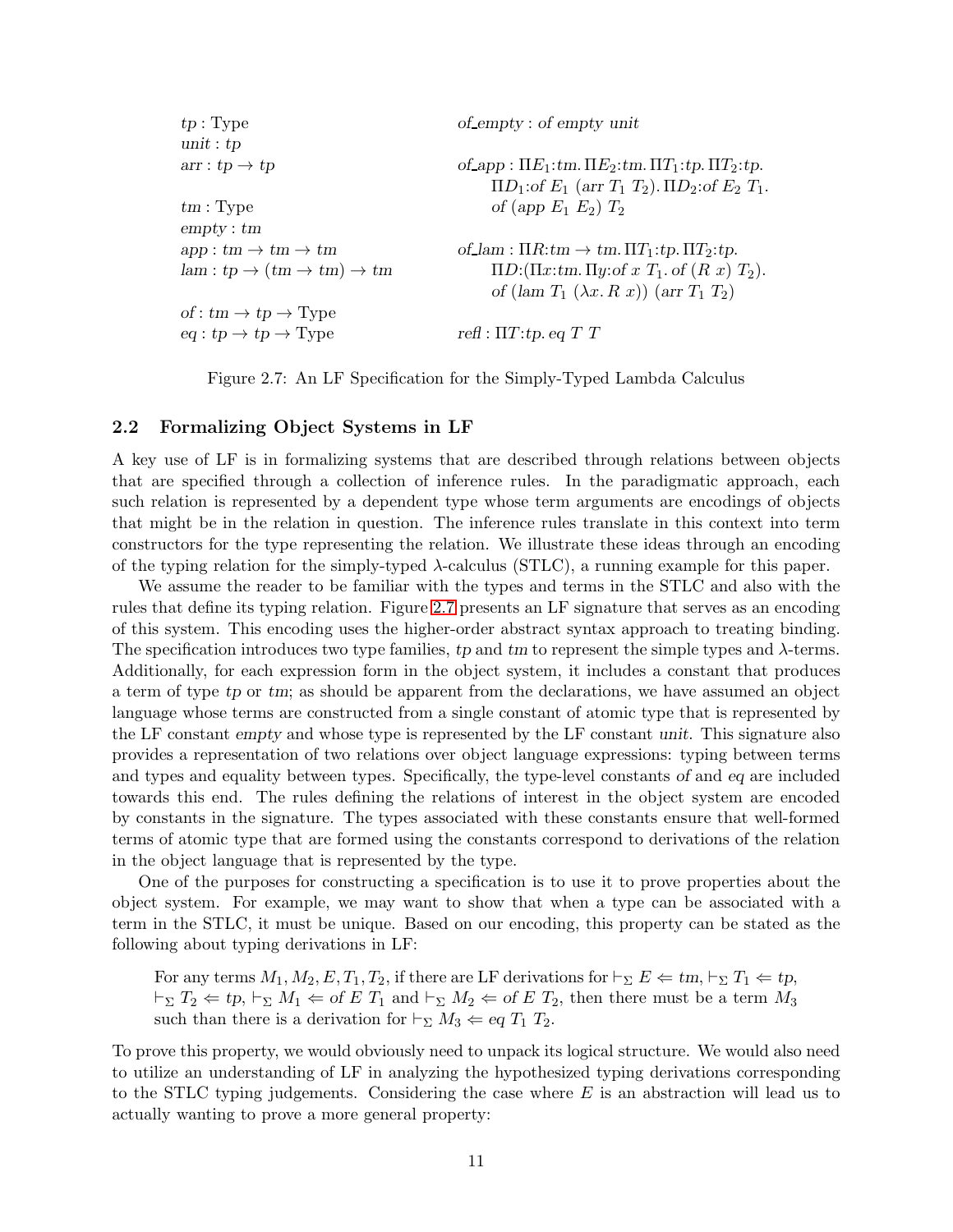For any terms  $M_1, M_2, E, T_1, T_2$  and contexts Γ, if there are LF derivations for the judgements  $\Gamma \vdash_{\Sigma} E \Leftarrow tm, \Gamma \vdash_{\Sigma} T_1 \Leftarrow tp, \Gamma \vdash_{\Sigma} T_2 \Leftarrow tp, \Gamma \vdash_{\Sigma} M_1 \Leftarrow of E T_1$  and  $\Gamma \vdash_{\Sigma} M_2 \Leftarrow$  of E  $T_2$ , then there must be a term  $M_3$  such than there is a derivation for  $\vdash_{\Sigma} M_3 \Leftarrow$  eq  $T_1$   $T_2$ .

Now, this property is not provable without some constraints on the form of contexts. In this example, it suffices to prove it when  $\Gamma$  is restricted to being of the form

 $(x_1:tm, y_1:of x_1 Ty_1, \ldots, x_n:tm, y_n:of x_n Ty_n).$ 

In completing the argument, we would need to use properties of LF derivability. A property that would be essential in this case is the finiteness of LF derivations, which enables us to use an inductive argument.

The objective in this paper is to provide a formal mechanism for carrying out such analysis. We do this by describing a logic that is suitable for this purpose. One of the requirements of this logic is that it should permit the expression of the kinds of properties that arise in the process of reasoning. Beyond this, it should further be possible to complement the statement of properties with inference rules that permit the encoding of interesting and sound forms of reasoning.

#### 2.3 Meta-Theoretic Properties about LF Derivability

Our reasoning system will need to embody an understanding of derivability in LF. We describe some properties related to this notion here that will be useful in this context. The first three theorems, which express structural properties about derivations, have easy proofs. The fourth theorem states a subsitutivity property for wellformedness judgements. This theorem is proved in [\[6\]](#page-70-5).

<span id="page-11-1"></span>**Theorem 2.14.** If D is a derivation for  $\Gamma \vdash_{\Sigma} K$  kind,  $\Gamma \vdash_{\Sigma} A$  type or  $\Gamma \vdash_{\Sigma} M \Leftarrow A$ , then, for any variable x that is fresh to the judgement and for any A' such that  $\Gamma \vdash_{\Sigma} A'$  type is derivable, there is a derivation, respectively, for  $\Gamma, x : A' \vdash_{\Sigma} K$  kind,  $\Gamma, x : A' \vdash_{\Sigma} A$  type or  $\Gamma, x : A' \vdash_{\Sigma} M \Leftarrow A$ that has the same structure as D.

**Theorem 2.15.** If  $D$  is a derivation for judgements  $\Gamma, x : A' \vdash_{\Sigma} K$  kind,  $\Gamma, x : A' \vdash_{\Sigma} A$  type or  $\Gamma, x : A' \vdash_{\Sigma} M \Leftarrow A$  and x is a variable that does not appear free in K, A, or M and A respectively, then there must be a derivation that has the same structure as  $D$  for  $\Gamma \vdash_{\Sigma} K$  kind,  $\Gamma \vdash_{\Sigma} A$  type or  $\Gamma \vdash_{\Sigma} M \Leftarrow A$ , respectively.

**Theorem 2.16.** If x does not appear in  $A_2$  then  $\Gamma_1, y : A_2, x : A_1, \Gamma_3$  is a well-formed context with respect to a signature  $\Sigma$  whenever  $\Gamma_1, x : A_1, y : A_2, \Gamma_3$  is. Further, if there is a derivation  $\mathcal D$  for  $\Gamma, x : A_1, y : A_2, \Gamma_2 \vdash_{\Sigma} K$  kind,  $\Gamma, x : A_1, y : A_2, \Gamma_2 \vdash_{\Sigma} A$  type or  $\Gamma, x : A_1, y : A_2, \Gamma_2 \vdash_{\Sigma} M \Leftarrow A$ , then there must be a derivation that has the same structure as  $\mathcal D$  for  $\Gamma, y : A_2, x : A_1, \Gamma_2 \vdash_{\Sigma} K$  kind,  $\Gamma, y : A_2, x : A_1, \Gamma_2 \vdash_{\Sigma} A$  type or  $\Gamma, y : A_2, x : A_1, \Gamma_2 \vdash_{\Sigma} M \Leftarrow A$ , respectively.

<span id="page-11-0"></span>**Theorem 2.17.** Assume that  $\vdash_{\Sigma} \Gamma_1, x_0 : A_0, \Gamma_2$  **ctx** and  $\Gamma_1 \vdash_{\Sigma} M_0 \Leftarrow A_0$  have derivations, and let  $\theta$  be the substitution  $\{(\overline{x}_0, M_0, (A_0)^{\top}\}\)$ . Then there is a  $\Gamma'_2$  such that  $\Gamma_2[\![\theta]\!] = \Gamma'_2$  and  $\vdash_{\Sigma} \Gamma_1, \Gamma'_2$   $\mathtt{ctx}$ have derivations. Further,

- 1. if  $\Gamma_1, x_0 : A_0, \Gamma_2 \vdash_{\Sigma} K$  kind has a derivation, then there is a K' such that  $K[\![\theta]\!] = K'$  and  $\Gamma_1, \Gamma'_2 \vdash_{\Sigma} K'$  kind *have derivations*;
- 2. if  $\Gamma_1, x_0 : A_0, \Gamma_2 \vdash_{\Sigma} A$  type has a derivation, then there is an A' such that  $A[\![\theta]\!] = A'$  and  $\Gamma_1, \Gamma'_2 \vdash_{\Sigma} A'$  type have derivations; and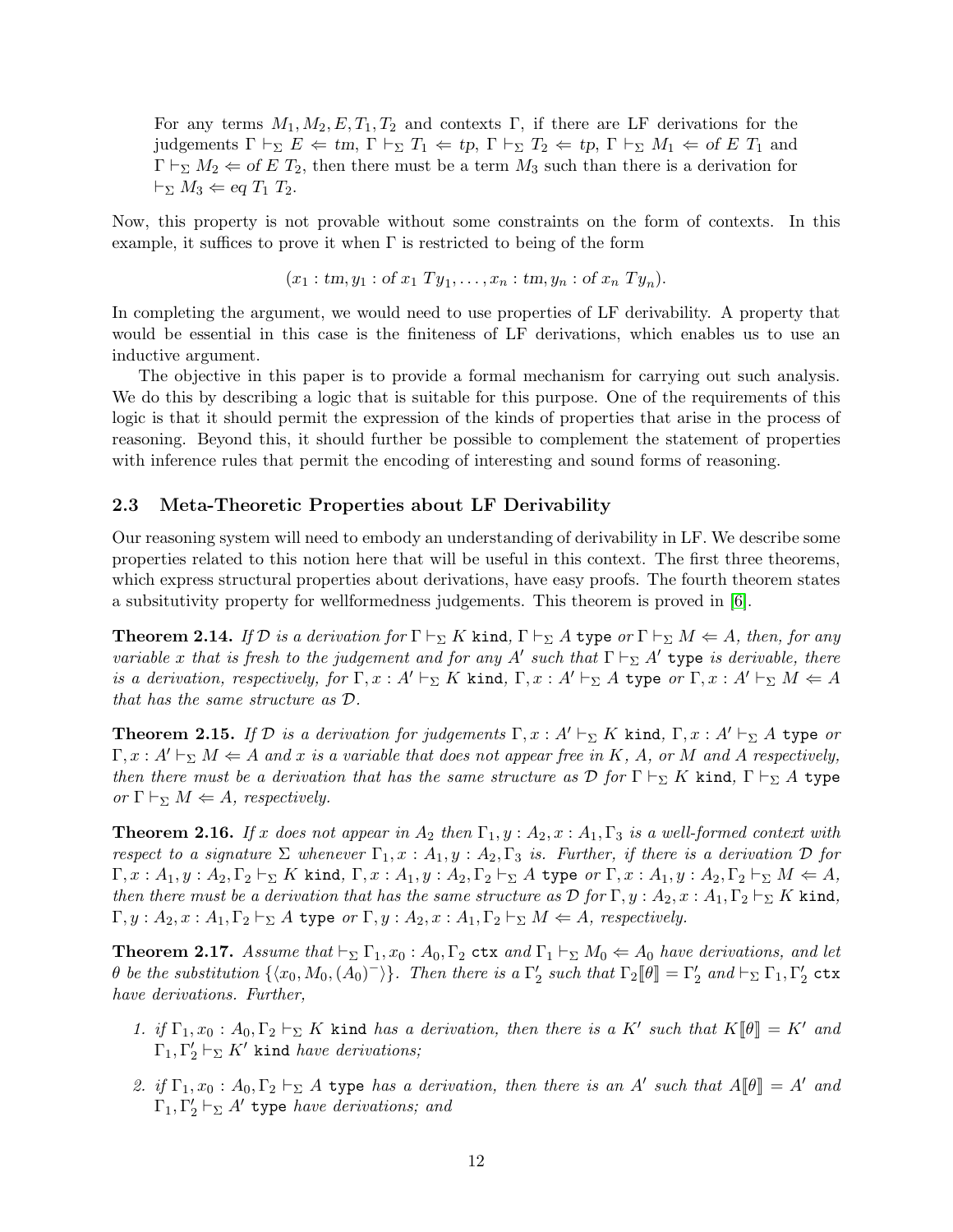3. if  $\Gamma_1, x_0 : A_0, \Gamma_2 \vdash_{\Sigma} M \Leftarrow A$  has a derivation (for some well-formed type A), there is an A' and an M' such that  $A[\![\theta]\!] = A'$ ,  $M[\![\theta]\!] = M'$ , and  $\Gamma_1, \Gamma'_2 \vdash_{\Sigma} M' \Leftarrow A'$  have derivations.

The reasoning system will need to build in a means for analyzing typing derivations of the form  $\Gamma \vdash_{\Sigma} M \Leftarrow A$ . This analysis will be driven by the structure of the type A. The decomposition when A is of the form  $\Pi x_1:A_1 \ldotp A_2$  has an obvious form. The development below, culminating in Theorem [2.20,](#page-12-0) provides the basis for the analysis when A is an atomic type.

<span id="page-12-2"></span>**Lemma 2.18.** Let  $\Gamma$  be a context such that  $\vdash_{\Sigma} \Gamma$  ctx has a derivation and let  $\Theta$  be the arity context induced by  $\Sigma$  and  $\Gamma$ . Suppose that  $\Pi y_1:A_1 \ldots \Pi y_n:A_n$ . A is a type associated with a (term) constant or variable by  $\Sigma$  or  $\Gamma$ , or that  $\Pi y_1:A_1 \ldots \Pi y_n:A_n$ . K is a kind associated with a (type) constant by  $\Sigma$ , where the  $y_i$ s are distinct variables. Then, for  $1 \leq i \leq n$ ,  $A_i$  and  $\Pi y_i:A_i$ . ...  $\Pi y_n:A_n$ . A or, respectively,  $\Pi y_i: A_i$ . . . .  $\Pi y_n: A_n$ . K respect the arity context  $\{y_1: (A_1)^-, \ldots, y_{i-1}: (A_{i-1})^-\} \uplus \Theta$ . Further, A or, respectively, K respects the arity context  $\{y_1 : (A_1)^-, \ldots, y_n : (A_n)^-\} \uplus \Theta$ .

*Proof.* Since  $\Sigma$  and  $\Gamma$  are well-formed by assumption, depending on the case under consideration, either  $\Gamma \vdash_{\Sigma} \Pi y_1:A_1.\dots \Pi y_n:A_n.$  A type or  $\cdot \vdash_{\Sigma} \Pi y_1:A_1.\dots \Pi y_n:A_n.$  K kind must have a derivation. The desired conclusions now follow from Theorem [2.13](#page-8-0) and Definition [2.7.](#page-5-2) □

<span id="page-12-1"></span>**Lemma 2.19.** Let  $\Gamma_1$  be a context such that  $\vdash_{\Sigma} \Gamma_1$  ctx has a derivation, let  $\Theta$  be the arity context induced by  $\Sigma$  and  $\Gamma_1$ , and let  $\theta$  be a substitution that is arity type preserving with respect to  $\Theta$ . Further, let  $x_0$  be a variable that is neither bound in  $\Gamma_1$  nor a member of dom( $\theta$ ), let  $A_0$  and  $M_0$ be such that  $\Gamma_1 \vdash_{\Sigma} A_0$  type and  $\Gamma_1 \vdash_{\Sigma} M_0 \Leftarrow A_0$  are derivable and let  $\theta' = \theta \cup \{\langle x_0, M_0, (A_0)^{\top} \rangle\}.$ 

- 1.  $\theta'$  is arity type preserving with respect to  $\Theta$ .
- 2. Let  $\Gamma_2$  be a context that respects an arity context  $\Theta'$  such that  $\text{ctx}(\theta') \oplus \Theta \subseteq \Theta'$  and let  $\Gamma'_2$  be a context such that  $\Gamma_2[\![\theta]\!] = \Gamma'_2$ , and  $\vdash_{\Sigma} \Gamma_1, x_0 : A_0, \Gamma'_2$  ctx have derivations. Then there is a context  $\Gamma''_2$  such that the following hold:
	- (a)  $\Gamma'_2 \llbracket \{ \langle x_0, M_0, (A_0)^{-} \rangle \} \rrbracket = \Gamma''_2$ ,  $\Gamma_2 \llbracket \theta' \rrbracket = \Gamma''_2$  and  $\vdash_{\Sigma} \Gamma, \Gamma''_2$  ctx have derivations;
	- (b) if K is a kind that also respects  $\Theta'$  and K' is a kind such that there are derivations for  $K[\![\theta]\!] = K'$  and  $\Gamma_1, x_0 : A_0, \Gamma'_2 \vdash_{\Sigma} K'$  kind, then there is a kind  $K''$  such that  $K'[\![\{\langle x_0, M_0, (A_0)^-\rangle\}]\!] = K'',\ K[\![\theta']\!] = K''\ and\ \Gamma_1, \Gamma''_2 \vdash_{\Sigma} K''\ \text{kind}\ are\ derivable;\ and$
	- (c) if A is a type that also respects  $\Theta'$  and A' is a type such that there are derivations for  $A[\![\theta]\!] = A'$  and  $\Gamma_1, x_0 : A_0, \Gamma'_2 \vdash_{\Sigma} A'$  type, then there is a type  $A''$  such that  $A'\llbracket {\langle x_0,M_0,(A_0)^-\rangle}\rrbracket = A'',\, A\llbracket \theta'\rrbracket = A''\,\, and\,\, \Gamma_1,\Gamma_2''\vdash_{\Sigma} A''\,\, \text{type}\,\, have\,\, derivations.$

*Proof.* Since  $\Gamma_1 \vdash_{\Sigma} M_0 \Leftarrow A_0$  has a derivation, it follows from Theorem [2.13](#page-8-0) that  $\{\langle x_0, M_0, (A_0)^{-} \rangle\}$ is type preserving with respect to  $\Theta$ . It then follows from the assumptions in the lemma that  $\theta'$  is in fact  $\{\langle x_0, M_0, (A_0)^{\dagger} \rangle\}$  ∘ θ and type preserving with respect to  $\Theta$ . The various observations in clause 2 now follow from Theorems [2.10](#page-6-0) and [2.17.](#page-11-0)  $\Box$ 

<span id="page-12-0"></span>**Theorem 2.20.** Let  $\Gamma$  be a context such that  $\vdash_{\Sigma} \Gamma$  ctx has a derivation.

- 1.  $\Gamma \vdash_{\Sigma} R \Rightarrow A'$  has a derivation if
	- (a) R is of the form  $(c M_1 ... M_n)$  for some  $c : \Pi y_1:A_1 ... \Pi y_n:A_n A \in \Sigma$  or of the form  $(x M_1 \ldots M_n)$  for some  $x : \Pi y_1 : A_1 \ldots \Pi y_n : A_n \in \Gamma$ ,
	- (b) there is a sequence of types  $A'_1, \ldots, A'_n$  such that, for  $1 \leq i \leq n$ , there are derivations for  $A_i \llbracket \{ \langle y_1, M_1, (A_1)^{-} \rangle, \ldots, \langle y_{i-1}, M_{i-1}, (A_{i-1})^{-} \rangle \} \rrbracket = A'_i$  and  $\Gamma \vdash_{\Sigma} M_i \Leftarrow A'_i$ , and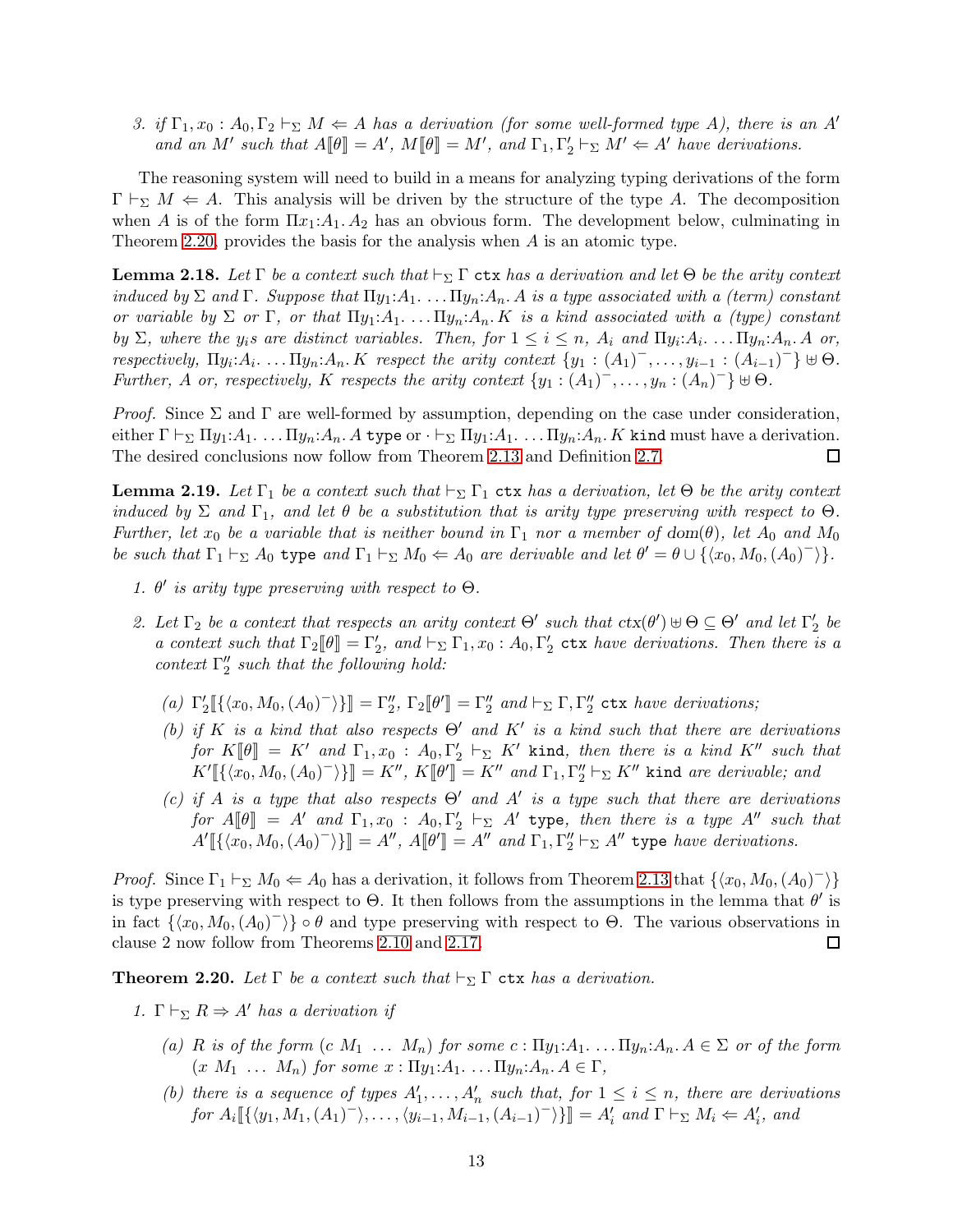(c)  $A[\{\langle y_1, M_1, (A_1)^{-}\rangle, \ldots, \langle y_n, M_n, (A_n)^{-}\rangle\}] = A'$  and  $\Gamma \vdash_{\Sigma} A'$  type have derivations.

2. Γ  $\vdash_{\Sigma} R \Rightarrow A'$  has a derivation of height h only if

- (a) R is of the form  $(c M_1 ... M_n)$  for some  $c : \Pi y_1:A_1 ... \Pi y_n:A_n$ .  $A \in \Sigma$  or of the form  $(x M_1 \dots M_n)$  for some  $x : \Pi y_1:A_1 \dots \Pi y_n:A_n.A \in \Gamma$ ,
- (b) there is a sequence of types  $A'_1, \ldots, A'_n$  such that, for  $1 \leq i \leq n$ , there is a derivation  $for A_i \llbracket {\langle y_1, M_1, (A_1)^{-}} \rangle, \ldots, \langle y_{i-1}, M_{i-1}, (A_{i-1})^{-} \rangle \rrbracket = A'_i$  and a derivation of height less than h for  $\Gamma \vdash_{\Sigma} M_i \Leftarrow A'_i$ , and
- (c)  $A[\{\langle y_1, M_1, (A_1)^{-}\rangle, \ldots, \langle y_n, M_n, (A_n)^{-}\rangle\}] = A'$  and  $\Gamma \vdash_{\Sigma} A'$  type have derivations.

*Proof.* At the outset, we should check the coherence of clauses  $1(b)$  and  $2(b)$  in the theorem statement by verifying that, for  $1 \leq i \leq n$ , it is the case that  $\Gamma \vdash_{\Sigma} A'_i$  type has a derivation. Towards this end, we first note that there must be a derivation for  $\Gamma, y_1 : A_1, \ldots, y_{i-1} : A_{i-1} \vdash_{\Sigma} A_i$  type since  $\Sigma$  and Γ are well-formed. The desired conclusion then follows from using Lemma [2.19](#page-12-1) repeatedly and observing, via Theorem [2.11,](#page-8-1) that erasure is preserved under substitution.

We now introduce some notation that will be useful in the arguments that follow. We will use Θ to denote the arity context induced by  $\Sigma$  and  $\Gamma$ . Further, for  $1 \le i \le n+1$ , we will write  $\theta_i$  for the substitution  $\{\langle y_1, M_1, (A_1)^{\dagger}, \ldots, \langle y_{i-1}, M_{i-1}, (A_{i-1})^{\dagger}\rangle\}$ . An observation that we will make use of below is that if for  $1 \leq j < i$  it is the case that  $\Gamma \vdash_{\Sigma} M_i \Leftarrow A'_i$  has a derivation, then  $\theta_i$  is type preserving with respect to Θ. This is an easy consequence of Theorems [2.13](#page-8-0) and [2.11.](#page-8-1)

*Proof of (1).* We will consider explicitly only the case where R is  $(c \ M_1 \ \ldots \ M_n)$ ; the argument for the case when R is  $(x M_1 \ldots M_n)$  is similar. We will show for  $1 \leq i \leq n+1$  that, under the conditions assumed for  $M_1, \ldots, M_{i-1}$ , there is a type  $A''_i$  such that  $(\Pi y_i: A_i \ldots \Pi x_n: A_n \ldotp A) [\![\theta_i]\!] = A''_i$ ,  $\Gamma \vdash_{\Sigma} A''_i$  type and  $\Gamma \vdash_{\Sigma} (c M_1 \ldots M_{i-1}) \Rightarrow A''_i$  have derivations. The desired conclusion follows from noting that  $A'$  must be  $A''_{n+1}$  because the result of substitution application is unique.

The claim is proved by induction on i. Consider first the case when i is 1. Since  $\theta_1 = \emptyset$ ,  $A''_1$  is Πy<sub>1</sub>: $A_1$ ... Πy<sub>n</sub>: $A_n$ . A. The wellformedness of Σ ensures that  $\Gamma \vdash_{\Sigma} A''_1$  type has a derivation and we get a derivation for  $\Gamma \vdash_{\Sigma} c \Rightarrow A'$  by using an ATOM TERM CONST rule.

Let us then assume the claim for i and show that it must also hold for  $i+1$ . By the hypothesis, there is an  $A''_i$  of the form  $\Pi y_i:A'_i\ A''$  where  $A''$  is such that  $\Pi y_{i+1}:A_{i+1}\ldots \Pi x_n:A_n\ A[\![\theta_i]\!]=A''$ has a derivation. Since  $\Gamma \vdash_{\Sigma} A''_i$  type has a derivation, so must  $\Gamma, y_i : A'_i \vdash_{\Sigma} A''$  type. By Lemma [2.18,](#page-12-2)  $\Pi y_{i+1}: A_{i+1}$ ...  $\Pi x_n: A_n$ . A respects the arity context  $\{y_1: (A_1)^-, \ldots, y_i: (A_i)^-\}$   $\forall \Theta$ . Since there are derivations for  $\Gamma \vdash_{\Sigma} M_j \Leftarrow A'_j$  for  $1 \leq j < i$ ,  $\theta_i$  is type preserving over  $\Theta$ . We now invoke Lemma [2.19](#page-12-1) to conclude that there is a term  $A'''$  such that there are derivations for  $A''[\{\langle y_i, M_i, (A'_i)^{-} \rangle\}] = A'''$ ,  $\Pi y_{i+1}: A_{i+1}$ ... .  $\Pi x_n: A_n A[\![\theta_{i+1}]\!] = A'''$ , and  $\Gamma \vdash_{\Sigma} A'''$  type. By the hypothesis, there is a derivation for  $\Gamma \vdash_{\Sigma} c M_1 \ldots M_{i-1} \Rightarrow \Pi y_i : A'_i A''$ . Using an ATOM\_TERM\_APP rule together with this derivation and the ones for  $\Gamma \vdash_{\Sigma} M_i \Leftarrow A'_i$ , and  $A''[\{\langle y_i, M_i, (A'_i)^\top \rangle\}] = A'''$ , we get a derivation for  $\Gamma \vdash_{\Sigma} (c M_1 ... M_i) \Rightarrow A'''$ . Letting  $A''_{i+1}$  be  $A'''$  we see that all the requirements are satisfied.

*Proof of (2).* We prove the claim by induction on the height of the derivation of  $\Gamma \vdash_{\Sigma} R \Rightarrow A'$ . We consider the cases for the last rule used in the derivation. If this rule is ATOM\_TERM\_VAR or ATOM TERM CONST, the argument is straightforward. The only case to be considered further, then, is that when the rule is ATOM TERM APP.

In this case, we know that R must be of the form  $(R' \ M')$  where there is a shorter derivation for  $\Gamma \vdash_{\Sigma} R' \Rightarrow B'$  for some type B'. From the induction hypothesis, it follows that R' has the form  $(c M_1 ... M_n)$  or  $(x M_1 ... M_n)$  for some  $c : \Pi y_1:A_1 ... \Pi y_n:A_n.B \in \Sigma$  or  $x:\Pi y_1:A_1.\dots \Pi y_n:A_n.B \in \Gamma$  and that there must be a sequence of types  $A'_1,\dots, A'_n$  that, together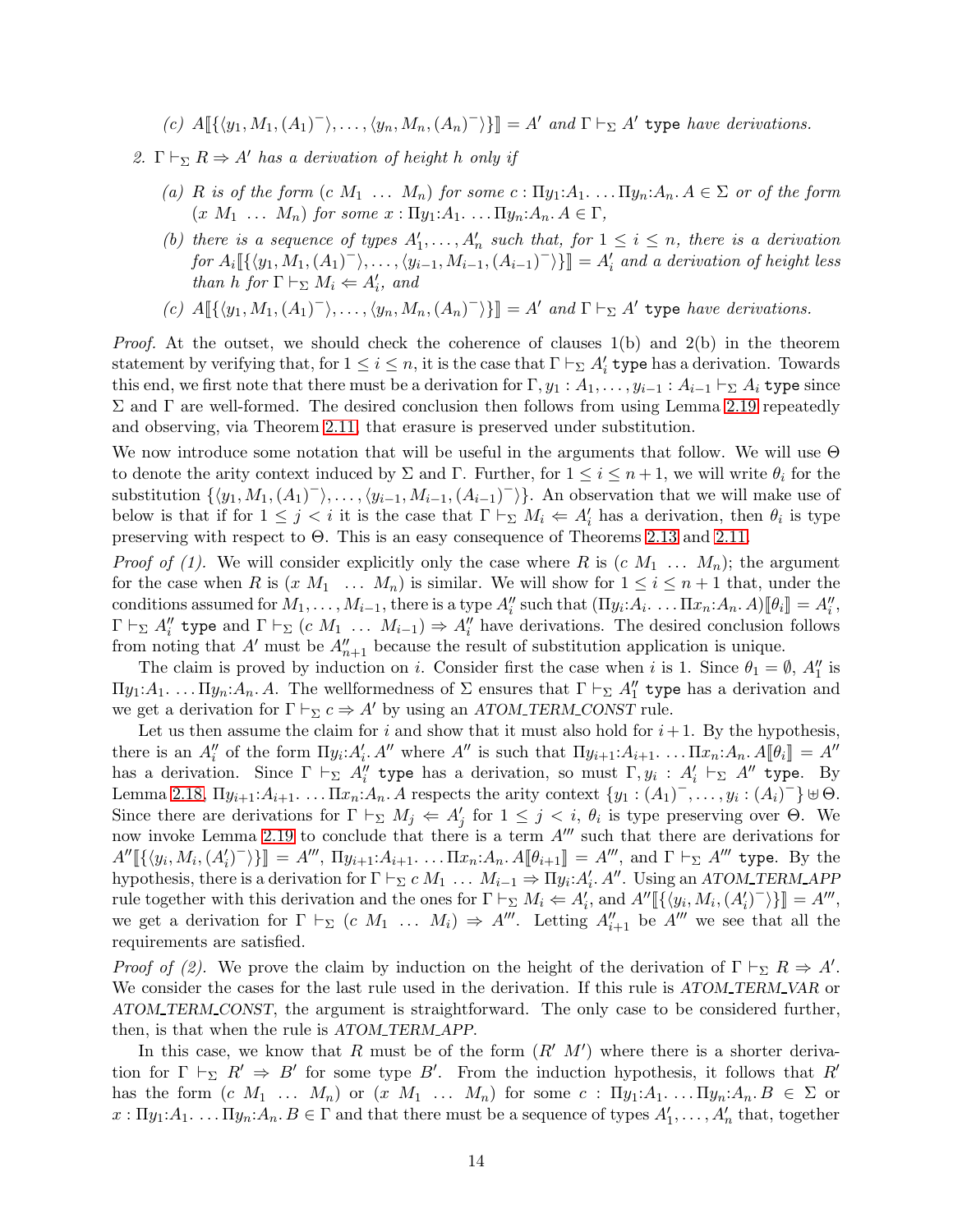with the terms  $M_1, \ldots, M_n$  satisfy the requirements stated in clause 2(b). Moreover, B' must be such that  $B[\![\theta_{n+1}]\!] = B'$  and  $\Gamma \vdash_{\Sigma} B'$  type have derivations. Since the rule is an ATOM TERM APP,  $B'$  must have the structure of an abstracted type. From this it follows that  $B$  must be of the form  $\Pi y_{n+1}: A_{n+1}. A$  and, correspondingly, B' must be of the form  $\Pi y_{n+1}: A'_{n+1}. A''$  where  $A_{n+1}[\![\theta_{n+1}]\!] = A'_{n+1}$  and  $A[\![\theta_{n+1}]\!] = A''$  have derivations. Noting that the type of c or x is really of the form  $\Pi y_1: A_1 \ldots \Pi y_{n+1}: A_{n+1}. A$  it follows from Lemma [2.18](#page-12-2) that A respects the arity context  ${y_1 : (A_1)^-, \ldots, y_{n+1} : (A_{n+1})^- \}$   $\forall \Theta$ . Also, since  $\Gamma \vdash_{\Sigma} B'$  type has a derivation, it must be the case that  $\Gamma, y_{n+1} : A'_{n+1} \vdash_{\Sigma} A''$  type has one. Since the derivation concludes with a ATOM TERM APP rule, it must be the case that  $\Gamma \vdash_{\Sigma} M' \Leftarrow A'_{n+1}$  and  $A''[\{\langle y_{n+1}, M', (A'_{n+1})^-\rangle\}] = A'$  have shorter derivations than the one for  $\Gamma \vdash_{\Sigma} R \Rightarrow A'$ . Since  $\theta_{n+1}$  is type preserving with respect to  $\Theta$ , we may now use Lemma [2.19](#page-12-1) and Theorem [2.11](#page-8-1) to conclude that  $A[\![\theta_{n+1}\cup\{\langle y_{n+1}, M_2, (A_{n+1})^-\rangle\}]] = A'$ and  $\Gamma \vdash_{\Sigma} A'$  type have derivations. Renaming M' to  $M_{n+1}$  we see that all the requirements of clause 2 are satisfied. □

Theorem [2.20](#page-12-0) gives us an alternative means for deriving judgements of the form  $\Gamma \vdash_{\Sigma} R \Leftarrow P$ , in the process dispensing with judgements of the form  $\Gamma \vdash_{\Sigma} R \Rightarrow A$ . Note also that in analyzing judgements of the form  $\Gamma \vdash_{\Sigma} R \Leftarrow P$ , it is necessary to consider only *shorter* derivations for subterms of R. This observation will be used in developing a means for arguing inductively on the heights of LF derivations.

A property similar to that in Theorem [2.20](#page-12-0) can be observed for wellformedness judgements for atomic types. Theorem [2.21](#page-14-1) presents a version that suffices for this paper. A proof of this theorem can be constructed based essentially on the one for Theorem [2.20.](#page-12-0)

<span id="page-14-1"></span>**Theorem 2.21.** Let  $\Gamma$  be a context such that  $\vdash_{\Sigma} \Gamma$  **ctx** is derivable. Then  $\Gamma \vdash_{\Sigma} P \Rightarrow K'$  has a derivation if and only if there is an  $a: \Pi y_1:A_1 \ldots \Pi y_n:A_n$ .  $K \in \Sigma$  such that

- 1. P is of the form  $(a\ M_1 \ldots M_n);$
- 2. there is a sequence of types  $A'_1, \ldots, A'_n$  such that, for  $1 \leq i \leq n$ , there are derivations for  $A_i \llbracket \{ \langle y_1, M_1, (A_1)^{-} \rangle, \ldots, \langle y_{i-1}, M_{i-1}, (\tilde{A}_{i-1})^{-} \rangle \} \rrbracket = A'_i$  and  $\Gamma \vdash_{\Sigma} M_i \Leftarrow A'_i$ ; and
- 3.  $K[\{\langle y_1, M_1, (A_1)^{-}\rangle, \ldots, \langle y_n, M_n, (A_n)^{-}\rangle\}] = K'$  and  $\Gamma \vdash_{\Sigma} K'$  kind have derivations.

## <span id="page-14-0"></span>3 A Logic for Expressing Properties of LF Specifications

We turn now to the task of designing a logic in which we can express properties of an object system that has been specified in LF. The discussions in Section [2.2](#page-10-0) suggest a possible structure for such a logic. The logic would be parameterized by an LF signature that has been determined to be well-formed at the outset. The basic building blocks for the properties that are to be described would be typing judgements. More specifically, the logic would use such judgements as its atomic formulas and would interpret them using LF derivability. More complex formulas would be then be constructed using logical connectives and quantifiers over LF terms. As the example in Section [2.2](#page-10-0) illustrates, it would be necessary to also permit a quantification over LF contexts.

To develop an actual logic based on these ideas, we need to describe a more precise correspondence between LF typing judgements and atomic formulas. The judgement forms that need to be considered in this context are those for typing canonical and atomic terms, i.e., the  $\Gamma \vdash_{\Sigma} M \Leftarrow A$ and  $\Gamma \vdash_{\Sigma} R \Rightarrow A$  forms. The main judgement form is in fact the first one: the second form serves mainly to explicate judgements of the first kind when the type is atomic and, as we have noted already, Theorem [2.20](#page-12-0) provides the basis for circumventing such an explicit treatment through a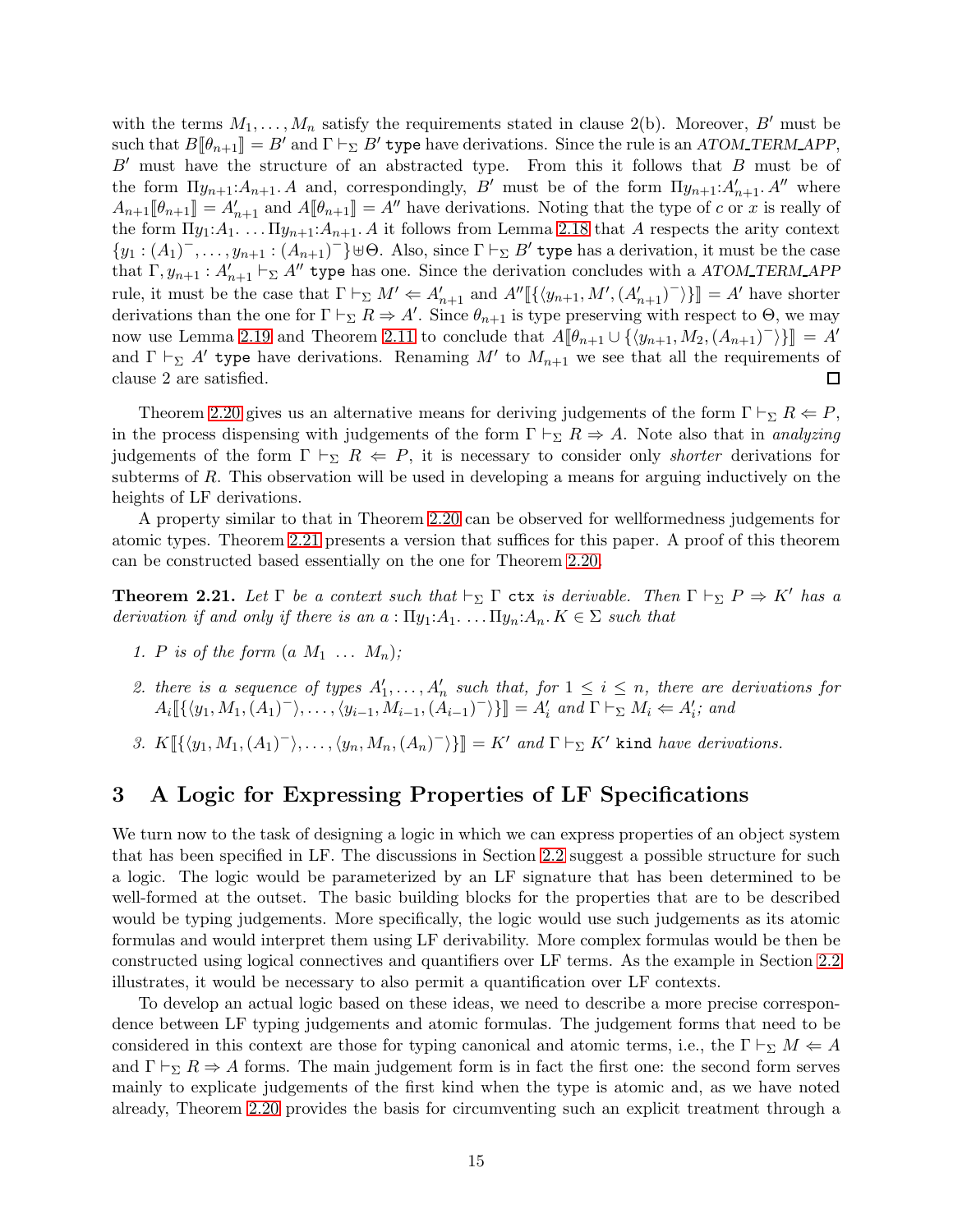special "focused" typing rule. In light of this, it suffices to describe an encoding of only the first judgement form. The judgement in the LF setting assumes the wellformedness of the context  $\Gamma$  and the type A. In the logic, the context and, therefore, also the type can be dynamically determined by instantiations for context variables. To deal with this situation, we will build the wellformedness of  $\Gamma$  and A into the interpretation of the encoding of the judgement. There is, however, an aspect of the wellformedness checking that we would like to extract into a static pre-processing phase. The LF typing rules combine the checking of canonicity of terms with the determination of inhabitation that relies on the semantically more meaningful aspect of dependencies in types. To allow the focus in the logic to be on the latter aspect, we will build the former into a wellformedness criterion for formulas using arity types.

Another aspect that needs further consideration is the representation of LF contexts in atomic formulas. To support typing derivations that use the CANON\_TERM\_LAM rule, this representation must allow for the explicit association of types with variables. These variables may appear free in the terms and types in the atomic formula. However, their interpretation in this context must be different from the variables that are bound by quantifiers: in particular, these variables cannot be instantiated and each of them must be treated as being distinct within the atomic formula. The necessary treatment of these variables can be realized by representing them by nominal constants in the style of [\[4,](#page-70-6) [19\]](#page-71-2). Context expressions must, in addition, allow for an unspecified part whose exact extent is to be determined by instantiation of an external context quantifier. To support this ability, we will allow context variables to appear in these expressions. However, as observed in Section [2.2,](#page-10-0) we would like to be able to restrict the instantiation of such variables to blocks of declarations adhering to specified forms. To impose such constraints, the logic will permit context variables to be typed by context schemas that are motivated by regular world descriptions used in the Twelf system [\[11,](#page-70-1) [15\]](#page-70-2).

In the rest of this section, we present a logic called  $\mathcal{L}_{LF}$  that substantiates the ideas outlined above. The first two subsections present the well-formed formulas of  $\mathcal{L}_{LF}$  and identify their intended meaning. The end result of this discussion is a means for describing properties of a specification given by an LF signature and for assessing the validity of such properties. The third subsection illuminates this capability through a collection of examples. The last subsection observes the counterpart in  $\mathcal{L}_{LF}$  of the property of irrelevance of the particular names that are chosen for the variables bound by the context in an LF judgement. The particular expression of this property takes the form of the invariance of validity of formulas under permutations of nominal constants.

#### 3.1 The Formulas of the Logic

We begin by considering the representation of LF terms and types in  $\mathcal{L}_{LF}$ . Figure [3.1](#page-25-0) presents the syntax of these expressions. As with LF syntax, we use c and d to represent term level constants, a and b to represent type level constants and x and y to represent term-level variables. We also use  $n$  to represent a special category of symbols called the nominal constants. LF terms and types are obviously a subset of the expressions presented here. Going the other way, there are two main additions to the LF counterparts in the collection of expressions described here. First, nominal constants may be used in constructing terms. Second, as we shall soon see, variables may be bound not only by term and type level abstractions but also by formula level quantifiers.

The logic  $\mathcal{L}_{LF}$  is parameterized by an LF style signature  $\Sigma$  that assigns kinds to type-level constants and types to term-level ones. This signature is assumed to be well-formed in the sense described in Section [2.](#page-2-0) The logic also assumes as given a set  $N$  of nominal constants, each specified with an arity type, with a countably infinite supply of such constants for each arity type  $\alpha$ . The types of the nominal constants are fixed once and for all by  $N$ . This allows us to treat sets of such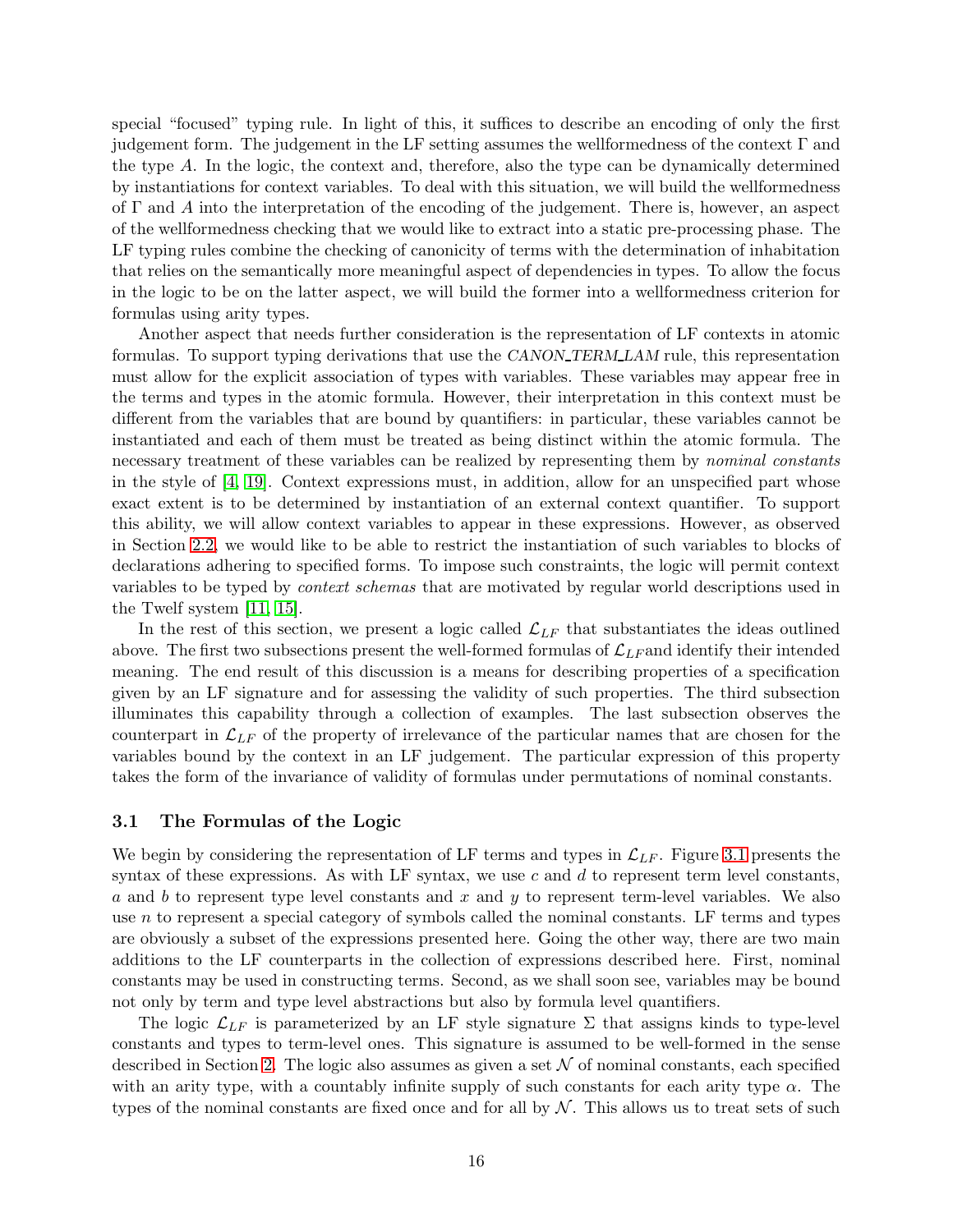|                     |  | <b>Terms</b> $M, N ::= R   \lambda x. M$ |
|---------------------|--|------------------------------------------|
|                     |  | Atomic Terms $R ::= c   x   n   R M$     |
| <b>Types</b>        |  | $A ::= P   \Pi x:A_1.A_2$                |
| <b>Atomic Types</b> |  | $P \ ::= a   P M$                        |

Figure 3.1: Terms and Types in  $\mathcal{L}_{LF}$ 

constants ambiguously as collections whose elements are of the form  $n : \alpha$  or simply n.

$$
\frac{a: K \in \Sigma}{\Theta \vdash_{ak}^p a: K} \qquad \frac{\Theta \vdash_{ak}^p P: \Pi x: A. K \qquad \Theta \vdash_{at} M: (A)^-}{\Theta \vdash_{ak}^p P M: K}
$$
\n
$$
\frac{\Theta \vdash_{ak}^p P: \text{Type}}{\Theta \vdash_{ak} P \text{ type}} \qquad \frac{\Theta \vdash_{ak} A_1 \text{ type} \{x: (A_1)^-\} \uplus \Theta \vdash_{ak} A_2 \text{ type}}{\Theta \vdash_{ak} \Pi x: A_1. A_2 \text{ type}}
$$

Figure 3.2: Arity Kinding for Canonical Types

As explained earlier, expressions in  $\mathcal{L}_{LF}$  will be expected to satisfy typing constraints that check for canonicity. At the term level, these constraints will be realized through arity typing relative to a suitable arity context. At the type level, we must additionally ensure that (type) constants have been supplied with an adequate number of arguments. We make these notions precise below; we assume the obvious extension of erasure to types in  $\mathcal{L}_{LF}$  here and elsewhere.

**Definition 3.1.** The typing relation between an arity context, a term and an arity type that is described in Definition [2.7](#page-5-2) is extended to the present context by permitting terms to contain nominal constants and by allowing arity contexts to contain assignments to such constants. The rules in Figure [3.2](#page-31-0) define an arity kinding property denoted by  $\Theta \vdash_{ak} A$  type for a type A relative to an arity context  $\Theta$ . In these rules,  $\Sigma$  is the signature parameterizing  $\mathcal{L}_{LF}$ . We will often need to refer to the arity context induced by  $\Sigma$ . We call this the initial constant context and we reserve the symbol  $\Theta_0$  to denote it.

Hereditary substitution extends naturally to the terms and types in  $\mathcal{L}_{LF}$  by treating nominal constants like other constants. The following theorem relating to such substitutions has an obvious proof.

<span id="page-16-0"></span>**Theorem 3.2.** If  $\theta$  is type preserving with respect to  $\Theta$  and  $ctx(\theta) \cup \Theta \vdash_{ak} A$  type and  $A[\![\theta]\!] = A'$ have derivations, then  $\Theta \vdash_{ak} A'$  type has a derivation.

> Block Declarations  $\Delta ::= \cdot | \Delta, y : A$ Block Schema  $\mathcal{B}$  ::=  $\{x_1 : \alpha_1, \ldots, x_n : \alpha_n\}\Delta$ Context Schema  $\mathcal{C} ::= \cdot | \mathcal{C}, \mathcal{B}$

Figure 3.3: Block Schemas and Context Schemas

The logic allows for quantifiers over LF contexts. In the intended interpretation, such quantifiers are meant to be instantiated with context expressions that assign LF types to nominal constants. However, it will be necessary to be able to constrain the possible instantiations in real applications.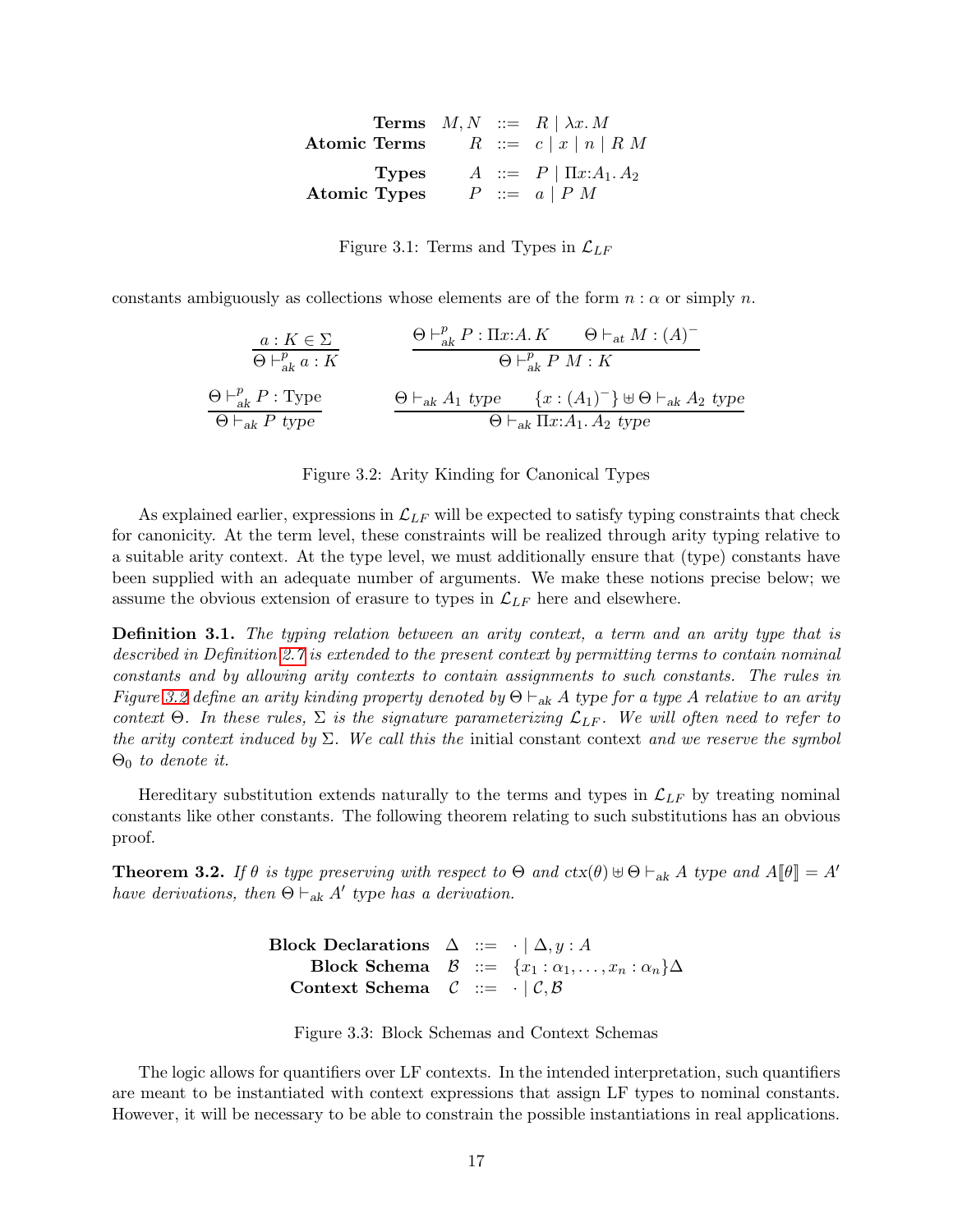This ability is supported by typing context quantifiers using context schemas whose structure is presented in Figure [3.3.](#page-33-0) In essence, a context schema comprises a collection of block schemas. A block schema consists of a header of variables annotated with arity types and a body of declarations associating types with variables. Each variable in the header and that is assigned a type in the body of a block schema is required to be distinct. A block is intended to serve as a template for generating a sequence of bindings for nominal constants through an instantiation process that will be made clear in the next subsection. A context expression corresponding to a context schema is to be obtained by some number of instantiations of its block schemas. Block and context schemas are required to satisfy typing constraints towards ensuring that the context expressions generated from them will be well-formed in the manner required by the logic. These constraints are represented by the typing judgements  $\vdash$  B blk schema and  $\vdash$  C ctx schema, respectively, that are defined by the rules in Figure [3.4.](#page-36-0)

$$
\frac{\Theta \vdash_{dec} \Delta \Rightarrow \Theta' \qquad y \text{ is not assigned by } \Theta' \qquad \Theta' \vdash_{ak} A \text{ type } }{\Theta \vdash_{dec} \Delta, y : A \Rightarrow \Theta' \cup \{y : (A)^-\}}
$$
\n
$$
\frac{x_1, \dots, x_n \text{ are distinct variables} \qquad \Theta_0 \cup \{x_1 : \alpha_1, \dots, x_n : \alpha_n\} \vdash_{dec} \Delta \Rightarrow \Theta' \text{ type } }{\vdash \{x_1 : \alpha_1, \dots, x_n : \alpha_n\} \Delta \text{ blks schema}}
$$
\n
$$
\frac{\vdash C \text{ ctx schema} \qquad \vdash B \text{ blks schema}}{\vdash C, B \text{ ctx schema}}
$$

Figure 3.4: Wellformedness Judgements for Block and Context Schemas

Context Expressions  $G ::= \cdot | \Gamma | G, n : A$ Formulas  $F$  ::=  $\{G \vdash M : A\}$  |  $\top$  |  $\bot$  |  $F_1 \supset F_2$  |  $F_1 \wedge F_2$  |  $F_1 \vee F_2 \mid \Pi \Gamma : \mathcal{C}.F \mid \forall x : \alpha . F \mid \exists x : \alpha . F$ 

Figure 3.5: The Formulas of  $\mathcal{L}_{LF}$ 

We are finally in a position to describe the formulas of  $\mathcal{L}_{LF}$ . The syntax of these formulas is presented in Figure [3.5.](#page-50-0) The symbol  $\Gamma$  is used in these formulas to represent context variables. Atomic formulas, which represent LF typing judgements, have the form  $\{G \vdash M : A\}$ . The context in these formulas is constituted by a sequence of type associations with nominal constants, possibly preceded by a context variable. Included in the collection are the logical constants ⊤ and ⊥ and the familiar connectives for constructing more complex formulas. Universal and existential quantification over term variables is also permitted and these are written as  $\forall x : \alpha.F$  and  $\exists x : \alpha.F$ , respectively. Such quantification is indexed, as might be expected, by arity types. The collection also includes universal quantification over context variables that is typed by context schemas, written as  $\Pi \Gamma : \mathcal{C}.F$ . We assume the usual principle of equivalence under renaming with respect to the term and context quantifiers and apply them as needed.

A formula F is determined to be well-formed or not relative to an arity context  $\Theta$  and a collection of context variables Ξ. This judgement is written concretely as  $\Theta$ ;  $\Xi \vdash F$  fmla and the rules defining it are presented in Figure [3.6.](#page-55-0) At the top-level, formulas are expected to be closed, i.e., to not have any free term or context variables. More specifically, we expect  $\mathcal{N} \cup \Theta_0$ ;  $\emptyset \vdash F$  fmla to be derivable for such formulas. The analysis within the scope of term and context quantifiers augments these sets in the expected way. For context quantifiers, this analysis must also check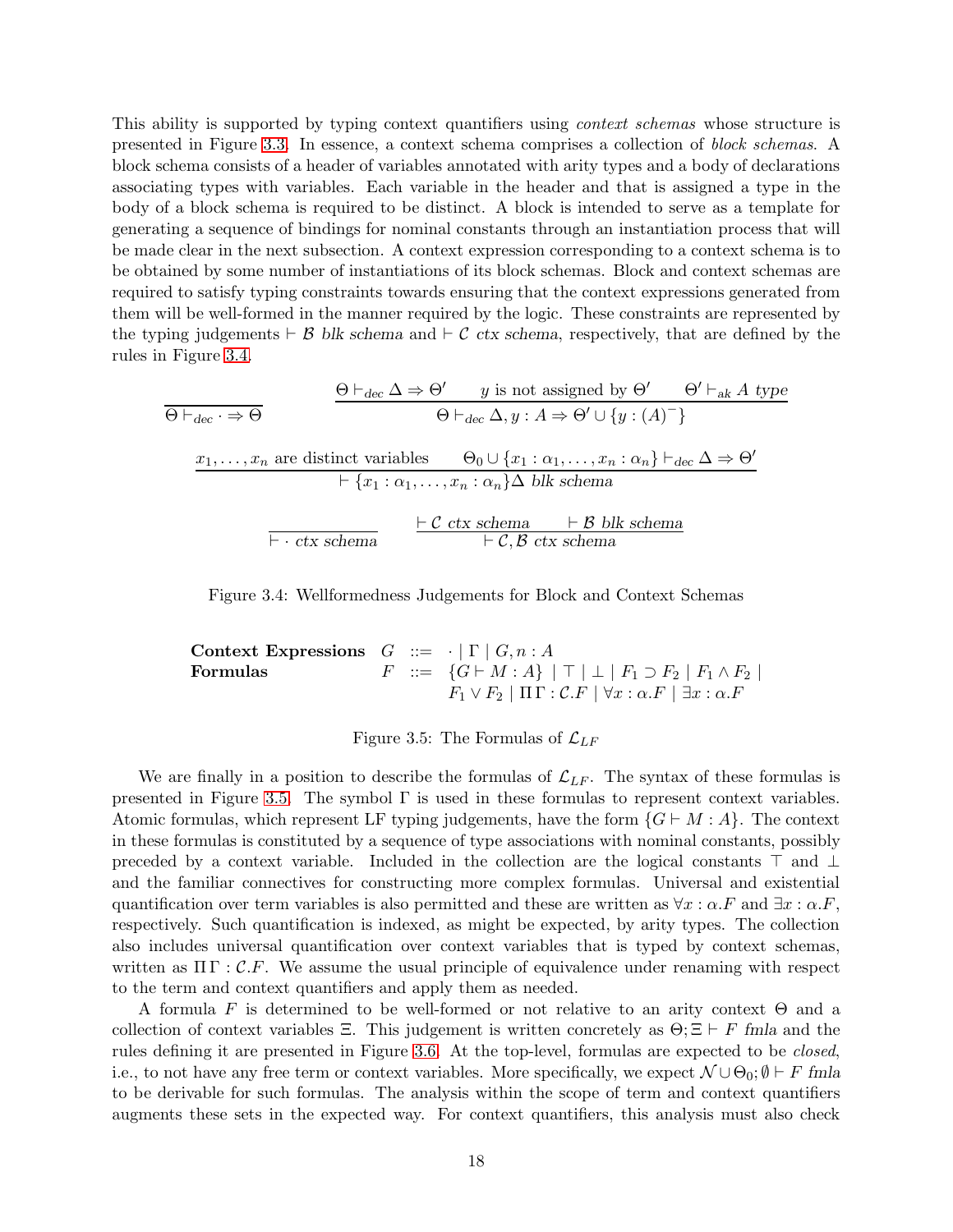$$
\frac{\Gamma \in \Xi}{\Theta; \Xi \vdash \cdot \text{context}} \qquad \frac{\Gamma \in \Xi}{\Theta; \Xi \vdash \Gamma \text{ context}}
$$
\n
$$
\frac{\Theta; \Xi \vdash G \text{ context} \qquad n : (A)^{-} \in \Theta \qquad \Theta \vdash_{ak} A \text{ type}}{\Theta; \Xi \vdash G, n : A \text{ context}}
$$
\n
$$
\frac{\Theta; \Xi \vdash G \text{ context} \qquad \Theta \vdash_{ak} A \text{ type} \qquad \Theta \vdash_{at} M : (A)^{-}}{\Theta; \Xi \vdash \{G \vdash M : A\} \text{ final}}
$$
\n
$$
\frac{\Theta; \Xi \vdash F_1 \text{ final} \qquad \Theta; \Xi \vdash F_2 \text{ final}}{\Theta; \Xi \vdash \top \text{ final}} \qquad \frac{\Theta; \Xi \vdash F_1 \text{ final} \qquad \Theta; \Xi \vdash F_2 \text{ final}}{\Theta; \Xi \vdash F_1 \bullet F_2 \text{ final}} \qquad \bullet \in \{\supset, \wedge, \vee\}
$$
\n
$$
\frac{\vdash C \text{ ctx schema} \qquad \Theta; \Xi \cup \{\Gamma\} \vdash F \text{ final}}{\Theta; \Xi \vdash \Pi \Gamma : C.F \text{ final}} \qquad \frac{\{x : \alpha\} \uplus \Theta; \Xi \vdash F \text{ final}}{\Theta; \Xi \vdash Qx : \alpha.F \text{ final}} \qquad \mathcal{Q} \in \{\forall, \exists\}
$$

Figure 3.6: The Wellformedness Judgement for Formulas

that the annotating context schema is well-formed. An atomic formula  $\{G \vdash M : A\}$  is deemed well-formed if its components  $G, M$  and  $A$  are well-formed and if  $M$  can be assigned the erased form of A as its arity type. The context expression  $G$  is well-formed if any context variable used in it is bound in the overall formula and if the types assigned to nominal constants in the explicit part of G are well-formed and such that their erased forms match the arity types of the nominal constants they are assigned to. Note that these types may use nominal constants without paying attention to dependency ordering; assessing whether they are used in a manner that respects this ordering is a part of the meaning of the atomic formula.

The following theorem, whose proof is obvious, shows that the wellformedness judgement for formulas continues to hold under the augmentation of the two contexts that parameterize it.

<span id="page-18-1"></span>**Theorem 3.3.** If  $\Theta; \Xi \vdash F$  fmla has a derivation and  $\Theta \subseteq \Theta'$  and  $\Xi \subseteq \Xi'$ , then  $\Theta'; \Xi' \vdash F$  fmla also has a derivation.

#### 3.2 The Interpretation of Formulas

A key component to understanding the meanings of formulas is understanding the interpretation of the quantifiers over term and context variables. These quantifiers are intended to range over closed expressions of the relevant categories. For a quantifier over a term variable, this translates concretely into closed terms of the relevant arity type. For a quantifier over a context variable, we must first explain when a context expression satisfies a context schema.

We do this by describing the relation of "being an instance of" between a closed context expression G and a context schema C. This relation is indexed by a nominal constant context  $\mathbb N$  that is a subset of N and a term variables context  $\Psi$  that identifies a finite collection of such variables together with their arity types: in combination with the constants in  $\Theta_0$ , these collections, circumscribe the symbols that can be used in the declarations in the context expressions.[2](#page-18-0) The relation is written as  $\mathbb{N}; \Psi \vdash \mathcal{C} \leadsto_{cs} G$  and it is defined by the rules in Figure [3.7.](#page-59-0) This relation is defined via the repeated use of a "one-step" instantiation relation written as  $\mathbb{N}; \Psi \vdash \mathcal{C} \leadsto_{cs}^1 G$ ; note that by  $G, G'$  we mean a context expression that is obtained by adding the bindings corresponding to  $G'$  in

<span id="page-18-0"></span><sup>&</sup>lt;sup>2</sup>In determining closed instances of context schemas, N will be  $\mathcal N$  and  $\Psi$  will be the empty set. The more general form for this relation, which includes a parameterization by these sets, will be useful in later sections.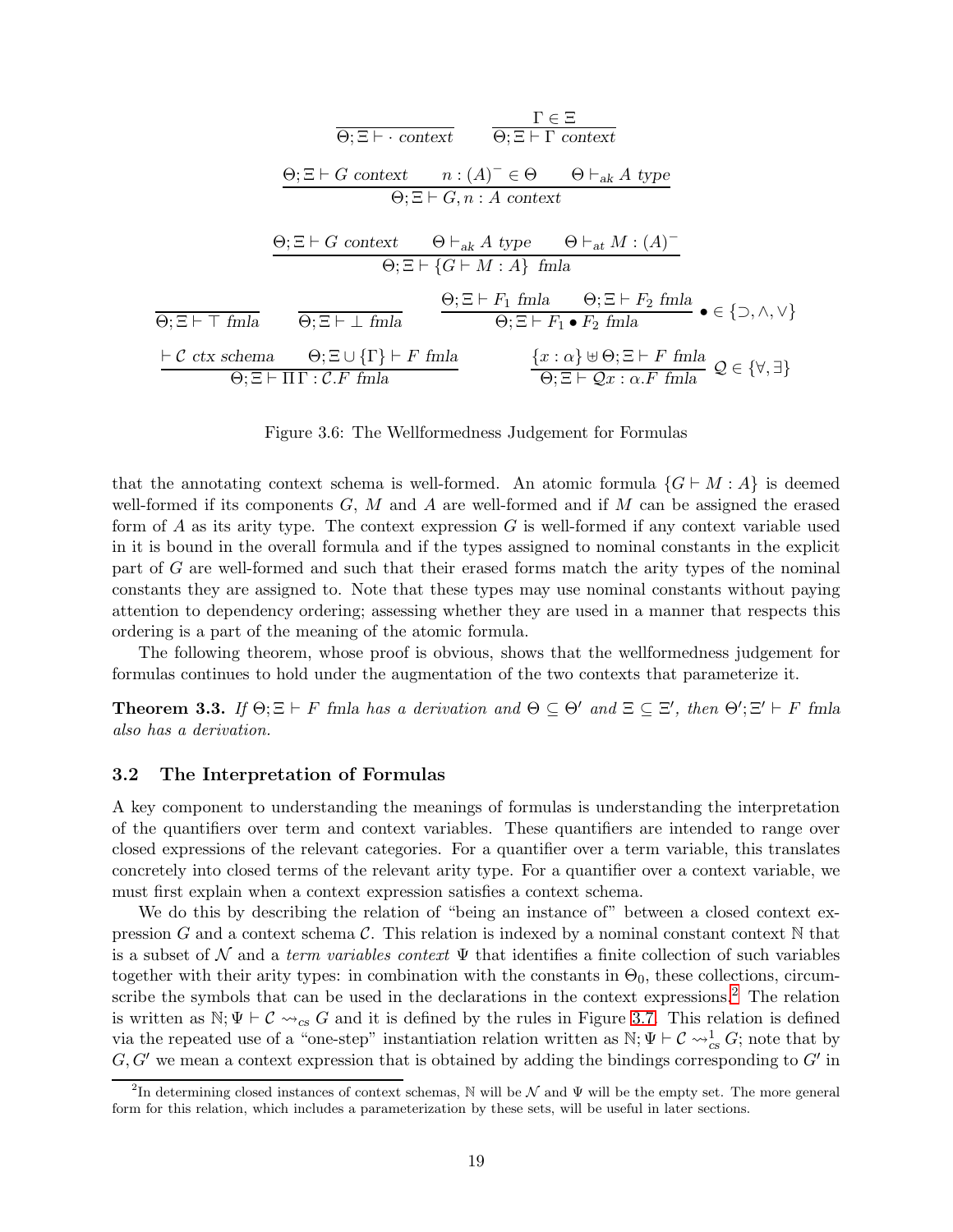$$
\frac{\mathbb{N} \vdash \Delta \leadsto_{dec} G \bowtie \theta \qquad n : (A)^{-} \in \mathbb{N} \qquad A[\![\theta]\!] = A'}{\mathbb{N} \vdash \Delta, y : A \leadsto_{dec} G, n : A' \bowtie \theta \cup \{\langle y, n, (A)^{-}\rangle\}}
$$
\n
$$
\frac{\mathbb{N} \vdash \Delta \leadsto_{dec} G' \bowtie \theta \qquad \{\mathbb{N} \cup \Psi \cup \Theta_{0} \vdash_{at} t_{i} : \alpha_{i} \mid 1 \leq i \leq n\} \qquad G'[\![\{\langle x_{i}, t_{i}, \alpha_{i} \rangle \mid 1 \leq i \leq n\}\!] = G}{\mathbb{N}; \Psi \vdash \{x_{1} : \alpha_{1}, \dots, x_{n} : \alpha_{n}\} \Delta \leadsto_{bs} G}
$$
\n
$$
\frac{\mathbb{N}; \Psi \vdash \mathcal{B} \leadsto_{bs} G}{\mathbb{N}; \Psi \vdash \mathcal{C}, \mathcal{B} \leadsto_{cs}^{1} G} \qquad \frac{\mathbb{N}; \Psi \vdash \mathcal{C} \leadsto_{cs}^{1} G}{\mathbb{N}; \Psi \vdash \mathcal{C}, \mathcal{B} \leadsto_{cs}^{1} G}
$$
\n
$$
\frac{\mathbb{N}; \Psi \vdash \mathcal{C} \leadsto_{cs} G}{\mathbb{N}; \Psi \vdash \mathcal{C} \leadsto_{cs} G} \qquad \frac{\mathbb{N}; \Psi \vdash \mathcal{C} \leadsto_{cs} G}{\mathbb{N}; \Psi \vdash \mathcal{C} \leadsto_{cs} G, G'}
$$

Figure 3.7: Instantiating a Context Schema

front of those in G. The definition of the one-step instantiation relation for context schemas uses an auxiliary judgement N;  $\Psi \vdash \mathcal{B} \leadsto_{bs} G$  that denotes the relation of "being an instance of" between a block schema and a context expression fragment. This relation holds when the context expression is obtained by generating a sequence of bindings for nominal constants from N using the body of the block schema and then instantiating the variables in the header of the block schema with terms of the right arity types. The former task is realized through the relation  $\mathbb{N} \vdash \Delta \leadsto_{\text{dec}} G \bowtie \theta$  that holds between a block of declarations  $\Delta$ , a context expression G that is obtained by replacing the variables assigned in  $\Delta$  with suitable nominal constants, and a substitution  $\theta$  that corresponds to this replacement. We assume here and elsewhere that the application of a hereditary substitution to a sequence of declarations corresponds to its application to the type in each assignment.

<span id="page-19-0"></span>**Theorem 3.4.** Let C and G be a context schema and a context expression such that  $\vdash$  C ctx schema and  $\mathbb{N}; \Psi \vdash \mathcal{C} \leadsto_{cs} G$  are derivable. Then for any arity context  $\Theta$  such that  $\mathbb{N} \cup \Psi \cup \Theta_0 \subseteq \Theta$ , it is the case that  $\Theta$ ;  $\emptyset \vdash G$  context has a derivation.

*Proof.* We first show that for any block declaration  $\Delta$  and any arity context  $\Theta$  such that  $\mathbb{N} \subseteq \Theta$ , if  $\Theta \vdash_{dec} \Delta \Rightarrow \Theta'$  and  $\mathbb{N} \vdash \Delta \leadsto_{dec} G' \bowtie \theta'$  are derivable for some  $\Theta'$  and  $\theta'$ , then (a)  $\theta'$  is type preserving with respect to  $\Theta$ , (b)  $\Theta'$  is  $ctx(\theta') \oplus \Theta$ , and (c) each binding in G' is of the form  $n : A$ where  $n:(A)^{\dagger} \in \Theta$  and  $\Theta \vdash_{ak} A$  type has a derivation. This claim is proved by induction on the derivation of  $\Theta \vdash_{dec} \Delta \Rightarrow \Theta'$ ; properties (a) and (b) are included in the claim because they are useful together with Theorem [3.2](#page-16-0) in showing property (c) in the induction step. Next we show, through an easy inductive argument, that if  $\Theta_0 \cup \{x_1 : \alpha_1, \ldots, x_n : \alpha_n\} \vdash_{dec} \Delta \Rightarrow \Theta'$  has a derivation and  $\Theta$ is such that  $\mathbb{N} \cup \Psi \cup \Theta_0 \subseteq \Theta$ , then, for some  $\Theta''$ , it is the case that  $\{x_1 : \alpha_1, \ldots, x_n : \alpha_n\} \cup \Theta \vdash_{dec}$  $\Delta \Rightarrow \Theta''$  has a derivation. Using Theorem [3.2](#page-16-0) with these two observations, we can show easily that if  $\vdash \{x_1 : \alpha_1, \ldots, x_n : \alpha_n\}$  blk schema and  $\mathbb{N}; \Psi \vdash \{x_1 : \alpha_1, \ldots, x_n : \alpha_n\}$   $\Delta \leadsto_{bs} G$  have derivations then for each binding of the form  $n : A$  in G it is the case that  $n : (A)^- \in \Theta$  and  $\Theta \vdash_{ak} A$  type. The theorem follows easily from this observation. 口

In defining validity for formulas, we will need to consider substitutions for context and term variables. Context variables substitutions have the form  $\{G_1/\Gamma_1,\ldots,G_n/\Gamma_n\}$  where, for  $1 \leq i \leq n$ ,  $\Gamma_i$  is a context variable and  $G_i$  is a context expression. If  $\sigma$  is such a substitution, we will write  $dom(\sigma)$  to denote the set  $\{\Gamma_1,\ldots,\Gamma_n\}$ . Further, the application of  $\sigma$  to a formula F, which is denoted by  $F[\sigma]$ , will correspond to the replacement of the free occurrences of the variables  $\Gamma_1, \ldots, \Gamma_n$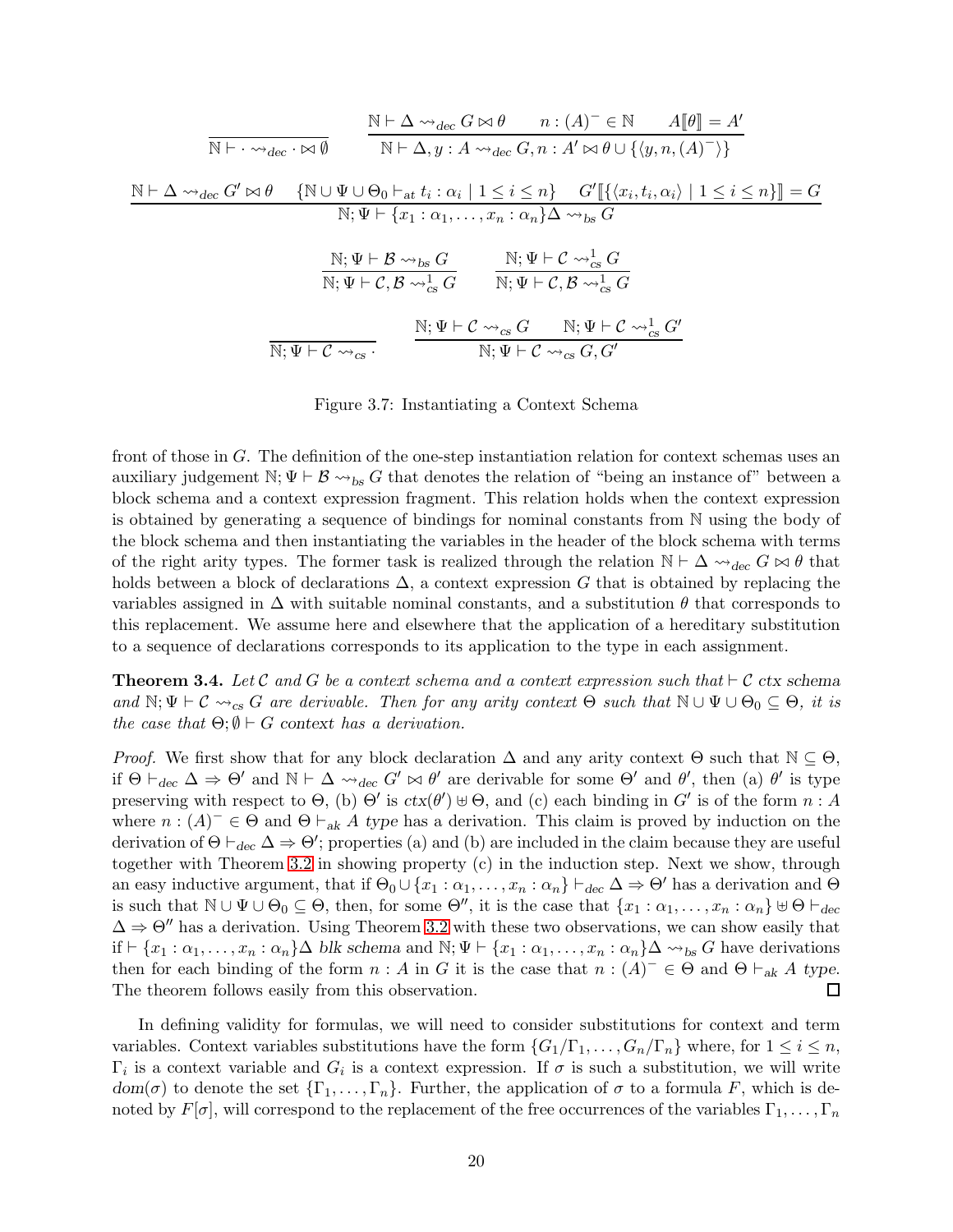in  $F$  by the corresponding context expressions, renaming bound context variables appearing in  $F$ away from those appearing in  $G_1, \ldots, G_n$ . For term variables, the replacement must also ensure the transformation of the resulting expression to normal form. Towards this end, we adapt hereditary substitution to formulas. The application of this substitution simply distributes over quantifiers and logical symbols, respecting the scopes of quantifiers through the necessary renaming. The application to the atomic formula  $\{G \vdash M : A\}$  also distributes to the component parts. We have already discussed the application to terms and types. The application to context expressions leaves context variables unaffected and simply distributes to the types in the explicit bindings. Note that no check is mandated in the process for clashes in the names of nominal constants appearing in the context expression being substituted into and the substitution terms. In this respect, this application is unlike that to LF contexts that is defined in Figure [2.4.](#page-36-0)

<span id="page-20-0"></span>**Theorem 3.5.** Let  $\Theta$  be an arity context and let  $\Xi$  be a collection of context variables.

- 1. If  $\theta$  is a term variables substitution that is arity type preserving with respect to  $\Theta$  and F is a formula such that there is a derivation for  $ctx(\theta) \oplus \Theta \subset E \vdash F$  fmla, then there is a unique formula F' such that  $F[\![\theta]\!] = F'$  has a derivation. Moreover, for this F' it is the case that  $\Theta$ ;  $\Xi \vdash F'$  fmla is derivable.
- 2. If  $\sigma = \{G_1/\Gamma_1,\ldots,G_n/\Gamma_n\}$  is a context variables substitution which is such that all judgements in the collection  $\{\Theta; \Xi \setminus \{\Gamma_1, \ldots, \Gamma_n\} \vdash G_i \text{ context } | 1 \leq i \leq n\}$  are derivable and F is a formula such that there is a derivation for  $\Theta$ ;  $\Xi \vdash F$  fmla, then there is a derivation for  $\Theta$ ;  $\Xi \setminus {\{\Gamma_1, \ldots, \Gamma_n\}} \vdash F[\sigma]$  fmla.

*Proof.* The first clause follows from an induction on the derivation of  $ctx(\theta) \cup \Theta; \Xi \vdash F$  fmla, using Theorems [2.4](#page-3-1) and [2.8](#page-5-0) in the atomic case to ensure the appropriate arity typing judgements will be derivable under the substitution  $\theta$ . The second clause follows from an induction on the derivation of  $\Theta$ ;  $\Xi \vdash F$  fmla, using the assumption that  $\Theta$ ;  $\Xi \setminus {\{\Gamma_1, \ldots, \Gamma_n\}} \vdash G_i$  context is derivable to ensure wellformedness under the substitution  $\sigma$  in the atomic case. □

Following the notation introduced after Theorem [2.8,](#page-5-0) if F and  $\theta$  are a formula and a substitution that together satisfy the requirements of the first part of the theorem, we will write  $F[\![\theta]\!]$  to denote the F' for which  $F[\![\theta]\!] = F'$  is derivable. As is implicit in the preceding discussion, term and context variables substitutions may introduce new nominal constants. If  $\theta$  is a term variables substitution, we will write  $supp(\theta)$  to denote the collection of such constants that appear in the terms in  $rng(\theta)$ . Similarly, if  $\sigma$  is the context variables substitution  $\{G_1/\Gamma_1,\ldots,G_n/\Gamma_n\}$ , we will write  $supp(\sigma)$  to denote the collection of nominal constants that appear in  $G_1, \ldots, G_n$ .

A closed atomic formula of the form  $\{G \vdash M : A\}$  is intended to encode an LF judgement of the form  $\Gamma \vdash_{\Sigma} M \Leftarrow A$ . In this encoding, nominal constants that appear in terms represent free variables for which bindings appear in the context in LF judgements. To substantiate this interpretation, the rules CANON KIND PI, CANON FAM PI and CANON TERM LAM must introduce fresh nominal constants into contexts in typing derivations and they must replace bound variables appearing in terms and types with these constants. We use this interpretation to define validity for closed atomic formulas with one further qualification: unlike in the LF judgement, for the atomic formula we must also ascertain the wellformedness of the context and the type. This notion of validity is then extended to all closed formulas by recursion on formula structure.

**Definition 3.6.** Let F be a formula such that  $\mathcal{N} \cup \Theta_0$ ;  $\emptyset \vdash F$  fmla is derivable.

• If F is  $\{G \vdash M : A\}$ , then it is valid exactly when all of  $\vdash_{\Sigma} G$  ctx,  $G \vdash_{\Sigma} A$  type, and  $G\vdash_{\Sigma} M \Leftarrow A$  are derivable in LF, under the interpretation of nominal constants as variables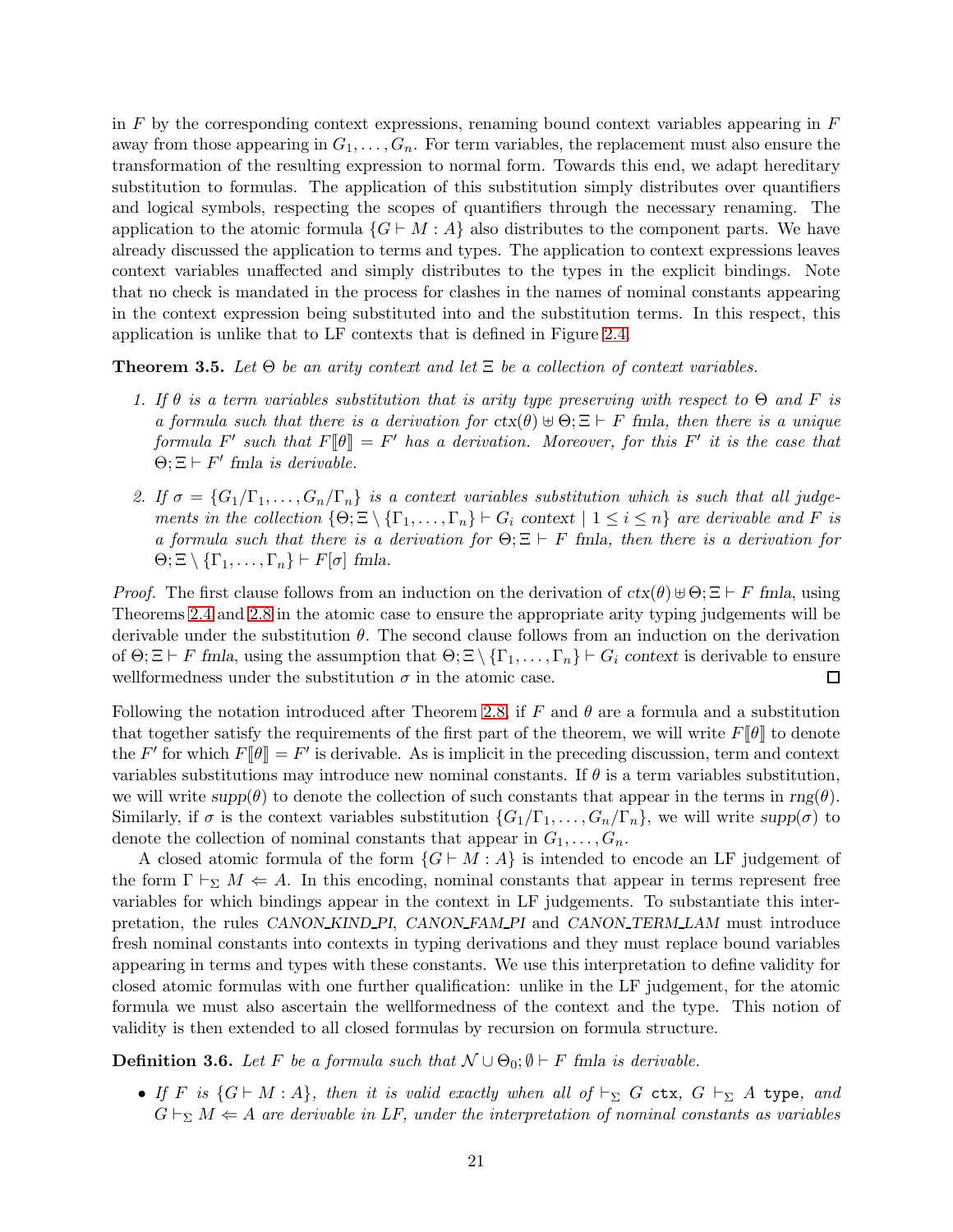bound in a context and with the modification of the rules CANON\_KIND\_PI, CANON\_FAM\_PI and CANON TERM LAM to introduce fresh nominal constants into contexts and to instantiate the relevant bound variables in kinds, types and terms with these constants.

- If  $F$  is  $\top$  it is valid and if it is  $\bot$  it is not valid.
- If F is  $F_1 \supset F_2$ , it is valid if  $F_2$  is valid in the case that  $F_1$  is valid.
- If F is  $F_1 \wedge F_2$ , it is valid if both  $F_1$  and  $F_2$  are valid.
- If F is  $F_1 \vee F_2$ , it is valid if either  $F_1$  or  $F_2$  is valid.
- If F is  $\Pi \Gamma : C.F$ , it is valid if  $F[\{G/\Gamma\}]$  is valid for every G such that  $\mathcal{N}; \emptyset \vdash C \leadsto_{cs} G$  is derivable.
- If F is  $\forall x : \alpha. F$ , it is valid if  $F[\{\langle x, M, \alpha \rangle\}]$  is valid for every M such that  $\mathcal{N} \cup \Theta_0 \vdash_{\text{at}} M : \alpha$ is derivable.
- If F is  $\exists x : \alpha.F$ , it is valid if  $F[\{\langle x, M, \alpha \rangle\}]$  is valid for some M such that  $\mathcal{N} \cup \Theta_0 \vdash_{\text{at}} M : \alpha$ is derivable.

Theorems [3.4](#page-19-0) and [3.5](#page-20-0) ensure the coherence of this definition.

#### 3.3 Understanding the Notion of Validity

In the examples we consider below, we assume an instantiation of  $\mathcal{L}_{LF}$  based on the signature presented in Section [2.2.](#page-10-0) Obviously, any LF typing judgement based on that signature is expressable in the logic. Moreover, the corresponding formula will be valid exactly when the typing judgement is derivable in LF. Thus, the formulas  $\{\cdot \vdash empty : tm\}$ ,  $\{\cdot \vdash (lam unit (\lambda x.x)) : tm\}$  and  ${n : tm \mid n : tm}$  are all valid. Similarly, the formulas  $\exists d : o. \{\cdot \vdash d : (of empty unit)\}$  and

$$
\exists d : o. \{ \cdot \vdash d : \text{of (lam unit } (\lambda x. x)) \text{ (arr unit unit)} \}
$$

are valid but the formula  $\exists d : o. \{ \cdot \vdash d : \text{of (lam unit } (\lambda x. x)) \text{ unit} \}$  is not. Note that the arity type associated with the quantified variable in each of these formulas provides only a rough constraint on the instantiation needed to verify the validity of the formula; to do this, the instance must also satisfy LF typeability requirements represented by formula that appears within the scope of the quantifier.

Wellformedness conditions for formulas ensure only that the terms appearing within formulas satisfy canonicity requirements, i.e. that these terms are in  $\beta$ -normal form and that variables and constants are applied to as many arguments as they can take. Arity typing does not distinguish between terms in different expression categories. For example, the formula

 $\exists d : o. \{\cdot \vdash d : \text{of (lam empty } (\lambda x. x)) \text{ (arr unit unit)}\}$ 

is well-formed but not valid. An alternative design choice, with equivalent consequences from the perspective of the valid properties that can be expressed in the logic, might have been to let the fact that lam is ill-applied to empty to impact on the wellformedness of the formula. The wellformedness conditions do not also enforce a distinctness requirement for bindings in a context. Thus, the formula  $\{n : tm, n : tp \vdash empty : tm\}$  is well-formed. However, it is not valid because  $\vdash_{\Sigma}$  $n : t, n : t$  ctx is not derivable in LF under the described interpretation for nominal constants. An implication of these observations is that a naive form of weakening does not hold with respect to the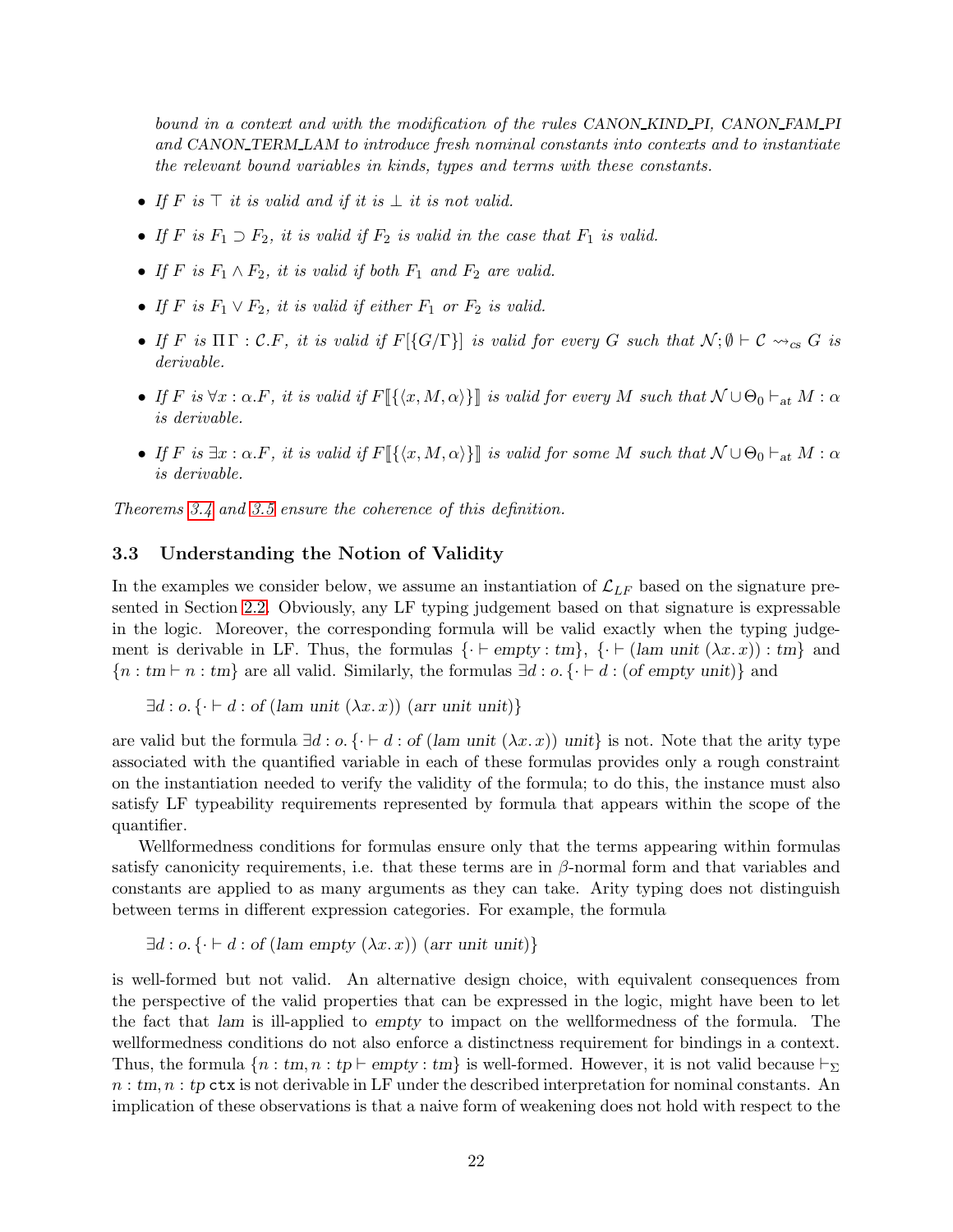encoding of LF derivability in  $\mathcal{L}_{LF}$ ; additional conditions similar to this described in Theorem [2.14](#page-11-1) must be verified for this principle to apply.

To provide a more substantive example of the kinds of properties that can be expressed in  $\mathcal{L}_{LF}$ , let us consider the formal statement of the property of uniqueness of type assignments for the STLC. As noted in Section [2.2,](#page-10-0) this property is best described in a form that considers typing expressions in contexts that have a particular kind of structure. That structure can be formalized in  $\mathcal{L}_{LF}$  by a context schema comprising the single block

 ${t : o}x : tm, y : of x t.$ 

Let us denote this context schema by c. Observe that a context that instantiates this schema will not provide a variable that can be used to construct an atomic term of type tp. Thus, the strengthening property for expressions representing types that is expressed by the formula

$$
\Pi \Gamma : c.\forall t : o. \{\Gamma \vdash t : tp\} \supset \{\cdot \vdash t : tp\}.
$$

should hold. We can in fact easily show this formula to be valid by using Theorem [2.20](#page-12-0) and an induction on the height of the derivation for  $\{G \vdash t : tp\}$  for a closed term t and a closed instance G of c. Using the validity of this formula, we can also easily argue that the following formula that expresses a strengthening property pertaining to the equality of types is also valid:

$$
\Pi \Gamma: c.\forall d: o.\forall t_1: o.\forall t_2: o.\{\Gamma \vdash d: eq \ t_1 \ t_2\} \supset \{\cdot \vdash d: eq \ t_1 \ t_2\}.
$$

The property of uniqueness of type assignments for the STLC can be expressed through the following formula:

$$
\Pi \Gamma : c.\forall e : o.\forall t_1 : o.\forall t_2 : o.\forall d_1 : o.\forall d_2 : o.
$$
\n
$$
\{\Gamma \vdash e : t_m\} \supset \{\Gamma \vdash t_1 : tp\} \supset \{\Gamma \vdash t_2 : tp\} \supset \{\Gamma \vdash d_3 : o.\{.\} \vdash d_3 : eq \ t_1 \ t_2\}.
$$

This formula can be seen to be valid using the strengthening property just described if we can establish the validity of the formula

$$
\Pi \Gamma : c.\forall e : o.\forall t_1 : o.\forall t_2 : o.\forall d_1 : o.\forall d_2 : o.
$$
\n
$$
\{\Gamma \vdash e : t m\} \supset \{\Gamma \vdash t_1 : t p\} \supset \{\Gamma \vdash t_2 : t p\} \supset \{\Gamma \vdash d_3 : o. \{\Gamma \vdash d_3 : e q t_1 t_2\}.
$$
\n
$$
\{\Gamma \vdash d_1 : \text{of } e t_1\} \supset \{\Gamma \vdash d_2 : \text{of } e t_2\} \supset \exists d_3 : o. \{\Gamma \vdash d_3 : e q t_1 t_2\}.
$$

To show this, it suffices to argue that, for a closed context expression G that instantiates the schema c and for closed expressions  $d_1, d_2, e, t_1$ , and  $t_2$ , if the formulas  $\{G \vdash e : tm\}, \{G \vdash t_1 : tp\},\$  ${G \vdash t_2 : tp}, \ {G \vdash d_1 : of e t_1} \text{ and } {G \vdash d_2 : of e t_2} \text{ are valid, then there must be a closed ex$ pression  $d_3$  such that  $\{G \vdash d_3 : eq \ t_1 \ t_2\}$  is also valid. Such an argument can be constructed by induction on the height of the LF derivation of  $G \vdash_{\Sigma} d_1 \Leftarrow$  of e t<sub>1</sub>, which we analyze using Theorem [2.20](#page-12-0) in the manner discussed earlier. There are essentially four cases to consider, corresponding to whether the head symbol of  $d_1$  is of empty, of app, of lam, or a nominal constant that is assigned the type (of n  $t_1$ ) in G where n is also a nominal constant that is bound in G. In the last case, we use the fact that the validity of  $\{G \vdash d_1 : \text{of } e t_1\}$  implies that  $\vdash_{\Sigma} G$  ctx is derivable to conclude the uniqueness of n and, hence, of the typing. The argument when  $d_1$  is of empty has an obvious form. The argument when  $d_1$  has of app or of lam as its head symbol will invoke the induction hypothesis. In the case where the head symbol is of lam, we will need to consider a shorter derivation of a typing judgement in which the context has been enhanced. However, we will be able to use the induction hypothesis by observing that the enhancements to the context conform to the constraints imposed by the context schema. Note that the form of  $d_1$  also constrains the form of  $e$ in all the cases, a fact that is used implicitly in the analysis outlined.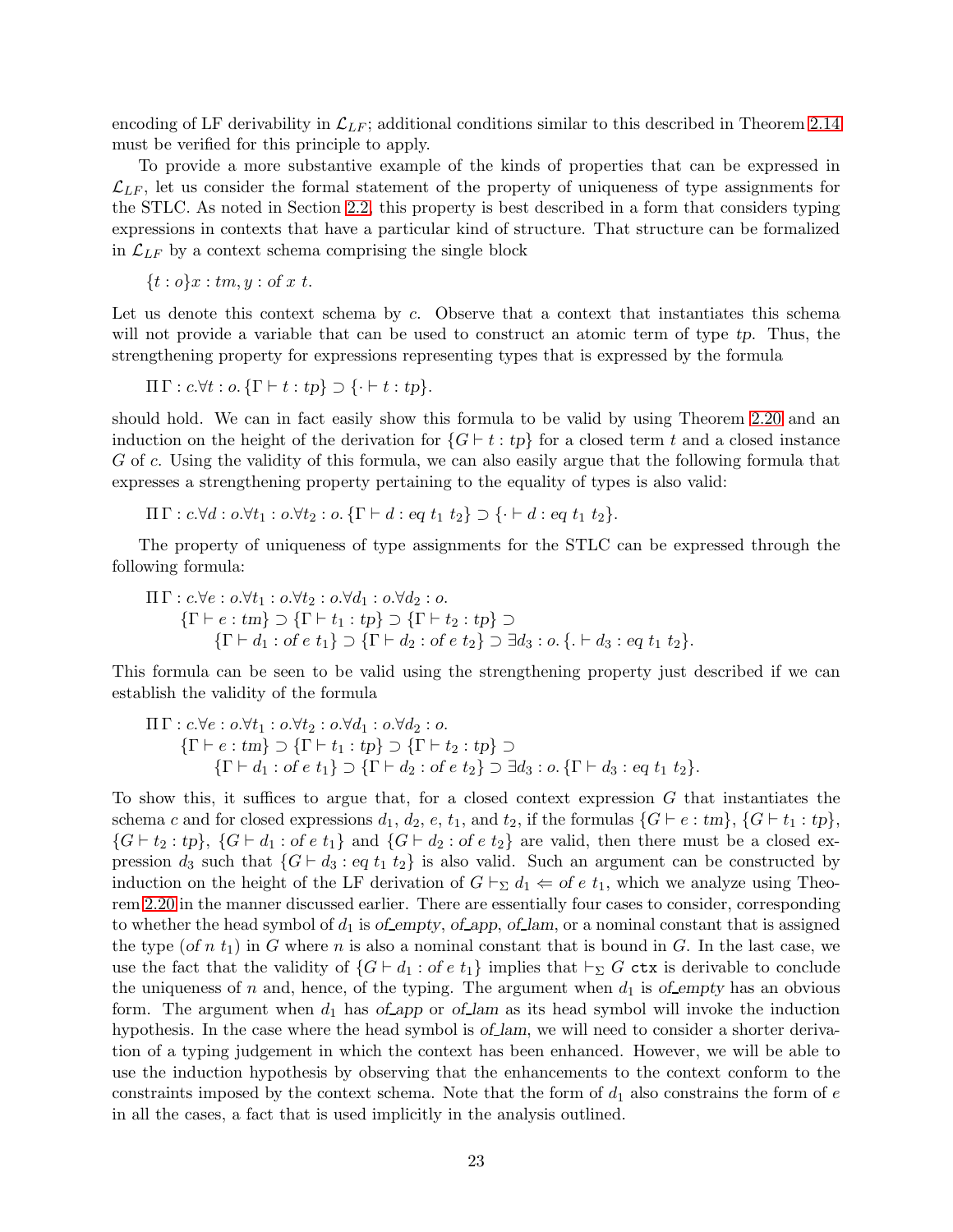### 3.4 Nominal Constants and Invariance Under Permutations

The particular choices for bound variable names in the kinds, types and terms that comprise LF expressions are considered irrelevant. This understanding is built in concretely through the notion of  $\alpha$ -conversion that renders equal expressions that differ only in the names used for such variables. Typing derivations transform expressions with bound variables into ones where variables are ostensibly free but in fact bound implicitly in the associated contexts. The lack of importance of name choices is reflected in this case in an invariance in the validity of typing judgements under a suitable renaming of variables appearing in the judgements. In a situation where context variables are represented by nominal constants, this property can be expressed via an invariance of formula validity under permutations of nominal constants as we describe here. We begin with a definition of the notions of permutations of nominal constants and their applications to expressions.

Definition 3.7. A permutation of the nominal constants is an arity type preserving bijection from  $\mathcal N$  to  $\mathcal N$  that differs from the identity map at only a finite number of constants. The permutation that maps  $n_1, \ldots, n_m$  to  $n'_1, \ldots, n'_m$ , respectively, and is the identity everywhere else is written as  ${n'_1/n_1,...,n'_m/n_m}$ . The support of a permutation  $\pi = {n'_1/n_1,...,n'_m/n_m}$ , denoted by supp $(\pi)$ , is the collection of nominal constants  $\{n_1, \ldots, n_m\}$  or, identically,  $\{n'_1, \ldots, n'_m\}$ . Every permutation  $\pi$  has an obvious inverse that is written as  $\pi^{-1}$ .

**Definition 3.8.** The application of a permutation  $\pi$  to an expression E of a variety of kinds is described below and is denoted in all cases by  $\pi.E$ . If E is a term, type, or kind then the application consists of replacing each nominal constant n that appears in E with  $\pi(n)$ . If E is a context then the application of  $\pi$  to E replaces each explicit binding  $n : A$  in E with  $\pi(n) : \pi.A$ . If E is an LF judgement  $\mathcal J$  then the permutation is applied to each component of the judgement in the way described above. If  $E$  is a formula then the permutation is applied to its component parts. The application of  $\pi$  to a term variables substitution  $\{\langle x_1, M_1, \alpha_1 \rangle, \ldots, \langle x_n, M_n, \alpha_n \rangle\}$  yields the substitution  $\{\langle x_1, \pi.M_1, \alpha_1 \rangle, \ldots, \langle x_n, \pi.M_n, \alpha_n \rangle\}.$  The application of  $\pi$  to a context variables substitution  $\{G_1/\Gamma_1,\ldots,G_n/\Gamma_n\}$  yields  $\{\pi.G_1/\Gamma_1,\ldots,\pi.G_n/\Gamma_n\}.$ 

The following theorem expresses the property of interest concerning LF judgements cast in the form relevant to  $\mathcal{L}_{LF}$ .

<span id="page-23-0"></span>**Theorem 3.9.** Let LF judgements and derivations be recast in the form discussed earlier in this section: variables that are bound in a context are represented by nominal constants and the rules CANON KIND PI, CANON FAM PI and CANON TERM LAM introduce fresh nominal constants into contexts and replace variables in kinds, types and terms with these constants. In this context, let J be an LF judgement which has a derivation. Then for any permutation  $\pi$ ,  $\pi$ . J is derivable. Moreover, the structure of this derivation is the same as that for  $\mathcal{J}$ .

*Proof.* This proof is by induction on the derivation for  $J$ . Perhaps the only observation worthy of note is that the freshness of nominal constants used in CANON KIND PI, CANON FAM PI, and CANON TERM LAM rules is preserved under permutations of nominal constants. 囗

The above observation underlies the main theorem of this section.

<span id="page-23-1"></span>**Theorem 3.10.** Let F be a closed formula and let  $\pi$  be a permutation. Then F is valid if and only if  $\pi.F$  is valid.

*Proof.* Noting that  $\pi^{-1}$  is also a permutation and that  $\pi^{-1} \cdot \pi \cdot F$  is F, it suffices to prove the claim in only one direction. We do this by induction on the structure of  $F$ .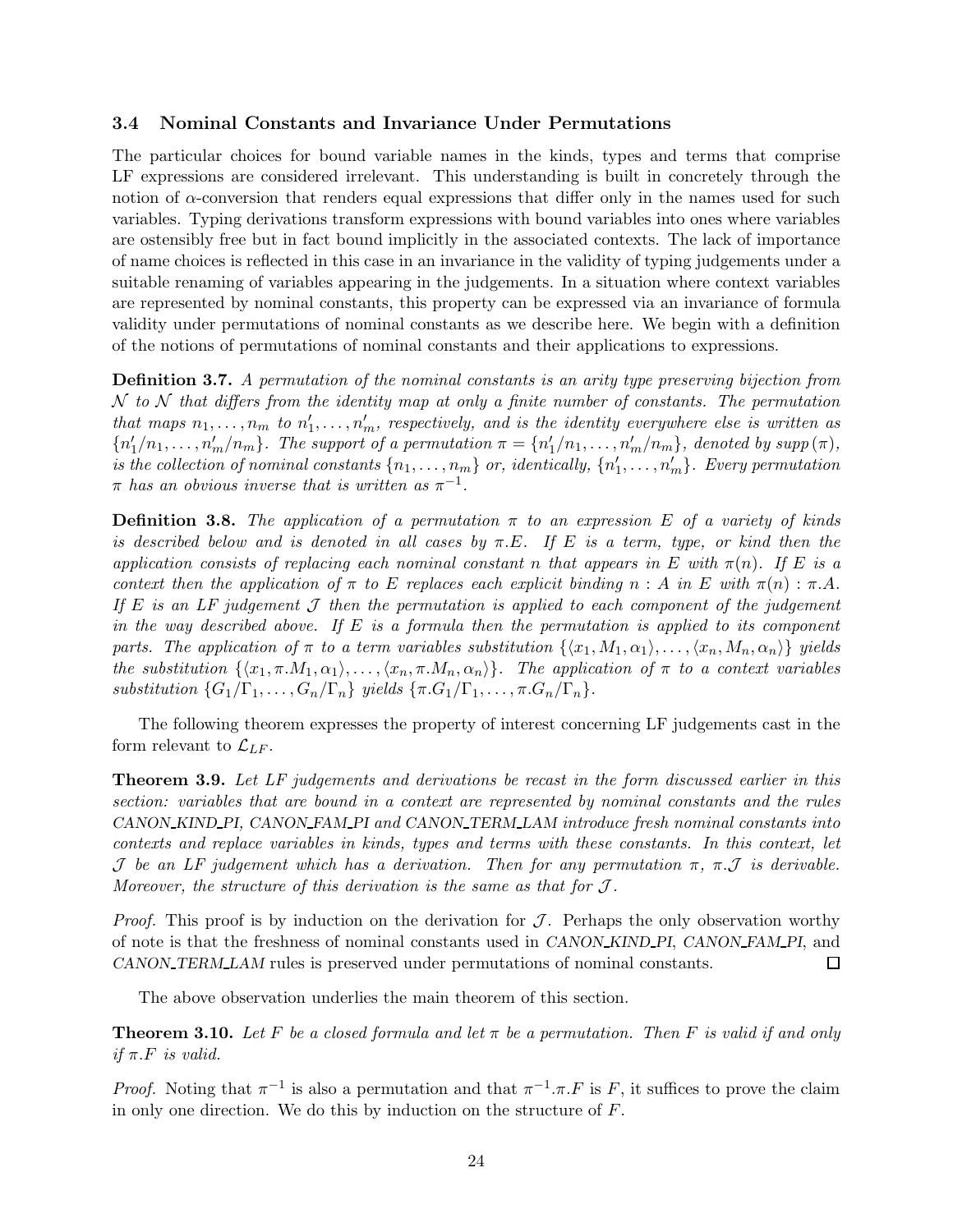The desired result follows easily from Theorem [3.9](#page-23-0) and the relationship of validity to LF derivability when F is atomic. The cases where F is ⊤ or  $\perp$  are trivial and the ones in which F is  $F_1 \supset F_2$ ,  $F_1 \wedge F_2$  or  $F_1 \vee F_2$  are easily argued with recourse to the induction hypothesis and by noting that the permutation distributes to the component formulas.

In the case where F is  $\Pi \Gamma : \mathcal{C}.F'$ , we first note that if  $\mathcal{N}; \emptyset \vdash \mathcal{C} \leadsto_{cs} G$  has a derivation then  $\mathcal{N}; \emptyset \vdash \mathcal{C} \leadsto_{cs} \pi^{-1}.G$  must also have one. From this and the validity of F it follows that  $F'[\{(\pi^{-1}.G)/\Gamma\}]$  must be valid. Moreover,  $F'[\{(\pi^{-1}.G)/\Gamma\}]$  has the same structural complexity as F'. Hence, by the induction hypothesis,  $\pi.(F'[\{(\pi^{-1}.G)/\Gamma\}])$  is valid. Noting that this formula is the same as  $(\pi F')[\{G/\Gamma\}]$  and that  $\Pi \Gamma : \mathcal{C}.\pi.F'$  is identical to  $\pi.(\Pi \Gamma : \mathcal{C}.F')$ , the validity of  $\pi.F$ easily follows.

Suppose that F has the form  $\forall x : \alpha.F'$ . We observe here that if  $\mathcal{N} \cup \Theta_0 \vdash_{at} M : \alpha$  has a derivation then  $\mathcal{N} \cup \Theta_0 \vdash_{at} \pi^{-1} M : \alpha$  has one too and that  $\pi . (F' [\{\langle x, \pi^{-1} . M, \alpha \rangle\}])$  is the same formula as  $(\pi F')$   $[\{\langle x, M, \alpha \rangle\}]$ . Using the definition of validity, the induction hypothesis and the fact that permutation distributes to the component formula together with the above observations, we may easily conclude that  $\pi.F$  is valid.

Finally, suppose that F is of the form  $\exists x : \alpha.F'$ . Here we note that if  $\mathcal{N} \cup \Theta_0 \vdash_{at} M : \alpha$  has a derivation then  $\mathcal{N} \cup \Theta_0 \vdash_{at} \pi.M : \alpha$  has one too and that  $\pi.\left(F'\right[\{\langle x, M, \alpha \rangle\}\right])$  is the same formula as  $(\pi.F')[\{\langle x, \pi.M, \alpha\rangle\}]$ . Using the definition of validity and the induction hypothesis, it is now easy to conclude that  $\pi.F$  must be valid.  $\Box$ 

# <span id="page-24-0"></span>4 A Proof System for the Logic

In this section we describe a proof system that provides a formal mechanism for demonstrating validity for formulas in  $\mathcal{L}_{LF}$ . This proof system is oriented around sequents that represent assumption and conclusion formulas augmented with devices that capture additional aspects of states that arise in the process of reasoning. The syntax for sequents is more liberal than is meaningful at the outset, and this is rectified by imposing wellformedness requirements on them. We associate a semantics with sequents that is consistent with their intended use. We then present a collection of proof rules that can be used to derive sequents. These rules belong to two broad categories. The first category comprises rules that embody logical aspects such as the meanings of sequents and of the logical symbols that appear in formulas. A key aspect of  $\mathcal{L}_{LF}$  is that its atomic formulas represent the notion of derivability in LF that is also open to analysis. The second category of proof rules builds in capabilities for such analysis. An important property for our proof rules is that they should require the proofs only of well-formed sequents in constructing derivations for well-formed sequents. One concern in their presentation is therefore to check that they satisfy this property. At a more substantive level, the proof rules must support a reasoning process that is both sound and effective. We focus in this paper on the issue of soundness, leaving the demonstration of effectiveness to other work, e.g. see [\[18\]](#page-71-0). In the proofs of soundness, we will assume the wellformedness of sequents, as guaranteed by the complementary consideration.

The first subsection below presents the sequents underlying the proof system and identifies a semantics with them. The remaining subsections develop the collection of proof rules. In Section [4.2,](#page-31-1) we present a collection of rules that encapsulate the meanings of the logical symbols and also certain structural aspects of sequents. We then turn to the rules that internalize aspects of LF derivability that are intrinsic to the understanding of the atomic formulas. Section [4.3](#page-39-0) develops rules for analyzing atomic formulas. An important component of these rules is the interpretation of typing judgements involving atomic types via the particular LF specification that parameterizes the logic: this interpretation leads, in particular, to a case analysis rule for such atomic formulas that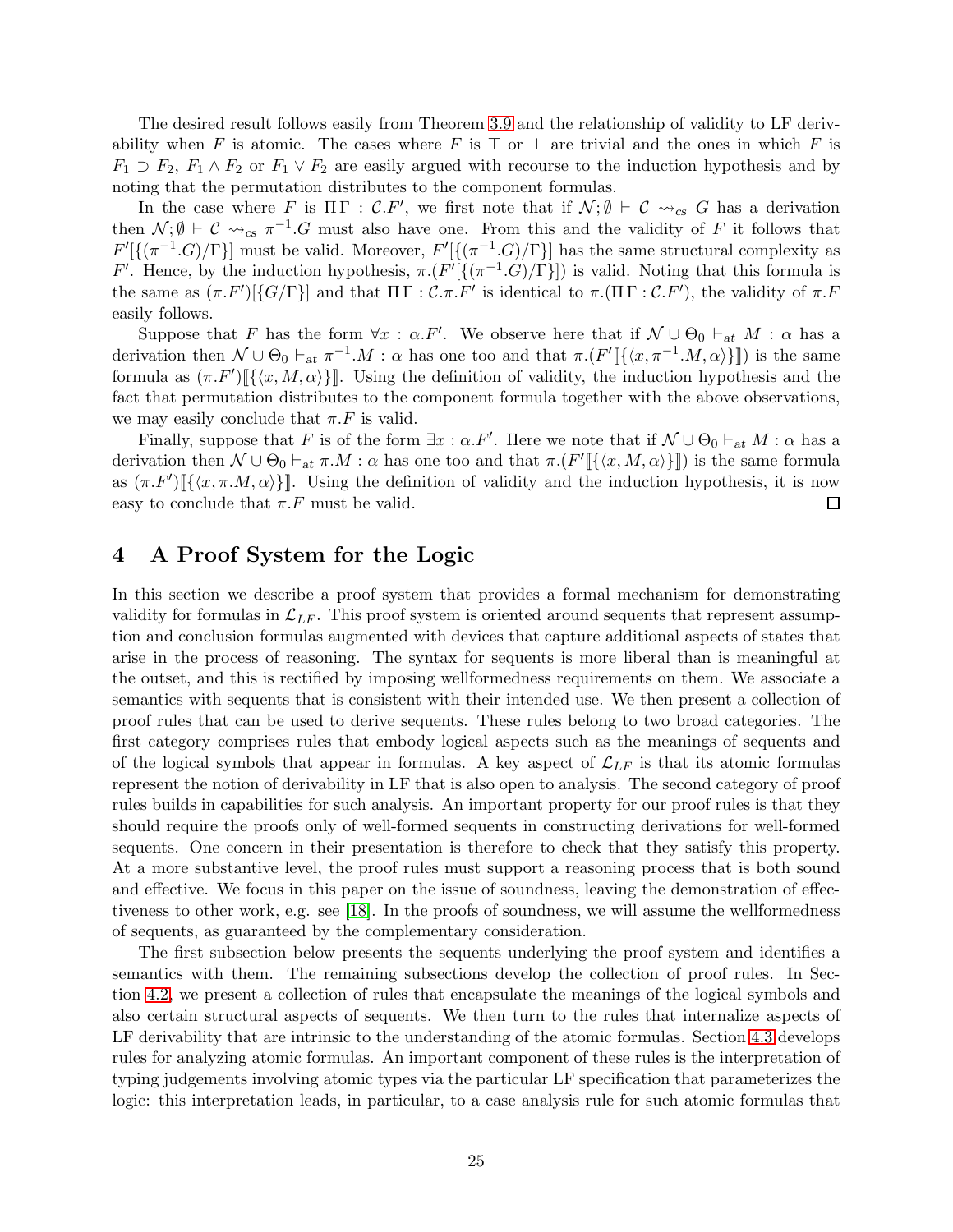$$
\mathbb{N}; \Psi \vdash \mathcal{C} \rightarrow_{cs}^{1} G \qquad \mathbb{N}; \Psi \vdash \mathcal{C}[\mathcal{G}] \text{ ctx-ty}
$$
\n
$$
\mathbb{N}; \Psi \vdash \mathcal{C}[\cdot] \text{ ctx-ty}
$$
\n
$$
\mathbb{N}; \Psi \vdash \mathcal{C}[\mathcal{G}] \text{ ctx-ty}
$$
\n
$$
\frac{\Gamma \uparrow \mathbb{N}_{\Gamma} : \mathcal{C}[\mathcal{G}] \in \Xi \quad (\mathcal{N} \setminus \mathbb{N}_{\Gamma}) \subseteq \mathbb{N}}{\mathbb{N}; \Psi; \Xi \vdash \mathcal{C}[\cdot] \leadsto_{csty} G} \qquad \frac{\Gamma \uparrow \mathbb{N}_{\Gamma} : \mathcal{C}[\mathcal{G}] \in \Xi \quad (\mathcal{N} \setminus \mathbb{N}_{\Gamma}) \subseteq \mathbb{N}}{\mathbb{N}; \Psi; \Xi \vdash \mathcal{C}[\cdot] \leadsto_{csty} \Gamma}
$$
\n
$$
\mathbb{N}; \Psi; \Xi \vdash \mathcal{C}[\mathcal{G}] \leadsto_{csty} G, G' \qquad \mathbb{N}; \Psi; \Xi \vdash \mathcal{C}[\mathcal{G}] \leadsto_{csty} G, G'}
$$
\n
$$
\mathbb{N}; \Psi; \Xi \vdash \mathcal{C}[\mathcal{G}; G'] \leadsto_{csty} G, G'
$$

<span id="page-25-0"></span>Figure 4.1: Well-Formed Context Variable Types and their Instantiations

appear as assumptions in a sequent. Section [4.4](#page-52-0) presents rules that enable reasoning based on induction on the heights LF derivations. In the final subsection, we introduce proof rules that encode meta-theorems concerning LF derivability that often find use in reasoning about LF specifications.

#### 4.1 The Structure of Sequents

A sequent in our proof system is characterized by a collection of assumption formulas and a conclusion or goal formula. The formulas may contain free term and context variables that are to be interpreted as being implicitly universally quantified over the sequent and, therefore, its proof. We find it useful also to identify with the sequent a collection of nominal constants that circumscribes the ones that appear in its formulas.

The nominal constants and term variables that appear in the sequent have arity types associated with them. Context variables are also typed and their types are, in spirit, based on context schemas. However, subproofs may require a partial elaboration of a context variable and the types associated with such variables accommodates this possibility. More specifically, these types have the form  $\mathcal{C}[G_1; \ldots; G_n]$  where C is a context schema and  $G_1, \ldots, G_n$  are context expressions. Such a type is intended to represent the collection of context expressions obtained by interspersing  $G_1, \ldots, G_n$  with instantiations of the context schema  $\mathcal C$  and possibly prefixed by a context variable of suitable type that represents a yet to be elaborated sequence of declarations. Additionally, context variables are annotated with a collection of nominal constants that express the constraint that the elaborations of these variables must not use names in these collections; the ability to express such constraints is an essential part of the mechanism for analyzing typing judgements involving abstractions as we will see later in this section.

The ideas pertaining to context variable typing are made precise through the following definition.

**Definition 4.1.** A context variable type is a expression of the form  $C[\mathcal{G}]$  where C is a context schema such that  $\vdash \mathcal{C}$  ctx schema is derivable and G represents a sequence of context blocks given as follows:

$$
\mathcal{G} ::= \cdot \mid \mathcal{G}; n_1 : A_1, \ldots, n_k : A_k.
$$

Such a type is said to be well-formed with respect to a nominal constant set  $\mathbb{N} \subseteq \mathcal{N}$  and a term variables context  $\Psi$  if it is the case that the relation  $\mathbb{N}; \Psi \vdash \mathcal{C}[\mathcal{G}]$  ctx-ty that is defined by the rules in Figure [4.1](#page-25-0) holds; intuitively, if  $G$  is a listing of blocks obtained by instantiating block schemas comprising  $C$ . A context variables context is a collection of associations with context variables of sets of nominal constants and context variable types, each written in the form  $\Gamma \uparrow N_{\Gamma} : C[\mathcal{G}]$ . Given a context variables context  $\Xi$ , we write  $\Xi^-$  for the set  $\{\Gamma \mid \Gamma \uparrow \mathbb{N}_{\Gamma} : \mathcal{C}[\mathcal{G}] \in \Xi\}$ , i.e., the collection of context variables assigned types by  $\Xi$ . A context expression G is said to be an instance of a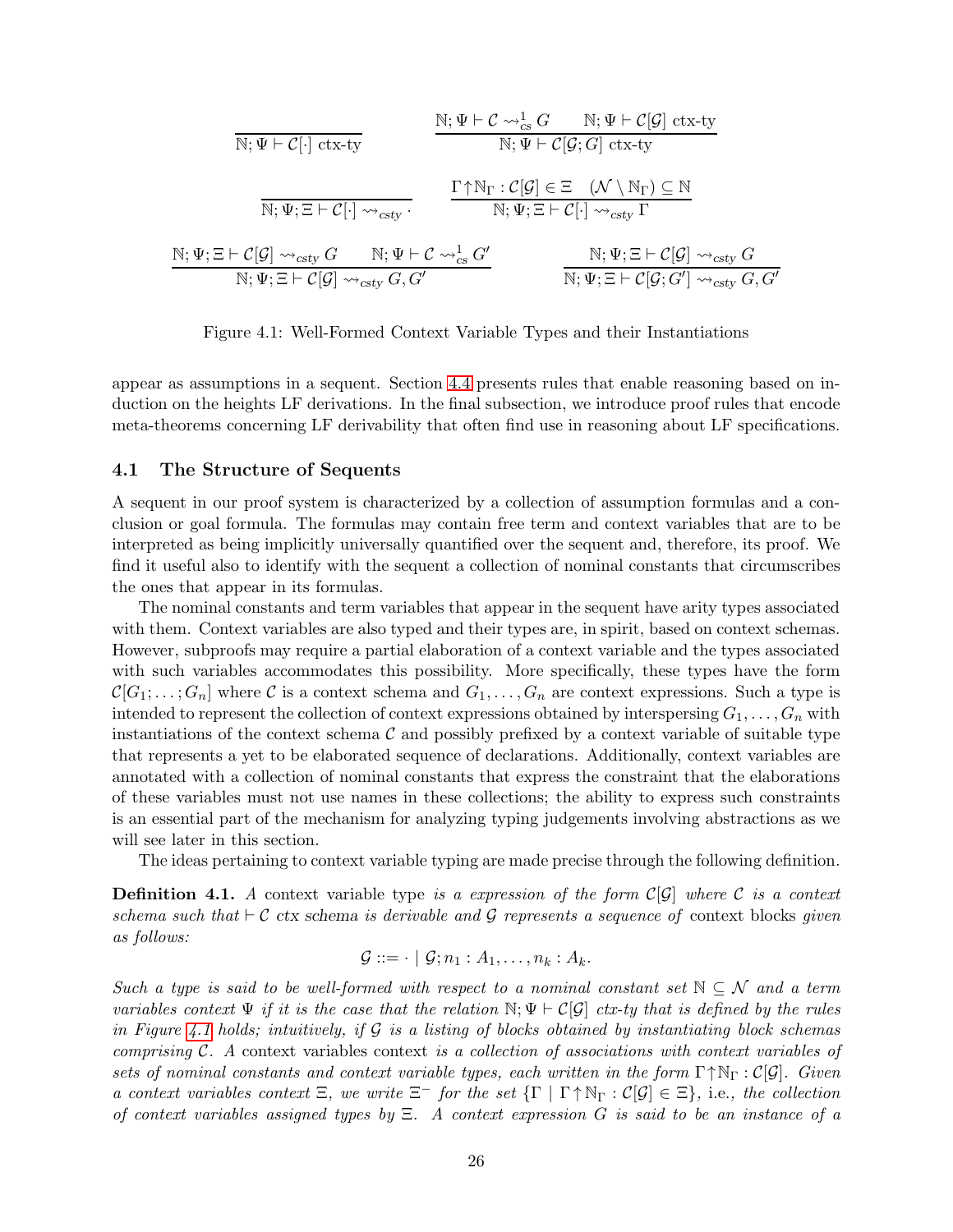context type  $\mathcal{C}[\mathcal{G}]$  relative to N,  $\Psi$  and  $\Xi$  if the relation N;  $\Psi$ ;  $\Xi \vdash \mathcal{C}[\mathcal{G}] \leadsto_{\text{csty}} G$ , that is also defined in Figure [4.1,](#page-25-0) holds.

The following theorem, whose proof is straightforward, shows that an instance of a well-formed context variable type is a well-formed context relative to the relevant arity context and context variable collection.

**Theorem 4.2.** If  $\mathbb{N}; \Psi \vdash \mathcal{C}[\mathcal{G}]$  ctx-ty and  $\mathbb{N}; \Psi \vDash \mathcal{C}[\mathcal{G}]$   $\leadsto_{\text{csty}} G$  have derivations then so does  $\mathbb{N} \cup \Psi$ ;  $\Xi^- \vdash G$  context.

The following theorem, whose proof is also straightforward, provides us a means that we will often use for adjusting contexts that parameterize the relevant wellformedness judgements.

<span id="page-26-0"></span>Theorem 4.3. Let  $\mathbb{N} \subseteq \mathbb{N}'$ ,  $\Psi \subseteq \Psi'$ , and  $\Xi \subseteq \Xi'$ .

1. If  $\mathbb{N}; \Psi \vdash C[\mathcal{G}]$  ctx-ty is derivable, then so is  $\mathbb{N}'; \Psi' \vdash C[\mathcal{G}]$  ctx-ty.

2. If  $\mathbb{N}; \Psi; \Xi \vdash C[\mathcal{G}] \leadsto_{\text{csty}} G$  is derivable, then so is  $\mathbb{N}'; \Psi'; \Xi' \vdash C[\mathcal{G}] \leadsto_{\text{csty}} G$ .

The wellformedness judgements in Figure [4.1](#page-25-0) are preserved under meaningful substitutions as the theorem below explicates.

<span id="page-26-1"></span>**Theorem 4.4.** Let  $\theta$  be an arity type preserving substitution with respect to  $\mathcal{N} \cup \Theta_0 \cup \Psi$  and let N;  $ctx(θ) ⊕ \Psi ⊢ C[G] ctx-ty have a derivation. Then$ 

- 1. there must be a derivation for  $\mathbb{N} \cup \text{supp}(\theta); \Psi \vdash \mathcal{C}[\mathcal{G}[\![\theta]\!]]$  ctx-ty, and
- 2. if  $\mathbb{N}; \text{ctx}(\theta) \oplus \Psi; \Xi \vdash \mathcal{C}[\mathcal{G}] \leadsto_{\text{csty}} G$  also has a derivation, there must be a derivation for  $\mathbb{N} \cup \mathrm{supp}(\hat{\theta}); \Psi; \Xi \vdash \mathcal{C}[\mathcal{G}[\![\theta]\!]] \leadsto_{\mathrm{csty}} G[\![\theta]\!].$

*Proof.* Since  $\theta$  is arity type preserving with respect to  $\mathcal{N} \cup \Theta_0 \cup \Psi$ , using Theorem [2.8](#page-5-0) we see that if there is a derivation for  $\mathbb{N} \cup (ctx(\theta) \cup \Psi) \cup \Theta_0 \vdash_{at} t : \alpha$  then  $t[\![\theta]\!]$  must be well-defined and there must be a derivation for  $(N \cup supp(\theta) \cup \Psi \cup \Theta_0 \vdash_{at} t[\![\theta]\!]: \alpha$ . An induction on the derivation of N;  $ctx(\theta) \oplus \Psi \vdash \mathcal{C}[\mathcal{G}]$  ctx-ty using these observations allows us to confirm the first part of the theorem. Now suppose that there is a derivation for  $\mathbb{N}$ ;  $ctx(\theta) \oplus \Psi \vdash \mathcal{C} \leadsto_{cs}^1 G'$ . By an induction on this derivation using the facts observed earlier, it can be concluded that there must be a derivation for  $\mathbb{N} \cup supp(\theta); \Psi \vdash \mathcal{C} \leadsto_{cs}^1 G'[\![\theta]\!]$ . The second part of the theorem follows by another obvious induction from this.  $\Box$ 

We now define the notion of sequents that underlies our proof system.

**Definition 4.5.** A sequent, written as  $\mathbb{N}; \Psi; \Xi; \Omega \longrightarrow F$ , is a judgement that relates a finite subset  $\mathbb N$  of N, a term variables context  $\Psi$ , a context variables context  $\Xi$ , a finite set  $\Omega$  of assumption formulas and a conclusion or goal formula F. The sequent is well-formed if (a) for each  $\Gamma \uparrow \mathbb{N}_{\Gamma} : \mathcal{C}[\mathcal{G}]$ in  $\Xi$  it is the case that  $\mathbb{N}_{\Gamma} \subseteq \mathbb{N}$  and that  $\mathbb{N} \setminus \mathbb{N}_{\Gamma}$ ;  $\Psi \vdash C[\mathcal{G}]$  ctx-ty is derivable and (b) for each formula  $F'$  in  $\{F\} \cup \Omega$  it is the case that  $\mathbb{N} \cup \Psi \cup \Theta_0$ ;  $\Xi^- \vdash F'$  finla is derivable. Given a well-formed sequent  $\mathbb{N}; \Psi; \Xi; \Omega \longrightarrow F$ , we will refer to  $\mathbb N$  as its support set, to  $\Psi$  as its term variables context and  $\Xi$  as its context variables context, and we will denote the collection of variables assigned types by  $\Psi$  and  $\Xi$  by dom( $\Psi$ ) and dom( $\Xi$ ), respectively. We will use a comma to denote set union in representing sequents, writing  $\Omega, F_1, \ldots, F_n$  to denote the set  $\Omega \cup \{F_1, \ldots, F_n\}$ .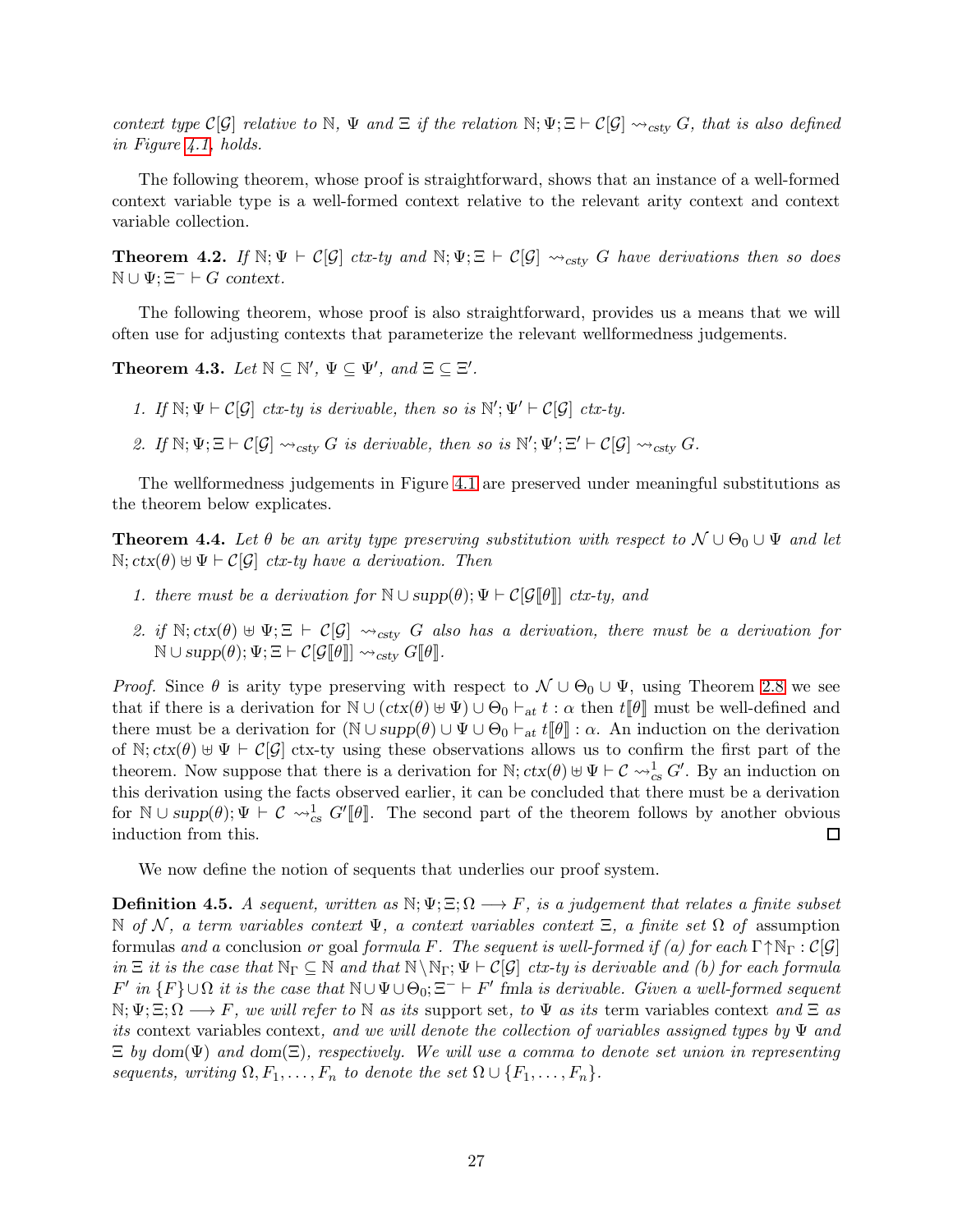We will need to consider substitutions for term variables in sequents. We will require legitimate substitutions to not use the nominal constants in the support set of the sequent; this restriction will be part of a mechanism for controlling dependencies in context declarations. We will further require substitutions to satisfy arity typing constraints for their applications to be well-defined. These considerations are formalized below in the notion of substitution compatibility.

**Definition 4.6.** A pair  $\langle \theta, \Psi' \rangle$  comprising a substitution and a term variables context is said to be substitution compatible with a well-formed sequent  $S = \mathbb{N}; \Psi; \Xi; \Omega \longrightarrow F$  if

- 1.  $\theta$  is arity type preserving with respect to the context  $\mathcal{N} \cup \Theta_0 \cup \Psi'$ ,
- 2.  $supp(\theta) \cap \mathbb{N} = \emptyset$ , and
- 3. for any variable x, if  $x : \alpha \in \Psi$  and  $x : \alpha' \in \text{ctx}(\theta) \cup \Psi'$ , then  $\alpha = \alpha'$ .

The application of a substitution may introduce new nominal constants into a sequent. When this happens, substitutions for the term variables in the resulting sequent must be permitted to contain these constants. We use the technique of raising to realize this requirement [\[7\]](#page-70-7). The following definition is useful in formalizing this idea.

<span id="page-27-0"></span>**Definition 4.7.** Let  $\Psi$  be the term variables context  $\{x_1 : \alpha_1, \ldots, x_m : \alpha_m\}$ , let  $n_1, \ldots, n_k$  be a listing of the elements of a finite collection of the nominal constants N, and let  $\beta_1, \ldots, \beta_k$  be the arity types associated with these constants. Then a version of  $\Psi$  raised over  $\mathbb N$  is a set  $\{y_1 : \gamma_1, \ldots, y_m :$  $\{\gamma_m\}$  where, for  $1 \leq i \leq m$ ,  $y_i$  is a distinct variable that is also different from the variables in  $\{x_1,\ldots,x_m\}$  and  $\gamma_i$  is  $\beta_1\to\cdots\to\beta_k\to\alpha_i$ . Further, the raising substitution associated with this version is the set  $\{\langle x_i,(y_i \ n_1 \ \ldots \ n_k),\alpha_i\rangle \mid 1 \le i \le m\}.$ 

The basis for using raising in the manner described is the content of the following theorem. We say here and elsewhere that an arity context  $\Theta$  is compatible with N if the types that  $\Theta$  assigns to nominal constants are identical to their assignments in  $N$ .

**Theorem 4.8.** Let  $\theta$  be a substitution that is arity type preserving with respect to an arity context  $Θ$  that is compatible with N. Further, let  $Ψ$  be a version of  $ctx(θ)$  raised over some listing of a collection N of nominal constants and let  $\theta_r$  be the associated raising substitution. Then there is a substitution  $\theta'$  with  $supp(\theta') = supp(\theta) \setminus \mathbb{N}$  and  $ctx(\theta') = \Psi$  that is arity type preserving with respect to Θ and such that for any E for which  $\text{ctx}(\theta) \oplus \Theta \vdash_{\text{ak}} E$  type or, for some arity type  $\alpha$ ,  $ctx(\theta) \uplus \Theta \vdash_{at} E : \alpha \text{ has a derivation}, \text{ it is the case that } E[\![\theta_r]\!] [\![\theta']\!] = E[\![\theta]\!]$ .

*Proof.* Each of the substitutions involved in the expression  $E[\![\theta_r]\!] [\![\theta']\!] = E[\![\theta]\!]$  will have a result under the conditions described, thereby justifying the use of the notation introduced after Theorem [2.8.](#page-5-0) Now, let  $n_1, \ldots, n_k$  be the listing of the constants in N in the raising substitution, let  $\alpha_1, \ldots, \alpha_k$ be the respective types of these constants, let  $\langle x, t, \alpha \rangle$  be a tuple in  $\theta$  and let  $\langle x, (y \ n_1 \ \cdots \ n_k), \alpha \rangle$ be the tuple corresponding to x in  $\theta_r$ . Let  $x_1, \ldots, x_k$  be a listing of distinct variables that do not appear in t and let t' be the result of replacing  $n_i$  by  $x_i$  in t, for  $1 \le i \le k$ . We construct  $\theta'$  by including in it the substitution  $\langle y, \lambda x_1, \ldots, \lambda x_k, t', \alpha_1 \to \cdots \to \alpha_k \to \alpha \rangle$  for each case of the kind considered. It is easy to see that  $supp(\theta') = supp(\theta) \setminus \mathbb{N}$  and that  $\theta_r$  and  $\theta'$  are arity type compatible with respect to  $\Theta \cup \mathcal{N}$ . The remaining part of the theorem follows from noting that  $\theta = \theta' \circ \theta_r$  and using Theorem [2.10.](#page-6-0)  $\Box$ 

The following definition formalizes the application of a term substitution to a well-formed sequent when the conditions of substitution compatibility are met. We assume here and elsewhere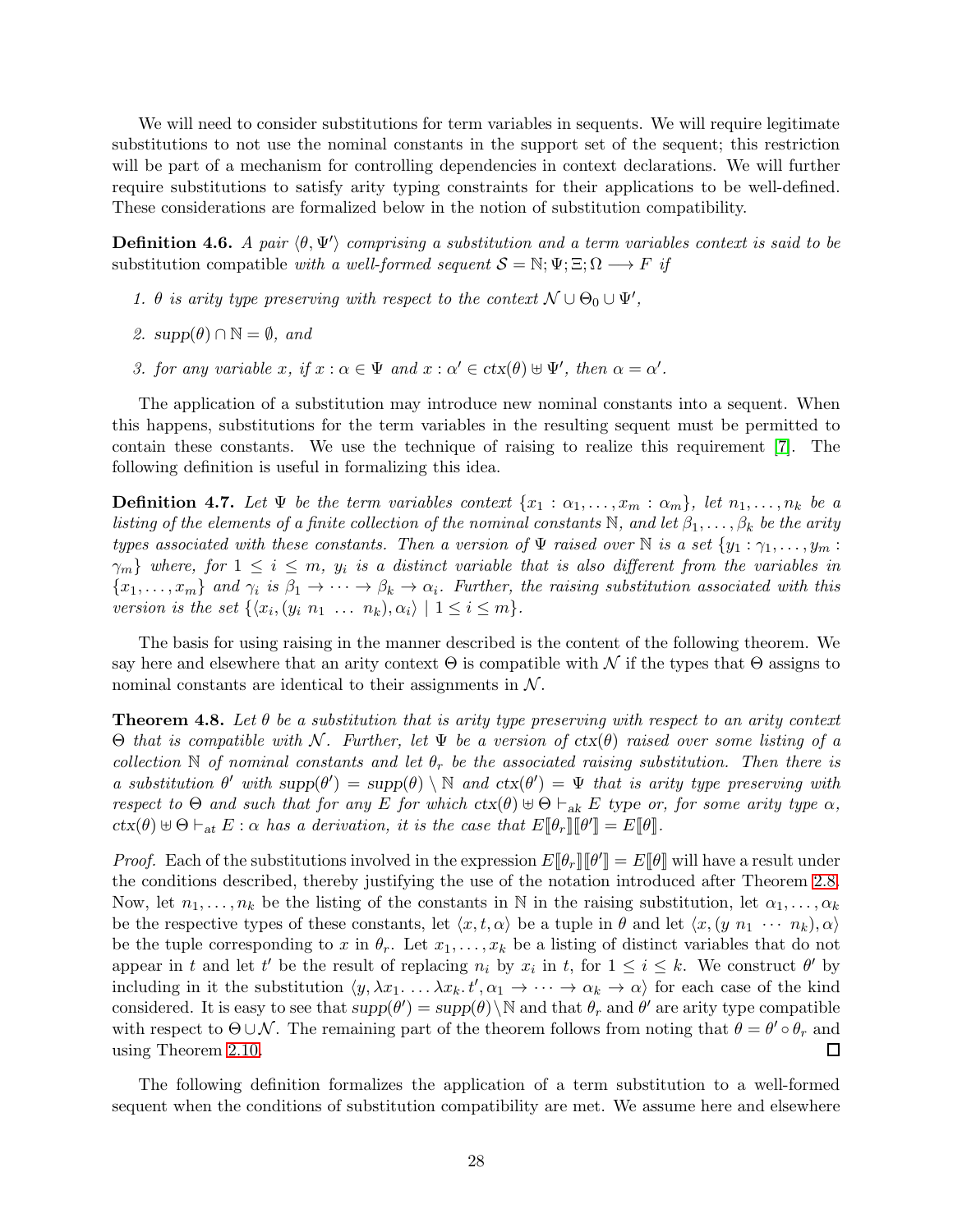that the application of a term substitution to a set of formulas distributes to each member of the set, its application to a context variables context distributes to each context variable type in the context and its application to a context variable type  $\mathcal{C}[\mathcal{G}]$  distributes to each context block in  $\mathcal{G}$ .

<span id="page-28-0"></span>**Definition 4.9.** Let S be the well-formed sequent  $\mathbb{N}; \Psi; \Xi; \Omega \longrightarrow F$  and let  $\langle \theta, \Psi' \rangle$  be substitution compatible with S. Further, let  $\Psi''$  be a version of  $(\Psi \setminus \text{ctx}(\theta)) \cup \Psi'$  raised over supp $(\theta)$  and let  $\theta_r$ be the corresponding raising substitution. Then the application of  $\theta$  to  $S$  relative to  $\Psi'$ , denoted by  $\mathcal{S}[\![\theta]\!]_{\Psi'}$ , is the sequent  $\mathbb{N} \cup \mathrm{supp}(\theta)$ ;  $\Psi''$ ;  $\Xi[\![\theta]\!] [\![\theta_r]\!]$ ;  $\Omega[\![\theta]\!] [\![\theta_r]\!] \longrightarrow F[\![\theta]\!] [\![\theta_r]\!]$ .

The definition and notation above are obviously ambiguous since they depend on the particular choices of  $\Psi''$  and  $\theta_r$ . We shall mean  $\mathcal{S}[\theta]_{\Psi'}$  to denote any one of the sequents so determined, referring to  $\Psi''$  and  $\theta_r$  as the raised context and the raising substitution associated with the application of the substitution where disambiguation is needed. Note also that the definition assumes that the application of the substitutions  $\theta$  and  $\theta_r$  to the relevant context variable types and formulas is well-defined. We show this to be the case in the theorem below.

<span id="page-28-1"></span>**Theorem 4.10.** Let  $\langle \theta, \Psi' \rangle$  be substitution compatible with the well-formed sequent S. Then  $S[\![\theta]\!]_{\Psi}$ is well-defined and it yields a well-formed sequent.

*Proof.* As in Definition [4.9,](#page-28-0) let  $S = \mathbb{N}; \Psi; \Xi; \Omega \longrightarrow F$ , let  $\Psi''$  be the raised context and let  $\theta_r$  be the corresponding raising substitution. To prove the theorem, it suffices to show the following:

- 1. for each  $\Gamma \uparrow \mathbb{N}_{\Gamma} : C[\mathcal{G}]$  in  $\Xi$  it is the case that  $\mathbb{N}_{\Gamma} \subseteq \mathbb{N} \cup supp(\theta)$  and there is a derivation for the judgement  $(\mathbb{N} \cup supp(\theta)) \setminus \mathbb{N}_{\Gamma}$ ;  $\Psi'' \vdash \mathcal{C}[\mathcal{G}[\![\theta]\!] [\![\theta_r]\!]$  ctx-ty, and
- 2. for each formula  $F'$  in  $\{F\} \cup \Omega$  it is the case that  $(\mathbb{N} \cup supp(\theta)) \cup \Psi'' \cup \Theta_0$ ;  $\Xi^- \vdash F'[\![\theta]\!][\![\theta_r]\!]$  fmla is derivable.

Implicit here is the requirement that the relevant substititions are well-defined.

We first show (1). Since S is well-formed, it must be the case that  $\mathbb{N}_{\Gamma} \subseteq \mathbb{N}$  so the first part of this requirement obviously holds. The wellformedness of S implies that  $\mathbb{N} \setminus \mathbb{N}_{\Gamma}$ ;  $\Psi \vdash \mathcal{C}[\mathcal{G}]$  ctx-ty has a derivation. The substitution compatibility of  $\langle \theta, \Psi' \rangle$  with S implies that  $ctx(\theta)$  and  $\Psi' \setminus tx(\theta)$ agree with  $\Psi$  on the type assignments to the variables that are common to them, from which it follows that  $\Psi \subseteq \text{ctx}(\theta) \cup (\Psi \setminus \text{ctx}(\theta)) \cup \Psi'$ . Theorem [4.3](#page-26-0) now allows us to conclude that there must be a derivation for  $(\mathbb{N} \setminus \mathbb{N}_{\Gamma}; ctx(\theta) \cup (\Psi \setminus ctx(\theta)) \cup \Psi') \vdash C[\mathcal{G}]$  ctx-ty. From the substitution compatibility of  $\langle \theta, \Psi' \rangle$  with S it also follows that  $\theta$  must be type preserving with respect to  $(\mathbb{N} \cup supp(\theta)) \cup \Theta_0 \cup ((\Psi \setminus \text{ctx}(\theta)) \cup \Psi')$  and therefore with respect to  $\mathcal{N} \cup \Theta_0 \cup ((\Psi \setminus \text{ctx}(\theta)) \cup \Psi')$ and, because  $supp(\theta)$  is disjoint from N, that  $(N \setminus N_{\Gamma}) \cup supp(\theta) = (N \cup supp(\theta)) \setminus N_{\Gamma}$ . Using Theorem [4.4](#page-26-1) we now determine that  $(\mathbb{N} \cup supp(\theta)) \setminus \mathbb{N}_{\Gamma}$ ;  $(\Psi \setminus ctx(\theta)) \cup \Psi' \vdash \mathcal{C}[\mathcal{G}[\theta]]$  ctx-ty has a derivation. From Definitions [4.7](#page-27-0) and [4.9,](#page-28-0) it follows that  $\theta_r$  is type preserving with respect to  $\mathcal{N} \cup \Theta_0 \cup \Psi''$ , that  $ctx(\theta_r) = (\Psi \setminus tx(\theta)) \cup \Psi'$ , and that  $supp(\theta_r) \subseteq (\mathbb{N} \cup supp(\theta)) \setminus \mathbb{N}_{\Gamma}$ . Thus, using Theorem [4.4](#page-26-1) again, we determine that  $(\mathbb{N} \cup supp(\theta)) \setminus \mathbb{N}_{\Gamma}$ ;  $\Psi'' \vdash \mathcal{C}[\mathcal{G}[\![\theta]\!] [\![\theta_r]\!]$  ctx-ty has a derivation.

We now consider requirement (2). Let F' be a formula in  $\{F\} \cup \Omega$ . As we have seen already,  $\theta$ is type preserving with respect to the arity context  $(\mathbb{N} \cup supp(\theta)) \cup \Theta_0 \cup ((\Psi \setminus \text{ctx}(\theta)) \cup \Psi')$ . Since S is well-formed, there must be a derivation for  $\mathbb{N} \cup \Psi \cup \Theta_0$ ;  $\Xi^- \vdash F'$  fmla. Since  $ctx(\theta)$  and  $\Psi$  agree on the type assignments to common variables, we can conclude, using Theorem [3.3,](#page-18-1) that there must be a derivation for  $ctx(\theta) \cup ((\mathbb{N} \cup supp(\theta)) \cup ((\Psi \setminus tx(\theta)) \cup \Psi') \cup \Theta_0); \Xi^- \vdash F'$  fmla. From Theorem [3.5,](#page-20-0) it then follows that  $(\mathbb{N} \cup supp(\theta)) \cup (\Psi \setminus \text{ctx}(\theta)) \cup \Psi') \cup \Theta_0$ ;  $\Xi^- \vdash F'[\![\theta]\!]$  fmla has a derivation. This last judgement may be rewritten as  $ctx(\theta_r) \uplus ((\mathbb{N} \cup supp(\theta)) \cup \Theta_0); \Xi^- \vdash F'[\![\theta]\!]$  fmla from which, using Theorem [3.3,](#page-18-1) it follows that  $ctx(\theta_r) \uplus ((\mathbb{N} \cup supp(\theta)) \cup \Psi'' \cup \Theta_0); \Xi^- \vdash F'[\![\theta]\!]$  fmla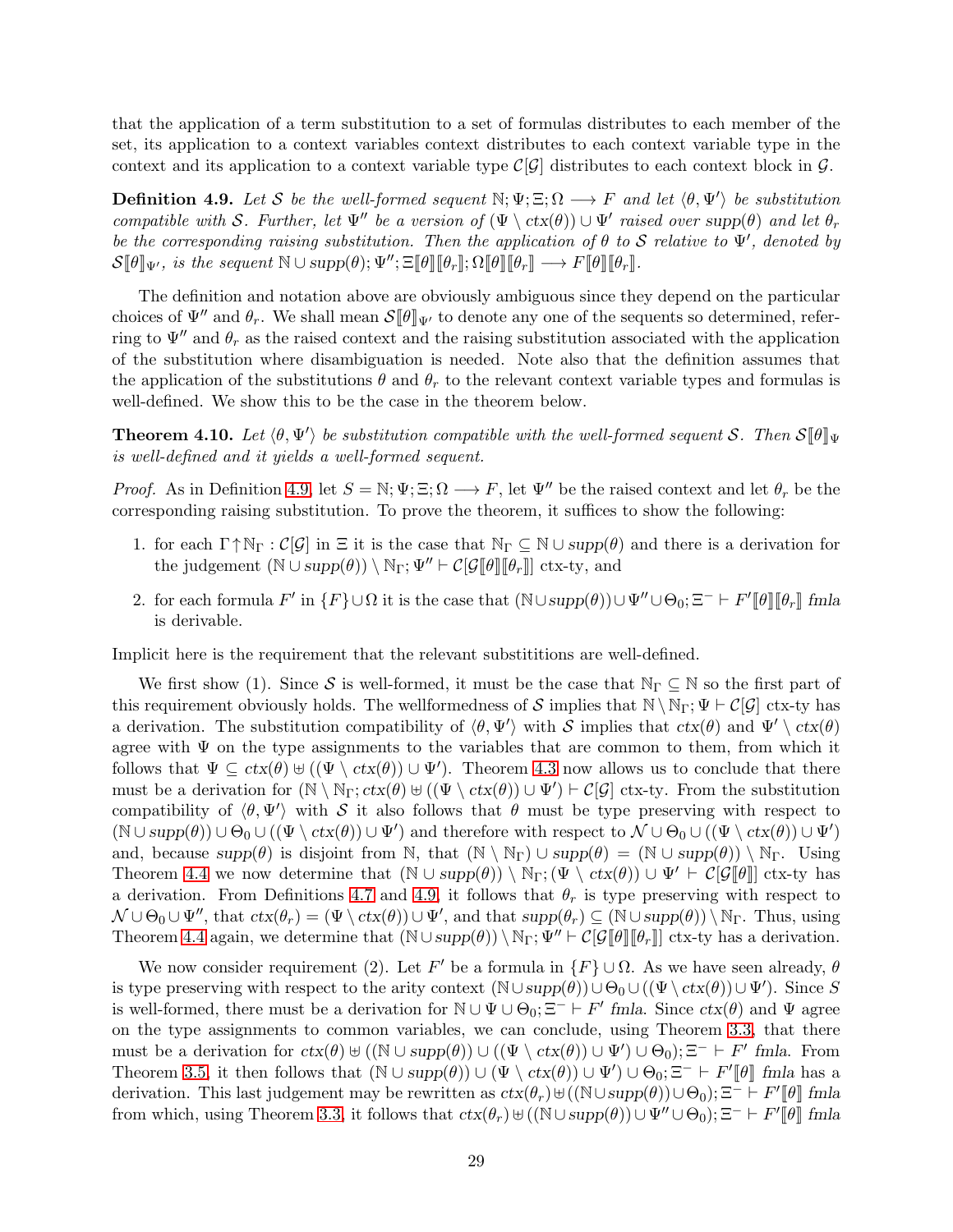has a derivation. Noting that  $\theta_r$  is type preserving with respect to  $supp(\theta) \cup \Psi''$  and hence with respect to  $((\mathbb{N} \cup supp(\theta)) \cup \Psi'' \cup \Theta_0$ , we may use Theorem [3.5](#page-20-0) to conclude that there must be a derivation for  $(\mathbb{N} \cup supp(\theta)) \cup \Psi'' \cup \Theta_0$ ;  $\Xi^- \vdash F'[\![\theta]\!][\![\theta_r]\!]$  fmla.  $\Box$ 

We will also need to consider the application of context variables substitutions to sequents. We require such substitutions to respect the types associated with the variables. In contrast to term variables substitutions, context variables substitutions are not permitted to introduce new term variables into the sequent and they may use nominal constants that are already present in the sequent. We formalize these ideas in the definition of appropriateness for such subsitutions.

**Definition 4.11.** Let  $\Xi$  be a context variables context and let  $\sigma$  be the context variables substitution  ${G_1/\Gamma_1,\ldots,G_n/\Gamma_n}$ . We write  $\Xi_{\sigma}$  to denote the result of trimming  $\Xi$  to exclude associations for the variables in dom( $\sigma$ ). We say that  $\sigma$  is appropriate for a context variables context  $\Xi$  with respect to a term variables context  $\Psi$  and a collection of nominal constants  $\mathbb N$  if, for  $1 \leq i \leq n$ , it is the case that  $\Gamma_i \uparrow \mathbb{N}_i : \mathcal{C}_i[\mathcal{G}_i] \in \Xi$  and, further,  $\mathbb{N}; \Psi \vdash \mathcal{C}_i[\mathcal{G}_i]$  ctx-ty and  $\text{supp}(\sigma) \setminus \mathbb{N}_i; \Psi \vdash \Xi_{\sigma} \vdash \mathcal{C}_i[\mathcal{G}_i] \leadsto_{\text{csty}} G_i$ have derivations. The substitution  $\sigma$  is additionally said to cover  $\Xi$  if  $\Xi_{\sigma} = \emptyset$ . We say that  $\sigma$  is appropriate for a well-formed sequent  $S = \mathbb{N}; \Psi; \Xi; \Omega \longrightarrow F$  if it is appropriate for  $\Xi$  with respect to  $\Psi$  and  $\mathbb N$  and that it covers  $\mathcal S$  if it covers  $\Xi$ .

Context types are unaffected by context variables substitutions. Context expressions may be impacted by such substitutions but, for the right kind of substitutions, they continue to be instances of relevant context types. This is made precise in the following theorem.

**Theorem 4.12.** Let  $\sigma$  be a context variables substitution that is appropriate for  $\Xi$  with respect to  $\Psi$ and N and let  $supp(\sigma) \subseteq N$ . If  $N; \Psi \in E[\mathcal{G}] \leadsto_{cstv} G$  has a derivation, then  $N; \Psi \in E_{\sigma} \vdash C[\mathcal{G}] \leadsto_{cstv} G$  $G[\sigma]$  also has a derivation.

*Proof.* By induction on the derivation of  $\mathbb{N}; \Psi; \Xi \vdash \mathcal{C}[\mathcal{G}] \leadsto_{\text{csty}} G$ . The only case that perhaps needs explicit consideration is that where G is a context variable  $\Gamma$  for which  $\sigma$  substitutes the context expression  $G'$ . In this case  $\mathcal G$  must be empty and there must be an assignment of the form  $\Gamma \uparrow \mathbb{N}_{\Gamma} : \mathcal{C}[\mathcal{G}']$  in  $\Xi$  for some  $\mathbb{N}_{\Gamma}$  and  $\mathcal{G}'$ . Further, by the appropriateness of  $\sigma$ , there must be a derivations for  $\mathbb{N}; \Psi \vdash \mathcal{C}[\mathcal{G}']$  ctx-ty and  $supp(\sigma) \setminus \mathbb{N}_{\Gamma}; \Psi; \Xi_{\sigma} \vdash \mathcal{C}[\mathcal{G}'] \leadsto_{csty} G_i$ . Using Theorem [4.3](#page-26-0) and the assumption that  $supp(\sigma) \subseteq \mathbb{N}$ , it follows that  $\mathbb{N}; \Psi; \Xi_{\sigma} \vdash C[\mathcal{G}'] \leadsto_{\text{csty}} G_i$  has a derivation. An easy induction on the first derivation suffices to show that if  $\mathbb{N}; \Psi; \Xi_{\sigma} \vdash \mathcal{C}[\mathcal{G}'] \leadsto_{csty} G_i$  and  $\mathbb{N}; \Psi \vdash \mathcal{C}[\mathcal{G}']$  ctx-ty have derivations then there must be one for  $\mathbb{N}; \Psi; \Xi_{\sigma} \vdash \mathcal{C}[\cdot] \leadsto_{\text{csty}} G_i$ .  $\Box$ 

We formalize the application of a context variables substitution to a well-formed sequent when the conditions of appropriateness are met in the definition below. Note that context substitutions can also introduce new nominal constants, and we use the technique of raising once again to permit these constants to be used in substitutions for term variables in the resulting sequent. We assume here and elsewhere that the application of a context variables substitution to a set of formulas distributes to each member of the set.

<span id="page-29-0"></span>**Definition 4.13.** Let S be a well-formed sequent  $\mathbb{N}; \Psi; \Xi; \Omega \longrightarrow F$  and  $\sigma$  be appropriate for S. Further let  $\Psi'$  be a version of  $\Psi$  raised over supp( $\sigma$ ) and let  $\theta_r$  be the corresponding raising substitution. Then the application of  $\sigma$  to  $\mathcal{S}$ , denoted by  $\mathcal{S}[\sigma]$ , is the sequent

$$
\mathbb{N} \cup supp(\sigma); \Psi'; \Xi_{\sigma}[\![\theta_r]\!]; \Omega[\sigma][\![\theta_r]\!] \longrightarrow F[\sigma][\![\theta_r]\!].
$$

Once again, we must justify the use in the above definition of the notation introduced after Theorem [2.8.](#page-5-0) This is part of the content of the following theorem.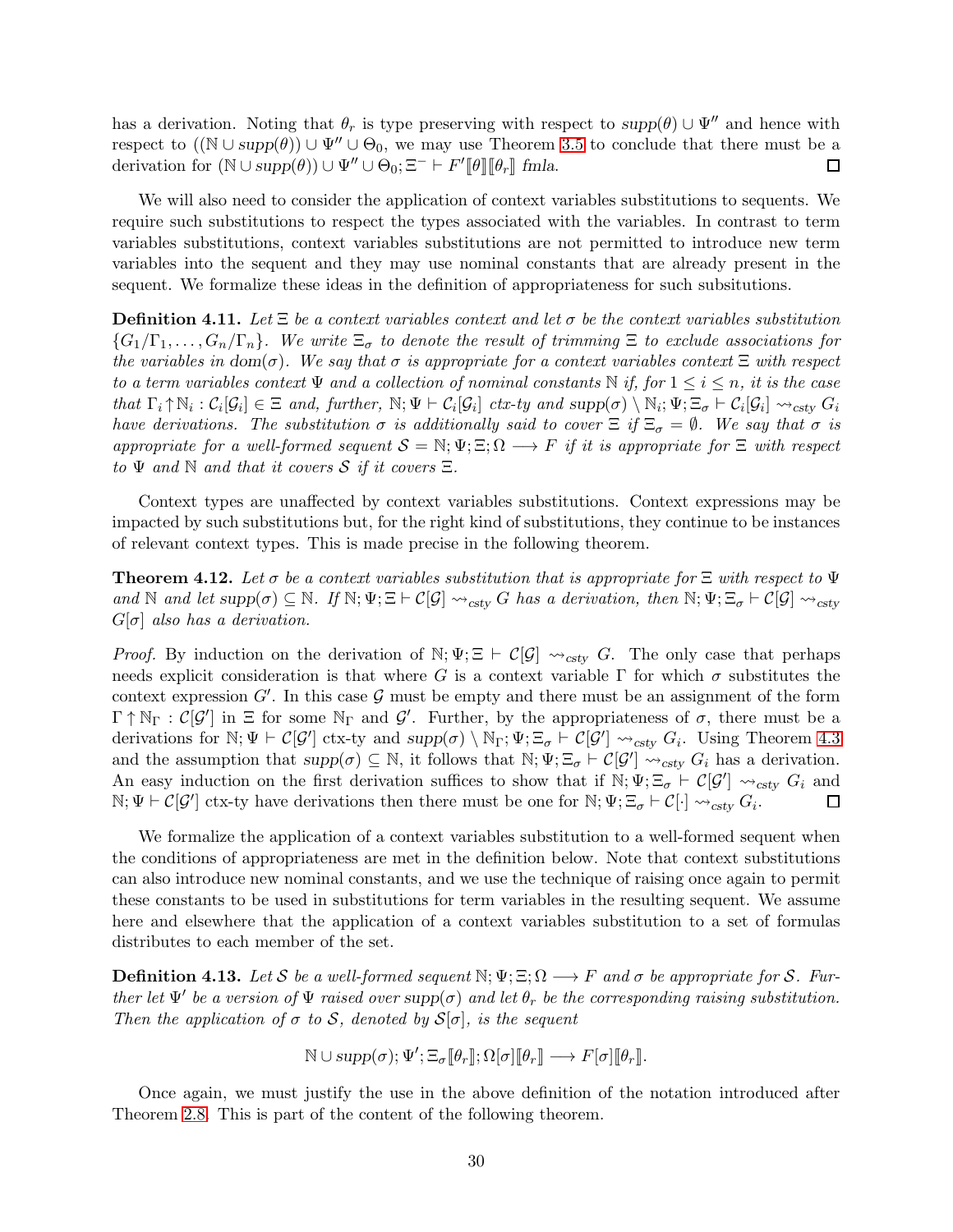**Theorem 4.14.** Let S be a well-formed sequent and let  $\sigma$  be a context variables substitution that is appropriate for S. Then  $S[\sigma]$  is a well-defined and it yields a well-formed sequent.

Proof. Let S be  $\mathbb{N}; \Psi; \Xi; \Omega \longrightarrow F$  and let  $\mathcal{S}[\sigma]$  be  $\mathbb{N} \cup supp(\sigma); \Psi'; \Xi_{\sigma}[\![\theta_r]\!]; \Omega[\sigma][\![\theta_r]\!] \longrightarrow F[\sigma][\![\theta_r]\!],$ where  $\theta_r$  and  $\Psi'$  are the raising substitution and the raised term variables context as per Definition [4.13.](#page-29-0) Using an argument similar to that in the proof of Theorem [4.10,](#page-28-1) we can show that  $(\mathbb{N} \cup supp(\sigma)) \setminus \mathbb{N}_{\Gamma}$ ;  $\Psi' \vdash (\mathcal{C}[\mathcal{G}])[\![\theta_r]\!]$  ctx-ty must have a derivation for each  $\Gamma \uparrow \mathbb{N}_{\Gamma}$ :  $\mathcal{C}[\mathcal{G}]$ in  $\Xi_{\sigma}$ . From the wellformedness of S and the appropriateness of  $\sigma$  for S, it is easy to see that  $(\mathbb{N} \cup supp(\sigma)) \cup \Psi \cup \Theta_0; \Xi_{\sigma}^- \vdash F'[\sigma]$  fmla must have a derivation for each  $F' \in \Omega \cup \{F\}$ . Noting that the variables assigned types by  $\Psi'$  are distinct from those assigned types by  $\Psi$  and that  $ctx(\theta_r) = \Psi$ , we may use Theorems [3.3](#page-18-1) and [3.5](#page-20-0) to conclude that  $F'[\sigma][\theta_r]$  is well-defined and that  $(\mathbb{N} \cup supp(\sigma)) \cup \Psi' \cup \Theta_0; \Xi_{\sigma}^{-} \vdash F'[\sigma][\theta_r]$  fmla has a derivation. The theorem follows easily from these observations.  $\Box$ 

Term and context substitutions will often be used in tandem to produce instances of sequents. In this context, we shall say that  $\theta$  and  $\sigma$  are proper for the sequent S if there is a term variables context  $\Psi$  such that  $\langle \theta, \Psi \rangle$  is substitution compatible with S and  $\sigma$  is appropriate for  $S\|\theta\|_{\Psi}$ .

We now define validity for sequents. For a sequent with empty term variables and context variables contexts, we base the definition on the validity of closed formulas. For a sequent that has formulas with free term and context variables, this is done by considering all their relevant substitution instances.

**Definition 4.15.** A well-formed sequent of the form  $\mathbb{N}; \emptyset; \mathcal{Y}; \Omega \longrightarrow F$ , referred to as a closed sequent, is valid if either some formula in  $\Omega$  is not valid or F is valid. A well-formed sequent S of the form  $N; \Psi; \Xi; \Omega \longrightarrow F$  is valid if for every term substitution  $\theta$  that is type preserving with respect to  $\mathcal{N} \cup \Theta_0$  and such that  $\Psi = \text{ctx}(\theta)$  and  $\langle \theta, \emptyset \rangle$  is substitution compatible with S, and for every context substitution  $\sigma$  that is appropriate for and covers  $\mathcal{S}[\![\theta]\!]_{\emptyset}$ , it is the case that  $\mathcal{S}[\![\theta]\!]_{\emptyset}[\sigma]$  is valid. Note that each such  $\mathcal{S}[\![\theta]\!]_{\emptyset}[\sigma]$  will be a well-formed and closed sequent in these circumstances and we shall refer to it as the closed instance of S identified by  $\theta$  and  $\sigma$ .

The following theorem, whose proof is obvious, provides the basis for using our proof system for determining the validity of formulas.

**Theorem 4.16.** Let F be a formula such that  $\mathcal{N} \cup \Theta_0$ ;  $\emptyset \vdash F$  fmla is derivable and let N be the set of nominal constants that appear in F. Then the sequent  $\mathbb{N}; \emptyset; \emptyset \longrightarrow F$  is well-formed. Moreover, F is valid if and only if  $\mathbb{N}; \emptyset; \emptyset; \emptyset \longrightarrow F$  is.

We will need in later discussions to consider the application of permutations of the nominal constants to sequents. We make this notion precise below.

**Definition 4.17.** We extend the application of a permutation  $\pi$  of nominal constants to a variety of expressions E associated with sequents, denoting the result as before by  $\pi.E$ . The application of  $\pi$  to a set N of nominal constants yields the set  $\{n' | n \in \mathbb{N} \text{ and } \pi(n) = n'\}$ . The application of  $\pi$  to a context variable type distributes to the constituent block instances, its application to an association of the form  $\Gamma \uparrow \mathbb{N}_{\Gamma} : \mathcal{C}[\mathcal{G}]$  with context variables distributes to  $\mathbb{N}_{\Gamma}$  and  $\mathcal{C}[\mathcal{G}]$ , and its application to a collection of formulas or a context variables context distributes to the members of the collection. Finally, the application of  $\pi$  to a sequent  $\mathbb{N}; \Psi; \Xi; \Omega \longrightarrow F$  yields the sequent  $\pi.\mathbb{N}; \Psi; \pi.\Xi'; \pi.\Omega' \longrightarrow \pi.F'.$ 

The following theorem notes that wellformedness of sequents is preserved under these permutations and that permutations commute in a suitable sense with term and context variables substitutions. The proof of the theorem is routine even if tedious; we omit the details.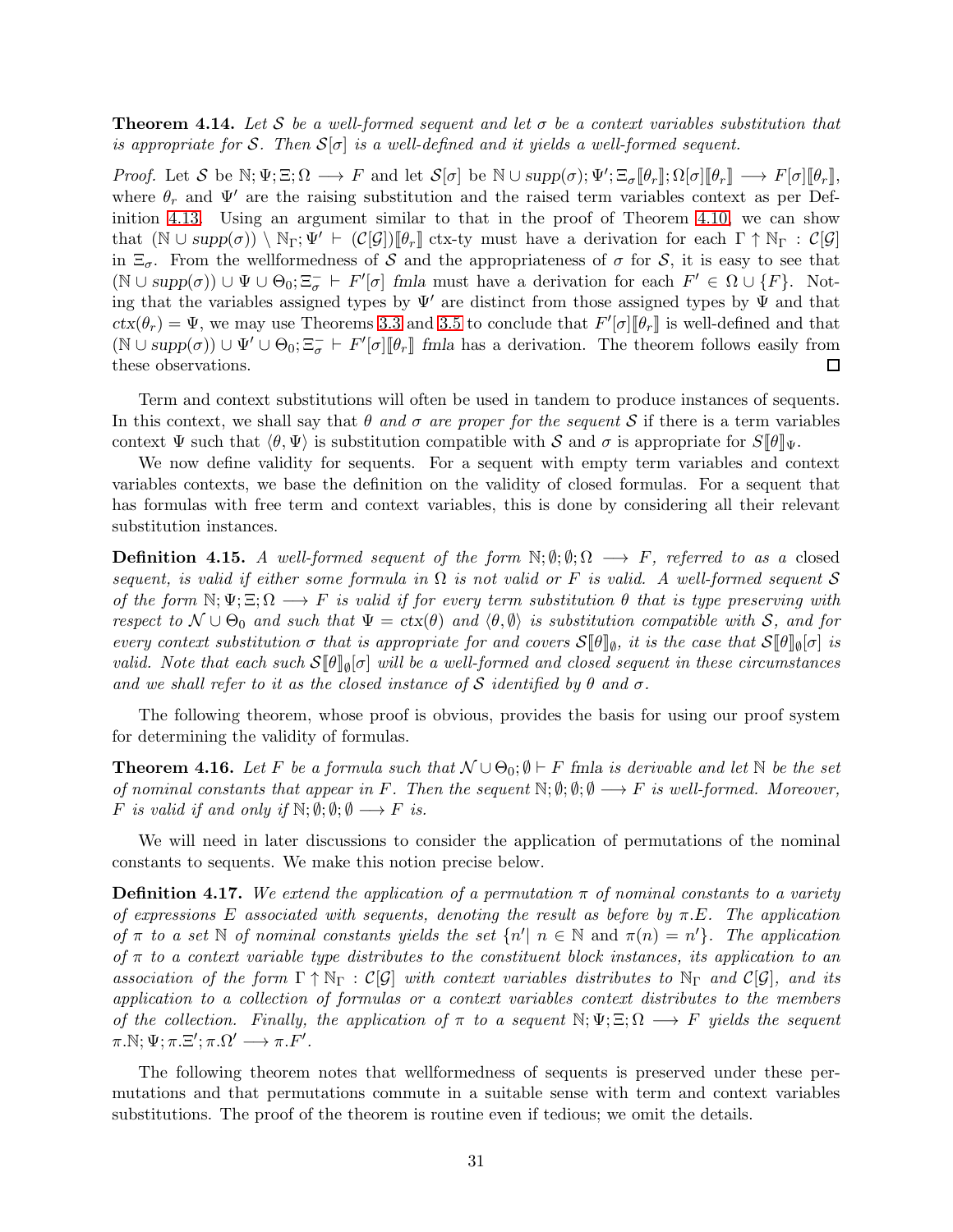| $\mathbb{N}; \Psi; \Xi; \Omega, F_2, F_2 \longrightarrow F_1$<br>$\mathbb{N}; \Psi; \Xi; \Omega \longrightarrow F_1$<br>$\overline{\mathbb{N}; \Psi; \Xi; \Omega, F_2 \longrightarrow F_1}$ wk<br>$\overline{\mathbb{N}; \Psi; \Xi; \Omega, F_2 \longrightarrow F_1}$ cont                                                                                                                                                                                                                                                                         |                  |
|----------------------------------------------------------------------------------------------------------------------------------------------------------------------------------------------------------------------------------------------------------------------------------------------------------------------------------------------------------------------------------------------------------------------------------------------------------------------------------------------------------------------------------------------------|------------------|
| $\Xi = \{\Gamma_i \uparrow (\mathbb{N}_i \setminus \mathbb{N}') : \mathcal{C}_i[\mathcal{G}_i] \mid \Gamma_i \uparrow \mathbb{N}_i : \mathcal{C}_i[\mathcal{G}_i] \in \overline{\Xi}\}\$<br>$\{(\mathbb{N},\mathbb{N}')\setminus\mathbb{N}_i; (\Psi,\Psi')\vdash \mathcal{C}_i[\mathcal{G}_i] \text{ ctx-ty }   \Gamma_i\uparrow\mathbb{N}_i:\mathcal{C}_i[\mathcal{G}_i]\in\Xi'\}$<br>$\mathbb{N}, \mathbb{N}'; \Psi, \Psi'; \overline{\Xi}, \Xi'; \Omega \longrightarrow F$                                                                      |                  |
| $\mathbb{N}; \Psi; \Xi; \Omega \longrightarrow F$                                                                                                                                                                                                                                                                                                                                                                                                                                                                                                  | $ctx\text{-}str$ |
| $\Xi = \{\Gamma_i \uparrow (\mathbb{N}_i \setminus \mathbb{N}') : \mathcal{C}_i[\mathcal{G}_i] \mid \Gamma_i \uparrow \mathbb{N}_i : \mathcal{C}_i[\mathcal{G}_i] \in \overline{\Xi}\}\$<br>$\{(\mathbb{N}\setminus\mathbb{N}_i); \Psi \vdash \mathcal{C}_i[\mathcal{G}_i] \text{ ctx-ty }   \Gamma_i \uparrow \mathbb{N}_i : \mathcal{C}_i[\mathcal{G}_i] \in \Xi \}$<br>$\{ \mathbb{N} \cup \Theta_0 \cup \Psi; \{\Gamma \mid \Gamma \uparrow \mathbb{N} : C   \mathcal{G} \in \Xi \} \vdash F' \text{ finla} \mid F' \in \Omega \cup \{F \} \}$ |                  |
| $\mathbb{N}; \Psi; \Xi; \Omega \longrightarrow F$<br>$\mathbb{N}, \mathbb{N}'; \Psi, \Psi'; \overline{\Xi}, \Xi'; \Omega \longrightarrow F$                                                                                                                                                                                                                                                                                                                                                                                                        | $ctx$ -wk        |

<span id="page-31-0"></span>Figure 4.2: The Structural Rules

<span id="page-31-3"></span>**Theorem 4.18.** Let  $\pi$  be a permutation of the nominal constants. If S is a well-formed sequent then so is  $\pi.\mathcal{S}$ . Further, if  $\langle \theta, \Psi \rangle$  is substitution compatible with  $\pi.\mathcal{S}$  then  $\langle \pi^{-1}.\theta, \Psi \rangle$  is substitution compatible with S and  $(\pi.\mathcal{S})[\![\theta]\!]_{\Psi} = \pi.(\mathcal{S}[\![\pi^{-1}.\theta]\!]_{\Psi})$ . Finally, if  $\sigma$  is a context variables substitution that is appropriate for  $\pi \cdot S$  then  $\pi^{-1} \sigma$  is appropriate for S and  $(\pi \cdot S)[\sigma] = \pi \cdot (S[\pi^{-1} \cdot \sigma])$ .

Theorem [4.19](#page-31-2) provides a counterpart to Theorem [3.10](#page-23-1) at the level of sequents. Its proof, whose details we again omit, uses the earlier result and the observation about substitutions contained in Theorem [4.18.](#page-31-3)

<span id="page-31-2"></span>**Theorem 4.19.** If  $\pi$  is a permutation of the nominal constants and S is a well-formed closed sequent that is valid, then  $\pi \mathcal{S}$  is also a closed, valid sequent.

### <span id="page-31-1"></span>4.2 The Core Proof Rules

The base for our proof system is provided by a collection of rules that embody the interpretation of the logical symbols and also certain aspects of the meanings of sequents. We present these rules in this subsection: we first identify some structural rules, we then consider axioms and the cut rule, and we finally introduce rules for the logical symbols.

### 4.2.1 Structural Rules

This subcollection of rules is presented in Figure [4.2.](#page-31-0) These rules can be subcategorized into those that allow for weakening and contracting the assumption set in a sequent and those that permit the weakening and strengthening of the support set, the term variables context, and the context variables context. Rules of the second subcategory encode the fact that vacuous (well-formed) extensions to the bindings manifest in a sequent will not impact its validity. The strengthening and weakening rules for contexts include premises that force modifications to context variable types and the satisfaction of typing judgements that are necessary to ensure the well-formedness of the sequents in any application of the rule.

The following theorem shows that these rules require the proof of only well-formed sequents in constructing a proof of a well-formed sequent.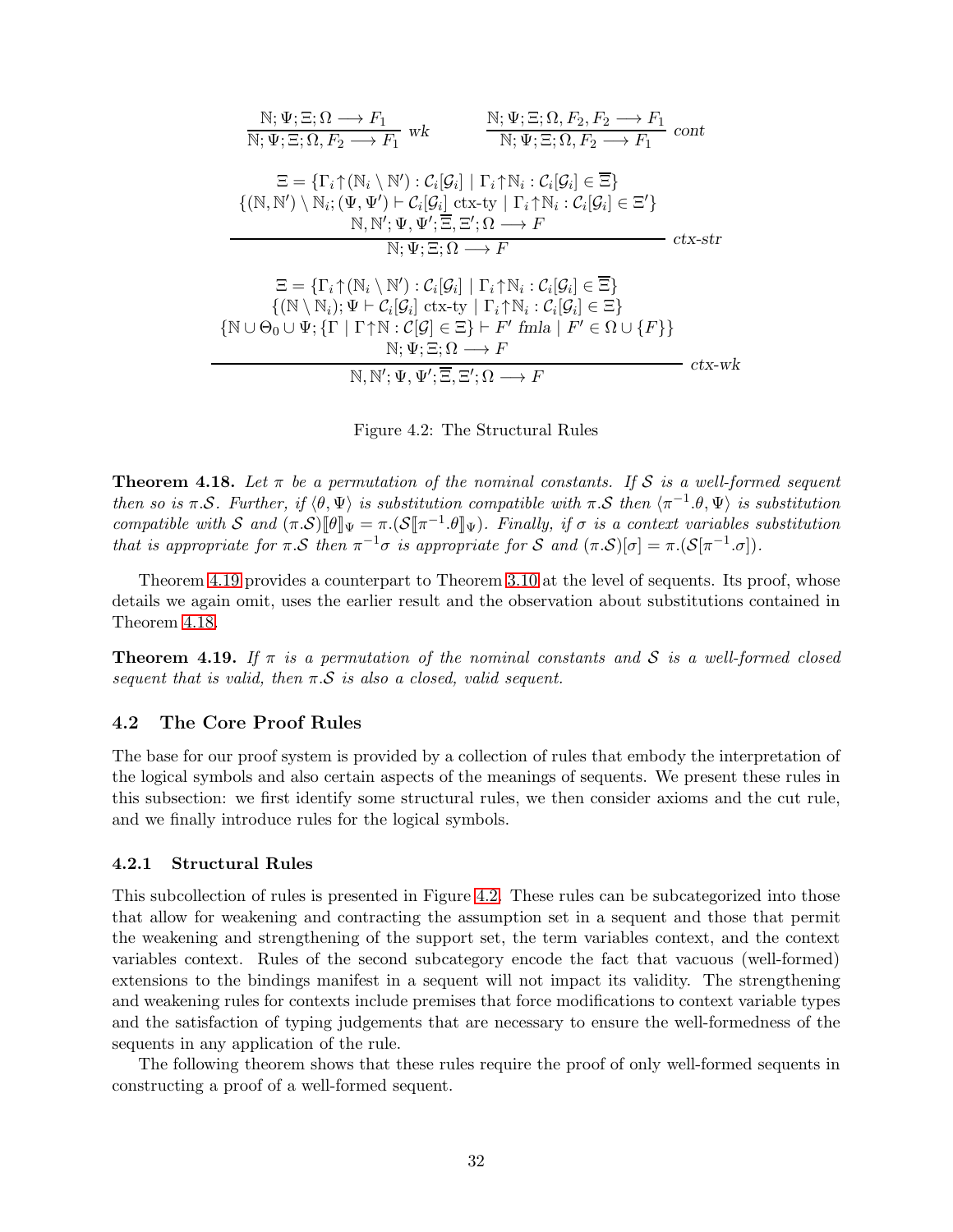**Theorem 4.20.** The following property holds for each rule in Figure [4.2:](#page-31-0) if the conclusion sequent is well-formed, the premises expressing typing conditions have derivations and the conditions expressed by the other, non-sequent premises are satisfied, then all the sequent premises must be well-formed.

Proof. The claim is obvious for the wk, cont, and ctx-wk rules. This leaves only the ctx-str rule. The welformedness requirements as they pertain to the formulas in  $\Omega \cup \{F\}$  in the premise sequent in this rule follow easily from Theorem [3.3.](#page-18-1) The second premise ensures that the context types in  $\Xi'$  in the rule meet the necessary requirements. For the remaining context types, we use the relationship between  $\overline{\Xi}$  and  $\Xi$  and Theorem [4.3](#page-26-0) to derive the needed property from the wellformedness of the conclusion sequent.  $\Box$ 

The following lemma will be useful in showing the soundness of the structural rules.

<span id="page-32-0"></span>**Lemma 4.21.** Let  $S = \mathbb{N}; \Psi; \Xi; \Omega \longrightarrow F$  and  $S' = \mathbb{N}'; \Psi'; \Xi'; \Omega \longrightarrow F$  be well-formed sequents such that  $\mathbb{N}' \subseteq \mathbb{N}$ ,  $\Psi' \subseteq \Psi$ , and there is some subset  $\overline{\Xi}$  for the context variables context  $\Xi$  where

$$
\Xi' = \left\{ \Gamma_i \uparrow (\mathbb{N}_i \setminus (\mathbb{N} \setminus \mathbb{N}')) : \mathcal{C}_i[\mathcal{G}_i] \middle| \Gamma_i \uparrow \mathbb{N}_i : \mathcal{C}_i[\mathcal{G}_i] \in \overline{\Xi} \right\}.
$$

Then  $S$  is valid if and only if  $S'$  is valid.

Proof. We will make use in the proof of the easily confirmed fact that a closed and well-formed sequent that differs from another such sequent only in its support set is valid exactly when the other sequent is valid. We note now that if  $\theta$  and  $\sigma$  are proper for S and  $\sigma'$  is a restriction of  $\sigma$ to dom( $\Xi$ ), then  $\theta$  and  $\sigma'$  must be proper for S'. From this it follows easily that corresponding to each closed instance of  $S$  there must be a closed instance of  $S'$  that differs at most in its support set. Thus, if  $\mathcal{S}'$  is valid,  $\mathcal{S}$  must be too.

In the "only if" direction, we note first that a term substitution  $\theta$  and a context substitution  $\sigma$ that identify a closed instance of  $\mathcal{S}'$  may not be proper for  $\mathcal S$  because  $\theta$  and  $\sigma$  use nominal constants from  $\mathbb{N}\backslash\mathbb{N}'$  in the terms they substitute for variables. To rectify this problem, we use a permutation  $\pi$  that swaps the nominal constants in  $\mathbb{N} \setminus \mathbb{N}'$  with ones that do not appear in  $\mathbb{N}$ ,  $\theta$  or  $\sigma$ , leaving the other nominal constants unaffected. It is easily seen that  $\pi.\theta$  and  $\pi.\sigma$  identify a closed instance of  $\mathcal{S}'$  and are proper with respect to  $\mathcal{S}$ . These substitutions can now be extended to substitutions  $\theta'$  and  $\sigma'$  that substitute closed expressions of the appropriate kinds for the variables in  $\Psi \setminus \Psi'$  and  $\Xi \backslash \Xi'$ , respectively, and that thereby identify a closed instance of S. This closed instance is valid by assumption. Further, it differs from  $\mathcal{S}'[\![\pi.\theta]\!]_{\emptyset}[\pi.\sigma]$  only in its support set. Thus, the latter sequent must also be valid. Noting that  $\mathcal{S}' = \pi \cdot \mathcal{S}'$  and using Theorem [4.18,](#page-31-3) we see that  $\mathcal{S}'[\![\pi \cdot \theta]\!]_{\emptyset}[\![\pi \cdot \sigma]$  is the same sequent as  $\pi \mathcal{S}'[\![\theta]\!]_{\emptyset}[\sigma]$ . Using Theorem [4.19,](#page-31-2) we now conclude that  $\mathcal{S}'[\![\theta]\!]_{\emptyset}[\sigma]$  is valid. Since this argument is independent of the choice of  $\theta$  and  $\sigma$ , it follows that  $\mathcal{S}'$  must be valid if  $\mathcal{S}$  is.  $\Box$ 

The soundness of the structural rules is the content of the following theorem.

**Theorem 4.22.** The following property holds for every instance of each of the rules in Figure [4.2:](#page-31-0) if the premises expressing typing judgements are derivable, the conditions described in the other non-sequent premises are satisfied and the premise sequent is valid, then the conclusion sequent must also be valid.

Proof. The argument is obvious for the wk and cont rules. For the ctx-str and ctx-wk rules, we make use of Lemma [4.21.](#page-32-0)  $\Box$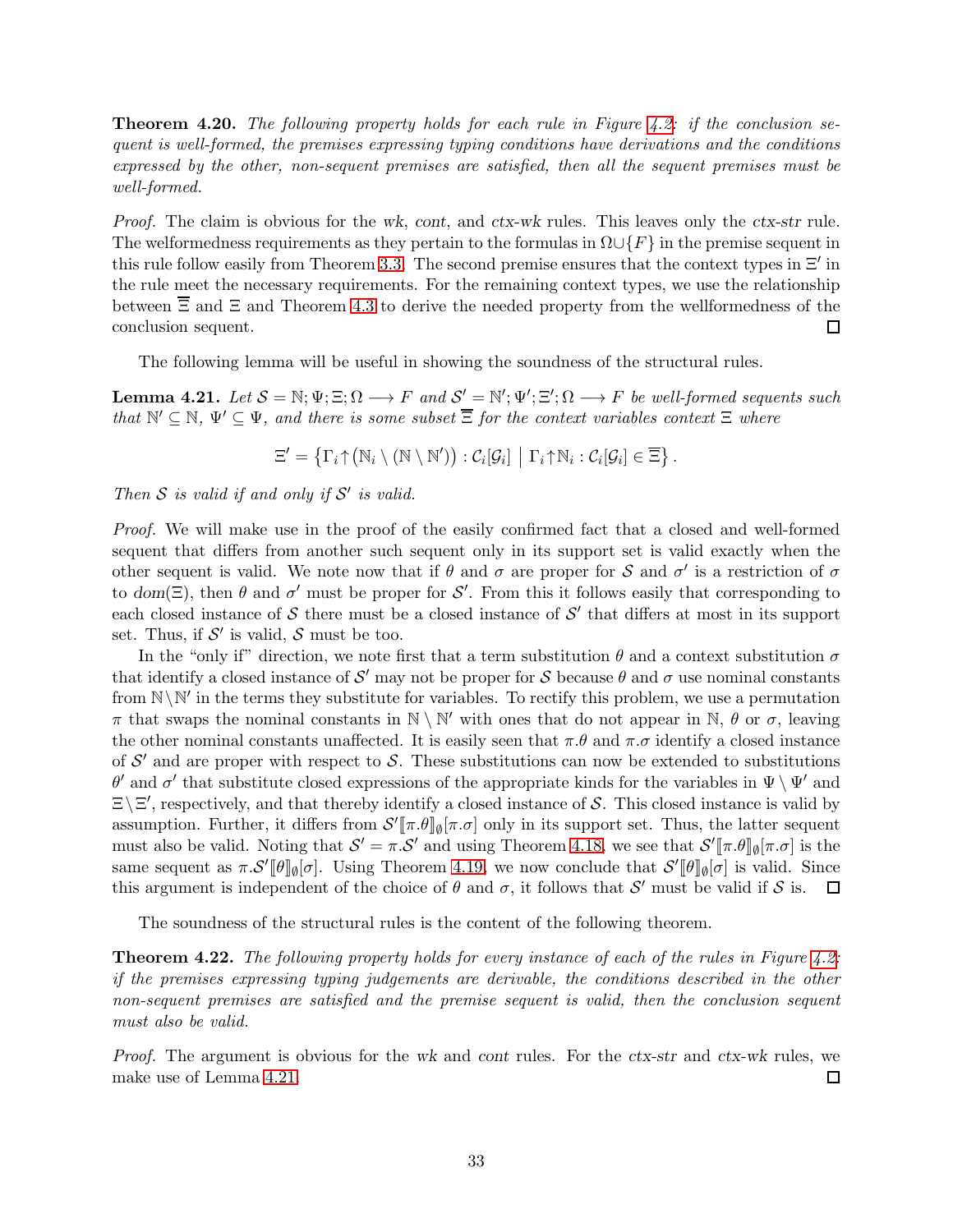$$
\frac{F' \in \Omega \quad \pi \text{ is a permutation of nominal constants such that } supp(\pi) \subseteq \mathbb{N} \quad \Xi \vdash F' \equiv_{\pi} F
$$
  

$$
\mathbb{N}; \Psi; \Xi; \Omega \longrightarrow F
$$

$$
\frac{\mathbb{N}; \Psi; \Xi; \Omega \longrightarrow F_2 \quad \mathbb{N}; \Psi; \Xi; \Omega, F_2 \longrightarrow F_1 \quad \mathbb{N} \cup \Theta_0 \cup \Psi; dom(\Xi) \vdash F_2 \text{ finla}{\mathbb{N}}; \Psi; \Xi; \Omega \longrightarrow F_1}{{\mathbb{N}}; \Psi; \Xi; \Omega \longrightarrow F_1} \quad cut
$$

<span id="page-33-0"></span>Figure 4.3: The Axiom and the Cut Rule

### 4.2.2 The Axiom and the Cut Rule

The cut rule codifies the notion of lemmas: if we can show the validity of a formula relative to a given assumption set, then this formula can be included in the assumptions to simplify the reasoning process. The id rule recognizes the validity of a sequent in which the conclusion formula appears in the assumption set. In its simplest form, the id rule would require the conclusion formula to be included as is in the assumption set. It is possible, and also pragmatically useful, to generalize this form to allow also for a permutation of nominal constants in the formulas in the process of matching. However, this has to be done with care to ensure that identity under the considered permutations continues to hold even after later instantiations of term and context variables appearing in the formulas. The following definition presents a notion of equivalence for formulas under permutations that encodes this care.

**Definition 4.23** (Formula Equivalence). The equivalence of two context expressions  $G_1$  and  $G_2$ with respect to a context variables context  $\Xi$  and a permutation  $\pi$ , written  $\Xi \vdash G_2 \equiv_{\pi} G_1$ , is a relation defined by the following three clauses:

- 1.  $\Xi \vdash \cdot \equiv_{\pi} \cdot holds$  for any  $\Xi$  and  $\pi$ .
- 2.  $\Xi \vdash \Gamma \equiv_{\pi} \Gamma$  holds if for some  $\Gamma' \uparrow \mathbb{N} : \mathcal{C}[\mathcal{G}] \in \Xi$  it is the case that  $\Gamma = \Gamma'$  and  $supp(\pi) \subseteq \mathbb{N}$ .
- 3. If  $G_1 = (G'_1, n_1 : A_1)$  and  $G_2 = (G'_2, n_2 : A_2)$  then  $\Xi \vdash G_2 \equiv_{\pi} G_1$  holds if  $\pi.n_2$  is identical to  $n_1, \pi.A_2$  is the same type as  $A_1$ , and  $\Xi \vdash G'_2 \equiv_{\pi} G'_1$  holds.

Two atomic formulas  $\{G' \vdash M' : A'\}$  and  $\{G \vdash M : A\}$  are considered equivalent with respect to  $\Xi$ and  $\pi$  if  $\Xi \vdash G' \equiv_{\pi} G$  holds,  $\pi.M'$  and M are the same terms, and  $\pi.A'$  and A are the same types. Two arbitrary formulas F' and F are considered equivalent with respect to  $\Xi$  and  $\pi$  if their component parts are so equivalent, allowing, of course, for a renaming of variables bound by quantifiers. We denote this equivalence by the expression  $\Xi \vdash F' \equiv_{\pi} F$ .

The id and the cut rules are presented in Figure [4.3.](#page-33-0) The id rule limits the permutations to be considered to ones that rename only nominal constants appearing in the support set of the sequent. The cut rule includes a premise that ensures the wellformedness of the cut formula.

Theorem 4.24. The following property holds of the id and the cut rule: if the conclusion sequent is well-formed, the premises expressing typing conditions have derivations and the conditions expressed by the other, non-sequent premises are satisfied, then the premise sequents must be well-formed.

Proof. The requirement is vacuously true for the id rule and it has an obvious proof for the cut rule. 口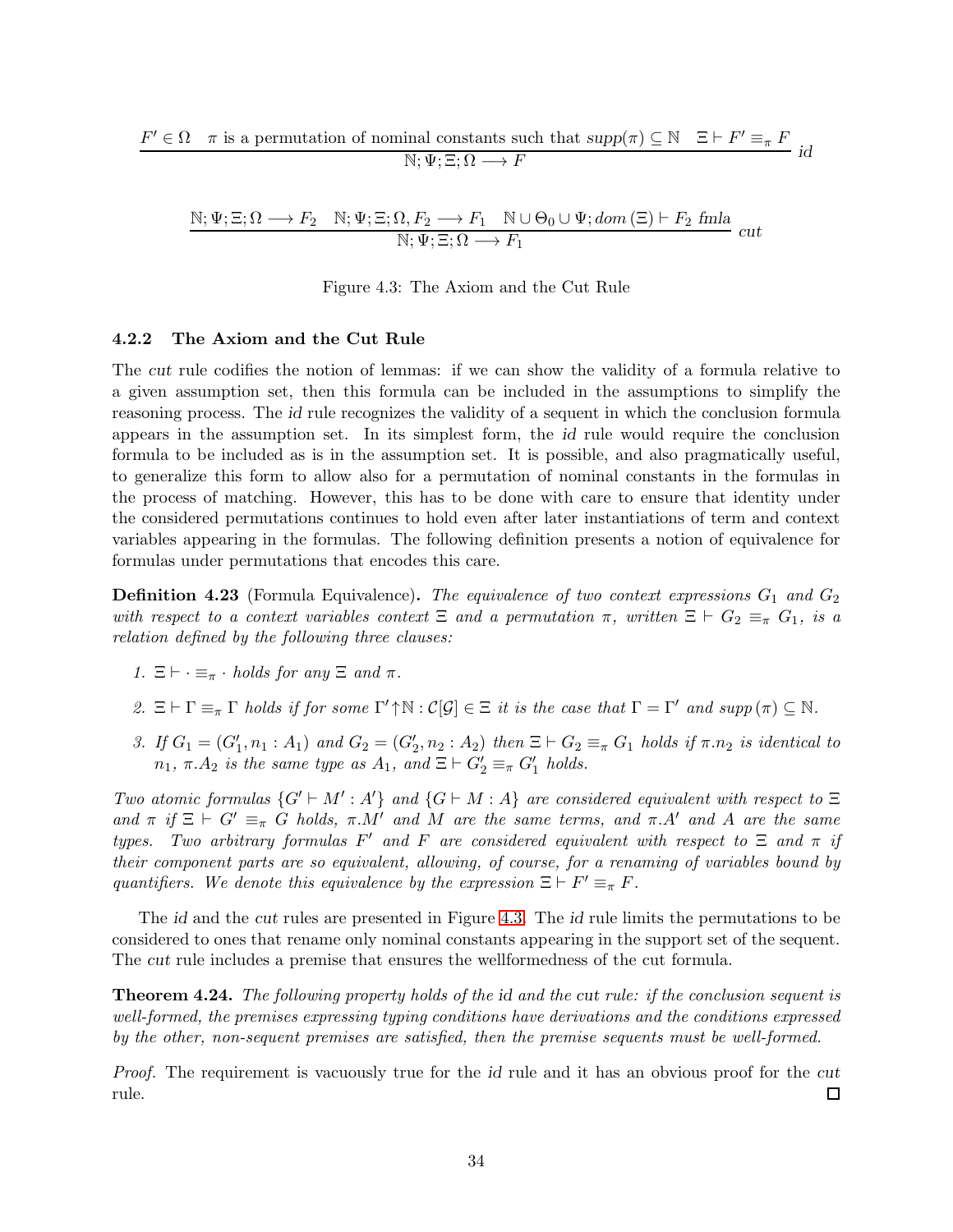In showing the soundness of the id rule, we will need the observation contained in the two lemmas below that the equivalence of formulas modulo permutations is preserved under the kinds of substitutions that have to be considered in determining the validity of sequents.

<span id="page-34-0"></span>**Lemma 4.25.** Suppose that  $\Xi \vdash F_2 \equiv_{\pi} F_1$  is holds for some formulas  $F_1$  and  $F_2$  and some  $\Xi$  and  $\pi$ of the right kinds. If  $\theta$  is a term substitution such that  $supp(\theta) \cap supp(\pi) = \emptyset$  and both  $F_2[\![\theta]\!] = F_2'$ and  $F_1[\![\theta]\!] = F'_1$  have derivations for some  $F'_1$  and  $F'_2$ , then  $\Xi[\![\theta]\!] \vdash F'_2 \equiv_{\pi} F'_1$  holds.

*Proof.* Let E be a type or term on which the application of the substitution  $\theta$  is defined and let π be a permutation of the nominal constants. We observe then that  $\pi.(E[\theta])$  is the same type or term as  $(\pi.E)[\pi.\theta]$ . This observation, which was implicit in Theorem [4.18,](#page-31-3) can be established by induction on the derivation of  $E[\![\theta]\!] = E'$  for the relevant E'. If supp  $(\theta)$  and supp  $(\pi)$  are disjoint as is assumed in this lemma, it further follows that  $\pi.(E[\![\theta]\!])$  is the same term or type as  $(\pi.E)[\![\theta]\!].$ 

The lemma itself is proved by induction on the structure of  $F_1$  or, equivalently,  $F_2$ . Most of the cases are straightforward, the only one perhaps needing explicit consideration being that when  $F_1$ and  $F_2$  are the atomic formulas  $\{G_1 \vdash M_1 : A_1\}$  and  $\{G_2 \vdash M_2 : A_2\}$ , respectively. In this case, by assumption,  $\pi.M_2$  and  $M_1$  are the same terms,  $\pi.A_2$  and  $A_1$  are the same types and  $\Xi \vdash G_2 \equiv_{\pi} G_1$ holds. Using the observation at the beginning of the proof, we see that  $\pi \cdot (M_2[\![\theta]\!])$  is the same term as  $M_1[\![\theta]\!]$  and  $\pi.(A_2[\![\theta]\!])$  is the same type as  $A_1[\![\theta]\!]$ . Thus, the lemma would follow if we can show that  $\Xi \vdash G_2[\![\theta]\!] \equiv_{\pi} G_1[\![\theta]\!]$  holds. However, this is easily done by an induction on the structure of  $G_1$ . The argument is obvious when  $G_1$  is  $\cdot$  or a context variable. If  $G_1$  is of the form  $(G'_1, n_1 : A_1)$ , then it must be the case that  $G_2$  has the form  $(G'_2, n_2 : A_2)$ , where  $\pi.n_2$  is the same nominal constant as  $n_1, \pi.A_2$  is equal to  $A_1$  up to renaming of bound variables, and  $\Xi \vdash G_2' \equiv_{\pi} G_1'$  holds. Drawing again the observation at the beginning of the proof, we may conclude that  $\pi.A_2[\![\theta]\!]$  is the same type as  $A_1[\![\theta]\!]$ . From the induction hypothesis, we know that  $\Xi \vdash G'_2[\![\theta]\!] \equiv_{\pi} G'_1[\![\theta]\!]$  holds. It is now evident that  $\Xi \vdash G_2[\![\theta]\!] \equiv_{\pi} G_1[\![\theta]\!]$  must hold.  $\Box$ 

<span id="page-34-1"></span>**Lemma 4.26.** Let  $\sigma$  be an appropriate substitution for  $\Xi$  with respect to some term variables context  $\Psi$  and set of nominal constants  $\mathbb N$ , and let  $\Xi \vdash F' \equiv_{\pi} F$  hold. Then  $\Xi_{\sigma} \vdash F'[\sigma] \equiv_{\pi} F[\sigma]$ must also hold.

*Proof.* The key observation underlying the proof is that if  $G_1$  and  $G_2$  are two context expressions such that  $\Xi \vdash G_1 \equiv_{\pi} G_2$  holds and  $\sigma$  is a context substitution that is appropriate for  $\Xi$  with respect to  $\Psi$  and N, then  $\Xi_{\sigma} \vdash G_1[\sigma] \equiv_{\pi} G_2[\sigma]$  must hold. This fact can be verified by an induction on the structure of  $G_1$ . The only complex case is that where  $G_1$  is a context variable  $\Gamma$  for which  $\sigma$ substitutes the context expression G'. Here,  $\Xi$  must contain an association of the form  $\Gamma \uparrow \mathbb{N}' : C[\mathcal{G}]$ , with  $supp(\pi) \subseteq \mathbb{N}'$  and with there being a derivation for  $supp(\sigma) \setminus \mathbb{N}'$ ;  $\Psi$ ;  $\Xi_{\sigma} \vdash \mathcal{C}[\mathcal{G}] \leadsto_{csty} G'$ . By an obvious inductive argument on the derivation, we can show that  $\Xi_{\sigma} \vdash G' \equiv_{\pi} G'$  must hold, as we need to do in this case.

The lemma itself is proved by an obvious induction on the structure of  $F$ . In the case where  $F$ is the atomic formula  $\{G \vdash M : A\}$ , we make use of the above observation. □

We can now show the soundness of the *id* and *cut* rules.

Theorem 4.27. The following property holds for every instance of the id and cut rules: if the premises expressing typing judgements are derivable, the conditions described in the other nonsequent premises are satisfied and all the premise sequents are valid, then the conclusion sequent must also be valid.

*Proof.* Let  $\theta$  and  $\sigma$  identify a closed instance of the conclusion of the id rule. The requirements that θ and σ must satisfy and the assumption that the premise conditions  $supp(π) ⊆ ℕ$  and  $E ⊢ F' ≡ π F$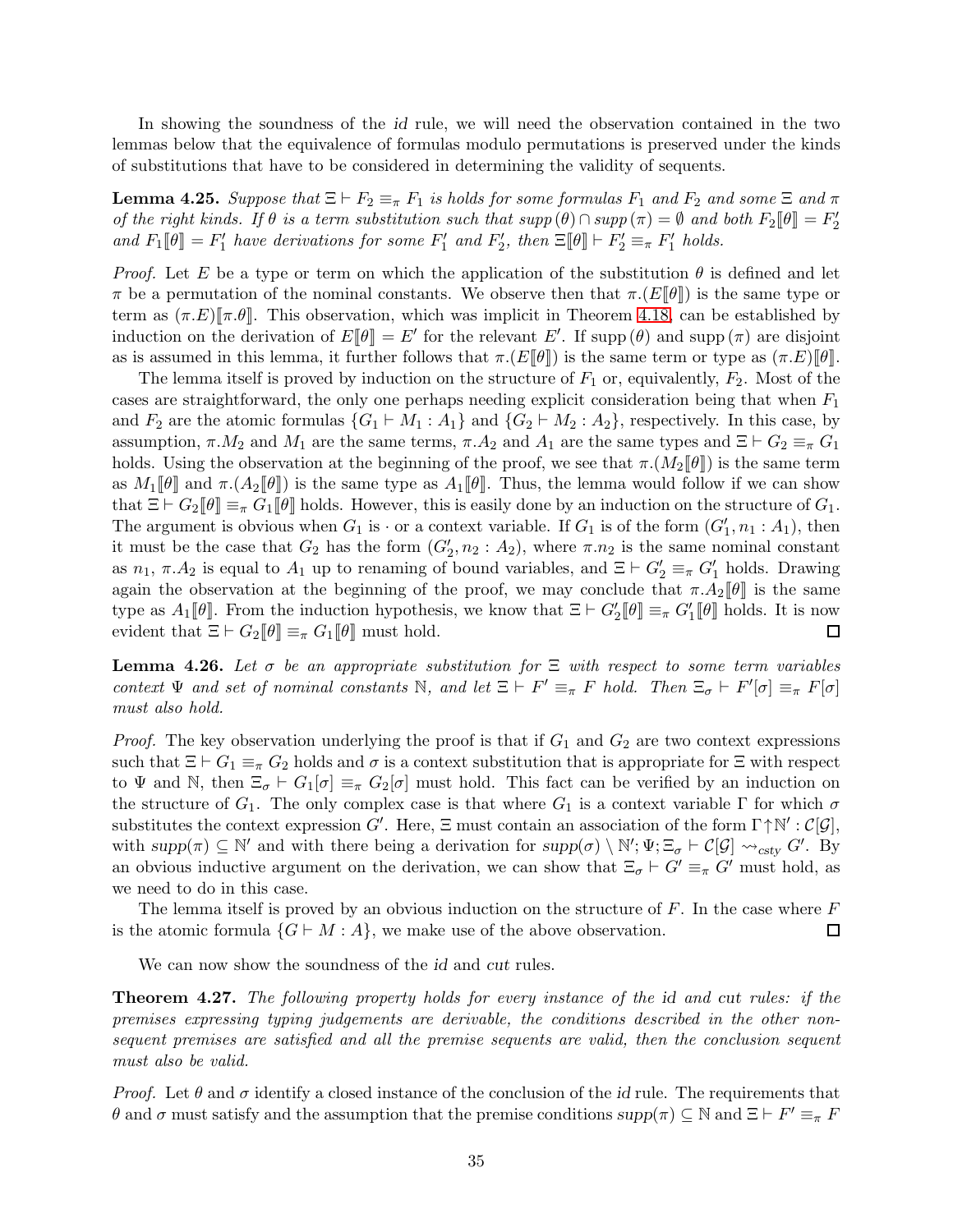hold allow us to use Lemmas [4.25](#page-34-0) and [4.26](#page-34-1) to conclude that  $\emptyset \vdash F'[\![\theta]\!][\sigma] \equiv_{\pi} F[\![\theta]\!][\sigma]$  holds. Now, for any context variables context  $\Xi'$ , permutation  $\pi'$ , and closed formulas G and H it is easily seen that if  $\Xi' \vdash G \equiv_{\pi'} H$  holds then H must be the same formula as  $\pi'.G$ . We may therefore conclude that the closed instance of the conclusion of the id rule identified by  $\theta$  and  $\sigma$  is valid. Since the argument was independent of the choice of  $\theta$  and  $\sigma$ , we conclude that the theorem must be true for this case.

For the cut rule, we note that, given the wellformedness premise pertaining to the formula  $F_2$ , any substitutions  $\theta$  and  $\sigma$  that identify a closed instance of the conclusion sequent must also identify closed instances of the two premise sequents. It is easy to see now that the validity of the latter two sequents must entail the validity of the former. We conclude that the theorem holds for this rule as well by noting that the argument is again independent of the choice of  $\theta$  and  $\sigma$ . □

#### 4.2.3 Rules for the Logical Symbols

Figure [4.4](#page-36-0) presents proof rules that facilitate reasoning based on the meanings of the logical symbols that are permitted in formulas. That we may focus attention only on well-formed sequents in the context of these rules is the content of the following theorem.

**Theorem 4.28.** The following property holds of the rules in Figure [4.4:](#page-36-0) if the conclusion sequent is well-formed, the premises expressing typing conditions have derivations and the conditions expressed by the other, non-sequent premises are satisfied, then the premise sequents must be well-formed.

*Proof.* The argument pertaining to  $\top$ ,  $\bot$  and all the propositional connectives is straightforward, leaving us only to argue for the quantifier rules.

The considerations for the rules  $\forall$ -R and  $\exists$ -L are similar and we therefore discuss only the case for the former rule in detail. In showing that the context variables context for the premise sequent satisfies the wellformedness conditions, we observe that the corresponding context for the conclusion sequent does by assumption and we then use Theorem [4.3.](#page-26-0) In showing that the assumption formulas in the premise sequent satisfy the required conditions, we again use the fact that these formulas in the conclusion sequent do and then invoke Theorem [3.3.](#page-18-1) Thus, it only remains to show that F' satisfies the conditions required of it. From the wellformedness of  $\forall x : \alpha$ . relative to the conclusion sequent, we see that  $\mathbb{N} \cup \Theta_0 \cup \Psi$ ,  $x : \alpha; \Xi^- \vdash F$  fmla has a derivation. The substitution  $\{\langle x, y \n_1 ... n_m, \alpha \rangle\}$  is obviously type preserving with respect to the arity typing context  $\mathbb{N} \cup \Theta_0 \cup (\Psi, y : \alpha_1 \to \ldots \to \alpha_m \to \alpha)$ . We may therefore invoke Theorem [3.5](#page-20-0) to conclude that the judgement  $\mathbb{N} \cup \Theta_0 \cup \Psi$ ,  $y : \alpha_1 \to \ldots \to \alpha_m \to \alpha; \Xi^- \vdash F'$  fmla has a derivation.

The considerations for the rules  $\forall$ -L and  $\exists$ -R are also similar and so we discuss only the case for ∀-L in detail. Most of the wellformedness requirements for the premise sequent in fact follow trivially from the fact they hold for the conclusion sequent. The only perhaps nontrivial part is showing that  $F'_1$  is well-formed. From the wellformedness of the conclusion sequent, we know that  $\mathbb{N} \cup \Theta_0 \cup \Psi \cup \{x : \alpha\}; \Xi^- \vdash F_1$  fmla has a derivation. Since  $\mathbb{N} \cup \Theta_0 \cup \Psi \vdash_{at} t : \alpha$  has a derivation,  $\{\langle x, t, \alpha \rangle\}$  is an arity type preserving substitution with respect to  $\mathbb{N} \cup \Theta_0 \cup \Psi$ . We can now invoke Theorem [3.5](#page-20-0) to conclude that there must be a derivation for  $\mathbb{N} \cup \Theta_0 \cup \Psi; \Xi^- \vdash F'_1$  fmla.

We consider the case for  $\Pi$ -R next. Here we must show that the addition  $\Gamma' \uparrow \emptyset : C[\cdot]$  to the context variables context in the premise sequent satisfies the wellformedness requirements. That it does follows easily from the observations that  $\vdash \mathcal{C}$  ctx schema must be derivable because the formula  $\Pi \Gamma : \mathcal{C} . F$  is well-formed (relative to the conclusion sequent) and that  $\mathbb{N}; \Psi \vdash \mathcal{C}[\cdot]$  ctx-ty has a trivial derivation. The wellformedness of all the other associations in the context variables context follows immediately from the wellformedness of the conclusion sequent and the wellformedness of the formulas in  $\Omega$  can be argued similarly, additionally using Theorem [3.3.](#page-18-1) Finally, using the fact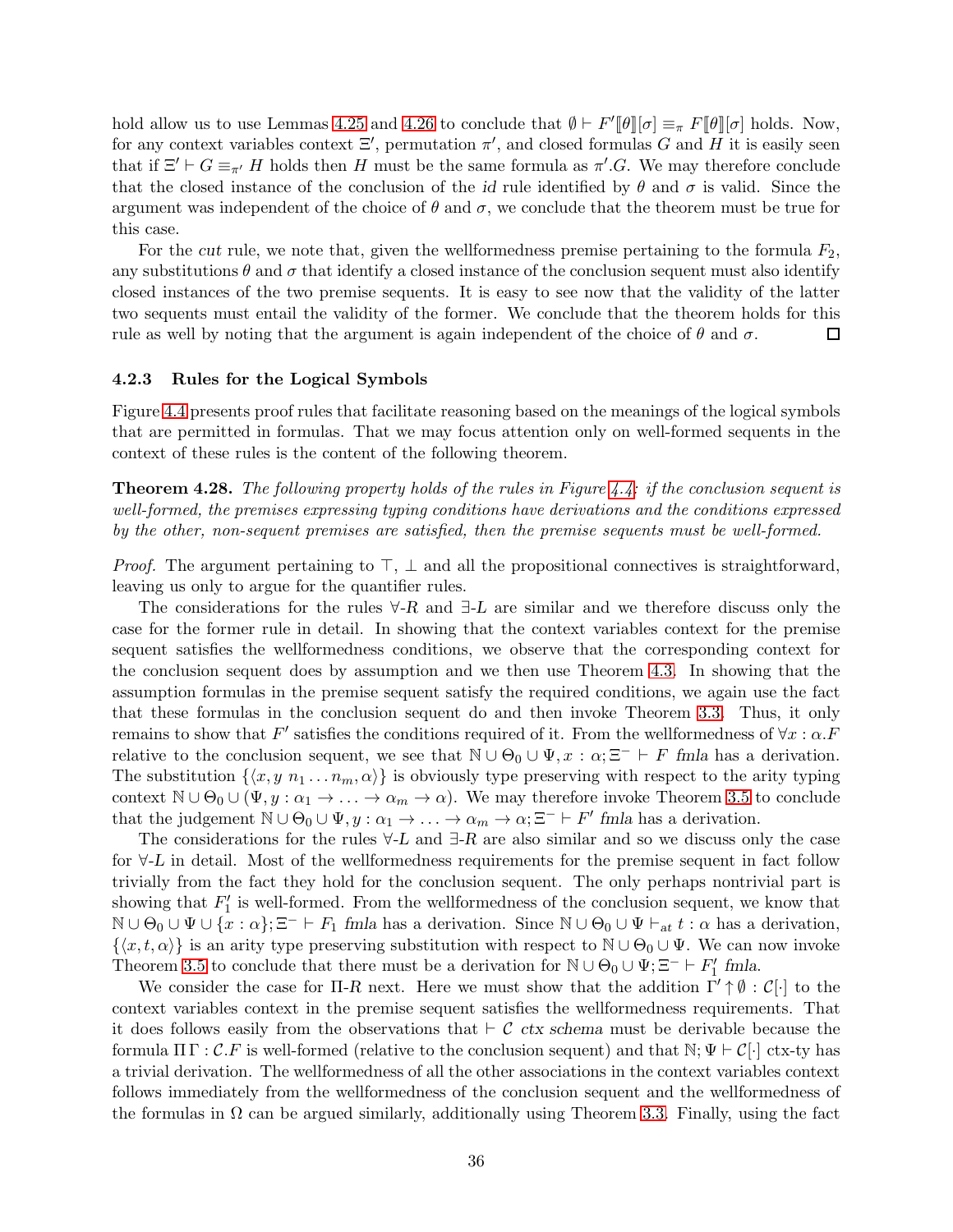$$
\frac{\overline{N};\Psi;\Xi;\Omega\longrightarrow\top\top R}{\overline{N};\Psi;\Xi;\Omega\longrightarrow F_2}\quad\frac{\overline{N};\Psi;\Xi;\Omega,\bot\longrightarrow F\bot L}{\overline{N};\Psi;\Xi;\Omega\longrightarrow F_1\wedge F_2}\wedge R\quad\frac{\overline{N};\Psi;\Xi;\Omega,R_1\longrightarrow F\bot}{\overline{N};\Psi;\Xi;\Omega,R_1\wedge F_2\longrightarrow F}\wedge L_i
$$
\n
$$
\frac{\overline{N};\Psi;\Xi;\Omega\longrightarrow F_i\quad\text{if }e\{1,2\}}{\overline{N};\Psi;\Xi;\Omega\longrightarrow F_1\vee F_2}\vee R_i\quad\frac{\overline{N};\Psi;\Xi;\Omega,P_1\longrightarrow F\quad\overline{N};\Psi;\Xi;\Omega,P_2\longrightarrow F}{\overline{N};\Psi;\Xi;\Omega,P_1\vee F_2\longrightarrow F}\vee L
$$
\n
$$
\frac{\overline{N};\Psi;\Xi;\Omega\longrightarrow F_1\vee F_2}{\overline{N};\Psi;\Xi;\Omega\longrightarrow F_1\supset F_2}\supset R\quad\frac{\overline{N};\Psi;\Xi;\Omega,P_1\longrightarrow F\quad\overline{N};\Psi;\Xi;\Omega,P_2\longrightarrow F}{\overline{N};\Psi;\Xi;\Omega,P_1\supset F_2\longrightarrow F}\supset L
$$
\n
$$
N=\{n_1:\alpha_1,\ldots,n_m:\alpha_m\} \quad y\notin dom(\Psi)\quad F[\{(x,y,n_1\ldots,n_m,\alpha)\}] = F'
$$
\n
$$
N;\Psi\cup\{y:(\alpha_1\rightarrow\ldots\rightarrow\alpha_m\rightarrow\alpha)\};\Xi;\Omega\longrightarrow F'
$$
\n
$$
N;\Psi;\Xi;\Omega\longrightarrow\forall x:\alpha.F
$$
\n
$$
\frac{N\cup\Theta_0\cup\Psi\vdash_{at}t:\alpha\quad F_1[\{(x,t,\alpha)\}] = F'_1\quad\overline{N};\Psi;\Xi;\Omega,P'_1\longrightarrow F_2}\quad\forall\text{-}R}{\overline{N};\Psi;\Xi;\Omega,\forall x:\alpha.P_1\longrightarrow F_2}\quad\forall\text{-}L
$$
\n
$$
\frac{N\cup\Theta_0\cup\Psi\vdash_{at}t:\alpha\quad F[\{(x,t,\alpha)\}] = F'\quad\overline{N};\Psi;\Xi;\Omega\longrightarrow F'\quad\exists\text{-}R}
$$
\n
$$
N=\{n_1:\alpha_1,\ldots
$$

<span id="page-36-0"></span>Figure 4.4: The Logical Rules

that  $\mathbb{N} \cup \Theta_0 \cup \Psi; \Xi^- \vdash \Pi \Gamma : \mathcal{C}.F$  fmla has a derivation, we can easily show that there must be a derivation for  $\mathbb{N} \cup \Theta_0 \cup \Psi; \Xi^- \cup \{\Gamma'\} \vdash F[\{\Gamma'/\Gamma\}]$  fmla.

The only remaining case is that of Π-L. Moreover, the only requirement whose validation is nontrivial in this case is that there is a derivation for  $\mathbb{N} \cup \Theta \cup \Psi$ ;  $\Xi^- \vdash F_1[\{G/\Gamma\}]$  fmla. There is a trivial derivation for  $\mathbb{N}; \Psi \vdash \mathcal{C}[\cdot]$  ctx-ty and, from one of the premises, we know that there is a derivation for N;  $\Psi$ ;  $\Xi \vdash \mathcal{C}[\cdot] \leadsto_{csty} G$ . But then, from Theorem [4.2,](#page-26-0) it follows that N;  $\Psi \vdash G$  context has a derivation. By the well-formedness of the conclusion sequent,  $\mathbb{N} \cup \Theta \cup \Psi; \Xi^- \vdash \Pi \Gamma : \mathcal{C}.F_1$  fmla has a derivation, from which it follows that  $\mathbb{N} \cup \Theta \cup \Psi$ ;  $\Xi^- \cup {\{\Gamma\}} \vdash F_1$  fmla must also have one. We now use Theorem [3.5](#page-20-0) to reach the desired conclusion.  $\Box$ 

The proof of soundness of the rules  $\Pi$ -L,  $\forall$ -L and  $\exists$ -R will use inversions in the order of application of substitutions that are justified by the three lemmas below.

<span id="page-36-1"></span>**Lemma 4.29.** Let  $\theta_1$  and  $\theta_2$  be term variables substitutions that are arity type preserving with respect to Θ and  $ctx(\theta_1) \oplus \Theta$ , respectively, and such that the variables in dom( $\theta_2$ ) are distinct from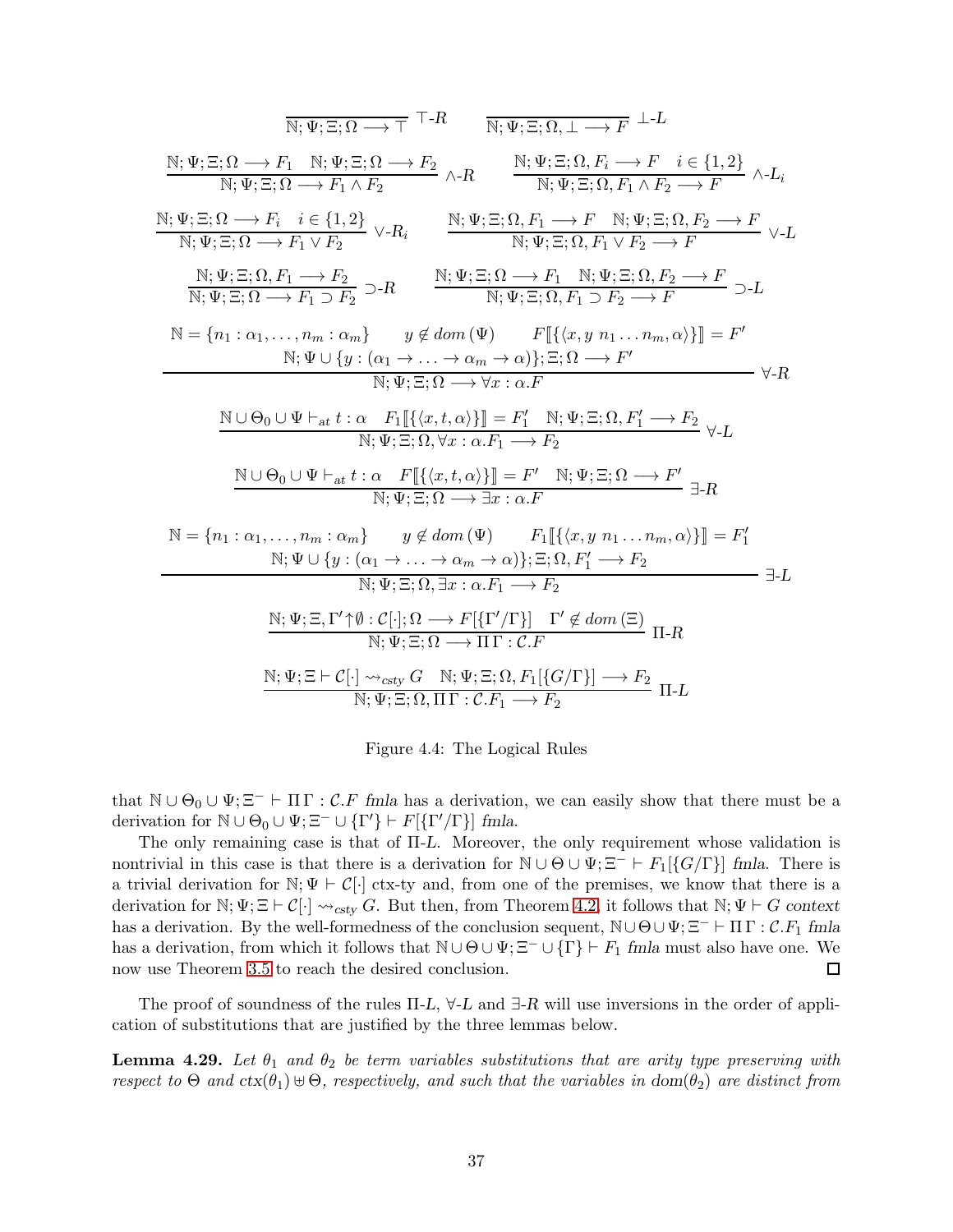those in dom $(\theta_1)$  and do not appear free in the terms in  $\text{rng}(\theta_1)$ . Further, let  $\theta'_2$  be the substitution

$$
\{\langle x, M', \alpha \rangle \mid \langle x, M, \alpha \rangle \in \theta_2 \text{ and } M[\![\theta_1]\!] = M' \}.
$$

If F is a formula such that  $\text{ctx}(\theta_1) \oplus \text{C}(\text{ctx}(\theta_1) \oplus \Theta)$ ;  $\Xi^ \vdash$  F fmla is derivable for some context variables context  $\Xi$ , then both  $F[\![\theta_2]\!][\![\theta_1]\!]$  and  $F[\![\theta_1]\!][\![\theta'_2]\!]$  are defined and are in fact the same formulas.

*Proof.* We note first that the substitution  $\theta_2'$  is well-defined by Theorem [2.8.](#page-5-0) The lemma is proved by an induction on the structure of formulas, making use eventually of Theorem [2.6.](#page-5-1)  $\Box$ 

**Lemma 4.30.** Let  $\sigma_1$  and  $\sigma_2$  be context variables substitutions such that the variables substituted for by  $\sigma_2$  are distinct from those substituted for by  $\sigma_1$  and they also do not appear in the context expressions in the range of  $\sigma_1$ . Further, let  $\sigma'_2$  be the context variables substitution

$$
\{G'/\Gamma \mid G/\Gamma \in \sigma_2 \text{ and } G[\sigma_1] = G'\}.
$$

Then, for any formula  $F$ ,  $F[\sigma_2][\sigma_1]$  and  $F[\sigma_1][\sigma'_2]$  represent identical formulas.

Proof. Using an inductive argument, we first show the property for context expressions and then extend it to formulas.  $\Box$ 

<span id="page-37-0"></span>**Lemma 4.31.** Let  $\sigma$  be a context variables substitution appropriate for  $\Xi$  with respect to  $\text{ctx}(\theta) \cup \Psi$ and N, let  $\theta$  be an arity type preserving substitution with respect to  $\mathbb{N} \cup \Theta_0 \cup \Psi$ , and let F be a formula such that  $\mathbb{N} \cup \Theta_0 \cup (ctx(\theta) \cup \Psi)$ ;  $\Xi^- \vdash F$  fmla is derivable. Then, if  $\sigma'$  be the substitution  $\{G'/\Gamma \mid G/\Gamma \in \sigma \text{ and } G[\![\theta]\!] = G' \}, F[\sigma][\![\theta]\!]$  and  $F[\![\theta]\!] [\sigma']$  denote the same formulas.

*Proof.* Note first that for any  $G/\Gamma \in \sigma$  it must be the case that  $\mathbb{N} \cup \Theta_0 \cup (ctx(\theta) \cup \Psi)$ ;  $\Xi_{\sigma} \vdash G$  context is derivable; this follows from the appropriateness property for  $\sigma$ , using Theorem [4.2.](#page-26-0) It is easily seen from this that  $G[\![\theta]\!]$  must be defined and, hence, that the substitution  $\sigma'$  is well-defined. Using Theorem [3.5,](#page-20-0) it also follows that  $\mathbb{N} \cup \Theta_0 \cup (ctx(\theta) \cup \Psi)$ ;  $\Xi^- \vdash F[\sigma]$  fmla is derivable. Using Theorem [3.5](#page-20-0) again, it follows that  $F[\sigma]\llbracket \theta \rrbracket$  must be defined. Finally, by Theorem [2.8,](#page-5-0)  $F[\theta]\rrbracket$  must be defined. This establishes the coherence of the lemma statement. Its proof itself is based on an induction on the structure of the formula  $F$ , noting that term substitutions leave context variables unchanged.  $\Box$ 

The soundness of the logical rules is the content of the following theorem.

**Theorem 4.32.** The following property holds for every instance of each of the rules in Figure [4.4:](#page-36-0) if the premises expressing typing judgements are derivable, the conditions described in the other nonsequent premises are satisfied and all the premise sequents are valid, then the conclusion sequent must also be valid.

Proof. The argument is straightforward for the rules pertaining to the logical constants and propositional connectives. We therefore focus on the quantifier rules in the rest of the proof. The wellformedness of sequents ensures that the applications of substitutions to formulas and terms must be defined in actual instances of these rules. In light of this, we will freely use the notation introduced after Theorems [2.8](#page-5-0) in the discussions below.

The arguments for the  $\forall$ -R and  $\exists$ -L rules are similar, so we present only the argument for the  $\forall R$  rule. Suppose that the claim is false in this case. Then there must be substitutions  $\theta$  and  $\sigma$  that identify a closed instance of the conclusion sequent that is not valid. We may assume without loss of generality that  $y \notin dom(\theta)$ ; if this is not true at the outset, since  $y \notin dom(\Psi)$ , we may drop the tuple pertaining to y from  $\theta$  to get another term substitution on which to base the argument. Now, in the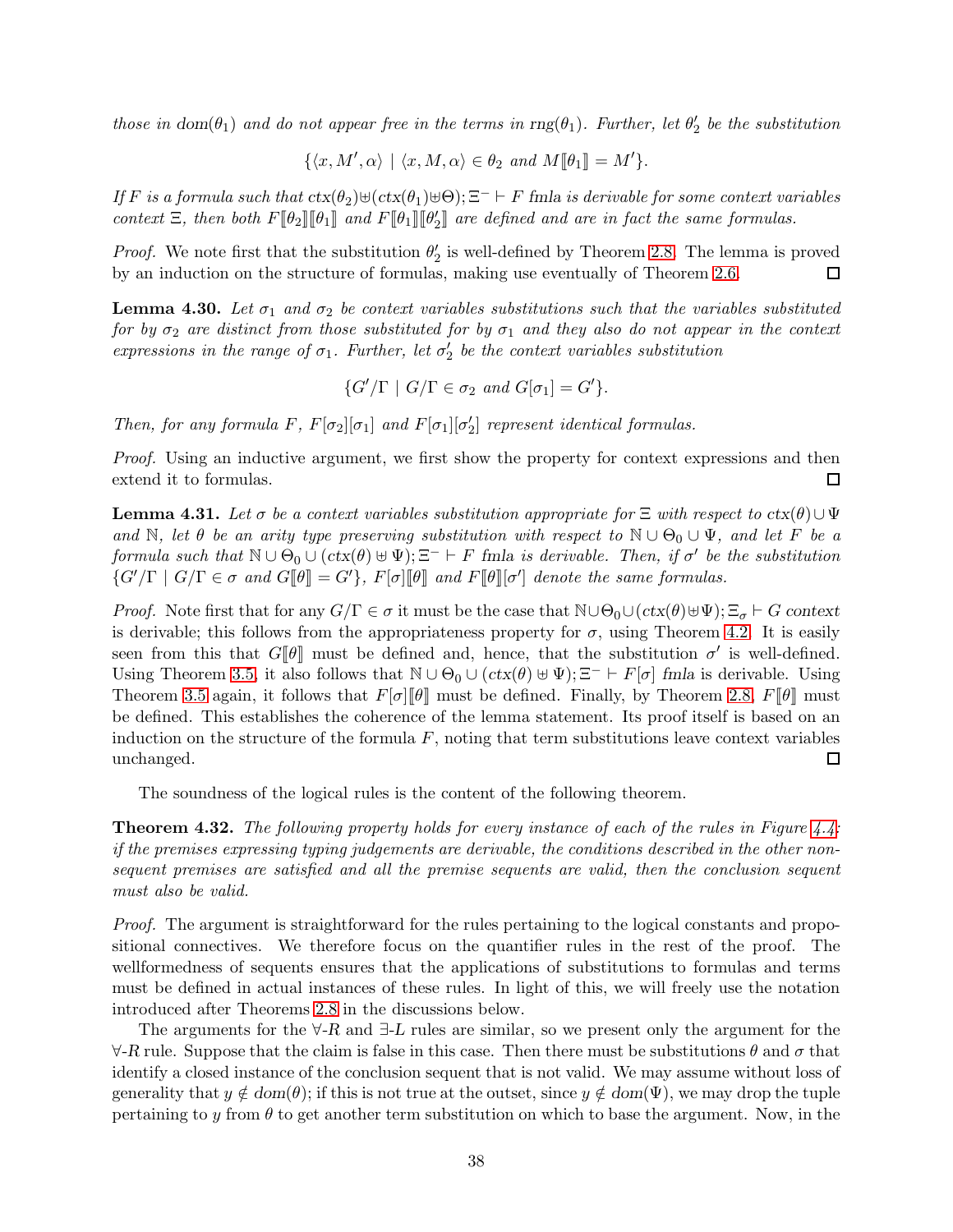situation under consideration, all the formulas in  $\Omega[\theta][\sigma]$  must be valid and  $(\forall x : \alpha F)[\theta][\sigma]$  must not be valid. The latter means that there is some term t for which  $\mathcal{N} \cup \Theta_0 \vdash_{at} t : \alpha$  has a derivation that is such that  $F[\![\theta]\!][\![\sigma]\!][\{x, t, \alpha\}]$  is not valid; note that x is a variable that does not appear in θ or σ. Using Lemma [4.31,](#page-37-0) we see that this is the same formula as  $F[\theta] [\{(x, t, \alpha)\}] [\sigma]$ . Using Theorem [4.8,](#page-27-0) we can conclude that there must be a term  $t'$  that is devoid of nominal constants from N for which the typing judgement  $\mathcal{N} \cup \Theta_0 \vdash_{\text{at}} t' : \alpha_1 \to \ldots \to \alpha_m \to \alpha$  is derivable and that is such that  $F[\![\theta]\!] [\{\langle x,t,\alpha\rangle\}][\![\sigma]$  is the same formula as  $F[\![\theta]\!] [\{\langle x,y|n_1\ldots n_m,\alpha\rangle\}][\![\{\langle y,t',\alpha\rangle\}]]$ . Since x does not appear in  $\theta$  and y is not in  $dom(\theta)$ , we can conclude using Lemma [4.29](#page-36-1) that the latter formula is the same as  $F[\![\{(x, y \ n_1 \ldots n_m, \alpha)\}] \!] [\![\theta]\!] [\![\{(y, t', \alpha_1 \to \ldots \to \alpha_m \to \alpha)\}] \!]$ . Using Theorem [2.10,](#page-6-0) we see further that this formula is the same as  $F[\{\langle x, y \ n_1 \dots n_m, \alpha \rangle\}]\pi\theta$ , where  $\theta'$  is the substitution  $\theta \cup \{\langle y, t', \alpha_1 \to \ldots \to \alpha_m \to \alpha \rangle\}$ . We observe at this point that  $\theta'$  and  $\sigma$ are substitutions that identify a closed instance of the premise sequent: since  $t'$  is a closed term of the right type that is devoid of the nominal constants in N, it follows easily that  $\theta'$  and  $\sigma$ must be "proper" for the premise sequent if  $\theta$  and  $\sigma$  are proper for the conclusion sequent, the formulas in  $\Omega[\![\theta']\!] [\sigma]$  are identical to the ones in  $\Omega[\![\theta]\!] [\sigma]$  and hence all closed, and the formula  $F[\{\langle x, y \n_1 \dots n_m, \alpha \rangle\}][\![\theta']\!][\sigma]$  is identical to  $F[\![\theta]\!][\![\{\langle x, t, \alpha \rangle\}]\!]$  and hence also closed. However, we now have a contradiction since this close instance of the premise sequent must also be one that is not valid.

The arguments for the  $\forall$ -L and  $\exists$ -R rules are also similar, so we present only the one for the former rule. Let  $\theta$  and  $\sigma$  be substitutions that identify a closed instance of the conclusion sequent. Now, if any formula in  $(\Omega \cup \forall x : \alpha F_1)\llbracket \theta \rrbracket[\sigma]$  is not valid, then the conclusion sequent must be valid. Let us therefore assume that all these formulas are valid. Our task is to show that then  $F_2[\![\theta]\!][\sigma]$ must also be valid. Clearly,  $\theta$  and  $\sigma$  also identify a closed instance of the premise sequent. If we can show that the assumption formula  $F_1\llbracket \{x, t, \alpha\} \rrbracket \llbracket \theta \rrbracket \sigma$  in this sequent is valid, then all its assumption formulas would be valid, thereby enabling us to conclude that  $F_2\llbracket \theta \rrbracket[\sigma]$  is also valid, as desired. Using Lemmas [4.29](#page-36-1) and [4.31,](#page-37-0) we see that the assumption formula in question is the same as  $F_1[\![\theta]\!][\![\sigma][\![\{\langle x, t[\![\theta]\!], \alpha\rangle\}]\!]$ . Since  $\mathbb{N} \cup \Theta_0 \cup \Psi \vdash_{\mathit{at}} t : \alpha$  has a derivation, by Theorem [2.8](#page-5-0) there must be one for  $\mathbb{N} \cup \Theta_0 \vdash_{\text{at}} t[\![\theta]\!] : \alpha$ . But this means that  $F_1[\![\theta]\!][\![\sigma][\!][\{(x, t[\![\theta]\!], \alpha)\}]$  is a closed instance of  $\forall x : \alpha. F_1[\theta][\sigma]$  and must therefore be valid by assumption.

Let us consider the case for  $\Pi$ -R next. If the claim is false, then there must be substitutions  $\theta$  and  $\sigma$  that identify a closed instance of the conclusion sequent that is not valid. For this to happen, it must be the case that all the formulas in  $\Omega[\![\theta]\!][\sigma]$  are valid and the formula  $\Pi\Gamma : \mathcal{C}.F[\![\theta]\!][\sigma]$ is not valid. From the latter, it follows that for some context expression  $G$  it is the case that  $\mathcal{N}; \emptyset \vdash \mathcal{C} \leadsto_{cs} G$  is derivable and  $F[\![\theta]\!][\{\mathcal{G}/\Gamma\}]$  is not valid. But now consider the substitutions  $\theta$ and  $\sigma'$  where  $\sigma' = \sigma \cup \{G/\Gamma'\}$ . It is easily checked that these are proper for the premise sequent. Further,  $F[\![\theta]\!][\sigma']$  is the same formula as  $F[\![\theta]\!][\{\sigma/[\Gamma]\}]$  and, since  $\Gamma' \notin dom(\Xi)$ ,  $\Omega[\![\theta]\!][\sigma']$  is the same collection of formulas as  $\Omega[\![\theta]\!] [\sigma]$ . Thus  $\theta$  and  $\sigma'$  identify a closed instance of the premise sequent that is not valid, thereby contradicting the assumption of falsity of the theorem.

The only remaining case is that of  $\Pi$ -L. Let  $\theta$  and  $\sigma$  be substitutions that identify a closed instance of the conclusion sequent. If any formula in  $(\Omega \cup {\{\Pi\}\cap \mathcal{C}.F\}\|\theta\|[\sigma]$  is not valid, then the conclusion sequent must be valid. Let us therefore assume that all these formulas are valid. We must show that  $F_2\llbracket \theta \rrbracket[\sigma]$  is then also valid. By assumption, there is a derivation for N;  $\Psi$ ;  $\Xi \vdash C[\cdot] \leadsto_{cstv} G$ . Using Theorem [4.3,](#page-26-1) it follows that there must be a derivation for  $\mathcal{N}; \Psi; \Xi \vdash \mathcal{C}[\cdot] \leadsto_{csty} G$ . Using Theorems [4.4](#page-26-2) and [4.12](#page-29-0) we can show from this that  $\mathcal{N}; \emptyset; \emptyset \vdash \mathcal{C}[\cdot] \rightsquigarrow_{\text{csty }} G[\![\theta]\!] [\sigma]$  is derivable; to invoke Theorem [4.12,](#page-29-0) we would need  $\sigma$  to be appropriate for  $\Xi[\![\theta]\!]$  with respect to  $\emptyset$  and  $\mathcal N$  but this is ensured by the properness of  $\theta$  and  $\sigma$  with respect to the conclusion sequent. By Theorem [4.2,](#page-26-0) there must be a derivation for  $\mathcal{N}; \emptyset \vdash \mathcal{C} \leadsto_{cs} G[\![\theta]\!][\![\sigma]$ . Clearly,  $\theta$  and  $\sigma$  must identify a closed instance of the premise sequent. Moreover, all the assumption formulas in this instance must be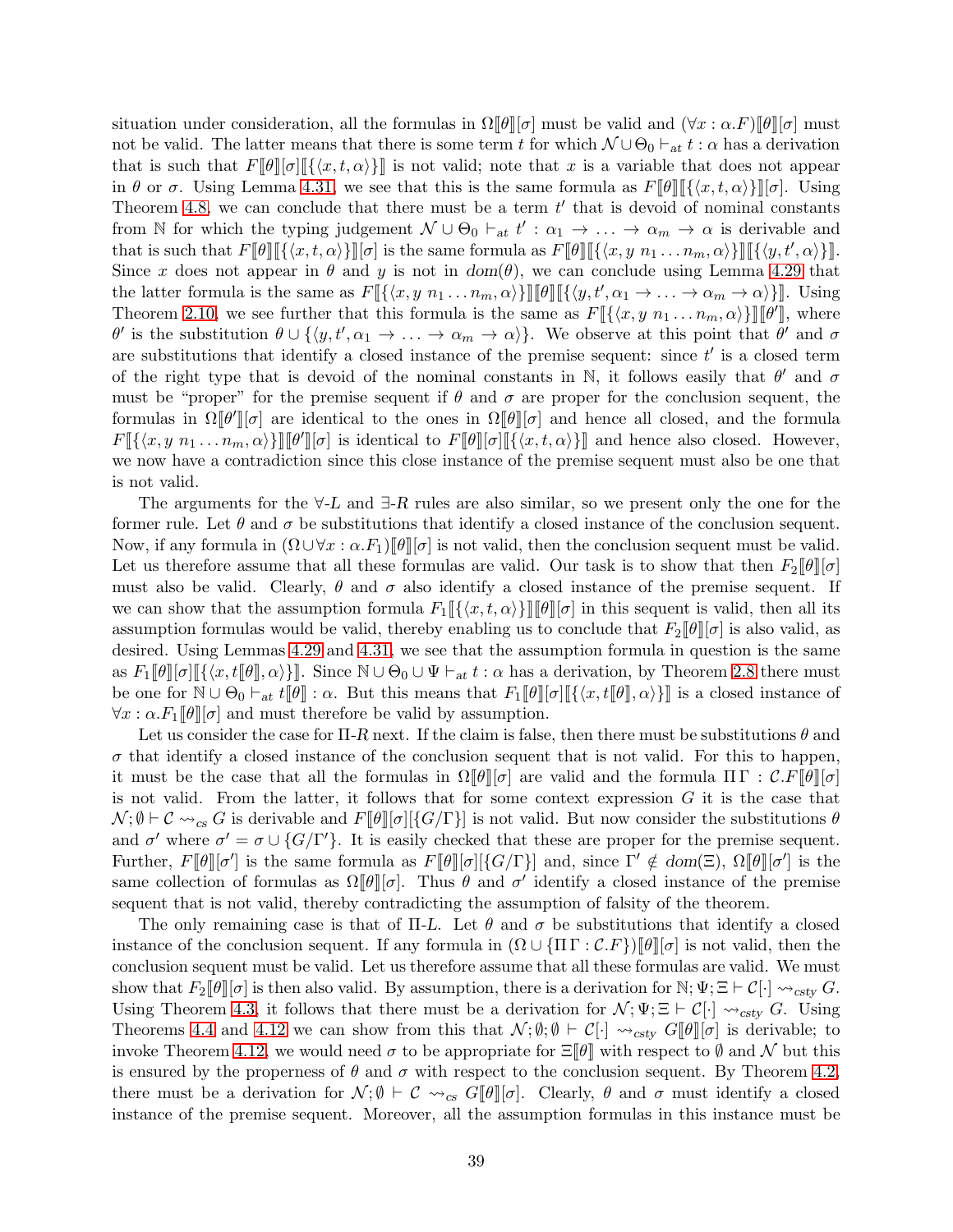valid: we have assumed this to be the case for the formulas in  $\Omega[\theta][\sigma]$  and  $F_1[G/\Gamma][\theta][\sigma]$  must be valid because  $\Pi \Gamma : \mathcal{C} \mathcal{F}[\![\theta]\!][\sigma]$  is valid and  $\mathcal{N}; \emptyset \vdash \mathcal{C} \leadsto_{cs} G[\![\theta]\!][\sigma]$  is derivable. But then, by the assumption of validity of the premise sequent, it must be the case that  $F_2[\theta][\sigma]$  is valid. □

### 4.3 Proof Rules that Interpret Atomic Formulas

We now present rules that build in an analysis of atomic formulas based on the understanding that they represent LF typing judgements. When an atomic formula appears as the conclusion of a sequent, the analysis takes an obvious form: the derivability of the sequent can be based on that of a sequent in which the conclusion judgement has been unfolded using an LF rule. The treatment of an atomic assumption formula is more complex: we must consider all the ways in which this formula could be valid in assessing the validity of the sequent. This "case analysis" can be driven by the structure of the type in the formula. When the type is of the form  $\Pi x:A.B$ , the term must be an abstraction and there is exactly one way in which a purported typing derivation could have concluded. When the type is atomic, Theorem [2.20](#page-12-0) provides us information about the different cases that need to be considered. However, a complicating factor is that the formula may contain term and context variables in it and we must consider also all the possible instantiations of these variables that could made the judgement true in the analysis.

The analysis of atomic assumption formulas is obviously somewhat intricate and we devote the first part of this subsection to its discussion. We then use the resulting understanding to develop proof rules for atomic formulas.

### 4.3.1 Analyzing an Atomic Assumption Formula with an Atomic Type

Consider an atomic formula  $\{G \vdash R : P\}$  where, obviously, P has the form  $(a M_1 ... M_n)$ . Let us suppose initially that this formula is closed. In this case, for the formula to be valid, R would need to have as a head a constant declared in  $\Sigma$  or a nominal constant assigned a type in G. If the arguments of  $R$  do not satisfy the constraints imposed by the type associated with the head, then the typing judgement will not be derivable and hence we can conclude that the sequent is in fact valid. On the other hand, if the arguments of  $R$  do satisfy the required constraints, then Theorem [2.20](#page-12-0) gives us a means for decomposing the given typing judgement into ones pertaining to  $M_1, \ldots, M_n$ . The validity of the given sequent can therefore be reduced to the validity of a sequent that results from replacing the atomic formula under consideration by ones that represent the mentioned typing judgements.

In the general case, the formula  $\{G \vdash R : P\}$  may not be closed. This could happen in two different ways. First, the context expression may have a part that is yet to be determined, i.e., G may be of the form  $\Gamma, n_1 : A_1, \ldots, n_m : A_m$  where  $\Gamma$  has a set of names N and a context variable type of the form  $\mathcal{C}[G_1; \ldots; G_\ell]$  associated with it in the sequent. Second, the expressions in the atomic formula and the context variable type may contain variables in them that are bound in the term variables context. To articulate a proof rule around the atomic formula in this situation, it is necessary to develop a means for analyzing the formula in a way that pays attention to the validity of the sequent under all acceptable instantiations of the context and term variables.

The analysis that we describe proceeds in two steps. We first describe a finite way to consider elaborations of the context variable that make explicit all the heads that need to be considered for the term in an analysis of the closed instances of the atomic formula. This process yields a finite collection of pairs comprising a sequent in which the context variable may have been partially instantiated, and a specifically identified possibility for the head that is either drawn from the signature or that appears explicitly in the context; the intent here, which is verified in Lemma [4.39,](#page-42-0)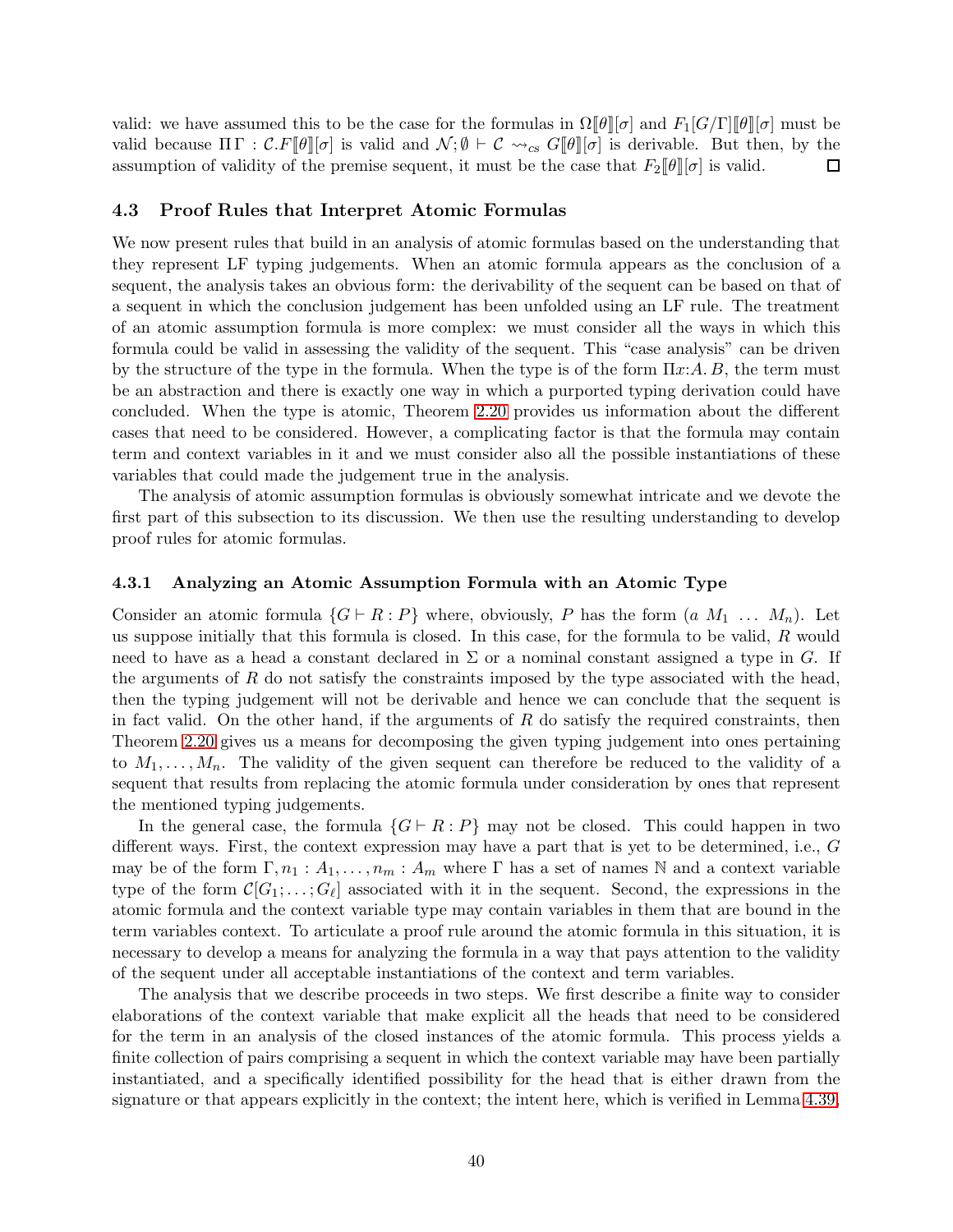is that considering just the second components of these pairs as the heads of the term in the typing judgement will suffice for a complete analysis based on Theorem [2.20.](#page-12-0) The second step actually carries out the analysis in each of these cases, using the idea of unification in the application of Theorem [2.20](#page-12-0) to accommodate all possible closed instantiations of the term variables in the sequent.

Elaborating Context Variables and Identifying Head Possibilities We first note that context expressions have may have implicit and explicit parts, the former being subject to elaboration via context substitutions.

**Definition 4.33.** Let  $S = \mathbb{N}; \Psi; \Xi; \Omega \longrightarrow F$  be a well-formed sequent. If G is a context expression appearing in S then it must be of either the form  $n_1 : A_1, \ldots, n_m : A_m$  or of the form  $\Gamma, n_1 :$  $A_1, \ldots, n_m : A_m$  where  $\Gamma$  is a context variable with an associated declaration  $\Gamma \uparrow \mathbb{N}_{\Gamma} : \mathcal{C}[G_1; \ldots; G_n]$ in  $\Xi$ . In the latter case, we say that G has an implicit part relative to S that is given by  $\Gamma \uparrow \mathbb{N}_{\Gamma}$ :  $\mathcal{C}[G_1; \ldots; G_n]$ . Further, we refer to  $n_1 : A_1, \ldots, n_m : A_m$  in the former case and to the sequence formed by listing the bindings in  $G_1, \ldots, G_n$  followed by  $n_1 : A_1, \ldots, n_m : A_m$  in the latter case as the explicit bindings in  $G$  relative to  $S$ .

Let  $\Gamma$  be a context variable that has the type  $\mathcal{C}[G_1; \ldots; G_\ell]$ . Closed instances of  $\Gamma$  are then generated by interspersing  $G_1, \ldots, G_\ell$  with blocks of declarations generated from the block schema comprising  $\mathcal C$ . In determining possibilities for the head of  $R$  from the implicit part of  $G$  in an atomic formula of the form  $\{G \vdash R : P\}$ , we need to consider an elaboration of G with only one such block; of course, for a complete analysis, we will need to consider all the possibilities for such an elaboration. The function AddBlock defined below formalizes such an elaboration, returning a modified sequent and a potential head for the term in the typing judgement. Note that in an elaboration based on a block schema of the form  $\{x_1 : \alpha_1, \ldots, x_n : \alpha_n\}$   $y_1 : A_1, \ldots, y_k : A_k$ , it would be necessary to consider a choice of nominal constants for the schematic variables  $y_1, \ldots, y_k$ . The function is parameterized by such a choice. We must also accommodate all possible instantiations for the variables  $x_1, \ldots, x_n$ , subject to the proviso that these instantiations do not use nominal constants that appear in a later part of the context expression. This is done by introducing new term variables for  $x_1, \ldots, x_n$  and by raising such variables over the nominal constants that are not prohibited from appearing in the instantiations; to support the latter requirement, the function is parameterized by a collection of nominal constants. Finally, we observe that the elaboration process may introduce new nominal constants into the sequent, necessitating a raising of the term variables over the new constants.

**Definition 4.34.** Let S be the the well-formed sequent  $\mathbb{N}; \Psi; \Xi; \Omega \to F$ , let  $\Gamma \uparrow \mathbb{N}_{\Gamma} : \mathcal{C}[G_1; \ldots; G_n]$ be an assignment in  $\Xi$ , and let  $\mathcal{B} = \{x_1 : \alpha_1, \ldots, x_n : \alpha_n\}y_1 : A_1, \ldots, y_k : A_k$  be one of the block schemas comprising C. Further, let  $\mathbb{N}' \subseteq (\mathbb{N} \setminus \mathbb{N}_{\Gamma})$  be a collection of nominal constants, let ns be a list  $n_1, \ldots, n_k$  of distinct nominal constants that are also different from the constants in  $\mathbb{N}'$  and that are such that, for  $1 \leq i \leq k$ ,  $n_i : (A_i)^- \in (\mathcal{N} \setminus \mathbb{N}_{\Gamma})$ . Finally, for  $0 \leq j \leq n$ , let  $\mathbb{N}_j$  be the collection of nominal constants assigned types in  $G_1, \ldots, G_j$ . Then, letting

- 1.  $\Psi'_j$  be a version of  $\Psi$  raised over  $\{n_1, \ldots, n_k\} \setminus \mathbb{N}$  and  $\theta'_j$  be the associated raising substitution,
- 2.  $A'_1, \ldots, A'_k$  be the types  $A_1, \ldots, A_k$  with the schematic variables  $y_1, \ldots, y_k$  replaced with the names  $n_1, \ldots, n_k$ ,
- 3.  $\Psi''_j$  be a version of  $\{x_1 : \alpha_1, \ldots, x_n : \alpha_n\}$  raised over  $\mathbb{N}' \cup \mathbb{N}_j \cup (\{n_1, \ldots, n_k\} \setminus \mathbb{N})$  with the new variables chosen to be distinct from those in  $\Psi'_j$ ,  $\theta''_j$  be the associated raising substitution, and G be the context expression  $n_1 : A'_1[\![\theta_j'']\!], \ldots, n_k : \check{A}'_k[\![\theta_j'']\!],$  and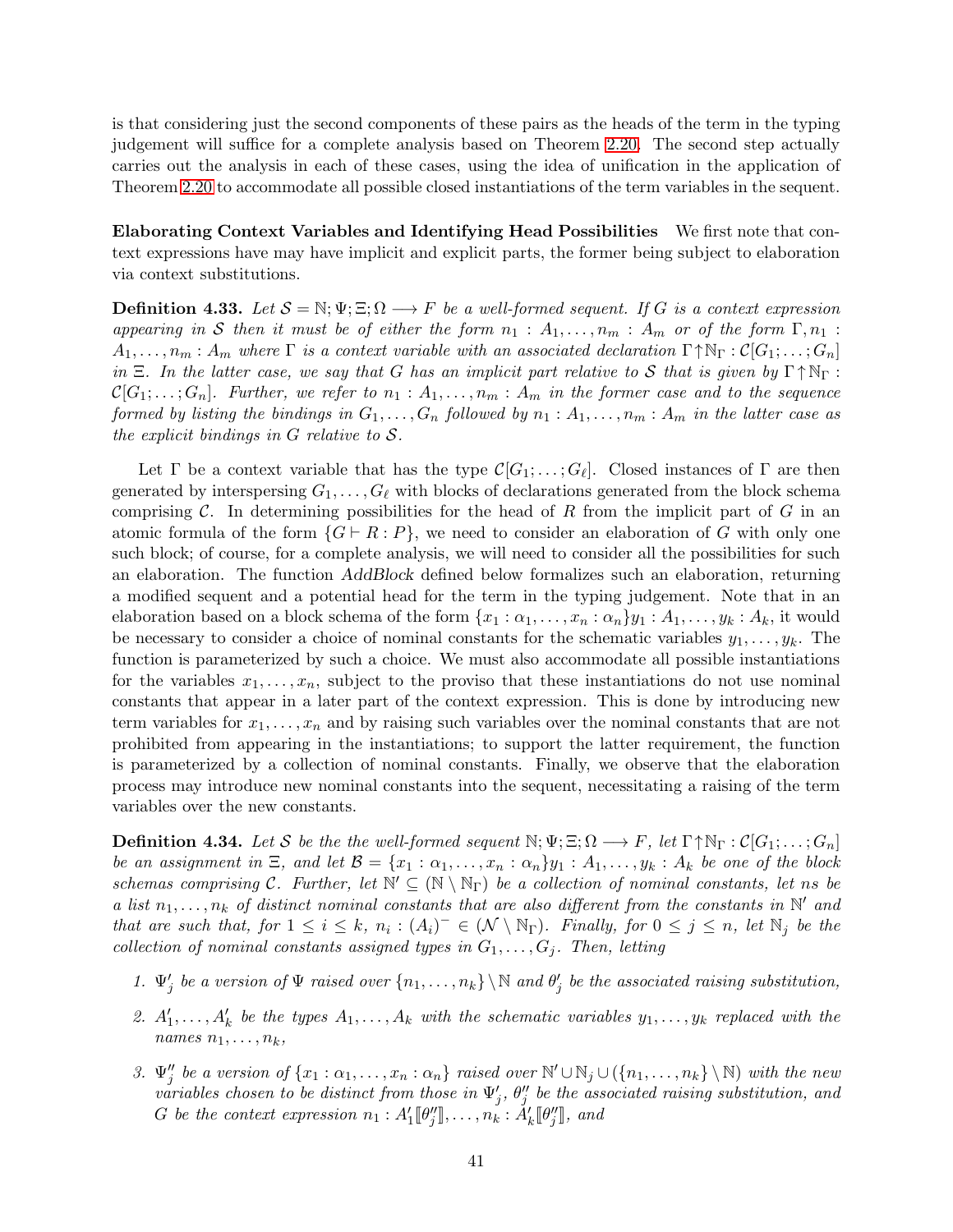4.  $\Xi'_j$  be the context variables context

$$
(\Xi \setminus {\{\Gamma \uparrow \mathbb{N}_{\Gamma} : C[G_1; \ldots; G_n]\}})[\![\theta'_j]\!] \cup {\{\Gamma \uparrow \mathbb{N}_{\Gamma} : C[G_1[\![\theta'_j]\!]; \ldots; G_j[\![\theta'_j]\!]; G; G_{j+1}[\![\theta'_j]\!]; \ldots; G_n[\![\theta'_j]\!]\}},
$$

 $for\ 0 \leq j \leq n \ and\ 1 \leq i \leq k$ ,  $AddBlock(S, \Gamma \uparrow \mathbb{N}_{\Gamma} : \mathcal{C}[G_1; \ldots; G_n], \mathcal{B}, ns, \mathbb{N}', j, i)$  is defined to be the tuple

$$
\langle \mathbb{N} \cup ns; \Psi'_j \cup \Psi''_j; \Xi'_j; \Omega[\![\theta'_j]\!] \longrightarrow F[\![\theta'_j]\!], n_i : A'_i[\![\theta''_j]\!]).
$$

Note that the conditions in the definition ensure that all the substitutions involved in it will have a result, thereby permitting us to use the notation introduced after Theorem [2.8.](#page-5-0)

The elaboration just described is parameterized by the choice of nominal constants for the variables assigned types in the block schema. In identifying the choices that have to be considered, it is useful to partition the members of  $(\mathcal{N} \setminus \mathbb{N}_{\Gamma})$  into two sets: those that appear in the support set of the sequent whose elaboration is being considered and those that do not. It is necessary to consider all possible assignments that satisfy arity typing constraints from the first category. From the second category, as we shall soon see, it suffices to consider exactly one representative assignment. Note also that we may insist that the nominal constant in each assignment of the block be disinct; if this is not the case, the sequent is easily seen to be valid. The function NamesLsts defined below embodies these ideas. The function is parameterized be a sequence of arity types corresponding to the declarations in the block schema, a collection of "known" nominal constants that are available for use in an elaboration of the block schema and a collection of nominal constants that are already bound in the context expressions and hence must not be used again.

**Definition 4.35.** Let tys be a sequence of arity types and let  $\mathbb{N}_o$  and  $\mathbb{N}_b$  be finite sets of nominal constants. Further, let nil denote an empty sequence and  $x:: x s$  denote a sequence that starts with x and continues with the sequence xs. Then the collection of name choices for tys relative to  $\mathbb{N}_o$ and away from  $\mathbb{N}_b$  is denoted by NamesLsts(tys,  $\mathbb{N}_o$ ,  $\mathbb{N}_b$ ) and defined by recursion on tys as follows:

$$
\text{NamesLsts}(tys, \mathbb{N}_o, \mathbb{N}_b)) =
$$
\n
$$
\begin{cases}\n\{nil\} & \text{if } tys = nil \\
\{n::nl \mid n : \alpha \in \mathcal{N}, n \in \mathbb{N}_o \setminus \mathbb{N}_b, \text{ and} \\
nl \in \text{NamesLsts}(tys', \mathbb{N}_o, \mathbb{N}_b \cup \{n\})\} \cup \\
\{n::nl \mid n \text{ is the first nominal constant} & \text{if } tys = \alpha :: tys' \\
\text{such that } n : \alpha \in \mathcal{N} \text{ and } n \notin \mathbb{N}_o \cup \mathbb{N}_b, \\
\text{and } nl \in \text{NamesLsts}(tys', \mathbb{N}_o, \mathbb{N}_b \cup \{n\})\}\n\end{cases}
$$

We assume in this definition the existence of an ordering on the nominal constants that allows us to select the first of these constants that satisfies a criterion of interest.

We can now identify a finite collection of elaborations of the implicit part of a context expression that must be considered in the analysis of an assumption formula of the form  $\{G \vdash R : P\}$  that appears in a sequent S. We do this below through the definition of the function Implicit Heads.

**Definition 4.36.** Let S be the well-formed sequent  $\mathbb{N}; \Psi; \Xi; \Omega \longrightarrow F$ , let G be a context expression appearing in a formula in  $S$  that has an implicit part relative to  $S$  that is given by  $\Gamma \uparrow \mathbb{N}_{\Gamma} : \mathcal{C}[G_1; \ldots; G_n],$  and let  $\mathcal{B} = \{x_1 : \alpha_1, \ldots, x_n : \alpha_n\}y_1 : A_1, \ldots, y_k : \alpha_k$  be one of the block schemas comprising C. Further, let  $\mathbb{N}_b$  be the collection of nominal constants assigned types by the explicit bindings of G relative to S and let  $\mathbb{N}_o = (\mathbb{N} \setminus \mathbb{N}_{\Gamma}) \setminus \mathbb{N}_b$ . Finally, let AllBlocks $(\mathcal{S}, \Gamma \uparrow$  $\mathbb{N}_{\Gamma} : \mathcal{C}[G_1; \ldots; G_n], \mathcal{B})$  denote the set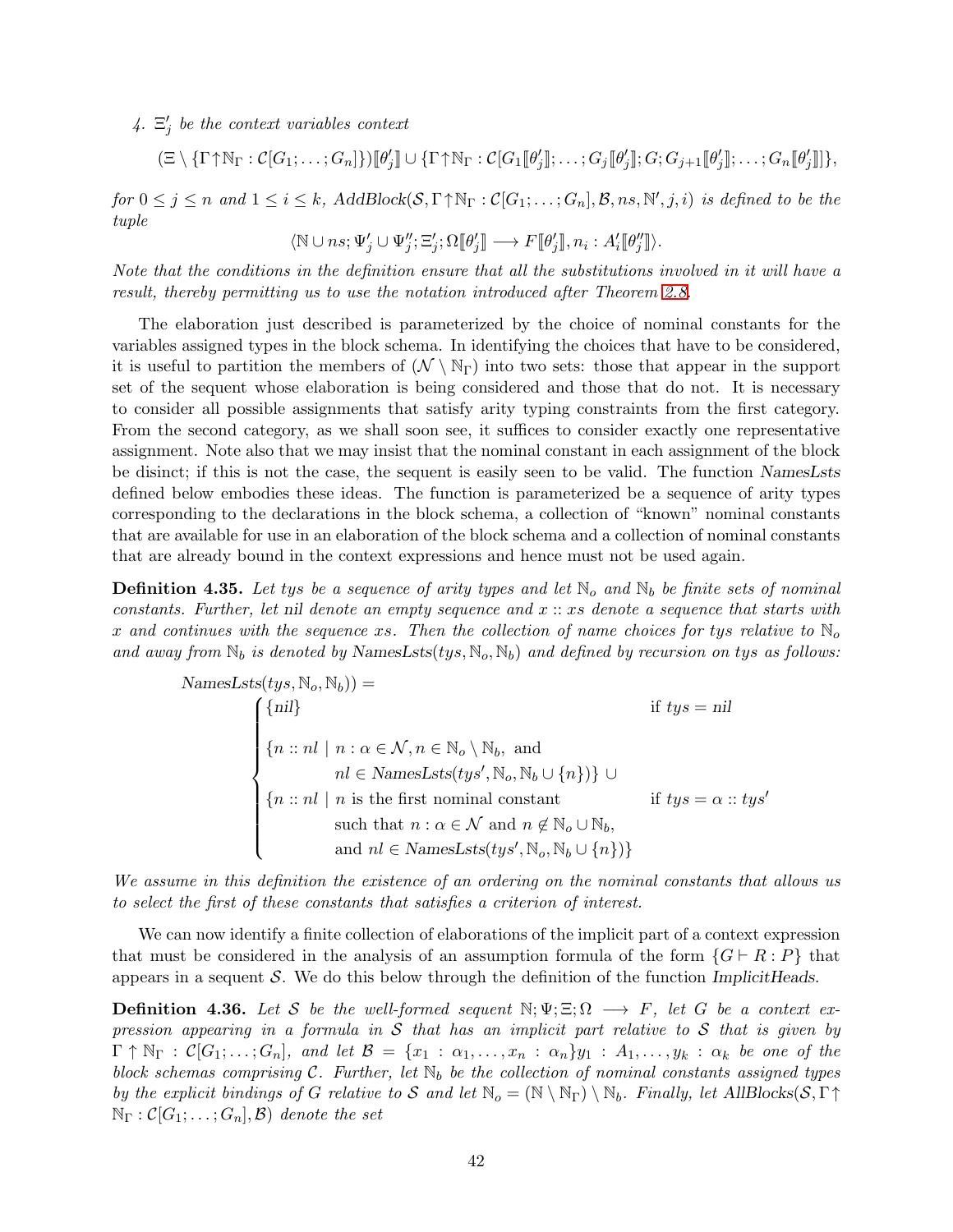$\{AddBlock(S, \Gamma \uparrow \mathbb{N}_{\Gamma} : C[G_1; \ldots; G_n], \mathcal{B}, ns, \mathbb{N}_o, j, i) \mid$  $0 \leq j \leq n, 1 \leq i \leq k, ns \in \text{NamesLsts}(((A_1)^-, \ldots, (A_k)^-), \mathbb{N}_o, \mathbb{N}_{\Gamma} \cup \mathbb{N}_b))$ .

If  $\{\mathcal{B}_1,\ldots,\mathcal{B}_m\}$  is the collection of of block schemas comprising C, then the implicit heads in G relative to  $S$  is defined to be the set

$$
\bigcup \{AllBlocks(\mathcal{S}, \Gamma \uparrow \mathbb{N}_{\Gamma}: \mathcal{C}[G_1; \ldots; G_n], \mathcal{B}) \mid \mathcal{B} \in \{\mathcal{B}_1, \ldots, \mathcal{B}_m\}\}.
$$

This set is denoted by Implicit Heads $(S, G)$ .

The complete set of heads and corresponding (elaborated) sequents that must be considered in the analysis of an atomic formula of the form  $\{G \vdash R : P\}$  is identified through the function Heads that is defined below.

**Definition 4.37.** Let S be a well-formed sequent and let G be a context expression appearing in a formula in S. Let NewHds be the set ImplicitHeads(S, G) if G has an implicit part relative to S and the empty set otherwise. Then the heads in  $G$  relative to  $S$  is defined to be the set

 $\{\langle \mathcal{S}, c : A \rangle \mid c : A \in \Sigma\} \cup \{\langle \mathcal{S}, n : A \rangle \mid n : A \text{ is an explicit binding in } G \text{ relative to } \mathcal{S}\} \cup \text{NewHds}.$ 

This set is denoted by Heads $(S, G)$ .

The first property that we observe of the elaboration process described is that it requires us to consider only well-formed sequents.

<span id="page-42-1"></span>**Lemma 4.38.** Let  $S = \mathbb{N}; \Psi; \Xi; \Omega \longrightarrow F$  be a well-formed sequent and let  $\{G \vdash R : P\}$  be an atomic formula in  $\Omega$ . Then for each  $(\mathcal{S}', h : A) \in \text{Heads}(\mathcal{S}, G)$  it must be the case that  $\mathcal{S}'$  is a well-formed sequent. Further, if S' is  $\mathbb{N}'$ ;  $\mathbb{E}'$ ;  $\Omega' \longrightarrow F'$ , it must be the case that  $(\mathbb{N}' \cup \Theta_0 \cup \Psi') \vdash_{ak} A$  type is derivable.

*Proof.* The claim is not immediately obvious only when  $(S', h : A) \in ImplicitHeads(S, G)$ . For these cases, it suffices to show that every pair generated by AddBlock satisfies the requirements of the lemma. However, this is easily argued. The main observation–that gets used twice—is that if  $\Psi_2$  is a version of  $\Psi_1$  raised over some collection of nominal constants  $\mathbb{N}_2$  with  $\theta$  being the associated raising substitution, and  $\Theta \cup \Psi_1 \vdash_{ak} A'$  type holds for some arity context  $\Theta$  that is disjoint from  $\Psi_1$  and  $\Psi_2$ , then  $\Theta \cup \Psi_2 \cup \mathbb{N}_2 \vdash_{ak} A'[\![\theta]\!]$  type also holds.  $\Box$ 

We want next to show that the collection of pairs of sequents and heads identified by the elaboration process are sufficient for the analysis of validity for a sequent with an assumption formula of the form  $\{G \vdash R : P\}$ . The following lemma provides the basis for this observation. We obviously do to identify all possible elaborations because we consider only a single representative for a "new name" for a binding in a block instance. However, we show that we cover all elaborations up to a permutation; Theorem [4.19](#page-31-0) then ensures that this is sufficient.

<span id="page-42-0"></span>**Lemma 4.39.** Let  $S = \mathbb{N}; \Psi; \Xi; \Omega \longrightarrow F$  be a well-formed sequent and let  $\{G \vdash R : P\}$  be a formula in  $\Omega$ . Further, let  $\theta$  and  $\sigma$  be term and context variables substitutions that identify a closed instance of S and that are such that  $\{G \vdash R : P\}$   $\llbracket \theta \rrbracket = \emptyset$  is valid. If the term  $R \llbracket \theta \rrbracket = (h \ M_1 \dots M_n)$ , then there is a pair  $\langle S', h' : A' \rangle$  in Heads( $S, G$ ) such that

1. there is a formula  $\{G' \vdash R' : P'\}$  amongst the assumption formulas of S' with h': A' appearing in either  $\Sigma$  or in the explicit bindings in  $G'$  relative to  $S'$ , and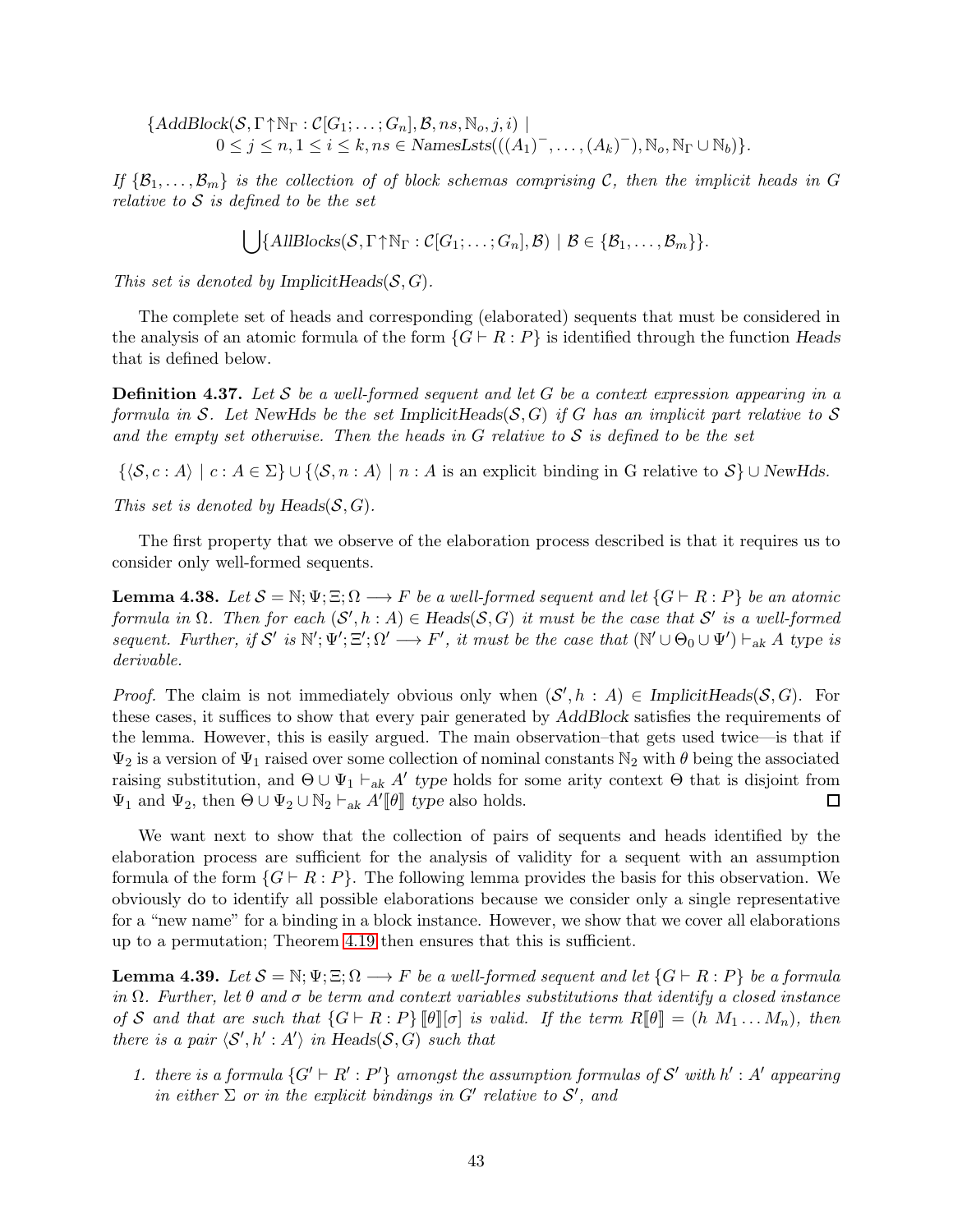2. there is a closed instance of S' identified by term and context variables substitutions  $\theta'$  and  $\sigma'$ and a permutation  $\pi$  such that  $\pi.h' = h$ ,  $\pi.\{G' \vdash R' : P'\}\llbracket \theta' \rrbracket [\sigma'] = \{G \vdash R : P\}\llbracket \theta \rrbracket [\sigma],$  and  $\pi.\mathcal{S}'[\![\theta']\!]_{\emptyset}[\sigma'] = \mathcal{S}[\![\theta]\!]_{\emptyset}[\sigma].$ 

*Proof.* Since  $\{G \vdash R : P\}$   $\llbracket \theta \rrbracket$  is valid, it must be the case that there are LF derivations for  $\vdash_{\Sigma} G[\![\theta]\!][\![\sigma]$  ctx,  $G[\![\theta]\!][\![\sigma] \vdash_{\Sigma} P[\![\theta]\!]$  type, and  $G[\![\theta]\!][\![\sigma] \vdash_{\Sigma} R[\![\theta]\!] \Leftarrow P[\![\theta]\!]$ . Using Theorem [2.20](#page-12-0) together with the fact that  $R[\![\theta]\!] = (h \; M_1 \ldots M_n)$ , we see that, for an appropriate A,  $h : A$  must be a member of  $\Sigma$  or it must appear in  $G[\![\theta]\!]$  Our argument distinguishes two ways that this could happen: it could be because  $h : A$  is a member of  $\Sigma$  or it is an instance of a declaration in the explicit part of G or because it is introduced into the context  $G[\![\theta]\!] [\sigma]$  by the substitution  $\sigma$ .

The first collection of cases is easily dealt with: essentially, we pick  $h'$ ,  $S'$ ,  $\theta'$  and  $\sigma'$  to be identical to h,  $S$ ,  $\theta$  and  $\sigma$ , respectively, and we let  $\pi$  be the identity permutation. The requirements of the lemma then follow easily from the definition of the Heads function.

In the cases that remain, G must have the form  $\Gamma, n_1^G : A_1^G, \ldots, n_p^G : A_p^G$  for some context variable  $\Gamma$  that has the set of names  $\mathbb{N}_{\Gamma}$  and the type  $\mathcal{C}[G_1; \ldots; G_{\ell}]$  assigned to it in  $\Xi$  and h must be introduced by the substitution that  $\sigma$  makes for  $\Gamma$  as the i<sup>th</sup> binding, for some i, in a block of declarations resulting from instantiating one of the block schemas constituting  $\mathcal{C}$ . Let us suppose the relevant block schema is B and it has the form  $\{x_1 : \alpha_1, \ldots, x_n : \alpha_n\}(y_1 : B_1, \ldots, y_k : B_k).$ Moreover, let us suppose that this block of declarations appears in  $G[\theta][\sigma]$  somewhere between the instances of  $G_i$  and  $G_{i+1}$ , for some j between 0 and  $\ell$ . We may, without loss of generality, assume  $x_1, \ldots, x_n$  to be distinct from the variables assigned types by Ψ. We can then visualize the block introducing h as  $(n_1 : B'_1[\![\theta^h]\!], \ldots, n_k : B'_k[\![\theta^h]\!])$  for some  $n_1, \ldots, n_k$  of the requisite types, for some types  $B'_1, \ldots, B'_k$  which are the types  $B_1, \ldots, B_k$  with the schematic variables of the schema replaced by these names, and for a closed substitution  $\theta^h$  whose domain is  $x_1, \ldots, x_n$ and, since  $\vdash_{\Sigma} G[\![\theta]\!] [\sigma]$  ctx is derivable, whose support does not contain the nominal constants in  $\mathbb{N}_{\Gamma}$ ,  $n_1^G, \ldots, n_p^G$ , or those that are assigned a type in  $G_{j+1}, \ldots, G_{\ell}$ . It follows from this that if we can associate the type  $C[G_1[\![\theta]\!]; \ldots; G_j[\![\theta]\!]; n_1 : B'_1[\![\theta^h]\!], \ldots, n_k : B'_k[\![\theta^h]\!]; G_{j+1}[\![\theta]\!]; \ldots; G_\ell[\![\theta]\!]$  with Γ, then the context expression that  $\sigma$  substitutes for Γ can still be generated from the changed type. The key to our showing that the requirements of the lemma are met in these cases will be to establish that  $Heads(\mathcal{S}, G)$  contains a sequent and head pair such that the type of  $\Gamma$  is elaborated to a form from which the above type can be obtained, up to a permutation of nominal constants, by a well-behaved substitution and the head is identified as the  $i<sup>th</sup>$  item in the introduced block of declarations.

Towards this end, let us consider the tuple  $\langle \mathcal{S}'', h'' : A'' \rangle$  that is generated by

$$
AddBlock(S, \Gamma \uparrow \mathbb{N}_{\Gamma} : \mathcal{C}[G_1; \ldots; G_{\ell}], \mathcal{B}, (n_1, \ldots, n_k), \mathbb{N}_o, j, i),
$$

where  $\mathbb{N}_o$  is the collection of nominal constants obtained by leaving out of N the constants in  $\mathbb{N}_{\Gamma}$ and the constants that appear amongst the explicit bindings of G relative to  $S$ . In this case,  $S''$  will have the form  $\mathbb{N}''$ ;  $\mathbb{E}''$ ;  $\Omega'' \longrightarrow F''$  with the following properties. First,  $\mathbb{N}''$  will be identical to  $\mathbb{N}\cup\{n_1,\ldots,n_k\}$ . Second,  $\Psi''$  will comprise two disjoint parts  $\Psi_r^{\mathcal{S}}$  and  $\Psi_r^{\mathcal{B}}$ , where  $\Psi_r^{\mathcal{S}}$  is a version of  $\Psi$ raised over the nominal constants in  $\{n_1, \ldots, n_k\}$  that are not members of N with a corresponding raising substitution  $\theta_r^{\Psi}$ , and  $\Psi_r^{\mathcal{B}}$  is a version of  $\{x_1,\ldots,x_n\}$  raised over all the nominal constants in  $\mathbb{N} \cup \{n_1, \ldots, n_k\}$  except the ones that are assigned a type in  $G_{j+1}, \ldots, G_\ell$  or that appear in  $n_1^G, \ldots, n_p^G$  with the corresponding raising substitution  $\theta_r^{\mathcal{B}}$ . Third,  $\Xi''$  will be

$$
\hat{\Xi} \cup \{\Gamma \uparrow \mathbb{N}_{\Gamma}: \mathcal{C}[G_1[\![\theta_r^{\Psi}]\!]; \ldots, G_j[\![\theta_r^{\Psi}]\!]; n_1: B_1'[\![\theta_r^{\mathcal{B}}]\!], \ldots, n_k: B_k'[\![\theta_r^{\mathcal{B}}]\!]; G_{j+1}[\![\theta_r^{\Psi}]\!], \ldots, G_{\ell}[\![\theta_r^{\Psi}]\!]]\}
$$

where  $\hat{\Xi} = (\Xi \setminus {\{\Gamma \uparrow \mathbb{N}_{\Gamma} : C[G_1; \ldots; G_{\ell}]\}})[\![\theta_r^{\Psi}]\!]$ . Finally, each formula in  $\Omega'' \cup {\{F''\}}$  is obtained by applying the raising substitution  $\theta_r^{\Psi}$  to a corresponding one in  $\Omega \cup \{F\}$ . Using Theorem [4.8](#page-27-0) we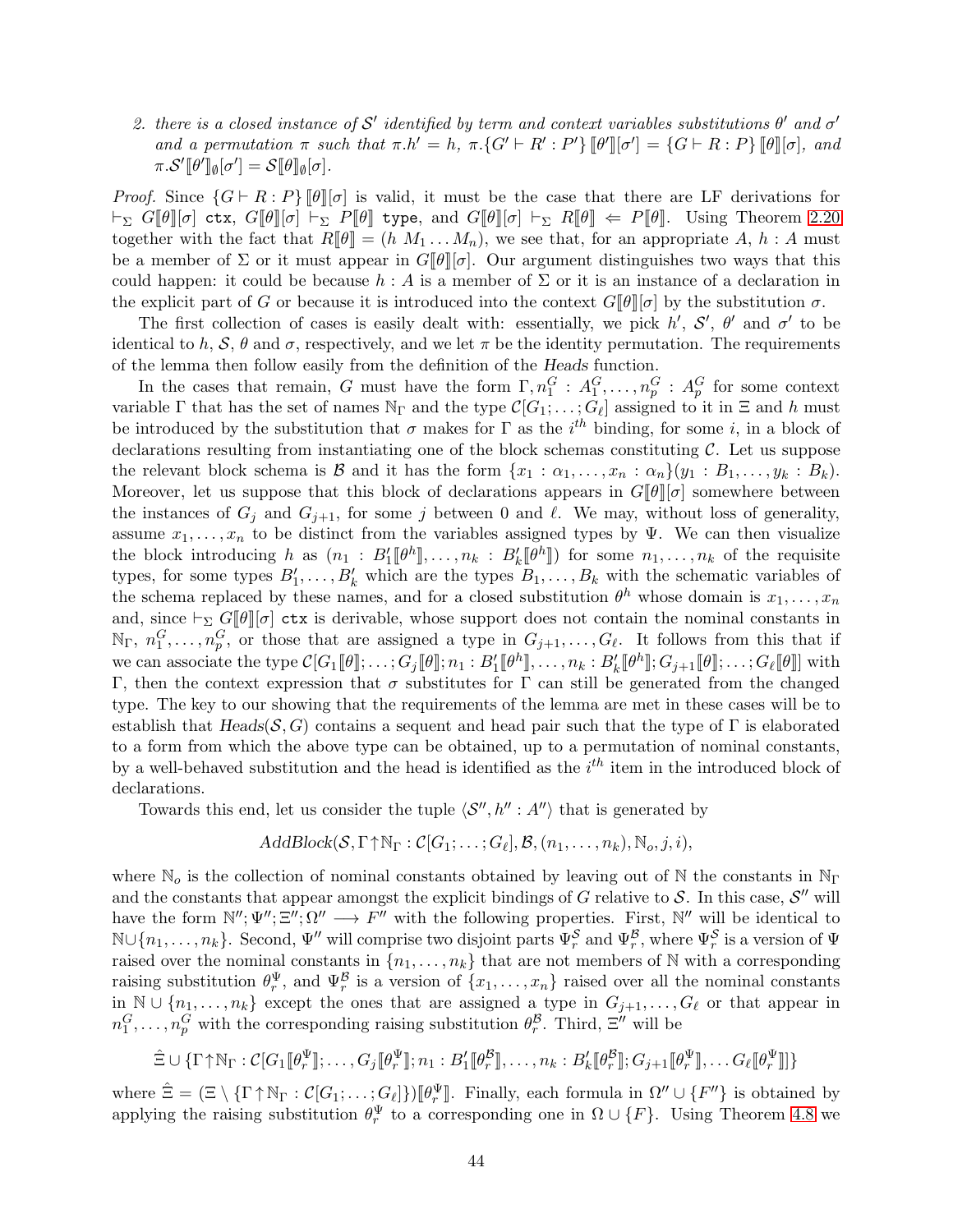observe that, because  $supp(\theta)$  is disjoint from the set N, there is a (closed) raising substitution  $\theta_r$  with  $ctx(\theta_r) = \Psi_r^{\mathcal{S}}$  whose support is disjoint from the set  $\mathbb{N} \cup \{n_1, \ldots, n_k\}$  and which is such that  $\Omega''[\![\theta_r]\!]=\Omega[\![\theta]\!], F''[\![\theta_r]\!]=F[\![\theta]\!], \hat{\Xi}[\![\theta_r]\!]$  is equal to  $(\Xi \setminus {\{\Gamma \uparrow \mathbb{N}_{\Gamma} : \mathcal{C}[G_1; \ldots; G_{\ell}]\}})[\![\theta]\!],$  and, for each  $q, 1 \leq q \leq \ell, G_q[\ell^{\Psi}_r][\ell_r] = G_q[\ell]$ . Using Theorem [4.8](#page-27-0) again, we see that there is a (closed) substitution  $\theta_r^h$  with  $ctx(\theta_r^h) = \Psi_r^{\mathcal{B}}$  whose support is disjoint from  $\mathbb{N} \cup \{n_1, \ldots, n_k\}$  and that is such that, for  $1 \le q \le k$ , it is the case that  $B_q'[\![\theta_q^B]\!] [\![\theta_r^h]\!] = B_q'[\![\theta^h]\!]$ . Based on all these observations, it is easy to see that if we let  $\theta'' = \theta_r \cup \theta_r^h$ , then  $\langle \theta'', \emptyset \rangle$  is substitution compatible with  $\mathcal{S}''$  and  $\mathcal{S}''[\![\theta'']\!]_{\emptyset}$  is identical to  $S[\![\theta]\!]_{\emptyset}$  except for the fact that the type associated with  $\Gamma$  in its context variables context is  $C[G_1[\![\theta]\!]; \ldots; G_j[\![\theta]\!]; n_1 : B'_1[\![\theta^h]\!], \ldots, n_k : B'_k[\![\theta^h]\!]; G_{j+1}[\![\theta]\!]; \ldots; G_\ell[\![\theta]\!]].$  By the earlier observation, σ is appropriate for  $\mathcal{S}''[\![\theta'']\!]_{\emptyset}$  and, in fact  $\mathcal{S}''[\![\theta'']\!]_{\emptyset}[\sigma] = \mathcal{S}[\![\theta]\!]_{\emptyset}[\sigma]$ . Noting also that  $h'' : A''$  must, by the definition of AddBlock, be  $n_i : B'_i[\![\theta_r^{\mathcal{B}}]\!]$ , if  $Heads(\mathcal{S}, G)$  includes in it a pair obtained by this particular call to AddBlock, then we can pick S' to be S'', h' to be h'', A' to be A'',  $\theta'$  to be  $\theta''$ ,  $\sigma'$ to be  $\sigma$  and  $\pi$  to be the identity permutation to satisfy the requirements of the lemma.

We are, of course, not assured that there will be a pair in  $Heads(S, G)$  corresponding to the use of AddBlock with exactly the arguments considered above. Specifically, the sequences of nominal constants that are considered for the block instance may not include  $n_1, \ldots, n_k$ . However, we know that some sequence  $n'_1, \ldots, n'_k$  will be considered that is identical to  $n_1, \ldots, n_k$  except for constants in identical locations in the two sequences that are not drawn from N. Since the constants in any sequence must be distinct, it follows easily that we can describe a permutation  $\pi'$  on the nominal constants that is the identity map on  $\mathbb N$  and that maps  $n'_1, \ldots, n'_k$  to  $n_1, \ldots, n_k$ . It can also be seen then that  $Heads(S, G)$  will include a tuple  $\langle S''', h''' : A''' \rangle$  such that  $\pi' \mathcal{S}''' = \mathcal{S}'', \pi' \mathcal{N}''' = h''$ , and  $\pi'.A''' = A''$ . Picking S' to be S''', h' to be h''', A' to be A''',  $\theta'$  to be  $\pi'^{-1}.\theta''$ ,  $\sigma'$  to be  $\pi'^{-1}.\sigma''$ ,  $\pi$ to be  $\pi'$  and using Theorem [4.18,](#page-31-1) we can once again see that the requirements of the lemma are met.  $\Box$ 

Generating a Covering Set of Premise Sequents We have, at this stage, a way for identifying all the possible heads to consider for R in analyzing an atomic assumption formula  $\{G \vdash R : P\}$ in a sequent  $\mathcal S$  However, we are still need a systematic approach for considering all the term and context substitutions that yield closed instances of  $S$  in which the term component of  $F$  has the relevant head. We now turn to this task. Rather than identifying the closed instances immediately, we will think of taking a step in this direction that also allows us to reduce the typing judgement represented by  $F$  based on the typing rule for the LF judgement it represents. The first step in this direction will be to determine a substitution that makes the head of  $R$  identical to the one it needs to be in its closed form. We introduce a particular form of unification towards this end. The next step will be to reduce the sequent based on the observations in Theorem [2.20.](#page-12-0) The eventual proof rule will then combine the identification of relevant heads using  $Heads(S, G)$ , the solving of a unification problem based on each such head, and the reduction of the sequent.

We begin this development by describing the relevant notion of unification.

<span id="page-44-0"></span>**Definition 4.40.** A unification problem U is a tuple  $\langle \mathbb{N}, \Psi, \mathcal{E} \rangle$  in which  $\mathbb{N}$  is a collection of nominal constants,  $\Psi$  is a term variables context, and  $\mathcal E$  is a set of equations  $\{E_1 = E'_1, \ldots, E_n = E'_n\}$  where,  $for 1 \leq i \leq n$ , either  $\mathbb{N} \cup \Psi \cup \Theta_0 \vdash_{ak} E_i$  type and  $\mathbb{N} \cup \Psi \cup \Theta_0 \vdash_{ak} E'_i$  type have derivations or there is an arity type  $\alpha$  such that  $\mathbb{N} \cup \Psi \cup \Theta_0 \vdash_{\text{at}} E_i : \alpha$  and  $\mathbb{N} \cup \Psi \cup \Theta_0 \vdash_{\text{at}} E'_i : \alpha$  have derivations. A solution to such a unification problem is a pair  $\langle \theta, \Psi' \rangle$  of a substitution and a term variables context such that

- 1.  $\theta$  is type preserving with respect to  $\mathcal{N} \cup \Theta_0 \cup \Psi'$ ,
- 2.  $supp(\theta) \cap \mathbb{N} = \emptyset$ ,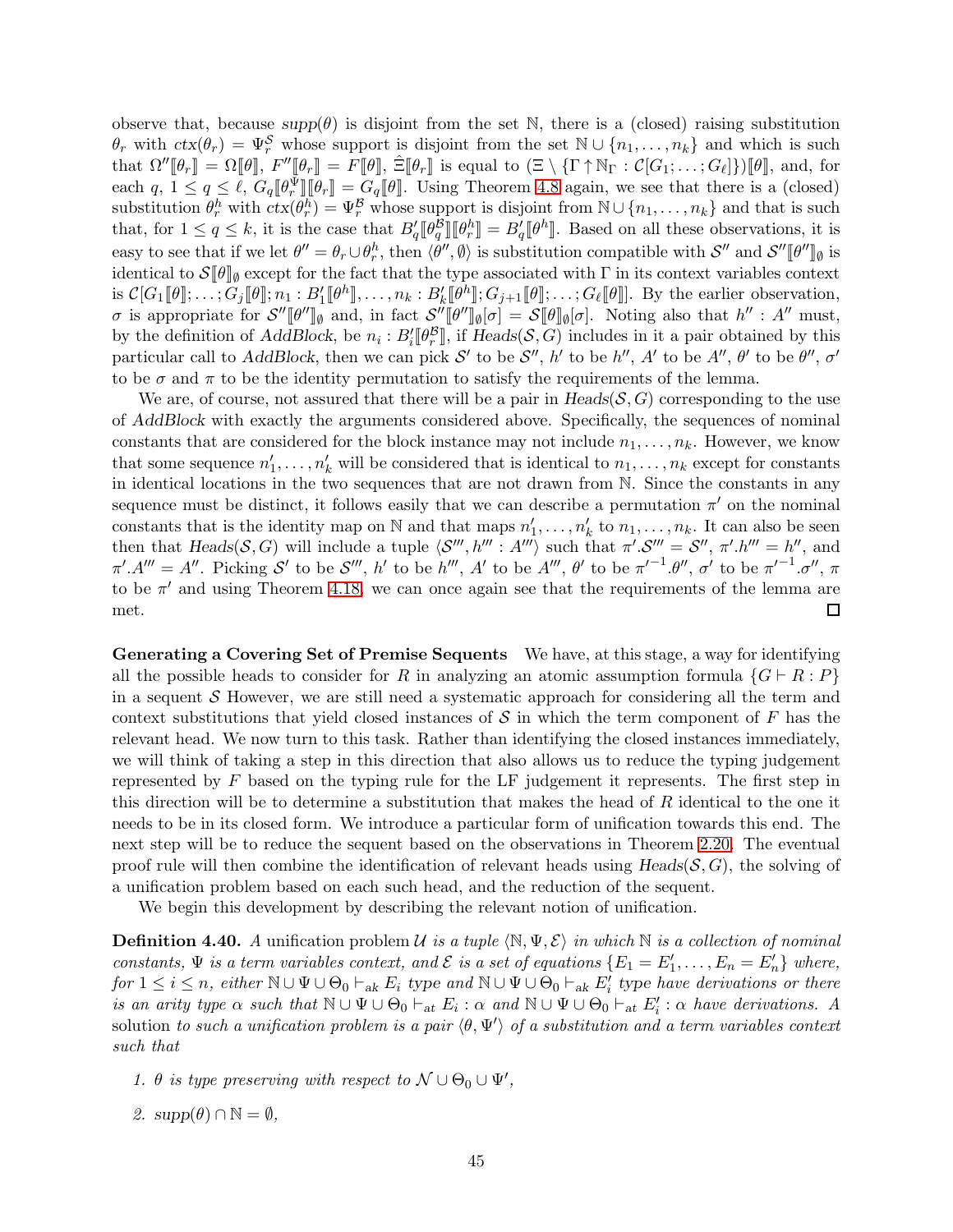- 3. for any x if  $x : \alpha \in \Psi$  and  $x : \alpha' \in \text{ctx}(\theta) \cup \Psi'$  then  $\alpha = \alpha'$ , and
- 4. for each i,  $1 \leq i \leq n$ , expressions  $E_i$  and  $E'_i$  from  $E_i = E'_i$  are such that  $E_i[\![\theta]\!] = E'_i[\![\theta]\!]$ .

Note that the typing contraints validate the use of the notation  $E_i[\![\theta]\!]$  and  $E'_i[\![\theta]\!]$ .

Given an atomic term  $R$ , we can determine its instances that have a particular head h through the unification of R with h applied to a sequence of fresh variables. We will use this idea to narrow down the set of instances of a sequent that must be considered once we have determined what the head of the term in an atomic goal of the form  $\{G \vdash R : P\}$  must be. However, we must first build into our notion of a fresh variable the ability to instantiate it with nominal constants appearing in the sequent. We do this below by using the mechanism of raising.

**Definition 4.41.** Let  $\Psi$  be a term variables context and let N be a finite subset of N. Further, let  $n_1, \ldots, n_k$  be a listing of the nominal constants in N and let  $\alpha_1, \ldots, \alpha_k$  be the respective types of these constants. Then, for any variable z that does not appear in  $\Psi$ ,  $z : \alpha_1 \to \cdots \to \alpha_k \to \beta$  is said to be a variable of arity type  $\beta$  away from  $\Psi$  and raised over N. Moreover,  $(z n_1 \ldots n_k)$  is said to be the generalized variable term corresponding to z.

The following lemma now formalizes the described refinement of the sequent.

<span id="page-45-0"></span>**Lemma 4.42.** Let  $S = \mathbb{N}; \Psi; \Xi; \Omega, \{G \vdash R : P\} \longrightarrow F'$  be a well-formed sequent. Further, let  $\theta$  be a term substitution that together with a context substitution  $\sigma$  identifies a closed instance of S and is such that  $R[\![\theta]\!] = (h \; M_1 \; \ldots \; M_n)$  and  $P[\![\theta]\!] = P'[\{\langle x_1, M_1, (A_1)^{-} \rangle, \ldots, \langle x_n, M_n, (A_n)^{-} \rangle\}]$  for a head h that  $\Sigma$  or  $G[\![\theta]\!] [\sigma]$  assigns the type  $\Pi x_1:A_1.\dots \Pi x_n:A_n.P'$ . Finally for  $1 \leq i \leq n$  let  $z_i : \alpha'_i$ be a distinct variable of type  $(A_i)^-$  away from  $\Psi$  and raised over N, and let  $t_i$  be the generalized variable term corresponding to  $z_i$ . Then  $\langle \theta, \emptyset \rangle$  is a solution to the unification problem

$$
\langle \mathbb{N}, \Psi \cup \{z_1 : \alpha'_1, \ldots, z_n : \alpha'_n\},
$$
  

$$
\{P = P'[\{\langle x_1, t_1, (A_1)^{-}\rangle, \ldots, \langle x_n, t_n, (A_n)^{-}\rangle\}], R = (h \ t_1 \ \ldots \ t_n)\}\rangle.
$$

*Proof.* As  $\theta$  and  $\sigma$  identify a closed instance of S is must be that  $\langle \theta, \emptyset \rangle$  is substitution compatible with S. But then,  $\langle \theta, \emptyset \rangle$  satisfies the first three clauses of the definition for a solution. The assumptions  $R[\![\theta]\!] = (h \; M_1 \; \dots \; M_n)$  and  $P[\![\theta]\!] = P'[\![\{\langle x_1, M_1, (A_1)^{\top}\rangle, \dots, \langle x_n, M_n, (A_n)^{\top}\rangle\}]$  ensure that the final clause is also satisfied, implying that  $\langle \theta, \emptyset \rangle$  solves the given unification problem.  $\Box$ 

The reduction of a sequent based on an atomic assumption formula is the content of the next definition. Note that the type and the term in the formula are required to be atomic for this reduction to be applicable and the type of the head of the term determines the reduction.

**Definition 4.43.** Let  $S = \mathbb{N}; \Psi; \Xi; \Omega, F \longrightarrow F'$  be a well-formed sequent, where F is the formula  $\{G \vdash h M_1 \dots M_n : P\}$  for some h that is assigned the type  $A = \Pi x_1 : A_1 \dots \Pi x_n : A_n P'$ in  $\Sigma$  or the explicit bindings in G relative to S. The sequent obtained by decomposing the assumption formula F based on the type A is  $\mathbb{N}; \Psi; \Xi; \Omega, \{G \vdash M_1 : A'_1\}, \ldots, \{G \vdash M_n : A'_n\} \longrightarrow F'$ where, for  $1 \leq i \leq n$ ,  $A'_i$  is  $A_i \llbracket \{ \langle x_1, M_1, (A_1)^{-} \rangle, \ldots, \langle x_{i-1}, M_{i-1}, (A_{i-1})^{-} \rangle \} \rrbracket$ . This sequent is denoted by ReduceSeq  $(S, F)$ . Note that the well-formedness of S justifies the use of the notation  $A_i \llbracket \{ \langle x_1, M_1, (A_1)^{-} \rangle, \ldots, \langle x_{i-1}, M_{i-1}, (A_{i-1})^{-} \rangle \} \rrbracket.$ 

The following lemma expresses the soundness of the idea of reducing a sequent. Additionally, it identifies a measure with atomic formulas that diminishes with the replacements effected by a reduction step; this property will be useful in showing soundness for an induction rule that we present in Section [4.4.](#page-52-0)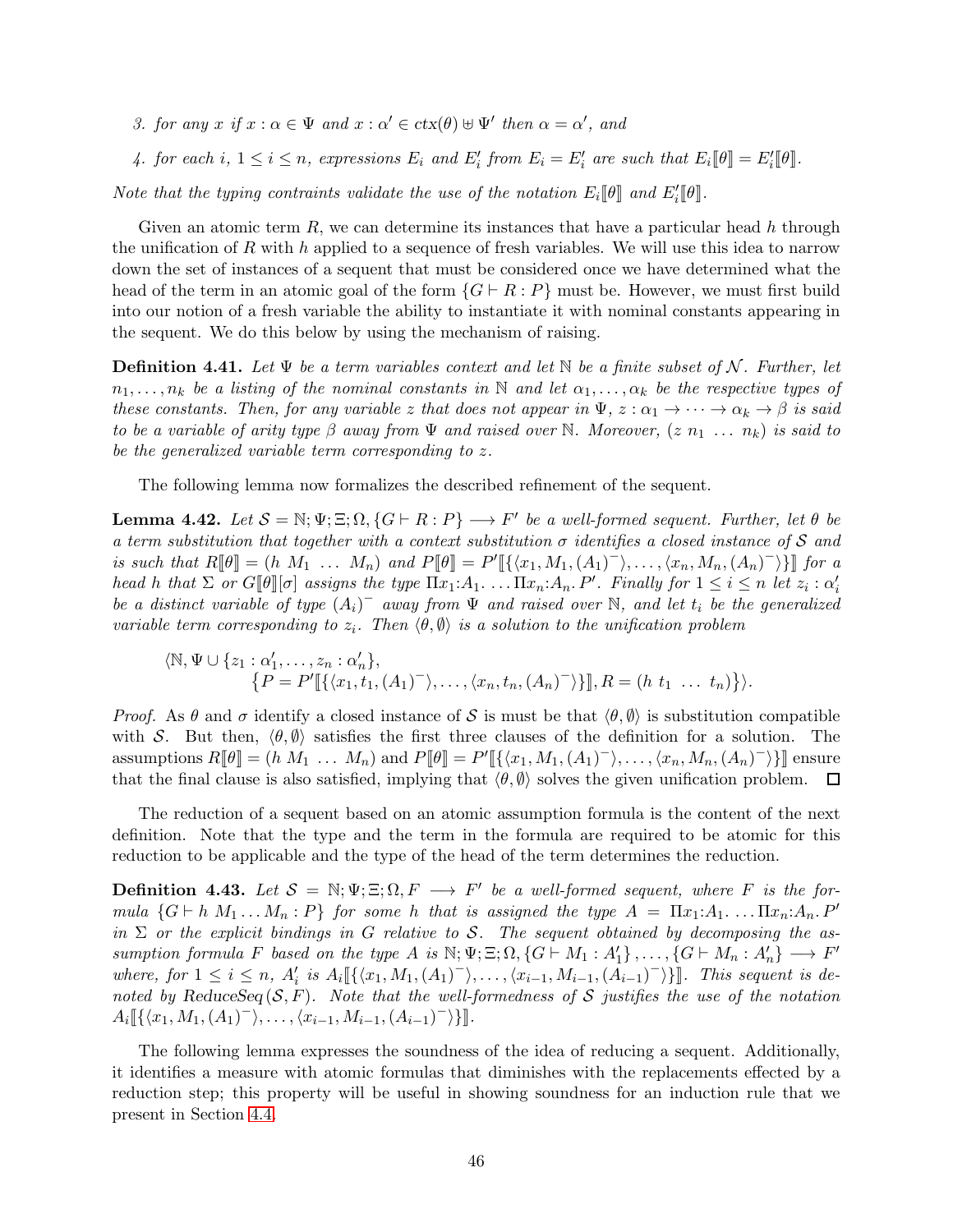<span id="page-46-0"></span>**Lemma 4.44.** Let  $S = \mathbb{N}; \Psi; \Xi; \Omega, F \longrightarrow F'$  be a well-formed sequent with F an atomic formula of the form  $\{G \vdash R : P\}$ . Further, let h be assigned the type  $\Pi x_1:A_1$ .  $\ldots \Pi x_n:A_n$ . P' in either  $\Sigma$  or the explicit bindings in G relative to S and for each i,  $1 \leq i \leq n$ , let  $z_i : \alpha'_i$  be a distinct variable of type  $(A_i)^-$  away from  $\Psi$  and raised over N, and let  $t_i$  be the generalized variable term corresponding to  $z_i$ . Finally, let  $\mathcal U$  be the unification problem

$$
\langle \mathbb{N}, \Psi \cup \{z_1 : \alpha'_1, \ldots, z_n : \alpha'_n\},\
$$
  

$$
\{P = P'[\{\langle x_1, t_1, (A_1)^{-}\rangle, \ldots, \langle x_n, t_n, (A_n)^{-}\rangle\}], R = (h \ t_1 \ \ldots \ t_n)\}\rangle.
$$

Then any solution to U is substitution compatible with S. Further, for any  $\langle \theta, \Psi_{\theta} \rangle$  that is a solution to U and  $\theta_r$  that is a raising substitution associated with the application of  $\theta$  to S relative to  $\Psi_{\theta}$ , there must be terms  $M_1, \ldots, M_n$  such that the following hold:

- 1.  $R[\![\theta]\!][\![\theta_r]\!]$  is  $(h\ M_1\ \ldots\ M_n)$ .
- 2. For any  $\theta'$  and  $\sigma'$  identifying a closed instance of  $\mathcal{S}[\![\theta]\!]_{\Psi_{\theta}}$ , if  $\{G \vdash R : P\}[\![\theta]\!] [\![\theta']\!] [\![\theta']\!] [\![\sigma']\!]$  is valid and there is a derivation for  $(G \vdash_{\Sigma} R \Leftarrow P)[\![\theta]\!][\![\theta_r]\!][\![\theta']\!]$  of height k, then for each i,  $1 \leq i \leq n$ , letting  $A'_i = A_i \llbracket \{ \langle x_1, M_1, (A_1)^{-} \rangle, \ldots, \langle x_{i-1}, M_{i-1}, (A_{i-1})^{-} \rangle \} \rrbracket$ , it must be the case that  $(\{G[\![\theta]\!][\![\theta_r]\!]\!]\vdash M_i : A'_i\})[\![\theta']\!][\![\sigma']$  is valid and that there is a derivation of height less than k for  $(G[\![\theta]\!][\![\theta_r]\!]\vdash_{\Sigma} M_i \Leftarrow A'_i)[\![\theta']\!][\sigma'].$
- 3. There is an S' such that  $S' = \text{ReduceSeq}(\mathcal{S}[\![\theta]\!]_{\Psi_{\theta}}, F[\![\theta]\!] [\![\theta_r]\!])$  and S' is valid only if  $S[\![\theta]\!]_{\Psi_{\theta}}$  is.

Proof. A straightforward examination of Definitions [4.6](#page-27-1) and [4.40](#page-44-0) suffices to verify that solutions to U must be substitution compatible with S. Any solution  $\langle \theta, \Psi_{\theta} \rangle$  to the unification problem U must be such that  $R[\![\theta]\!] = (h \ t_1 \dots t_n)[\![\theta]\!]$ . From this it follows that  $R[\![\theta]\!] [\![\theta_r]\!] =$  $(h t_1 ... t_n)\llbracket \theta \rrbracket \llbracket \theta_r \rrbracket$ . Since h is unaffected by substitutions, it is easy to see that  $(h t_1 ... t_n)\llbracket \theta \rrbracket \llbracket \theta_r \rrbracket =$  $(h (t_1 \llbracket \theta \rrbracket \llbracket \theta_r \rrbracket)$ . Picking  $M_i$  to be the term  $t_i \llbracket \theta \rrbracket \llbracket \theta_r \rrbracket$  for each  $i, 1 \leq i \leq n$ , we see that clause (1) in the lemma is satisfied.

For the second clause we note first that the typing judgements in question must be closed and hence the consideration is meaningful. Consider an arbitrary closed instance of  $\mathcal{S}[\![\theta]\!]_{\Psi_{\theta}}$  identified by  $\theta'$  and  $\sigma$ . If  $F[\![\theta]\!][\![\theta_r]\!][\![\theta']\!][\![\sigma]$  is a valid formula then using the definition of validity as well as clause (1) in the lemma we can extract a derivation for  $\vdash_{\Sigma} G[\![\theta]\!][\![\theta_r]\!][\![\theta']\!][\sigma]$  ctx and a derivation of height k for  $G[\![\theta]\!][\![\theta_r]\!][\![\theta']\!][\sigma] \vdash_{\Sigma} (h \ M_1 \ldots M_n)[\![\theta']\!] \Leftarrow P[\![\theta]\!][\![\theta_r]\!][\![\theta']\!].$  Application of Theorems [2.20](#page-12-0) and [2.6](#page-5-1) are then sufficient to conclude that there is a derivation of height less than k for  $(G[\![\theta]\!][\![\theta_r]\!] \vdash_{\Sigma} M_i \Leftarrow A'_i)[\![\theta']\!][\sigma]$ . For us to be able to conclude that, for each  $i, 1 \leq i \leq n$ , the formula  $(\{G[\![\theta]\!][\![\theta_r]\!]\models M_i : A'_i\})[\![\theta']\!][\sigma]$  is valid, it only remains to show that there is a derivation for  $G[\![\theta]\!][\![\theta']][\![\sigma]\!] \vdash_{\Sigma} A'_i[\![\theta']\!]$  type. However, this has been done in the proof of Theorem [2.20.](#page-12-0)

We finish by proving the third clause. From clause (1) we know that  $R[\![\theta]\!][\![\theta_r]\!]$  will be of the form  $(h M_1 ... M_n)$ , thus by the definition of ReduceSeq there must exist an S' such that  $\mathcal{S}' = \text{ReduceSeq}(\mathcal{S}[\![\theta]\!])_{\Psi_{\theta}}, F[\![\theta]\!])$ . Suppose  $\mathcal{S}'$  is valid. Consider an arbitrary closed instance of  $\mathcal{S}[\![\theta]\!]_{\Psi_{\theta}}$  identified by  $\theta'$  and  $\sigma$ . These same  $\theta'$  and  $\sigma$  also identify a closed instance of  $\mathcal{S}'$  as these sequents only differ in that the assumption formula  $F[\![\theta]\!] [\![\theta_r]\!]$  has been replaced with the collection of reduced formulas  $\{G[\![\theta]\!][\![\theta_r]\!] \vdash M_i : A'_i\} \mid 1 \leq i \leq n\}$ . If any formula in the set of assumption formulas of  $\mathcal{S}[\![\theta]\!]_{\Psi_{\theta}}[\![\theta']\!]_{\emptyset}[\sigma]$  were not valid then this instance would be vacuously valid, so suppose all such formulas are valid. Then in particular,  $F[\![\theta]\!][\![\theta_r]\!][\![\theta']\!][\sigma]$  must be valid and thus by clause (2), for each  $i, 1 \leq i \leq n$ , the formula  $\{G[\![\theta]\!][\![\theta_r]\!] \vdash M_i : A'_i\} [\![\theta']\!][\![\sigma]$  will be valid. But then all of the assumption formulas of  $\mathcal{S}'[\![\theta']\!][\sigma]$  must be valid and since this is a closed instance of a valid sequent we can conclude that the goal formula  $F'[\![\theta]\!][\![\theta_r]\!][\![\theta']\!][\![\sigma]$  is valid. Therefore any closed instance of  $\mathcal{S}[\![\theta]\!]_{\Psi_{\theta}}$  will be valid, and clause (3) in the lemma is satisfied.  $\Box$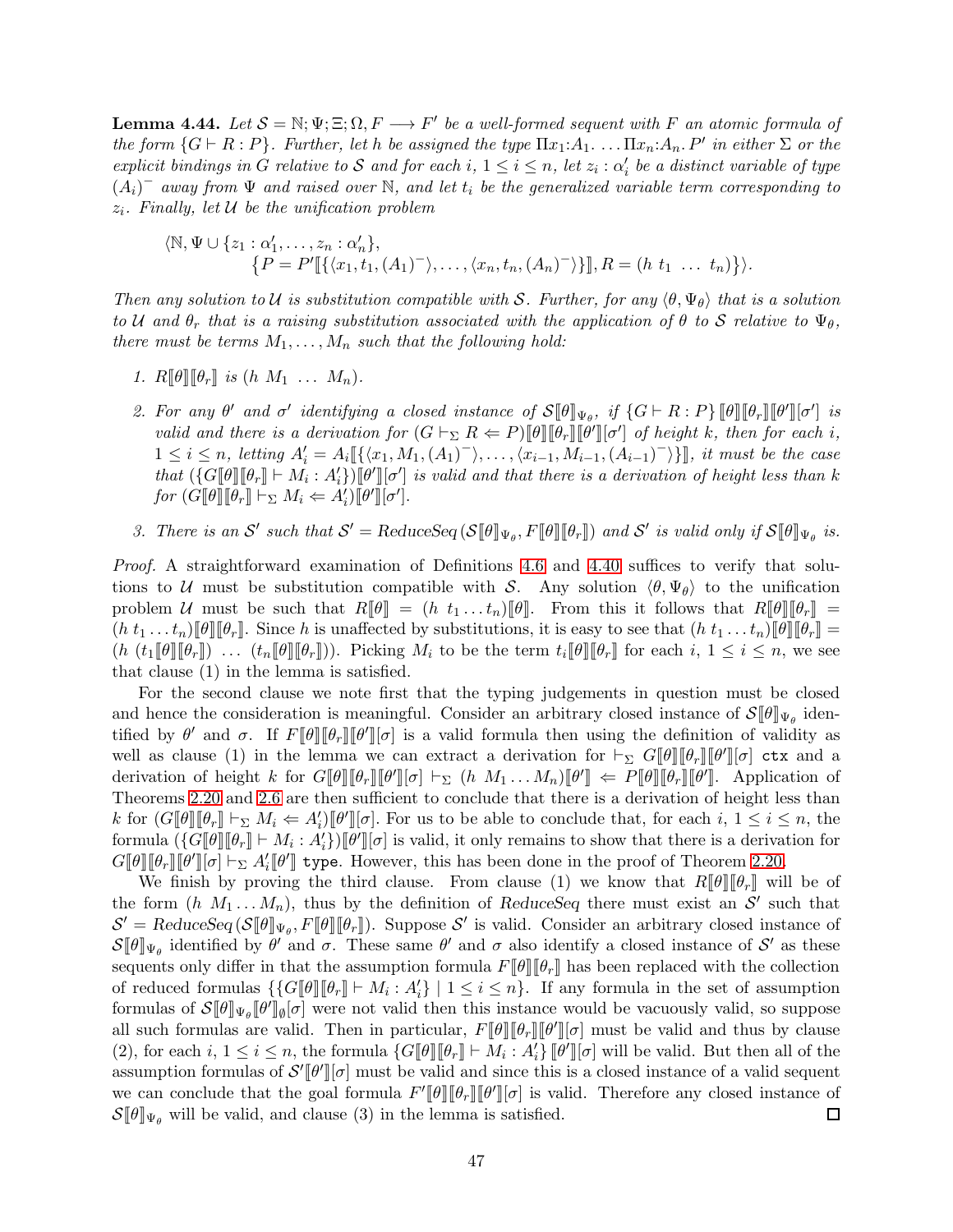Lemmas [4.42](#page-45-0) and [4.44](#page-46-0) yield the following possibility for analyzing the derivability of a sequent with  $\{G \vdash R : P\}$  as an atomic assumption formula relative to an identified head for R: use the unification problem identified in Lemma [4.42](#page-45-0) to generate a collection of term substitutions and analyze the derivability of the reduced sequent under these substitutions. Unfortunately, this would not be a very effective strategy if we have to treat each unifier separately. Towards dealing with this issue, we introduce the idea of a covering set of solutions to a unification problem. The next three definitions culminate in a formulation of this notion.

**Definition 4.45.** The restriction of a substitution  $\theta$  to the term variables context  $\Psi$  is the substitution  $\{\langle x, M, \alpha \rangle \mid \langle x, M, \alpha \rangle \in \theta \text{ and } x : \alpha' \in \Psi\}.$  This substitution is denoted by  $\theta |_{\Psi}$ .

<span id="page-47-0"></span>**Definition 4.46.** Let  $\Psi$ ,  $\Psi_1$  and  $\Psi_2$  be term variables contexts, and let  $\theta_1$  and  $\theta_2$  be substitutions that are arity type preserving with respect to  $\mathcal{N} \cup \Theta_0 \cup \Psi_1$  and  $\mathcal{N} \cup \Theta_0 \cup \Psi_2$ , respectively. Then  $\langle \theta_2, \Psi_2 \rangle$  is said to cover  $\langle \theta_1, \Psi_1 \rangle$  relative to  $\Psi$  if there exists a pair  $\langle \theta_3, \Psi_3 \rangle$  of a substitution and a term variables context such that

- 1.  $\theta_3$  is type preserving with respect to  $\mathcal{N} \cup \Theta_0 \cup \Psi_3$ ,
- 2. for any  $x : \alpha \in \Psi_2$ , if  $x : \alpha' \in \text{ctx}(\theta_3) \cup \Psi_3$  then  $\alpha = \alpha'$ , and
- 3. The substitutions  $\theta_1|\Psi$  and  $(\theta_3 \circ \theta_2)|\Psi$  are identical.

Note that the second condition ensures that  $\mathcal{N} \cup \Theta_0 \cup ((\Psi_2 \setminus \text{ctx}(\theta_3))) \cup \Psi_3)$  determines a valid arity context and that  $\theta_2$  and  $\theta_3$  are arity type compatible with respect to this context. Thus, the composition of  $\theta_2$  and  $\theta_3$  in the third condition is well-defined.

**Definition 4.47.** A collection S of solutions to a unification problem  $\mathcal{U} = \langle \mathbb{N}, \Psi, \mathcal{E} \rangle$  is said to be covering set of solutions for U if every solution to U is covered by some solution in S relative to  $\Psi$ .

The following lemma provides the basis for using the reduced forms generated by just a covering set of solutions for the relevant unification problem in analyzing the derivability of the sequent.

<span id="page-47-1"></span>**Lemma 4.48.** Let S be the well-formed sequent  $\mathbb{N}; \Psi; \Xi; \Omega \longrightarrow F'$  and let  $\theta_1$  and  $\sigma$  identify a closed instance S' of S. Further, let  $\langle \theta_2, \Psi_2 \rangle$  be substitution compatible with S and such that it covers  $\langle \theta_1, \emptyset \rangle$  relative to Ψ. Then there is a term substitution  $\theta$  that together with  $\sigma$  identifies a closed instance of  $S[\![\theta_2]\!]_{\Psi_2}$  that is valid if and only if  $S'$  is.

*Proof.* We argue below that, under the assumptions of the lemma, there is a substitution  $\theta_3$  and a term variables context  $\Psi_3$  such that  $\langle \theta_3, \Psi_3 \rangle$  is substitution compatible with  $\mathcal{S}[\![\theta_2]\!]_{\Psi_2}$  and for any term M such that  $\mathbb{N} \cup \Theta_0 \cup \Psi \vdash_{at} M : \alpha$  is derivable it is the case that  $M[\![\theta_2]\!] [\![\theta_2_r]\!] [\![\theta_3]\!] = M[\![\theta_1]\!]$ , where  $\theta_{2r}$  is the raising substitution associated with the application of  $\theta_2$  to S relative to  $\Psi_2$ . It follows from this that the formulas and context types appearing in  $S[\![\theta_2]\!]_{\Psi_2}[\![\theta_3]\!]_{\Psi_3}$  must be identical to the ones in  $S[\![\theta_1]\!]_{\emptyset}$ . It is then easily seen that  $\theta_3$  can be extended into a substitution  $\theta$  that together with  $\sigma$  identifies a closed instance of  $\mathcal{S}[\![\theta_2]\!]_{\Psi_2}$  whose formulas are identical to those of  $\mathcal{S}'$ . The lemma is an immediate consequence.

Since  $\langle \theta_2, \Psi_2 \rangle$  covers  $\langle \theta_1, \emptyset \rangle$  relative to  $\Psi$  we know that there exists a pair  $\langle \theta'_3, \Psi_3 \rangle$  satisfying the conditions of Definition [4.46.](#page-47-0) We claim that we may further assume of  $\theta'_3$  that (1)  $\text{ctx}(\theta'_3)$  =  $(\Psi \setminus \text{ctx}(\theta_2)) \cup \Psi_2$ , and  $(2)$  supp $(\theta'_3) \cap \mathbb{N} = \emptyset$ . Condition  $(1)$  may initially be violated because there are tuples in  $\theta'_3$  for variables that are not assigned types by  $(\Psi \setminus ctx(\theta_2)) \cup \Psi_2$  or because  $ctx(\theta'_3)$  does not span all of  $\Psi_2$ . The first is easily fixed by dropping such tuples and the second by adding tuples of the form  $\langle x, x, \alpha \rangle$  to  $\theta'_3$  and, if needed, the type assignment  $x : \alpha$  to  $\Psi_3$ . As for the second condition,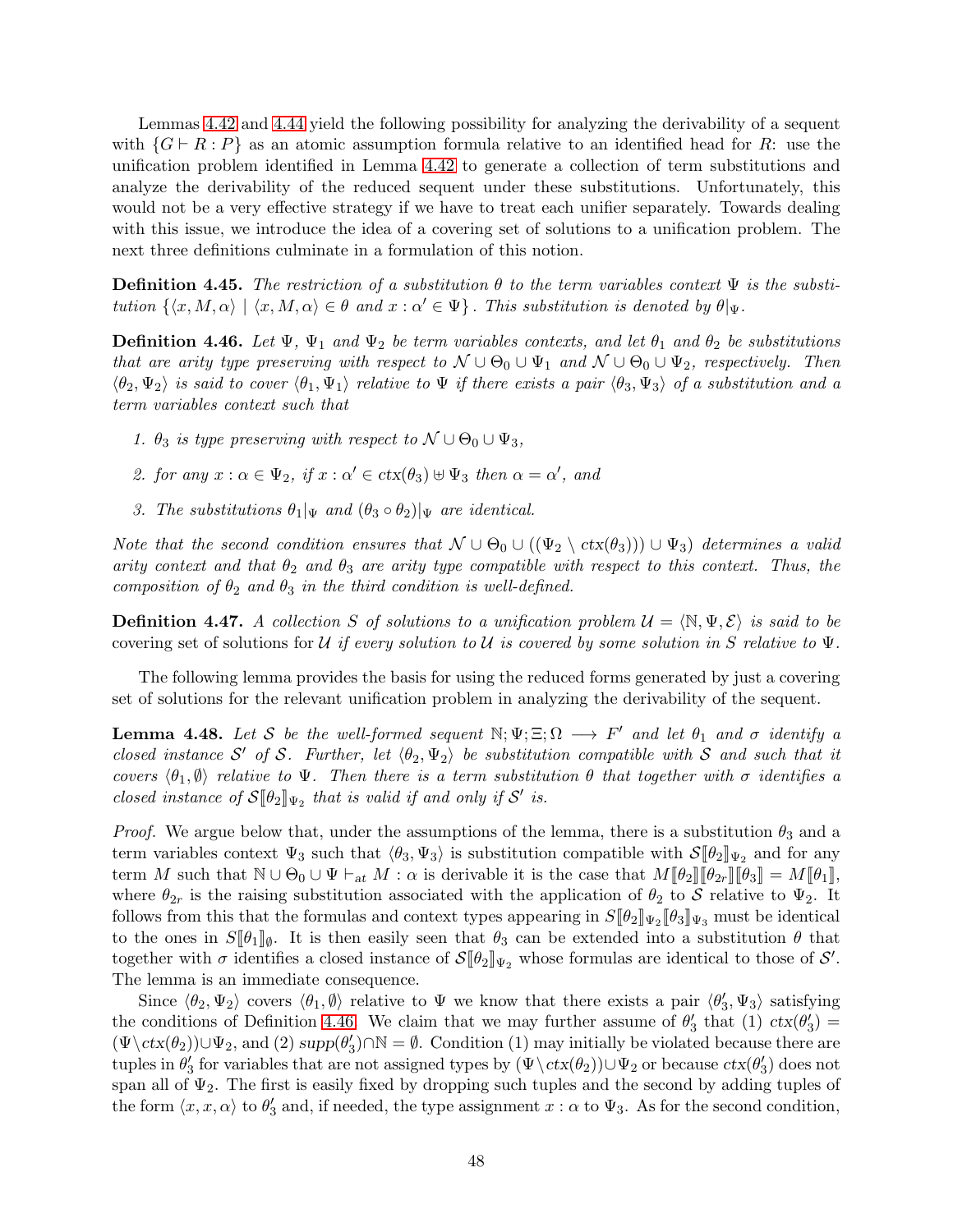suppose that it is violated at first. Consider then a permutation  $\pi$  of nominal constants that swaps the constants in  $supp(\theta_3') \cap \mathbb{N}$  with ones that are not contained in  $supp(\theta_1) \cup supp(\theta_2) \cup \mathbb{N}$  and is the identity map on all other constants. By the choice of  $\pi$  and the fact that  $\langle \theta_1, \emptyset \rangle$  and  $\langle \theta_2, \Psi_2 \rangle$ are both substitution compatible with S, it is the case that  $\pi.M$  is identical to M for any M such that  $\langle x, M, \alpha \rangle$  is a member of  $\theta_1$  or  $\theta_2$ . Now, we could replace  $\theta'_3$  with  $\pi.\theta'_3$  if the latter substitution also satisfies the conditions needed of it by Definition [4.46.](#page-47-0) It is easy to check that  $\pi.\theta'_3$  satisfies the first two of these conditions. From the fact that  $\theta'_3|_{\Psi \setminus ctx(\theta_2)} = \theta_1|_{\Psi \setminus ctx(\theta_2)}$ , it follows that the tuples in  $\theta_3' \vert_{\Psi \setminus \text{ctx}(\theta_2)}$  will be unaffected by the permutation and hence  $\pi.\theta_3' \vert_{\Psi \setminus \text{ctx}(\theta_2)} = \theta_1 \vert_{\Psi \setminus \text{ctx}(\theta_2)}$ . Thus, to conclude that  $\pi.\theta'_3 \circ \theta_2|\Psi = \theta_1|\Psi$ , it suffices to show that for any tuple of the form  $\langle x, M, \alpha \rangle$ that belongs to  $\theta_2$ , if it is the case that  $\langle x, M[\![\theta'_3]\!], \alpha \rangle$  belongs to  $\theta_1$ , then  $M[\![\theta'_3]\!] = M[\![\pi.\theta'_3]\!]$ . A simple inductive argument establishes the fact that  $\pi.M[\![\theta_3']\!] = (\pi.M)[\![\pi.\theta_3']\!]$ . The desired conclusion follows by utilizing the observation that  $M[\![\theta'_3]\!]$  and  $M$  are unaffected by the permutation.

We now use Theorem [4.8](#page-27-0) to obtain a "raised" version of  $\theta'_3$  that together with  $\Psi_3$  will constitute the pair  $\langle \theta_3, \Psi_3 \rangle$  that we desired at the outset. Specifically, the theorem allows us to conclude that there is a substitution  $\theta_3$  satisfying the following properties:

- 1.  $supp(\theta_3)$  is disjoint from  $\mathbb{N} \cup supp(\theta_2)$ ,
- 2.  $ctx(\theta_3)$  is identical to the raised version of  $(\Psi \setminus ctx(\theta_2)) \cup \Psi_2$  corresponding to the raising substitution  $\theta_{2r}$ ,
- 3.  $\theta_3$  is arity type preserving with respect to  $\mathcal{N} \cup \Theta \cup \Psi_3$ , and
- 4. for every term M such that  $\mathbb{N} \cup \Theta_0 \cup \Psi \vdash_{\text{at}} M : \alpha$ ,  $M[\![\theta_2]\!] [\![\theta'_3]\!] = M[\![\theta_2]\!] [\![\theta_2_r]\!] [\![\theta_3]\!]$ .

The argument for the first three of these properties is obvious. For the last property, we observe, using Theorem [2.8,](#page-5-0) that  $(\mathbb{N} \cup supp(\theta_2)) \cup \Theta_0 \cup ((\Psi \setminus \text{ctx}(\theta_2)) \cup \Psi_2) \vdash_{at} M[\theta_2] : \alpha$  has a derivation under the condition described; Theorem [4.8](#page-27-0) can then be invoked in an obvious way. It follows immediately from the first three properties that  $\langle \theta_3, \Psi_3 \rangle$  is substitution compatible with  $\mathcal{S}[\![\theta_2]\!]_{\Psi_2}$ . It therefore only remains to show that for every M such that  $\mathbb{N} \cup \Theta_0 \cup \Psi \vdash_{at} M : \alpha$ , it is the case that  $M[\theta_1] = M[\theta_2][\theta_2_T][\theta_3]$ . An easy inductive argument shows that for any M of the kind described and any  $\theta$ , if  $M[\![\theta]\!] = M'$  is derivable exactly when  $M[\![\theta]\!] \Psi] = M'$  is derivable. It follows from this that  $M[\![\theta_1]\!] = M[\![\theta_2]\!] [\![\theta'_3]\!]$ . Property (4) then yields the desired result.

We now use the observations in Lemmas [4.39,](#page-42-0) [4.42,](#page-45-0) [4.44](#page-46-0) and [4.48](#page-47-1) to describe a complete analysis of the derivability of a sequent around an atomic assumption formula.

 $\Box$ 

**Definition 4.49.** Let S be the well-formed sequent  $\mathbb{N}; \Psi; \Xi; \Omega \longrightarrow F'$ , let  $F = \{G \vdash R : P\}$  be a formula in  $\Omega$  and let  $h : \Pi x_1:A_1 \ldots \Pi x_n:A_n$ . P' be a type assignment in  $\Sigma$  or in the explicit bindings in G. Further, for  $1 \leq i \leq n$ , let  $z_i : \alpha_i$  be a distinct variable of type  $(A_i)^-$  away from  $\Psi$ and raised over  $\mathbb N$ , and let  $t_i$  be the generalized variable term corresponding to  $z_i$ . Finally, let  $\mathcal U$  be the unification problem

$$
\langle \mathbb{N}, \Psi \cup \{z_1 : \alpha_1, \ldots, z_n : \alpha_n\},\
$$
  

$$
\{P = P'[\{\langle x_1, t_1, (A_1)^{-}\rangle, \ldots, \langle x_n, t_n, (A_n)^{-}\rangle\}], R = (h \ t_1 \ \ldots \ h_n)\}\rangle
$$

and let C be a covering set of solutions for U. Then the analysis of S based on F and h is denoted by Cases  $(S, F, h : A)$  and is given by the set of sequents

 ${ReduceSeq(\mathcal{S}[\![\theta]\!]_{\Psi_{\theta}}, F') \mid \langle \theta, \Psi_{\theta} \rangle \in C \text{ and } F' \text{ is the formula in } \mathcal{S}[\![\theta]\!]_{\Psi_{\theta}} \text{ resulting from } F}.$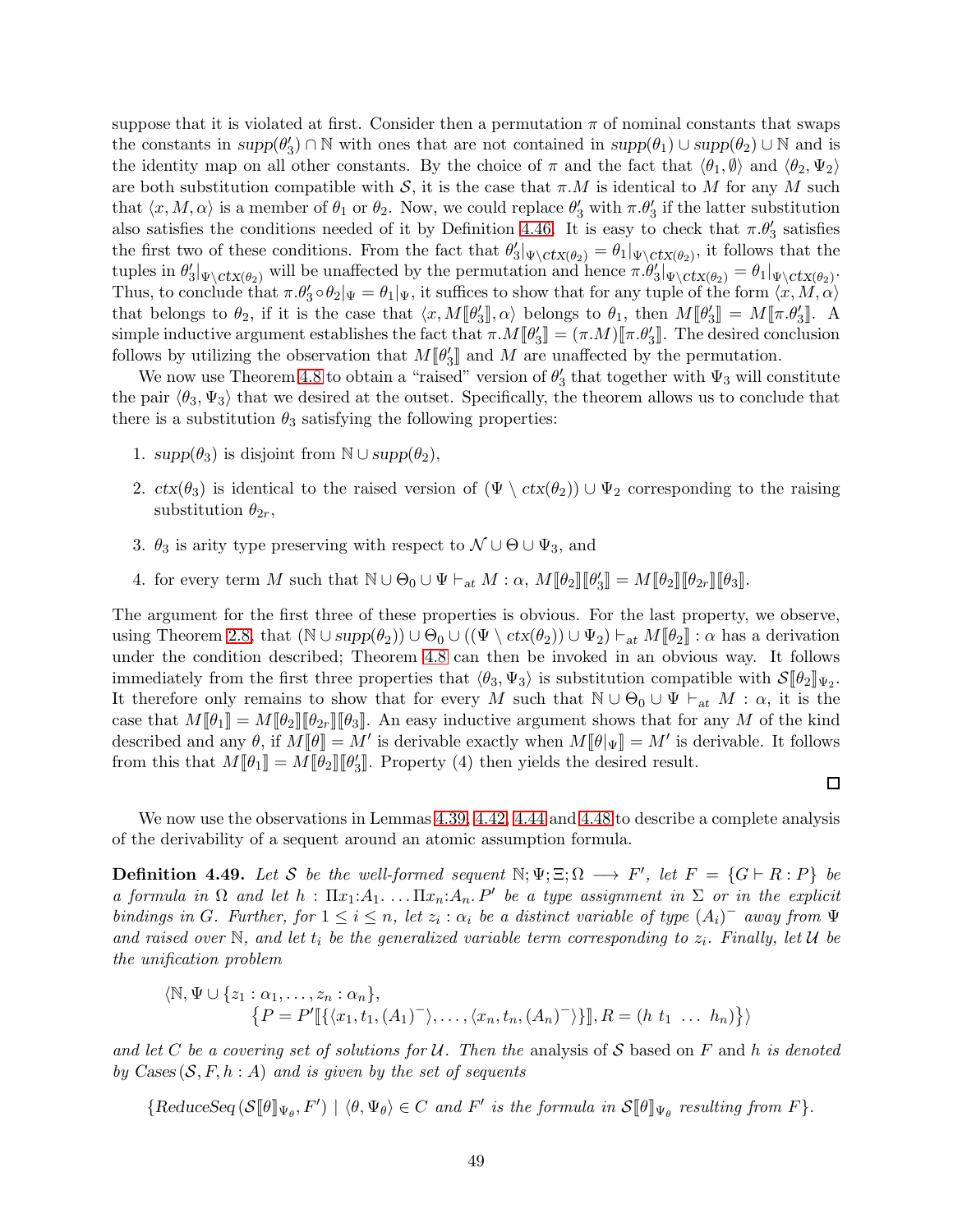If S is a well-formed sequent and  $F = \{G \vdash R : P\}$  is an assumption formula in S, then the complete analysis of  $S$  based on  $F$  is the set of sequents

 $\bigcup \{ \text{Cases}(\mathcal{S}', F', h : A) \mid (\mathcal{S}'; h : A) \in \text{Heads}(\mathcal{S}, G)$ and  $F'$  is the formula in  $S'$  resulting from  $F$ .

This collection is denoted by AllCases  $(S, F)$ . Note that the notations Cases  $(S, F, h : A)$  and AllCases  $(S, F)$ are both ambiguous—for instance, the first notation leaves out mention of the covering set of solutions that plays a role in generating the set it denotes. We will assume them to denote any of the set of sequents that can be generated in the respective ways described in this definition.

The following lemmas will be useful in showing that the proof rule that we will present using AllCases is well-defined and sound.

<span id="page-49-0"></span>**Lemma 4.50.** If S is a well-formed sequent and F is an atomic assumption formula of the form  $\{G \vdash R : P\}$  that appears in S, then every sequent in AllCases(S, F) is well-formed.

*Proof.* By Lemma [4.38](#page-42-1) we know that every  $\langle S', h : A \rangle \in \text{Heads}(\mathcal{S}, G)$  is such that  $\mathcal{S}'$  is a well-formed sequent. Further, if S' is the sequent  $\mathbb{N}'$ ;  $\mathbb{E}'$ ;  $\Omega' \longrightarrow F'$ , then  $\mathbb{N}' \cup \Theta_0 \cup \Psi' \vdash_{\text{ak}} A$  type must have a derivation. Let  $F''$  be the formula from  $\mathcal{S}'$  corresponding to F and let us denote the unification problem that is considered by  $\text{Cases}(\mathcal{S}', F', h : A)$  by U. Then, by Theorem [4.10,](#page-28-0) the application of any solution for U to S' must be well-formed. Now, if  $\{G' \vdash h M_1 \dots M_n : P'\}$  is a formula that is well-formed with respect to  $\mathbb{N} \cup \Theta_0 \cup \Psi$  and  $\Xi^-$  where  $h : \Pi x_1:A_1. \dots. \Pi x_n:A_n. P''$  appears in  $\Sigma$ or the explicit bindings of  $G'$ , then it is easily argued that, for  $1 \leq i \leq n$ ,

$$
\{G \vdash M_i : A_i \llbracket \{ \langle x_1, M_1, (A_1)^{-} \rangle, \dots, \langle x_{i-1}, M_{i-1}, (A_{i-1})^{-} \rangle \} \rrbracket \}
$$

is also a well-formed formula with respect to  $\mathbb{N}\cup\Theta_0\cup\Psi$  and  $\Xi^-$ . It follows from this that each sequent in Cases  $(S', F', h : A)$  must be well-formed. Since this is true regardless of the pair  $\langle S', h : A \rangle$  that is considered, it must be the case that all the sequents in  $AllCases(S, F)$  are well-formed.  $\Box$ 

<span id="page-49-1"></span>**Lemma 4.51.** Let S be a well-formed sequent and let F be an atomic assumption formula of the form  $\{G \vdash R : P\}$  in S. If all the sequents in AllCases  $(S, F)$  are valid then S must be valid.

*Proof.* Consider an arbitrary closed instance of the sequent S identified by  $\theta$  and  $\sigma$ . By Lemma [4.39](#page-42-0) and Theorem [4.19,](#page-31-0) there is a pair  $\langle \mathcal{S}', h': A' \rangle$  in Heads( $\mathcal{S}, G$ ) that has in it an atomic assumption formula F' of the form  $\{G' \vdash R' : P'\}$  and that is such that if every closed instance of S' identified by substitutions  $\theta'$  and  $\sigma'$  in which the head of  $R'[\![\theta']\!]$  is identical to  $h'$  is valid then  $\mathcal{S}[\![\theta]\!]_{\emptyset}[\sigma]$  must be valid. By Lemmas [4.42,](#page-45-0) [4.44,](#page-46-0) and [4.48,](#page-47-1) there is a sequent  $\mathcal{S}''$  in  $\text{Cases}(\mathcal{S}', F', h' : A')$  that is such that if  $\mathcal{S}''$  is valid then the mentioned instance of  $\mathcal{S}'$  must be valid. Finally, since AllCases  $(\mathcal{S}, F)$ collects all these sequents for each pair in  $Heads(\mathcal{S}, G)$ , it follows that the validity of the sequents in it ensures the validity of every closed instance of  $S$  and, hence, of  $S$ . □

## 4.3.2 Proof Rules that Introduce Atomic Formulas

Figure [4.5](#page-50-0) presents rules for introducing atomic formulas that internalize their understanding as encodings of typing derivations in LF. The rule for introducing an atomic goal formula with an atomic type has a proviso on the context expression. This proviso ensures that the corresponding LF context is well-formed if the assumption formulas of the sequent instance are valid. This rule can be complemented by others, such as ones that check (closed) contexts for wellformedness or that check closed goal formulas for LF derivability. We do not discuss these alternatives explicitly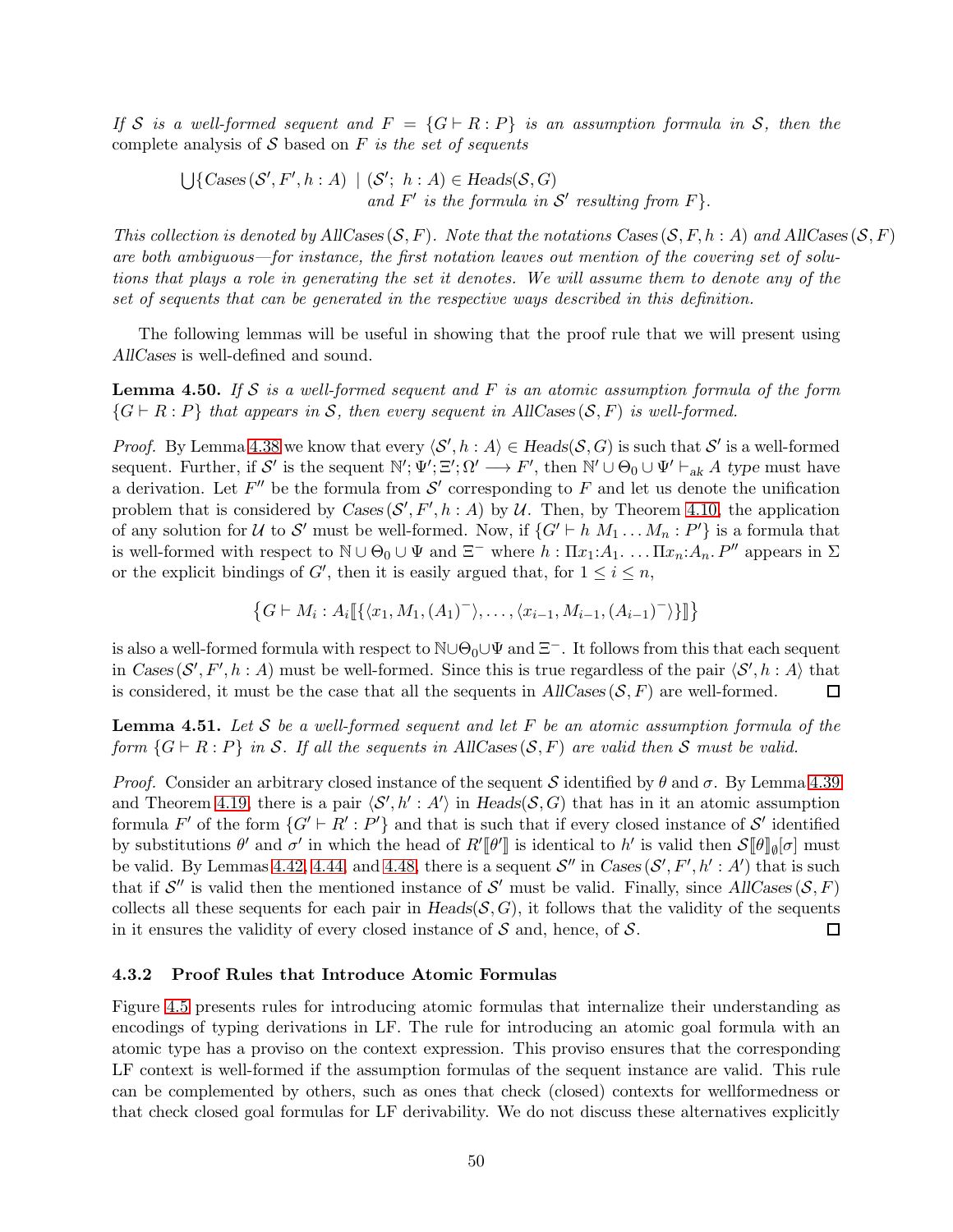here, but their soundness should be easy to verify. The treatment of an atomic assumption and goal formula with a type corresponding to an abstraction is identical: a nominal constant of the right type that does not appear in the support set of the sequent is picked and use for the abstracted variable as per the LF rule for typing abstractions, changing the association with any relevant context variable to ensure that only those of its instantiations are considered that do not use the chosen nominal constant.

$$
\frac{\text{AICases}(\mathbb{N}; \Psi; \Xi; \Omega, \{G \vdash R : P\} \longrightarrow F, \{G \vdash R : P\})}{\mathbb{N}; \Psi; \Xi; \Omega, \{G \vdash R : P\} \longrightarrow F} \text{atm-app-L}
$$

$$
h: \Pi x_1:A_1.\dots.\Pi x_n:A_n.P \in \Sigma \text{ or the explicit bindings in } G
$$
  

$$
G \text{ appears as the context of some atomic formula in } \Omega
$$
  

$$
P[\{\langle x_1, M_1, (A_1)^-\rangle, \dots, \langle x_n, M_n, (A_n)^-\rangle\}] = P'
$$
  

$$
\{\mathbb{N}; \Psi; \Xi; \Omega \longrightarrow \{G \vdash M_i : A_i[\{\langle x_1, M_1, (A_1)^-\rangle, \dots, \langle x_{i-1}, M_{i-1}, (A_{i-1})^-\rangle\}]\} \mid 1 \leq i \leq n\}
$$
  

$$
\mathbb{N}; \Psi; \Xi; \Omega \longrightarrow \{G \vdash h \ M_1 \dots M_n : P'\}
$$
atm-app-R

$$
n \text{ is new to } \mathbb{N} \text{ and has type } (A_1)^-\n\Xi' = \begin{cases}\n(\Xi \setminus \{\Gamma \uparrow \mathbb{N}_{\Gamma} : \mathcal{C}[\mathcal{G}]\}) \cup \{\Gamma \uparrow (\mathbb{N}_{\Gamma}, n : (A_1)^-) : \mathcal{C}[\mathcal{G}]\} & \text{if } \Gamma \text{ appears in } G \\
\Xi & \text{otherwise} \\
\mathbb{N}, n : (A_1)^-, \Psi; \Xi'; \Omega, \{G, n : A_1 \vdash M[\{\langle x, n, (A_1)^- \rangle\}]] : A_2[\{\langle x, n, (A_1)^- \rangle\}]]\} \longrightarrow F \\
\mathbb{N}; \Psi; \Xi; \Omega, \{G \vdash \lambda x. M : \Pi x : A_1. A_2\} \longrightarrow F & \text{atm-abs-L}\n\end{cases}
$$

$$
n \text{ is new to } \mathbb{N} \text{ and has type } (A_1)^-\n\Xi' = \n\begin{cases}\n(\Xi \setminus \{\Gamma \uparrow \mathbb{N}_{\Gamma} : \mathcal{C}[\mathcal{G}]\}) \cup \{\Gamma \uparrow (\mathbb{N}_{\Gamma}, n : (A_1)^{-}) : \mathcal{C}[\mathcal{G}]\} & \text{if } \Gamma \text{ appears in } G \\
\Xi & \text{otherwise} \\
\mathbb{N}, n : (A_1)^{-}; \Psi; \Xi'; \Omega \longrightarrow \{G, n : A_1 \vdash M[\{\langle x, n, (A_1)^{-} \rangle\}]\} : A_2[\{\langle x, n, (A_1)^{-} \rangle\}]\} & \text{atm-abs-R} \\
\mathbb{N}; \Psi; \Xi; \Omega \longrightarrow \{G \vdash \lambda x. M : \Pi x : A_1. A_2\}\n\end{cases}
$$

<span id="page-50-0"></span>Figure 4.5: Rules that Introduce Atomic Formulas

As usual, we show that these rules preserve the wellformedness of sequents and are also sound.

<span id="page-50-1"></span>**Theorem 4.52.** The following property holds for each rule in Figure [4.5:](#page-50-0) if the conclusion sequent is well-formed, the premises expressing typing conditions have derivations and the conditions expressed by the other, non-sequent premises are satisfied, then all the sequent premises must be well-formed.

Proof. Lemma [4.50](#page-49-0) ensures that the property holds for the atm-app-L rule. For the atm-app-R rule, we note first that the wellformedness of the conclusion sequent immediately assures us that the context variables contexts and the assumption formulas of each of the  $n$  premise sequents satisfy the conditions required of them for the wellformedness of the corresponding sequent. This leaves us needing to show only that

 $\mathbb{N} \cup \Theta_0 \cup \Psi; \Xi \vdash \big\{ G \vdash M_i : A_i \llbracket \{ \langle x_1, M_1, (A_1)^{-} \rangle, \dots, \langle x_{i-1}, M_{i-1}, (A_{i-1})^{-} \rangle \} \rrbracket \big\}$  fmla

has a derivation for  $1 \leq i \leq n$ . Without loss of generality, we may assume that the variables  $x_1, \ldots, x_n$  are chosen to be distinct and also different from the ones in  $\Psi$ . For  $1 \leq i \leq (n+1)$ ,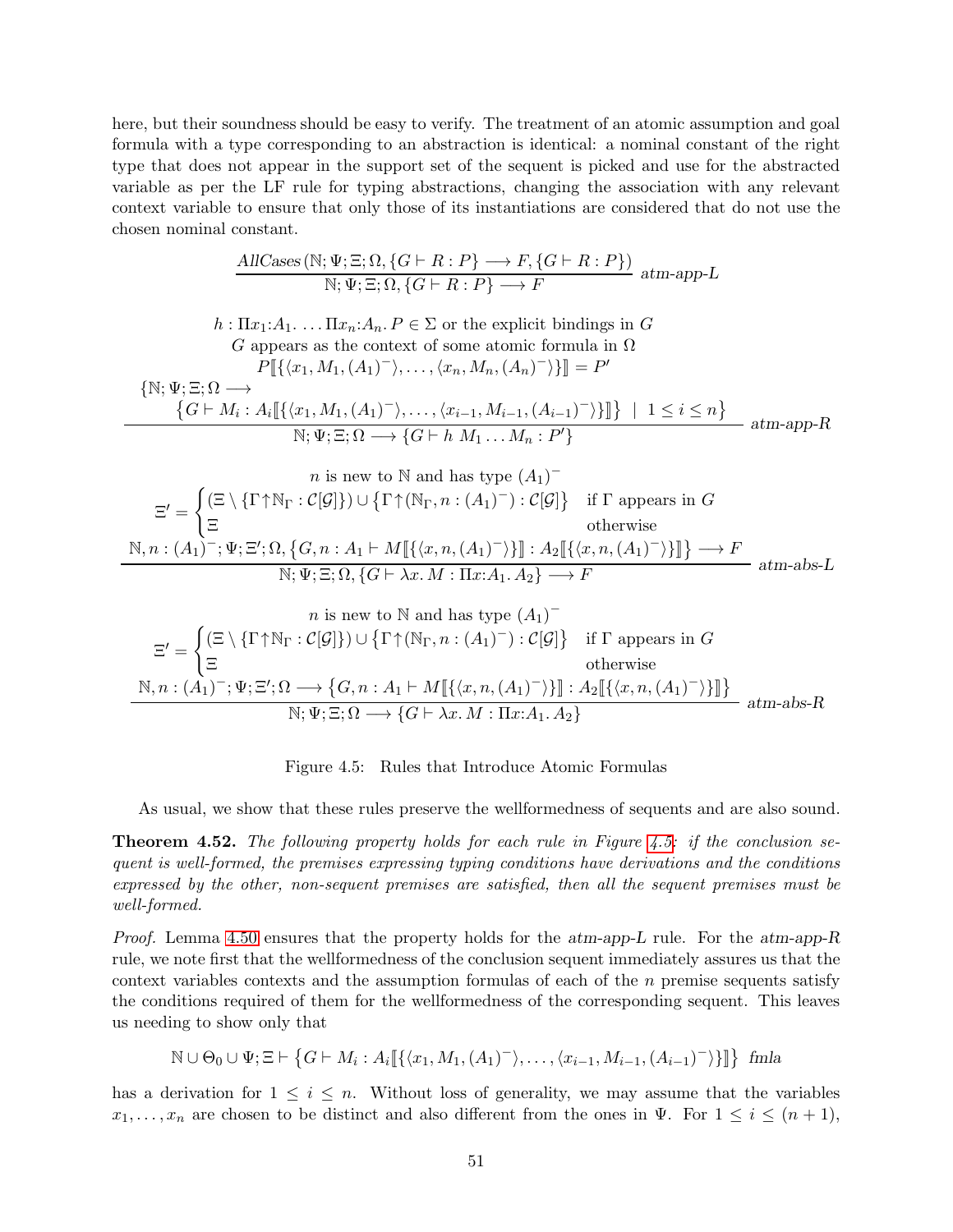let  $\theta_i$  denote the term substitution  $\{\langle x_1, M_1, (A_1)^-\rangle, \ldots, \langle x_{i-1}, M_{i-1}, (A_{i-1})^-\rangle\}$ . From the wellformedness of the conclusion sequent and the premise conditions for the rule we easily see that there must be derivations for  $\mathbb{N} \cup \Theta_0 \cup \Psi \cup ctx(\theta_i) \vdash_{ak} A_i$  type for  $1 \leq i \leq n$  and  $\mathbb{N} \cup \Theta_0 \cup \Psi \vdash_{at}$  $h M_1 ... M_n : (P[\![\theta_{n+1}]\!])^-,$  where  $h : (\Pi x_1 : A_1 ... \Pi x_n : A_n P)^-$  is in  $\mathbb{N} \cup \Theta_0 \cup \Psi$ . Using an induction on i and invoking Theorems [2.11](#page-8-0) and [3.2,](#page-16-0) we can show from this that, for  $1 \leq i \leq n$ , it must be the case that  $\theta_i$  is type preserving with respect to  $\mathbb{N} \cup \Theta_0 \cup \Psi$ , that  $A_i[\![\theta_i]\!]$  is well-defined, and that  $\mathbb{N} \cup \Theta_0 \cup \Psi \vdash_{ak} A_i [\![\theta_i]\!]$  type and  $\mathbb{N} \cup \Theta_0 \cup \Psi \vdash_{at} M_i : (A_i [\![\theta_i]\!])^-$  have derivations. The desired conclusion is an easy consequence of this.

We consider the two remaining cases, for  $atm-abs-L$  and  $atm-abs-R$ , simultaneously. Using the newness of n and the wellformedness of the conclusion sequent, it is easily shown that the context variables context, all the formulas in  $\Omega$  and, in the case of atm-abs-L, the formula F all satisfy the conditions required of them for the premise sequent to be well-formed. This leaves it only to be shown that

$$
(\mathbb{N} \cup \{n : (A_1)^{-}\}) \cup \Theta_0 \cup \Psi; \Xi'^{-} \vdash \{G, n : A_1 \vdash M[\{\langle x, n, (A_1)^{-}\}\rangle] : A_2[\{\langle x, n, (A_1)^{-}\}\}] \quad \text{fmla}
$$

has a derivation. Noting that  $\Xi^{-} = \Xi^{-}$  and the wellformedness of the conclusion sequent, we can easily see that  $(\mathbb{N} \cup \{n : (A_1)^{\top}\}) \cup \Theta_0 \cup \Psi; \Xi'^{\top} \vdash G$  context must have a derivation. What remains to be shown, then, is that  $(\mathbb{N} \cup \{n : (A_1)^-\}) \cup \Theta_0 \cup \Psi \vdash_{ak} A_2[\{\langle x, n, (A_1)^-\rangle\}]$  type and  $(\mathbb{N} \cup \{n : (A_1)^-\}) \cup \Theta_0 \cup \Psi \vdash_{at} M[\{\langle x, n, (A_1)^-\}\}\] : (A_2[\{\langle x, n, (A_1)^-\rangle\}]]$  have derivations. However, this is also easily argued for using the facts that, by the wellformedness of the conclusion sequent,  $\mathbb{N} \cup \Theta_0 \cup \Psi \vdash_{ak} \Pi x:A_1 \ A_2$  type and  $\mathbb{N} \cup \Theta_0 \cup \Psi \vdash_{at} \lambda x \ A \colon (\Pi x:A_1 \ A_2)^{-1}$  must have derivations and that  $\{\langle x, n, (A_1)^{\dagger}\rangle\}$  is an arity type preserving substitution; this argument would invoke Theorems [2.11](#page-8-0) and [3.2](#page-16-0) at relevant points.  $\Box$ 

<span id="page-51-0"></span>**Theorem 4.53.** The following property holds for every instance of each of the rules in Figure [4.5:](#page-50-0) if the premises expressing typing judgements are derivable, the conditions described in the other non-sequent premises are satisfied and the premise sequents are valid, then the conclusion sequent must also be valid.

Proof. Lemma [4.51](#page-49-1) verifies that the property holds for the atm-app-L rule. Consider a closed instance of the conclusion sequent of the  $atm-app-R$  rule that is identified by the substitutions θ and σ. If any formula in  $\Omega[\theta][\sigma]$  is not valid, then this instance would be valid. We may therefore assume that all these formulas are valid and our task is then to show that the formula  $\{G \vdash h M_1 \dots M_n : P'\}\llbracket \theta \rrbracket[\sigma]$  must also be valid under the assumptions of the theorem. Since G appears as the context in one of the formulas in  $\Omega$ ,  $\vdash_{\Sigma} G[\![\theta]\!][\sigma]$  ctx must have a derivation. Clearly, the substitutions  $\theta$  and  $\sigma$  also identify closed instances of the premise sequents all of whose assumption formulas are valid. From the validity of these instances, the defini-tion of substitution application and Theorem [2.6,](#page-5-1) it follows that, for  $1 \leq i \leq n$ , the formulas  $\{G[\![\theta]\!][\![\sigma]\!] \vdash M_i[\![\theta]\!][\![\{\langle x_1,M_1[\![\theta]\!],(A_1)^-\rangle,\ldots,\langle x_{i-1},M_{i-1}[\![\theta]\!],(A_{i-1})^-\rangle\}]\}]$  must be valid. Their validity means that, for  $1 \leq i \leq n$ , the LF judgements

$$
G[\![\theta]\!][\sigma]\vdash_{\Sigma} M_i[\![\theta]\!] \Leftarrow A_i[\![\theta]\!][\{\langle x_1,M_1[\![\theta]\!],(A_1)^-\rangle,\ldots,\langle x_{i-1},M_{i-1}[\![\theta]\!],(A_{i-1})^-\rangle\}]
$$

must have derivations; these judgements are coherent because the validity of the atomic formula also assures us of the wellformedness of the corresponding types. From the assumption concerning h and the definition of substitution application, it follows that  $h: \Pi x_1:A_1[\theta] \ldots \Pi x_n:A_n[\theta] \ldots \theta$ is a member of  $\Sigma$  or  $G[\theta][\sigma]$ . We may now invoke Theorem [2.20,](#page-12-0) part (1), to conclude that there must be derivations for  $G[\![\theta]\!][\![\sigma]\vdash_\Sigma P[\![\theta]\!][\{\langle x_1,M_1[\![\theta]\!],(A_1)^-\rangle,\ldots,\langle x_n,M_n[\![\theta]\!],(A_n)^-\rangle\}]$  type and

$$
G[\![\theta]\!][\![\sigma]\!] \vdash_{\Sigma} h M_1[\![\theta]\!]\ldots M_n[\![\theta]\!] \Leftarrow A_i[\![\theta]\!][\{\langle x_1,M_1[\![\theta]\!],(A_1)^-\rangle,\ldots,\langle x_{i-1},M_{i-1}[\![\theta]\!],(A_{i-1})^-\rangle\}];
$$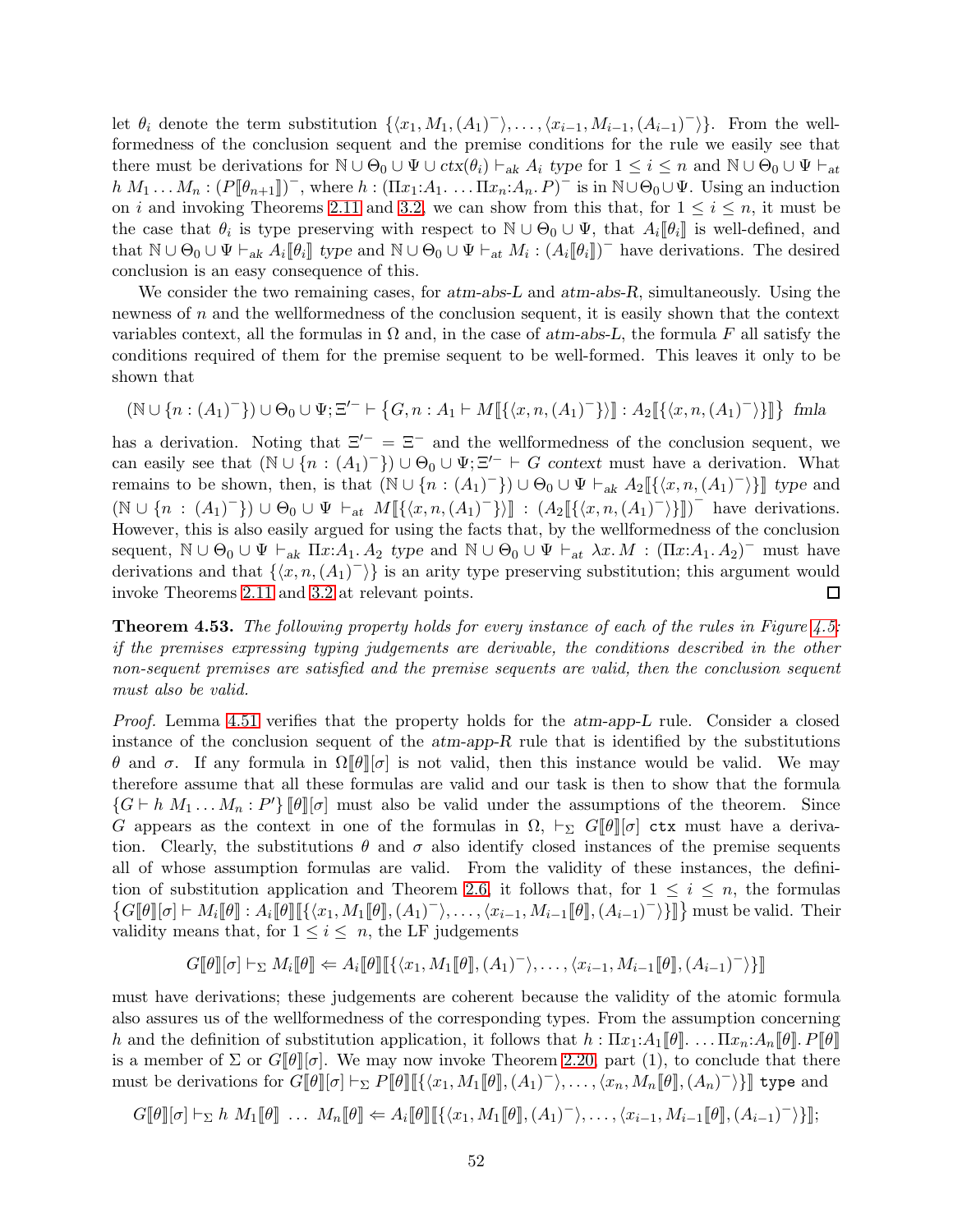the wellformedness of the type is established in the proof. Using Theorem [2.6,](#page-5-1) we see that the type  $P'[\![\theta]\!][\{\langle x_1,M_1[\![\theta]\!],(A_1)^-\rangle,\ldots,\langle x_n,M_n[\![\theta]\!],(A_n)^-\rangle\}]$  is identical to  $P'[\![\theta]\!]$ . By the definition of substitution  $(h M_1[\![\theta]\!]) \ldots M_n[\![\theta]\!])$  is the same term as  $(h M_1 \ldots M_n)[\![\theta]\!]$ . Thus, there are derivations for all three judgements determining the validity of  $\{G \vdash h M_1 \dots M_n : P'\}\llbracket \theta \rrbracket[\sigma],$  implying that it must be valid.

We consider next the case for the atm-abs-L rule. Let  $\theta$  and  $\sigma$  identify a closed instance of the conclusion sequent. We must show that this instance is valid provided the assumptions of the theorem are satisfied. We may assume without loss of generality that  $supp(\theta)$  and  $supp(\sigma)$  does not include the nominal constant n. If this condition is initially violated, we may consider instead variants of these substitutions under a permutation that swaps  $n$  with a nominal constant that does not appear in  $supp(\theta) \cup supp(\sigma) \cup \mathbb{N}$ , show the validity of the closed instance under these variants and then invoke Theorem [4.19.](#page-31-0) If any formula in  $(\Omega, \{G \vdash \lambda x. M : \Pi x:A_1.A_2\})[\![\theta]\!][\![\sigma]$  is not valid then the conclusion sequent must be valid. Thus it only remains for us to show the validity of  $F[\theta] [\sigma]$  when all these formulas are valid. From the assumption about  $\theta$  and  $\sigma$ , it is easy to see that they must also determine a closed instance of the premise sequent. Using the definition of validity and the assumption of newness for  $n$ , it is easy to see that the validity of  $(\lambda x. M : \Pi x A_1 \ldots A_2)[\ell] [\sigma]$  entails that there must be derivations for all three judgements that determine the validity of  $(\{G, n : A_1 \vdash M[\{\langle x, n, (A_1)^\top \rangle\}]] : A_2[\{\langle x, n, (A_1)^\top \rangle\}]]\})[\![\theta]\!][\![\sigma]\!]$ . From this it follows that all the assumption formulas in the instance of the premise sequent under consideration must be valid. From the assumed validity of this sequent, it then follows that  $F[\![\theta]\!][\sigma]$  must be valid, as we needed to show.

The only case left to be considered is that of the atm-abs-R rule. Let  $\theta$  and  $\sigma$  identify a closed instance of the conclusion sequent. Our task is to show that the instance they identify is valid under the assumptions of the theorem. As before, we may assume that  $supp(\theta)$  and  $supp(\sigma)$  do not contain n. These substitutions must then identify a closed instance of the premise sequent. The conclusion sequent would be trivially valid if any formula in  $\Omega[\![\theta]\!]$  is not valid. Thus, we only need to show that  $\lambda x \cdot M : \Pi x A_1 \cdot A_2 \cdot \mathcal{F}(\sigma)$  when all these formulas are valid. Noting that the assumption formulas in the relevant instance of the premise sequent are exactly  $\Omega[\theta][\sigma]$ , its validity implies the validity of  $\{G, n : A_1 \vdash M[\{\langle x, n, (A_1)^-\rangle\}]] : A_2[\{\langle x, n, (A_1)^-\rangle\}]]\} [\![\theta]\!][\sigma]$ . Using the definitions of validity and LF derivability, it is easy to see that the validity of this formula implies the derivability of all three judgements that determine the validity of  $\Omega[\theta][\sigma]$ . Thus, this formula must be valid, thereby concluding the proof.  $\Box$ 

## <span id="page-52-0"></span>4.4 Proof Rules for Induction on the Heights of LF Derivations

The idea we use to build in a means for reasoning on the heights of LF derivations is borrowed from the Abella proof assistant [\[2,](#page-70-0) [3\]](#page-70-1). This idea is based on an annotation scheme that serves to determine when an atomic formula represents a typing derivation in LF that has a height less than that of the corresponding LF derivation represented by an atomic formula that appears in a formula being proved and, hence, when a property in which this atomic formula appears negatively can be assumed to hold in an inductive argument. The first part of this subsection describes these annotations and defines a refined semantics for sequents that pays attention to their intended meaning. The second part introduces an induction rule which uses annotations. The last part presents auxiliary forms of the rules for atomic formulas as well as the id rule that are applicable to annotated formulas; these forms are needed to make effective use of the induction rule.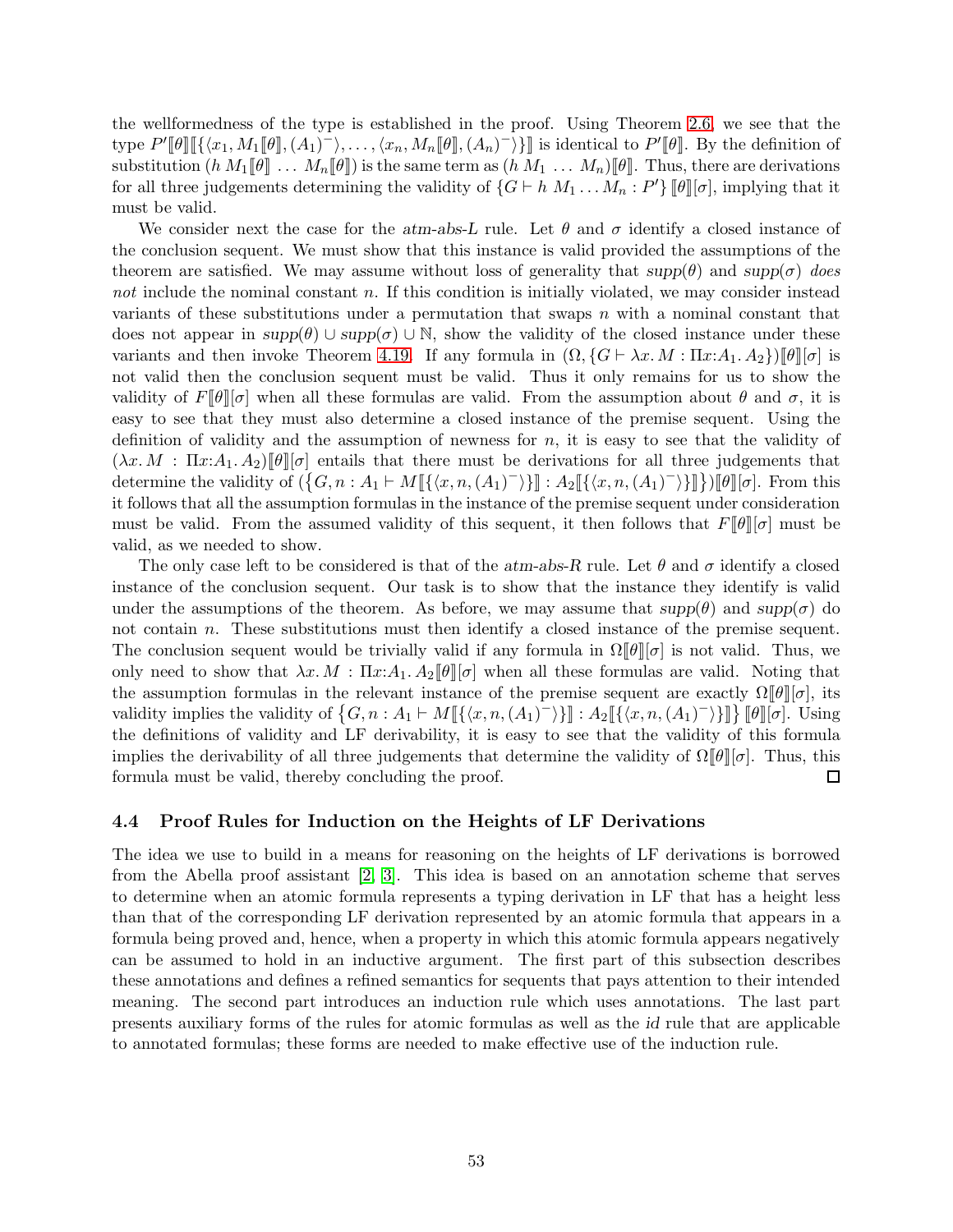### 4.4.1 Extending Formula Syntax with Annotations

We use a denumerable collection of annotations that go in pairs: @ and ∗, @@ and ∗∗, and so on. We will write  $\mathbb{Q}^n$  (resp. \*<sup>n</sup>) to denote a sequence in which the character  $\mathbb{Q}$  (resp. \*) is repeated n times. We use  $F^{\mathbb{Q}^i}$  on an atomic formula F to indicate that it has a certain height and  $F^{*^i}$  to indicate that it has a strictly smaller height; we will explain what a height means shortly. This height annotation is decreased whenever we decompose a derivation into sub-derivations based on its structure, as is done in the atm-app-L rule of the previous section.

To understand the meaning of the annotations recall that an atomic formula  $\{G \vdash M : A\}$ , is valid if then there are LF derivations for  $\vdash_{\Sigma} G$  ctx,  $G \vdash_{\Sigma} A$  type and  $G \vdash_{\Sigma} M \Leftarrow A$ . It is the height of the typing judgement  $G \vdash_{\Sigma} M \Leftarrow A$  that is the basis for our scheme for inductive reasoning. Thus, when we talk of the height of an atomic formula, we mean the height of the derivation of this typing judgement. In particular, the valid closed instances of the annotated atomic formula  ${G \vdash M : A}^{\mathcal{Q}^i}$  are the ones for which the corresponding instances of  $G \vdash_{\Sigma} M \Leftarrow A$  have derivations of height up to some particular size  $m$ , while the closed instances of the relatedly annotated formula  ${G' \vdash M' : A'}^*$  will be valid only if the corresponding instances of  $G' \vdash_{\Sigma} M' \Leftarrow A'$  have derivations of a height strictly smaller than  $m$ . Having available a denumerable collection of pairs of such annotations allows us to simultaneously relate the heights of different pairs of atomic formulas in this manner. We may of course also want to consider atomic formulas without any annotations. We use the notation  $\{G \vdash M : A\}^{Ann}$  to denote a formula which may be unannotated  $(\{G \vdash M : A\})$ or have an annotation  $({G \vdash M : A})^{\otimes^n}$  or  $({G \vdash M : A})^{*^n}$ ). Note that only the syntax of atomic formulas is extended with these annotations.

<span id="page-53-1"></span>**Definition 4.54.** A formula F containing annotations is well-formed with respect to  $\Theta$  and  $\Xi$  if the formula F' obtained by erasing all annotations in F is such that  $\Theta; \Xi \vdash F'$  fmla holds. We overload notation by denoting this property also by  $\Theta$ ;  $\Xi \vdash F$  fmla. A sequent S containing annotations is well-formed if the sequent  $\mathcal{S}'$  obtained from  $\mathcal{S}$  by erasing all annotations is well-formed by virtue of Definition [4.5.](#page-26-3)

We now refine the semantics of sequents to take into account the annotations on formulas. The basis for doing so is provided by an association between annotations and actual heights.

**Definition 4.55.** A height assignment  $\Upsilon$  maps each annotation  $\mathbb{Q}^i$  to a natural number  $m_i$ . Given a particular  $\Upsilon$ , a height assignment that is identical to  $\Upsilon$  except that  $\mathbb{Q}^i$  is mapped to m is denoted by  $\Upsilon[\mathbb{Q}^i \leftarrow m]$ .

<span id="page-53-0"></span>Definition 4.56. We define validity only for closed annotated formulas that are well-formed, i.e, for formulas F such that  $\mathcal{N} \cup \Theta_0$ ;  $\emptyset \vdash F$  fmla is derivable. For such formulas, we first define formula validity with respect to a height assignment  $\Upsilon$ , written  $\Upsilon \models F$  valid, as follows:

- $\bullet$   $\Upsilon \vDash \{G \vdash M : A\}^{Ann}$  valid holds  $if \vdash_{\Sigma} G$  ctx and  $G \vdash_{\Sigma} A$  type are derivable, and
	- $-G \vdash_{\Sigma} M \Leftarrow A$  has a derivation, if Ann is the empty annotation,
	- $-G \vdash_{\Sigma} M \Leftarrow A$  has a derivation of height less than or equal to  $\Upsilon(\mathbb{Q}^i)$ , if Ann is  $\mathbb{Q}^i$ , and
	- $-G \vdash_{\Sigma} M \Leftarrow A$  has a derivation of height less than  $\Upsilon(\mathbb{Q}^i)$ , if Ann is \*<sup>i</sup>.
- $\Upsilon \models \top$  valid holds.
- $\Upsilon \models \bot$  valid does not hold.
- $\Upsilon \models F_1 \supset F_2$  valid holds if  $\Upsilon \models F_2$  valid holds in the case that  $\Upsilon \models F_1$  valid holds.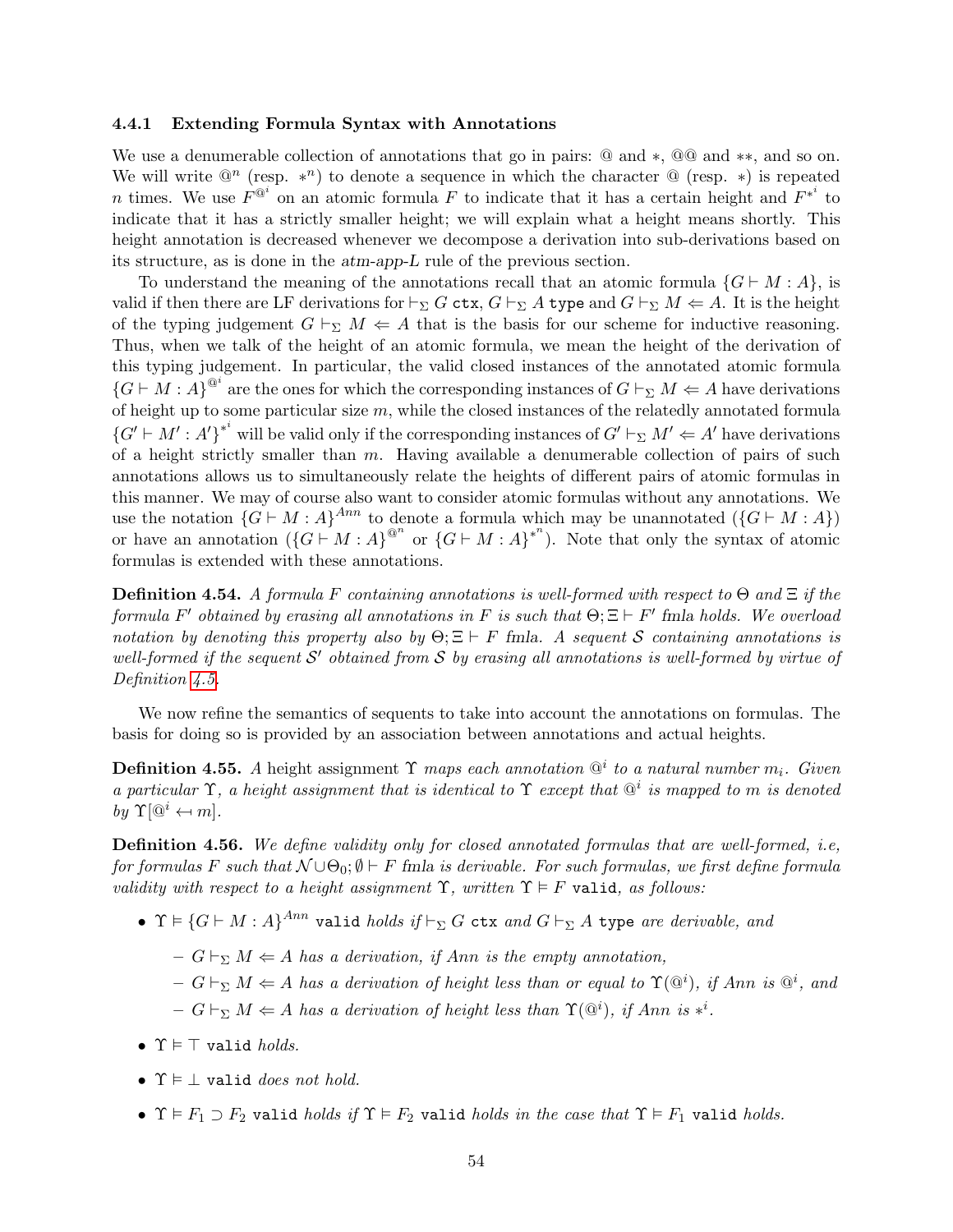- $\Upsilon \vDash F_1 \wedge F_2$  valid *holds if both*  $\Upsilon \vDash F_1$  valid *and*  $\Upsilon \vDash F_2$  valid *hold.*
- $\Upsilon \vDash F_1 \vee F_2$  valid *holds if either*  $\Upsilon \vDash F_1$  valid *or*  $\Upsilon \vDash F_2$  valid *holds*.
- $\Upsilon \models \Pi \Gamma : \mathcal{C}.F$  valid holds if  $\Upsilon \models F[\{G/\Gamma\}]$  valid holds for every context expression G such that  $\mathcal{N}; \emptyset \vdash \mathcal{C} \leadsto_{cs} G$  is derivable.
- $\Upsilon \vDash \forall x : \alpha. F$  valid holds if  $\Upsilon \vDash F[\{\langle x, M, \alpha \rangle\}]$  valid holds for every M such that  $\mathcal{N} \cup \Theta_0 \vdash_{at} M : \alpha$  is derivable.
- $\Upsilon \vDash \exists x : \alpha. F$  valid holds if  $\Upsilon \vDash F[\{\langle x, M, \alpha \rangle\}]$  valid holds for some M such that  $\mathcal{N} \cup \Theta_0 \vdash_{at} M : \alpha$  is derivable.

As with Definition [3.6,](#page-20-1) the coherence of this definition is assured by Theorems [3.4](#page-19-0) and [3.5.](#page-20-0)

The validity of a sequent containing annotations corresponds to the validity of each of its closed instances relative to every height assignment. In formalizing this idea, we assume the adaptation of the notions of the compatibility of term substitutions (Definition [4.6\)](#page-27-1), the appropriateness of context substitutions (Definition [4.11\)](#page-29-1) and the applications of these substitutions (Definitions [4.9](#page-28-1) and [4.13\)](#page-29-2) to annotated sequents that is obtained by ignoring the annotations on formulas. Further, we refer to every instance of an annotated well-formed sequent that is determined by term and context substitutions as in Definition [4.15](#page-30-0) as one of its closed instances; the wellformedness of these closed instances follows easily from the results of Section [4.1.](#page-25-0)

<span id="page-54-0"></span>**Definition 4.57.** A well-formed sequent of the form  $\mathbb{N}; \emptyset; \emptyset; \Omega \longrightarrow F$  is valid with respect to a height assignment  $\Upsilon$  if  $\Upsilon \models F$  valid holds whenever  $\Upsilon \models F'$  valid holds for every  $F' \in \Omega$ . A well-formed sequent S is valid with respect to  $\Upsilon$  if every closed instance of S is valid with respect to  $\Upsilon$  and it is valid, without qualifications, under the extended semantics if it is valid with respect to every height assignment.

While height assignments associate heights with every annotation, the assignments to only a finite subset of annotations matter in determining the validity of a formula or sequent. This observation is an immediate consequence of the following lemma.

<span id="page-54-1"></span>**Lemma 4.58.** If F is a formula in which the annotations  $\mathbb{Q}^i$  and  $*^i$  do not occur, then  $\Upsilon \models F$  valid holds for a height assignment  $\Upsilon$  if and only if  $\Upsilon[\mathbb{Q}^i \leftarrow m] \models F$  valid holds for every choice of m. Similarly, if S is a sequent in which the annotations  $\mathbb{Q}^i$  and  $*^i$  do not occur, then S is valid with respect to  $\Upsilon$  if and only if S is valid with respect to  $\Upsilon[\mathbb{Q}^i \leftarrow m]$  for every choice of m.

*Proof.* The first clause is shown by a straightforward induction on the formation of  $F$  where in the base case we know that no atomic formula is annotated by  $\mathbb{Q}^i$  or  $*^i$  and therefore the  $m_i$  assigned to that annotation cannot play a role in determining its validity. The second clause follows from the first using the definition of validity for sequents of Definition [4.57.](#page-54-0) □

Our ultimate interest is in determining that formulas devoid of annotations are valid in the sense articulated in Definition [3.6.](#page-20-1) This also means that we are eventually interested in the validity of sequents devoid of annotations in the sense described in Definition [4.15.](#page-30-0) However, in building in capabilities for inductive reasoning, we will consider rules that will introduce annotated formulas into sequents. Establishing the soundness of the resulting proof system requires us to refine the definition of validity for sequents to the one presented in Definition [4.57.](#page-54-0) That this is acceptable from the perspective of our eventual goal is the content of the following theorem.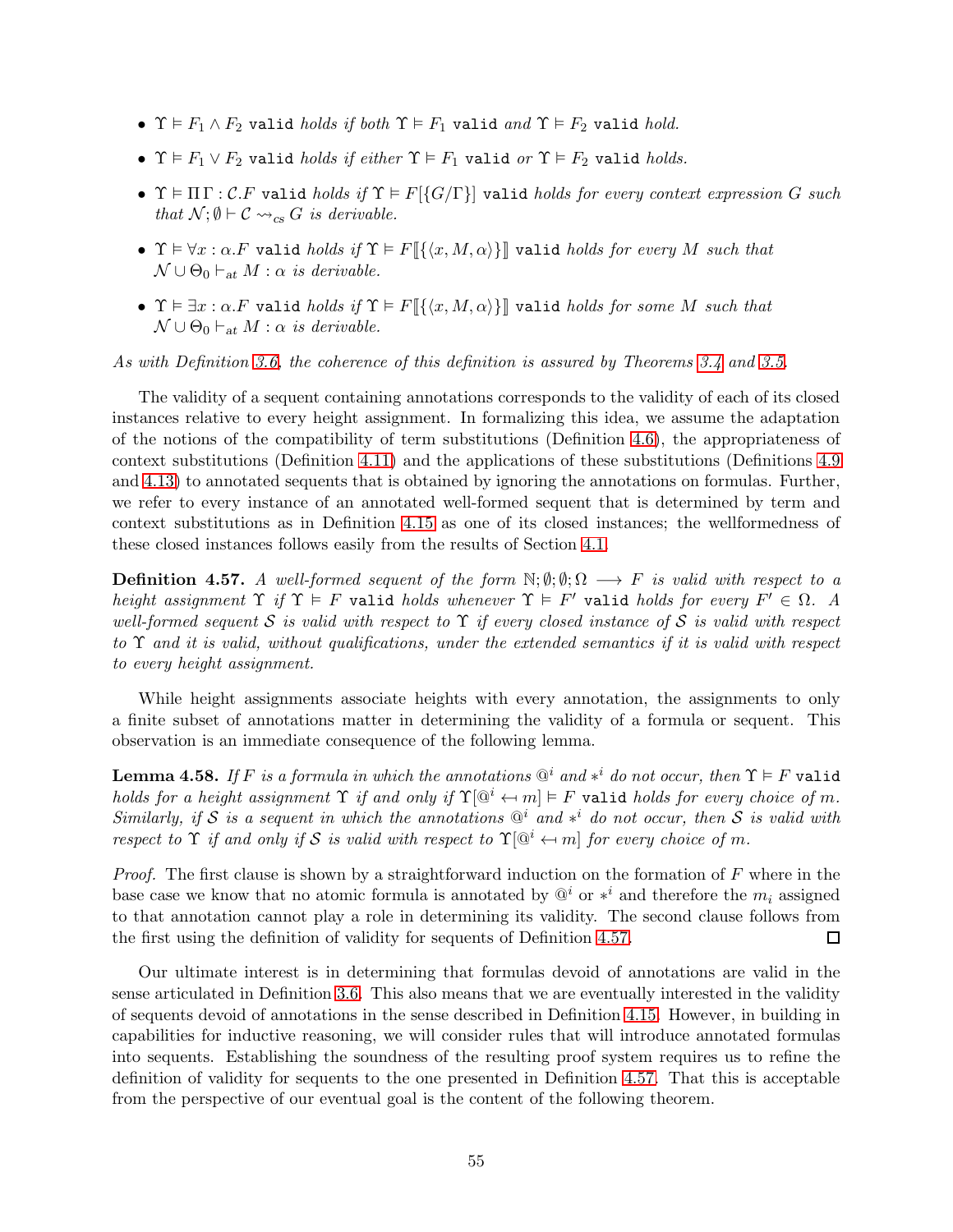$$
\mathbb{N}; \Psi; \Xi; \Omega, \mathcal{Q}_1. F_1 \supset \ldots \supset \mathcal{Q}_{k-1}. F_{k-1} \supset \mathcal{Q}_k. \{G \vdash M : A\}^{*^i} \supset \mathcal{Q}_{k+1}. F_{k+1} \supset \ldots \supset F_n \longrightarrow
$$
\n
$$
\frac{\mathcal{Q}_1. F_1 \supset \ldots \supset \mathcal{Q}_{k-1}. F_{k-1} \supset \mathcal{Q}_k. \{G \vdash M : A\}^{\mathfrak{Q}^i} \supset \mathcal{Q}_{k+1}. F_{k+1} \supset \ldots \supset F_n}{\mathbb{N}; \Psi; \Xi; \Omega \longrightarrow \mathcal{Q}_1. F_1 \supset \ldots \supset \mathcal{Q}_{k-1}. F_{k-1} \supset \mathcal{Q}_k. \{G \vdash M : A\} \supset \mathcal{Q}_{k+1}. F_{k+1} \supset \ldots \supset F_n} \text{ ind}
$$

<span id="page-55-0"></span>Figure 4.6: The Induction Proof Rule

Theorem 4.59. A well-formed sequent that is devoid of annotations is valid in the sense of Defi-nition [4.57](#page-54-0) if and only if it is valid in the sense of Definition [4.15.](#page-30-0)

Proof. Using an argument similar to that for Lemma [4.58,](#page-54-1) we show that a closed instance of a sequent devoid of annotations is valid in the sense of Definition [4.15](#page-30-0) if and only if it is valid by virtue of Definition [4.56](#page-53-0) with respect to any height assignment. The theorem is an immediate consequence. □

Our attention henceforth will be on sequents that potentially contain annotated formulas. For this reason, absent qualifications, we shall interpret "wellformedness" by virtue of Definition [4.54](#page-53-1) and "validity" by virtue of Definitions [4.56](#page-53-0) and [4.57.](#page-54-0) As we show below, the proof rules that we have discussed up to this point that apply to non-atomic formulas and that are different from the id rule lift in an obvious way to the situation where formulas carry annotations. Similarly, the id rule still applies as before when the formula that is the focus of the rule is unannotated, and no change is needed to the rules for atomic formulas when these formulas are unannotated. The extension of the id rule and the rules for atomic formulas to the situation when the focus formula is annotated needs some care. We discuss this matter after the presentation of the induction rule.

**Theorem 4.60.** The following properties hold for the lifted forms of the proof rules in Figure [4.2,](#page-31-2) Figure [4.4,](#page-36-0) and the cut proof rule from Figure [4.3,](#page-33-0) and to the id rule and the rules from Figure [4.5](#page-50-0) when the formula they pertain to are unannotated:

- 1. If the conclusion sequent is well-formed, the premises expressing typing conditions have derivations and the conditions expressed by the other, non-sequent premises are satisfied, then the premise sequents must be well-formed.
- 2. If the premises expressing typing judgements are derivable, the conditions described in the other non-sequent premises are satisfied and all the premise sequents are valid, then the conclusion sequent must also be valid.

Proof. The definition of wellformedness for annotated sequents is based on the original notion via the erasure of annotations. Hence, the first claim follows immediately from the earlier results for unannotated sequents. The second claim can be proved relative to an arbitrary height assignment; this then generalizes to all possible height assignments. For the proof rules not relating to atomic formulas, the heights which may be assigned to annotations can play no role in the soundness argument as there are no atomic formulas being interpreted within the proof. For the atomic proof rules the claim is restricted to the case where the formulas being analyzed in the rules are not annotated, and thus again the height assignment has no impact on the previously presented argument for soundness.  $\Box$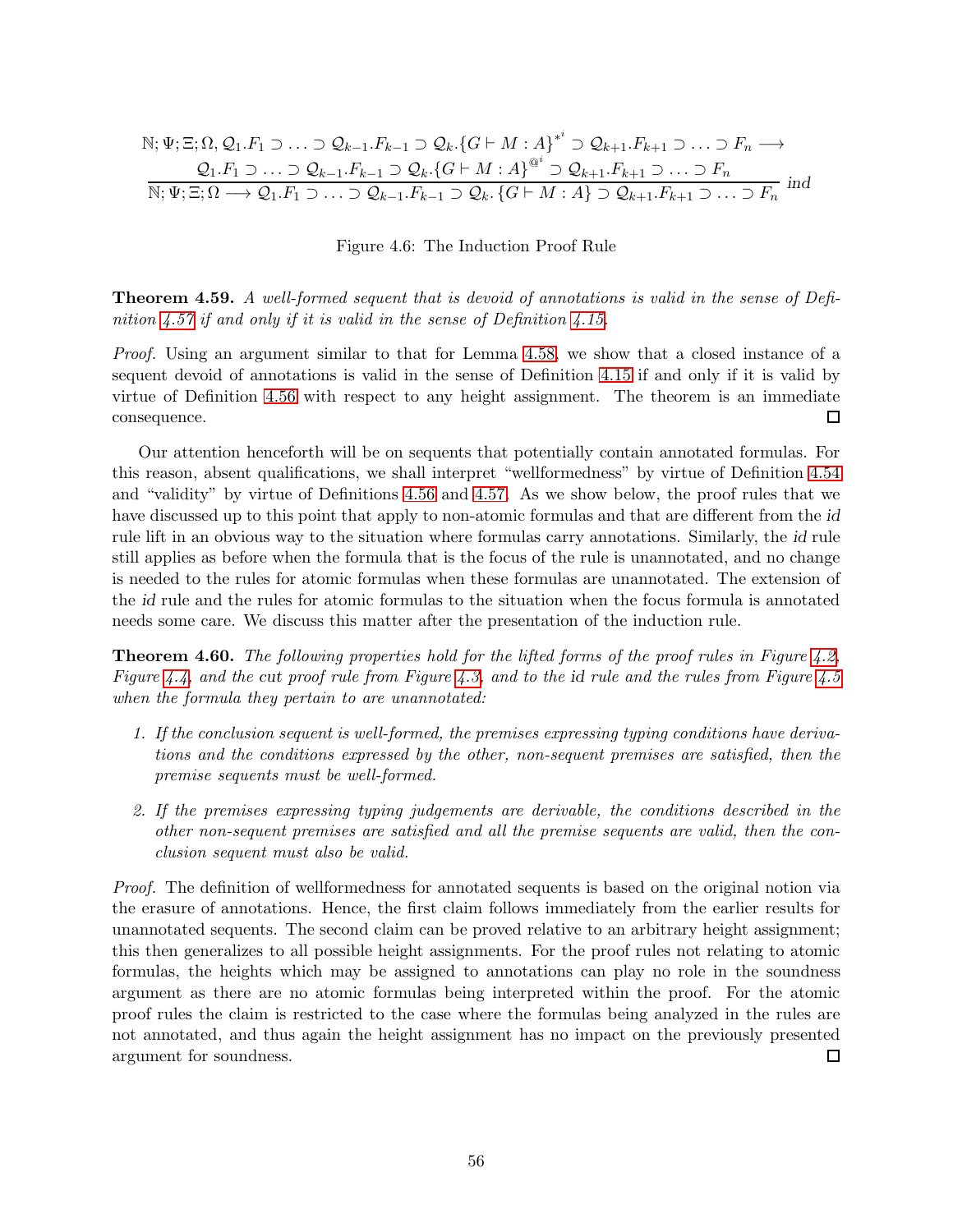#### 4.4.2 The Induction Proof Rule

The induction rule is presented in Figure [4.6.](#page-55-0) In this rule,  $\mathcal{Q}_j$ , for  $1 \leq j \leq n$ , represents a sequence of context and universal term quantifiers. There is a proviso on the rule: the annotations  $@<sup>i</sup>$  and  $*<sup>i</sup>$ must be fresh, i.e., they must not already appear in the sequent that is the conclusion of the rule.

Given the definition of well-formedness for formulas and sequents that contain annotations, the following theorem has an obvious proof.

Theorem 4.61. If the conclusion sequent of an instance of the ind rule is well-formed, then the premise sequent must be well-formed.

A derivation of the premise sequent of the induction rule provides a schema for constructing a concrete, valid derivation for any closed instance of the conclusion sequent based on the height  $m$  of the assumption derivation in LF. Since this proof will be general with respect to the choice of m it ensures that the property holds for all natural numbers, and so the sequent without an annotated atomic formula will be valid. The soundness of this rule is shown by formalizing these ideas as a meta-level argument using induction on natural numbers. The following two lemmas are useful towards this end.

<span id="page-56-0"></span>**Lemma 4.62.** Let  $F_1, \ldots, F_{k-1}, F_{k+1}, \ldots, F_n$  be formulas in which the annotations  $\mathbb{Q}^i$  and  $*^i$  do not appear, let  $F^{\mathbb{Q}^i}$  be a closed well-formed formula of the form

$$
Q_1.F_1 \supset \ldots \supset Q_{k-1}.F_{k-1} \supset Q_k \cdot \{G \vdash M : A\}^{\otimes^i} \supset Q_{k+1}.F_{k+1} \supset \ldots \supset F_n
$$

in which, for  $1 \leq j \leq n$ ,  $\mathcal{Q}_j$  denotes a sequence of context or universal term quantifiers, and let  $F^{*^i}$  be the (obviously closed and well-formed) formula

$$
Q_1.F_1 \supset \ldots \supset Q_{k-1}.F_{k-1} \supset Q_k.\{G \vdash M : A\}^{*^i} \supset Q_{k+1}.F_{k+1} \supset \ldots \supset F_n
$$

For any height assignment  $\Upsilon$  and natural number m, if it is the case that  $\Upsilon[\mathbb{Q}^i \leftarrow l] \models F^{\mathbb{Q}^i}$  valid holds for every  $l < m$ , then  $\Upsilon[\mathbb{Q}^i \leftarrow m] \models F^{*^i}$  valid must also hold.

Proof. We will prove the lemma by an induction on the number of top-level quantifiers and implications in  $F^{\hat{Q}^i}$  prior to the occurrence of the formula  $\{G \vdash M : A\}^{\hat{Q}^i}$  in it; the argument will implicitly make use of the closed and well-formed nature of the formulas under consideration.

In the base case,  $F^{\circledR}$  is a formula of the form  $\{G \vdash M : A\}^{\circledR} \supset F''$ , where  $F''$  is such that the annotations  $\mathbb{Q}^i$  and  $*^i$  do not appear in it. The formula  $F^{*^i}$  correspondingly has the form  ${G \vdash M : A}^{*^i} \supset F''.$  We may assume here that  $\Upsilon[\mathbb{Q}^i \leftarrow m] \models {G \vdash M : A}^{*^i}$  valid holds because the lemma is obviously true if it does not. From this, it easily follows that there is an  $l$  less than  $m$ for which  $\Upsilon[\mathbb{Q}^i \leftarrow l] \models \{G \vdash M : A\}^{\mathbb{Q}^i}$  valid holds. From the assumption about  $F^{\mathbb{Q}^i}$ , it follows then that  $\Upsilon[\mathbb{Q}^i \leftarrow l] \models F''$  valid holds. But then, by Lemma [4.58,](#page-54-1) it follows that  $\Upsilon[\mathbb{Q}^i \leftarrow m] \models F''$  valid must also hold, from which we conclude easily that  $\Upsilon[\mathbb{Q}^i \leftarrow m] \models F^{*^i}$  valid holds.

The cases in which  $F^{\mathbb{Q}^i}$  begins with a context and universal term quantifier are similar, so we consider only the latter explicitly. In this case,  $F^{\mathbb{Q}^i}$  is a formula of the form  $\forall x : \alpha. F'^{\mathbb{Q}^i}$  and  $F^{*^i}$  is correspondingly a formula of the form  $\forall x : \alpha F'^{*^i}$ , where  $F'^{*^i}$  is a formula that is identical to  $F'^@^i$  except that the annotation on the formula  $\{G \vdash M : A\}$  within it is changed to  $*^i$ . Note that  $F'^{@i}$  and  $F'^{*i}$  must be formulas such that any of their substitution instances taken in pairs meet the descriptions in the lemma statement and all the substitution instances of  $F'^{\mathbb{Q}^i}$  must be less complex than  $F^{\mathbb{Q}^i}$ . Now consider a term t such that  $\mathcal{N} \cup \Theta_0 \vdash_{\text{at}} t : \alpha$ . By the definition of validity and the assumption in the lemma,  $\Upsilon[\mathbb{Q}^i \leftarrow l] \models F'^{\mathbb{Q}^i}[\{\langle x, t, \alpha \rangle\}]$  valid must hold for any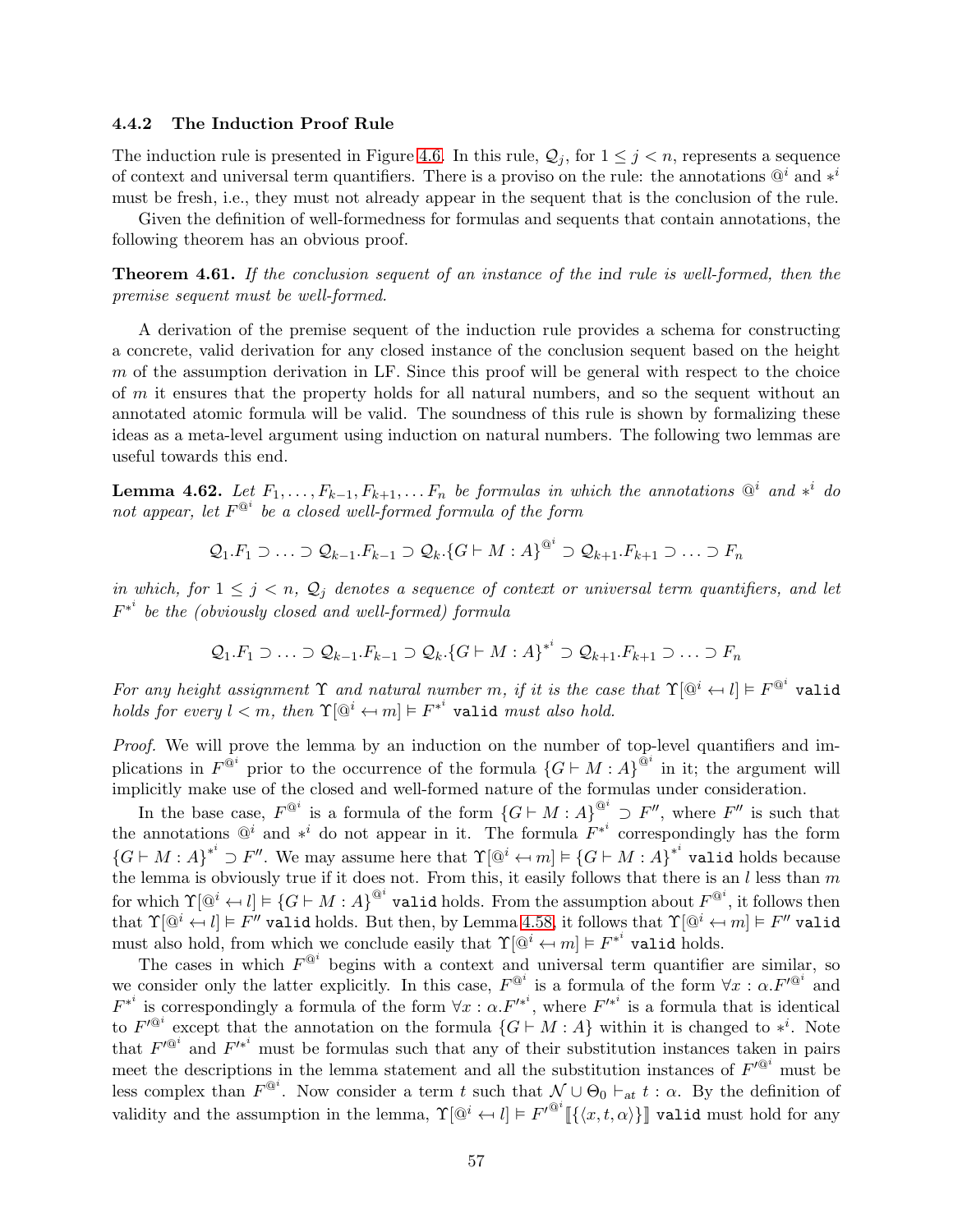$l < m$ . But then, by the induction hypothesis,  $\Upsilon[\mathbb{Q}^i \leftarrow m] \models F'^{*^i}[\{\langle x, t, \alpha \rangle\}]$  valid must also hold. Since this is true regardless of the choice of  $t$ , it follows from the definition of validity that  $\Upsilon[\mathbb{Q}^i \leftarrow m] \vDash \forall x : \alpha. F'^{*^i} \text{ valid, i.e.} \Upsilon[\mathbb{Q}^i \leftarrow m] \vDash F^{*^i} \text{ valid, must hold.}$ 

Finally, suppose that  $F^{\mathbb{Q}^i}$  is a formula of the form  $F'' \supset F'^{\mathbb{Q}^i}$  and that  $F^{*^i}$  is correspondingly a formula of the form  $F'' \supset F'^{*^i}$ , where  $F'^{*^i}$  differs from  $F'^{\mathbb{Q}^i}$  only in that the annotation on the occurrence of the formula  $\{G \vdash M : A\}$  within it is changed to  $*^i$ . Note that  $F'^{@^i}$  and  $F'^{*^i}$  must be formulas that, as a pair, meet the descriptions in the lemma statement and  $F'^{\mathbb{Q}^i}$  must also be less complex than  $F^{\mathbb{Q}^i}$ . We may assume in this case that  $\Upsilon[\mathbb{Q}^i \leftarrow m] \models F''$  valid holds because the lemma has a trivial proof if it does not. Using Lemma [4.58,](#page-54-1) we then see that  $\Upsilon[\mathbb{Q}^i \leftarrow l] \models F''$  valid must hold for any  $l < m$ . From the assumption in the lemma, it then easily follows that it must be the case that  $\Upsilon[\mathbb{Q}^i \leftarrow l] \models F'^{\mathbb{Q}^i}$  valid holds for any  $l < m$ . Using the induction hypothesis, we may now conclude that  $\Upsilon[\mathbb{Q}^i \leftarrow m] \models F'^{*^i}$  valid holds, from which it follows easily that  $\Upsilon[\mathbb{Q}^i \leftarrow m] \vDash F^{*^i}$  valid must hold. П

<span id="page-57-0"></span>**Lemma 4.63.** Let  $F$  be a closed formula of the form

$$
Q_1.F_1 \supset \ldots \supset Q_{k-1}.F_{k-1} \supset Q_k. \{G \vdash M : A\} \supset Q_{k+1}.F_{k+1} \supset \ldots \supset F_n
$$

in which the annotations  $\mathbb{Q}^i$  or  $*^i$  do not occur and let  $F^{\mathbb{Q}^i}$  correspondingly be the formula

$$
Q_1.F_1 \supset \ldots \supset Q_{k-1}.F_{k-1} \supset Q_k.\{G \vdash M : A\}^{\otimes^i} \supset Q_{k+1}.F_{k+1} \supset \ldots \supset F_n
$$

If  $\Upsilon[\mathbb{Q}^i \leftarrow m] \vDash F^{\mathbb{Q}^i}$  valid holds for every natural number m, then  $\Upsilon \vDash F$  valid must also hold.

Proof. This lemma is also proved by an induction on the number of top-level quantifiers and implications in F prior to the occurrence of the formula  $\{G \vdash M : A\}$  in it. The argument again implicitly uses the information that the F and  $F^{\mathbb{Q}^i}$  are closed and well-formed.

In the base case, F is a formula of the form  $\{G \vdash M : A\} \supset F''$ , where  $F''$  is a formula that is devoid of the annotations  $@^i$  and  $*^i$ , and  $F^{@^i}$  is correspondingly the formula  ${G \vdash M : A}^{\otimes^i} \supset F''$ . If  $\Upsilon[\mathbb{Q}^i \leftarrow m] \models \{G \vdash M : A\}$  valid does not hold for any m, then  $G \vdash_{\Sigma} M \Leftarrow A$  must not have a derivation and hence  $\Upsilon \models \{G \vdash M : A\}$  valid must not hold. It is easy to see that the lemma must be true in this situation. On the other hand, if  $\Upsilon[\mathbb{Q}^i \leftarrow m] \models \{G \vdash M : A\}$  valid does hold for some m, then, by the assumptions of the lemma,  $\Upsilon[\mathbb{Q}^i \leftarrow m] \models F''$  valid must also hold. But then, by Lemma [4.58,](#page-54-1)  $\Upsilon \models F''$  valid must hold and, hence, so also should  $\Upsilon \models F$  valid.

The argument in the inductive cases follows a pattern that is very similar to that in the proof of Lemma [4.62.](#page-56-0) We avoid repeating the details that should be obvious at this point.  $\Box$ 

Theorem 4.64. If the conclusion sequent of an instance of the ind rule is well-formed, the premise sequent is valid and the requirement of non-occurrence of the annotations  $\mathbb{Q}^i$  and  $*^i$  is satisfied, then the conclusion sequent of the rule instance must be valid.

*Proof.* Let  $\theta$  and  $\sigma$  be substitutions that identify a closed instance of the conclusion sequent and let  $\Upsilon$  be a height assignment. The instance of the conclusion sequent would obviously be valid with respect to  $\Upsilon$  if any formula in  $\Omega[\theta][\sigma]$  is not valid with respect to  $\Upsilon$ , so let us assume that they are all in fact so valid. Our task then is to show that the instance of the goal formula in the conclusion sequent determined by  $\theta$  and  $\sigma$  is valid with respect to  $\Upsilon$ . Using a harmless overloading of notation, we will identify this instance as the formula

$$
Q_1.F_1 \supset \ldots \supset Q_{k-1}.F_{k-1} \supset Q_k.\{G \vdash M : A\} \supset Q_{k+1}.F_{k+1} \supset \ldots \supset F_n,
$$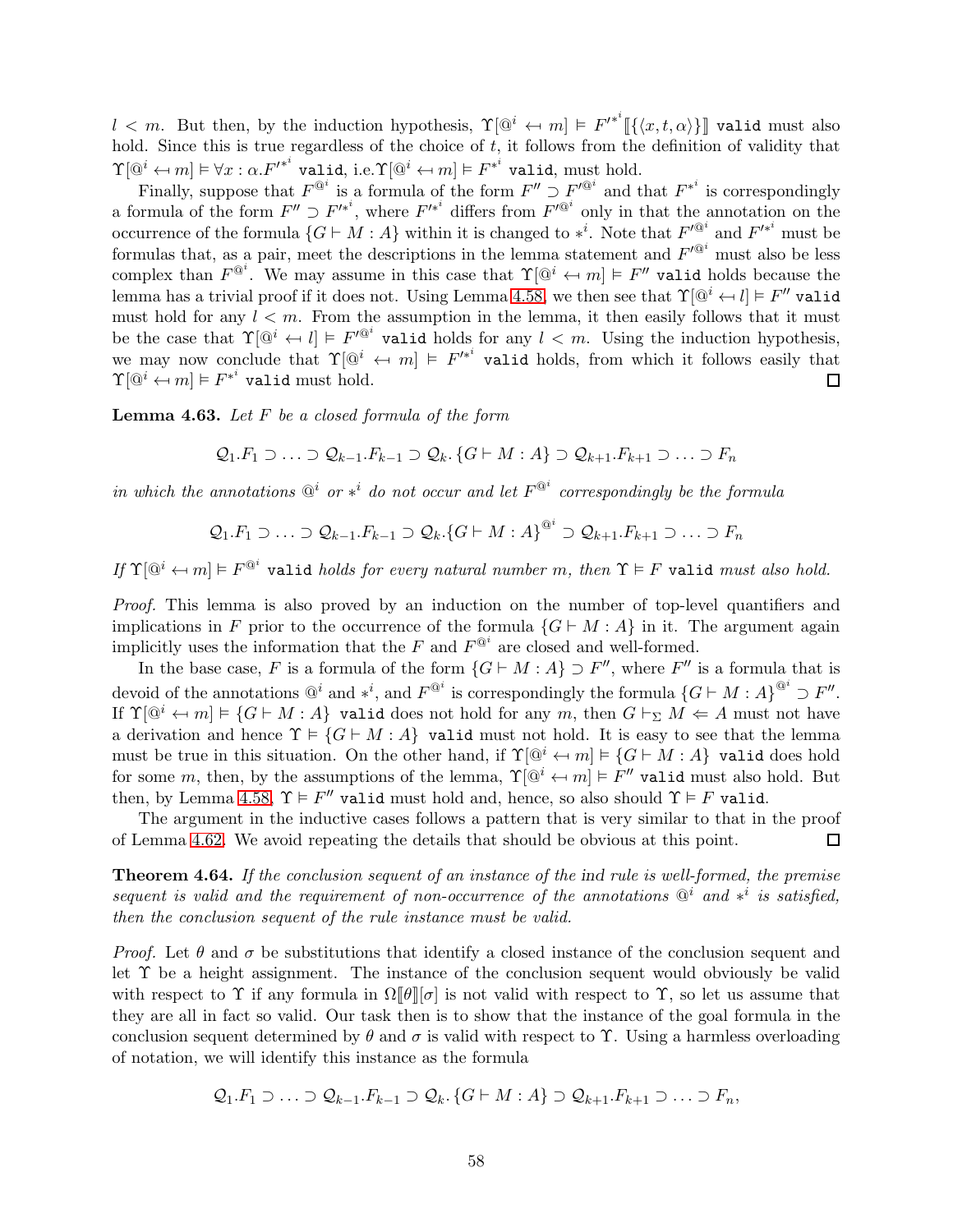and refer to it as F. We will also use the notation  $F^{\mathbb{Q}^i}$  and  $F^{*^i}$  below to denote the formulas that differ from F only in that the distinguished occurrence of the subformula  $\{G \vdash M : A\}$  is annotated with  $@<sup>i</sup>$  and  $*<sup>i</sup>$ , respectively.

Our objective is to show thar  $\Upsilon \models F$  valid holds. We will do this by showing that the judgement  $\Upsilon[\mathbb{Q}^i \leftarrow m] \models F^{\mathbb{Q}^i}$  valid holds for every m and then invoking Lemma [4.63.](#page-57-0) In proving the latter, we will use the observation that  $\theta$  and  $\sigma$  identify a closed instance also of the premise sequent of the rule and the assumption that all instances of the premise sequent are valid. The argument is carried out by (strong) induction on m. Given the structure of the formula  $F^{\mathbb{Q}^i}$  and the fact that no typing derivation in LF has height 0, it is obvious that  $\Upsilon[\mathbb{Q}^i \leftarrow 0] \models F^{\mathbb{Q}^i}$  valid holds. Now assume that  $\Upsilon[\mathbb{Q}^i \leftarrow l] \models F^{\mathbb{Q}^i}$  valid holds for every l less than m. By Lemma [4.62,](#page-56-0) it follows then that  $\Upsilon[\mathbb{Q}^i \leftarrow m] \models F^{*^i}$  valid holds. Since every formula in  $\Omega[\![\theta]\!] [\sigma]$  is valid with respect to  $\Upsilon$  by assumption, it follows by virtue of Lemma [4.58](#page-54-1) and the proviso that the annotations  $\mathbb{Q}^i$ and  $*^i$  does not appear in the formulas of  $\Omega$  that every assumption formula in the instance of the premise sequent identified by  $\theta$  and  $\sigma$  must be true under the height assignment  $\Upsilon[\mathbb{Q}^i \leftarrow m]$ . That  $\Upsilon(\mathbb{Q}^i \leftarrow m] \models F^{\mathbb{Q}^i}$  valid must hold is now a consequence of the validity of this instance of the premise sequent.  $\Box$ 

### 4.4.3 Additional Proof Rules that Interpret Annotations

With the addition of annotations to the syntax, we may consider additional rules for introducing annotated atomic formulas. The form that these rules take must pay attention to the heights of the LF derivations that these formulas encode; this is essential to being able to make effective use of the induction rule. In this spirit, our proof system includes the variants of the existing rules for atomic formulas that are shown in Figure [4.7.](#page-59-0) In the  $atm-app-L^*$  and  $atm-abs-L^*$  rules, Ann must be either  $\mathbb{Q}^i$  or  $*^i$ . In the atm-app-L<sup>\*</sup> rule,  $\Omega'$  denotes the formulas that result from  $\Omega$ and  $\{G_1 \vdash M_1 : A_1\}, \ldots, \{G_k \vdash M_k : A_k\}$  denote the formulas that result from  $\{G \vdash R : P\}$  in the reduction of each of the instances of the conclusion sequent that are considered by AllCases. Note that the  $\mathbb{Q}^i$  annotation on the assumption formula that is the focus of the rule is replaced by the ∗ <sup>i</sup> annotation in the assumption formulas in the premise sequent, as is needed for the hypothesis added by the induction rule to be useful.

The id rule described in Section [4.2.2](#page-33-1) requires the assumption and conclusion formulas that are matched to be equivalent in terms of validity. With the inclusion of annotations, it is possible to weaken this requirement. For example, the assumption formula  ${G \vdash M : A}^*$  ensures the validity of a sequent in which the conclusion formula is  ${G \vdash M : A}^{\mathcal{Q}}$ . Similarly, the presence of either of these formulas as an assumption in a sequent suffices to ensure its validity if its conclusion formula is  $\{G \vdash M : A\}$ . These observations can be expanded to include non-atomic formulas with the proviso that the polarity of the occurrence of the formula must be paid attention to. For example, it is the validity of  ${G \vdash M : A}^{\circ} \supset F$  that implies that  ${G \vdash M : A}^* \supset F$  is valid, and the validity of both of these formulas is implied by the validity of  $\{G \vdash M : A\} \supset F$ . We make these thought precise through a definition of comparative strengths of formulas.

**Definition 4.65.** We first identify an ordering over annotations: \*<sup>i</sup> is stronger than  $\mathbb{Q}^i$  which, in turn, is stronger than no annotation. Next we define a strength relation between atomic formulas relative to a context variables context  $\Xi$  and a permutation  $\pi$  of nominal constants:  $\{G \vdash M : A\}^{Ann}$ is at least as strong as  ${G' \vdash M' : A'}^{Ann'}$  in this context if  $\Xi \vdash \{G \vdash M : A\} \equiv_{\pi} G' \vdash M' : A'\}$ holds and Ann is stronger than or identical to Ann'. Finally, we extend this strength relation to arbitrary formulas. The formula  $F_2 \supset F'_2$  is at least as strong as  $F_1 \supset F'_1$  with respect to  $\Xi$  and  $\pi$ if  $F_1$  is at least as strong as  $F_2$  with respect to  $\Xi$  and  $\pi^{-1}$  and  $F'_2$  is at least as strong as  $F'_1$  with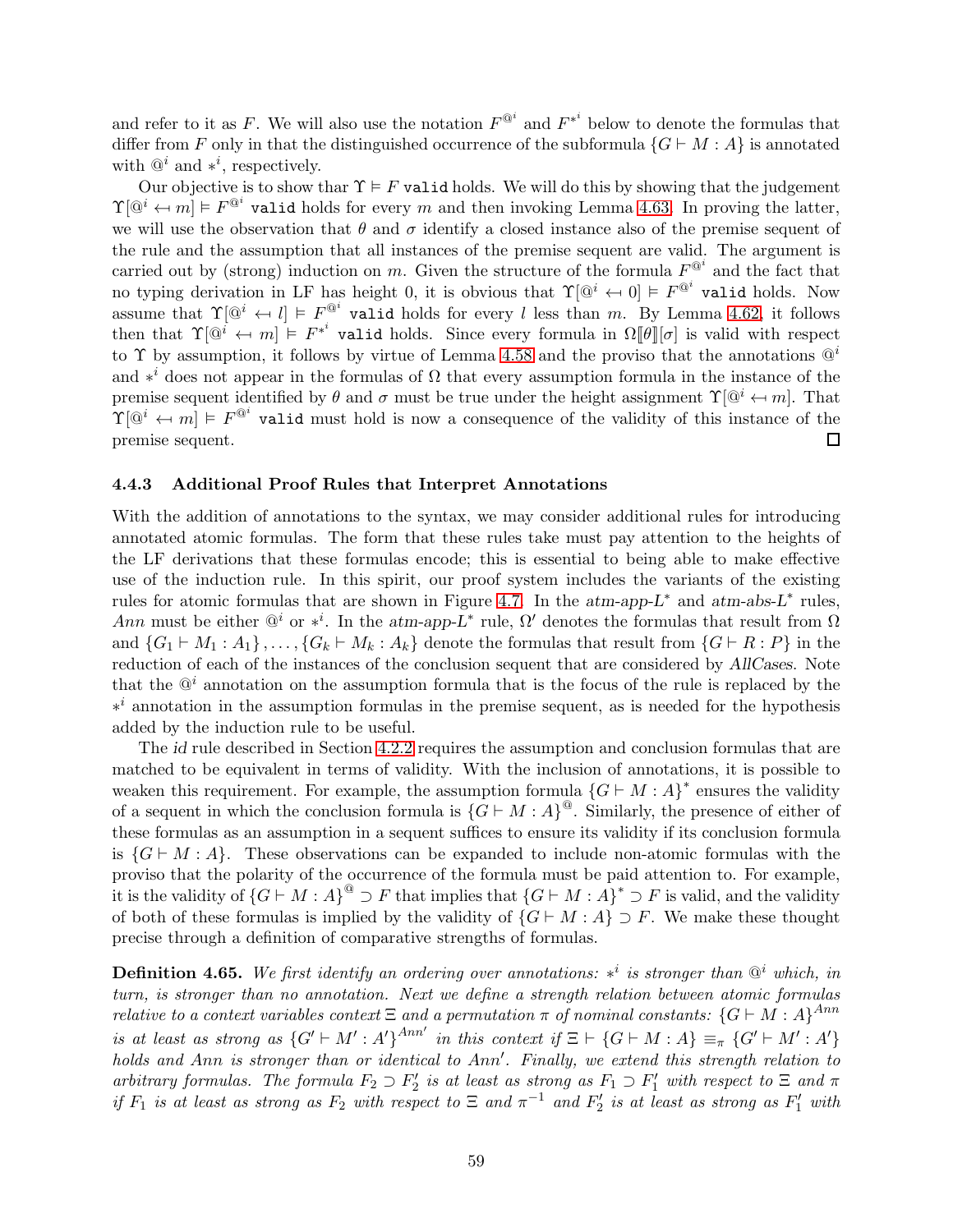$$
\mathcal{CS} = AllCases(N; \Psi; \Xi; \Omega, \{G \vdash R : P\} \to F, \{G \vdash R : P\})
$$
\n
$$
\{N'; \Psi'; \Xi'; \Omega', \{G_1 \vdash M_1 : A_1\}^{*,}\dots, \{G_k \vdash M_k : A_k\}^{*,} \to F'
$$
\n
$$
\xrightarrow[N'; \Psi'; \Xi'; \Omega', \{G_1 \vdash M_1 : A_1\},\dots, \{G_k \vdash M_k : A_k\} \to F' \in \mathcal{CS}\}
$$
\n
$$
\xrightarrow[N; \Psi; \Xi; \Omega, \{G \vdash R : P\}^{Ann} \to F
$$
\n
$$
h : \Pi x_1 : A_1 \dots \Pi x_n : A_n P \in \Sigma \text{ or the explicit bindings in } G
$$
\n
$$
G \text{ appears as the context of some atomic formula in } \Omega
$$
\n
$$
P[\{\langle x_1, M_1, (A_1) \rangle, \dots, \langle x_n, M_n, (A_n) \rangle\}] = P'
$$
\n
$$
\{G \vdash M_i : A_i [\{\langle x_1, M_1, (A_1) \rangle, \dots, \langle x_{i-1}, M_{i-1}, (A_{i-1}) \rangle\}]\}^{*,i} \quad 1 \leq i \leq n\}
$$
\n
$$
\{G \vdash M_i : A_i [\{\langle x_1, M_1, (A_1) \rangle, \dots, \langle x_{i-1}, M_{i-1}, (A_{i-1}) \rangle\}]\}^{*,i} \quad 1 \leq i \leq n\}
$$
\n
$$
n \text{ is new to N and has type } (A_1)^-
$$
\n
$$
\Xi' = \begin{cases} \{\Xi \setminus \{\Gamma \uparrow \mathbb{N}_{\Gamma} : \mathcal{C}[\mathcal{G}]\} \} \cup \{\Gamma \uparrow (\mathbb{N}_{\Gamma}, n : (A_1)^{-} \} \} \end{cases} \text{ if } \Gamma \text{ appears in } G \text{ otherwise}
$$
\n
$$
N, n : (A_1)^{-}; \Psi; \Xi';
$$
\n
$$
\Omega, \{G, n : A_1 \vdash M[\{\langle x, n, (A_1) \rangle\}] : A_2[\{\langle x, n, (A_1) \rangle\}]\}^{*,i} \to F
$$
\n
$$
n \text
$$

<span id="page-59-0"></span>Figure 4.7: Rules that Introduce Atomic Formulas with Annotations

respect to  $\Xi$  and  $\pi$ . For all other non-atomic formulas,  $F_2$  is at least as strong as  $F_1$  with respect to  $\Xi$  and  $\pi$  if their components satisfy the same relation, under a possibly extended  $\Xi$  in the case of context quantification, allowing for renaming of variables bound by quantifiers. The "at least as strong as" relation for formulas relative to  $\Xi$  and  $\pi$  is represented by the judgement  $\Xi \vdash F_2 \succeq_{\pi} F_1$ .

The strength relation between formulas is preserved by term and context variables substitutions under some provisos.

<span id="page-59-1"></span>**Lemma 4.66.** Suppose that  $\Xi \vdash F_2 \succeq_{\pi} F_1$  holds for suitable  $F_1$ ,  $F_2$ ,  $\Xi$  and  $\pi$ . Then,

- 1. if  $\theta$  is a term substitution such that  $supp(\theta) \cap supp(\pi) = \emptyset$  and both  $F_2[\![\theta]\!] = F'_2$  and  $F_1[\![\theta]\!] = F'_1$ have derivations for some  $F'_1$  and  $F'_2$ , then  $\Xi[\![\theta]\!] \vdash F_2[\![\theta]\!] \succeq_{\pi} F_1[\![\theta]\!]$  holds; and
- 2. if  $\sigma$  is an appropriate substitution for  $\Xi$  with respect to some term variables context  $\Psi$  and set of nominal constants  $\mathbb N$  then  $\Xi_{\sigma} \vdash F_2[\sigma] \succeq_{\pi} F_1[\sigma]$  holds.

*Proof.* Both clauses can be shown to be true by an inductive argument on the structure of  $F_2$ , using the definition of substitution and invoking Lemmas [4.25](#page-34-0) and [4.26](#page-34-1) in the case of atomic formulas.  $\Box$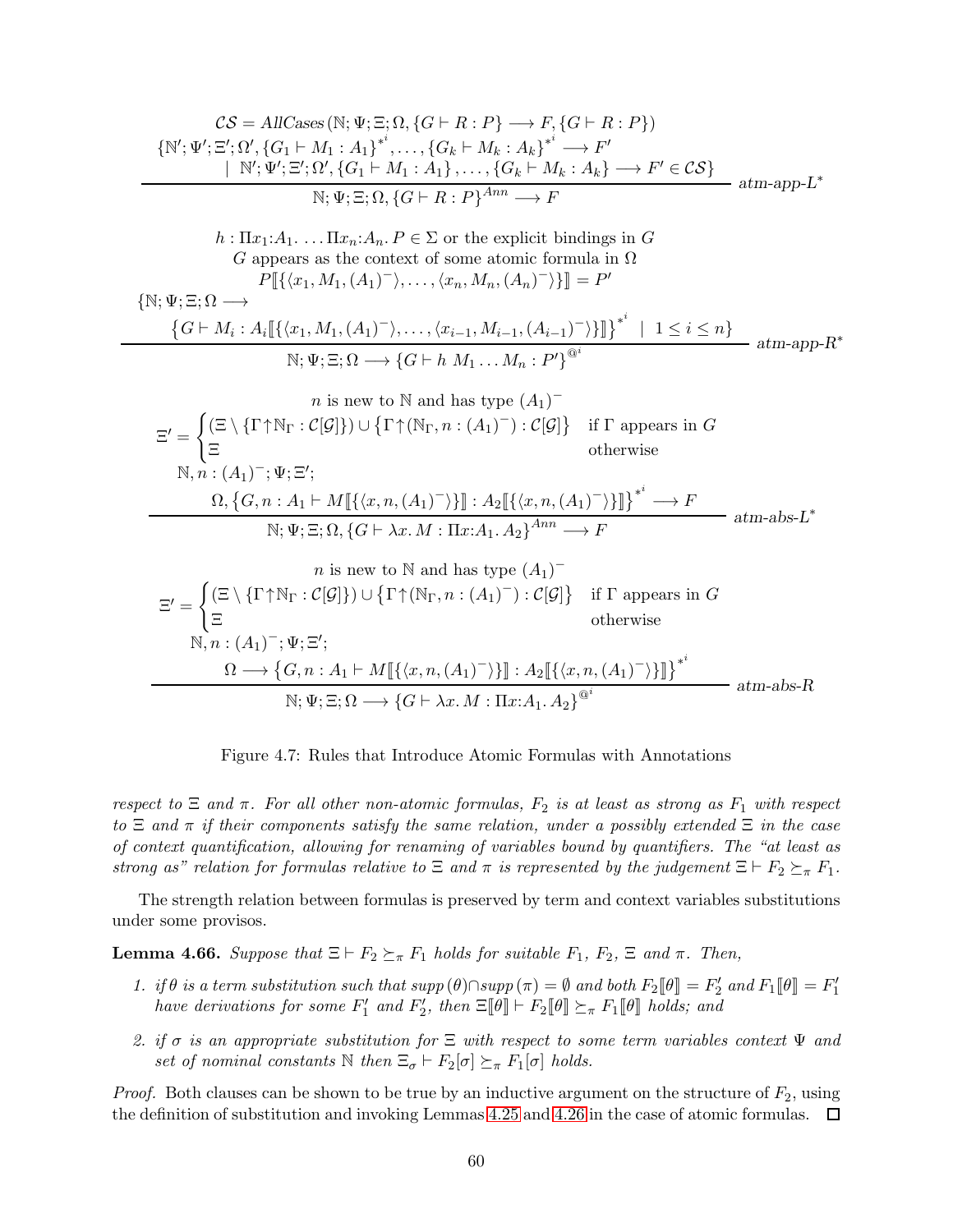$$
F_2 \in \Omega \quad \pi \text{ is a permutation of nominal constants such that } supp(\pi) \subseteq \mathbb{N} \quad \Xi \vdash F_2 \succeq_{\pi} F_1
$$
  

$$
\mathbb{N}; \Psi; \Xi; \Omega \longrightarrow F_1
$$

<span id="page-60-0"></span>Figure 4.8: The Axiom Rule Generalized to Annotated Formulas

The main property for the strength definition that we will use is that validity of a closed formula is ensured by that of another closed formula that is at least as strong as it is.

<span id="page-60-1"></span>**Lemma 4.67.** Let  $F_1$  and  $F_2$  be closed well-formed formulas, let  $\Xi$  be a context variables context and let  $\pi$  be a permutation of nominal constants such that  $\Xi \vdash F_2 \succeq_{\pi} F_1$  holds. If  $F_2$  is valid with respect to a height assignment  $\Upsilon$ , then  $F_1$  must also be valid with respect to  $\Upsilon$ .

*Proof.* The proof by an induction on the structure of  $F_2$  using the definition of  $\Xi \vdash F_2 \succeq_{\pi} F_1$ . The argument takes an obvious form in the inductive cases and we consider only the case for atomic formulas, where the annotations become important, in detail. In this case,  $F_2$  and  $F_1$  must, respectively, be of the form  ${G_2 \vdash M_2 : A_2}^{Ann_2}$  and  ${G_1 \vdash M_1 : A_1}^{Ann_1}$ , where  $Ann_2$  is an annotation that is stronger than or identical to  $Ann_1$ , and  $\Xi \vdash \{G_2 \vdash M_2 : A_2\} \equiv_{\pi} \{G_1 \vdash M_1 : A_1\}$  must hold. Since the formulas are closed, the last observation leads to the conclusion that  $\pi \cdot (\{G_2 \vdash M_2 : A_2\})$ and  $\{G_1 \vdash M_1 : A_1\}$  are identical. Using Theorem [3.9,](#page-23-0) it follows from this that if there are derivations for  $\vdash_{\Sigma} G_2$  ctx,  $G_2 \vdash_{\Sigma} A_2$  type and  $G_2 \vdash_{\Sigma} M_2 \Leftarrow A_2$ , then there must be derivations that have the same structure for  $\vdash_{\Sigma} G_1$  ctx,  $G_1 \vdash_{\Sigma} A_1$  type and  $G_1 \vdash_{\Sigma} M_1 \Leftarrow A_1$ , respectively. The claim in the lemma can now be verified using the definition of validity.  $\Box$ 

Figure [4.8](#page-60-0) presents a generalized version of the id rule based on the discussions above. We show the preservation of wellformedness and the soundness properties for the new rules below.

**Theorem 4.68.** The following properties hold for every instance of the rules in Figures [4.7](#page-59-0) and [4.8:](#page-60-0)

- 1. If the conclusion sequent is well-formed, the premises expressing typing conditions have derivations and the conditions expressed by the other, non-sequent premises are satisfied, then all the sequent premises must be well-formed.
- 2. If the conclusion sequent is well-formed, the premises expressing typing judgements are derivable, the conditions described in the other non-sequent premises are satisfied and the premise sequent is valid, then the conclusion sequent must also be valid.

Proof. The truth of the first clause can be verified by using Theorems [4.24](#page-33-2) and [4.52](#page-50-1) and noting that the wellformedness of sequents with annotations is determined by the wellformedness of the sequent that results from erasing all the annotations.

The truth of the second clause for the new id rule follows easily from Lemmas [4.66](#page-59-1) and [4.67](#page-60-1) and the definition of validity for sequents. For the rules in Figure [4.7,](#page-59-0) we adapt the argument for Theorem [4.53](#page-51-0) to the new semantics. The refinement to the semantics to take into account the heights of derivations for typing judgements associated with atomic formulas does not impact the consideration of any formula other than the one introduced by the rule and the ones in the premise sequents associated with it. For the formula introduced by the  $atm-app-L^*$  rule, we use the fact verified in Lemma [4.44](#page-46-0) that if the typing judgement that determines the height of a closed instance of the formula  $\{G \vdash R : P\}$  has a derivation of height k, then the typing judgements that determine the heights of the corresponding closed instances of the new assumption formulas in the reduced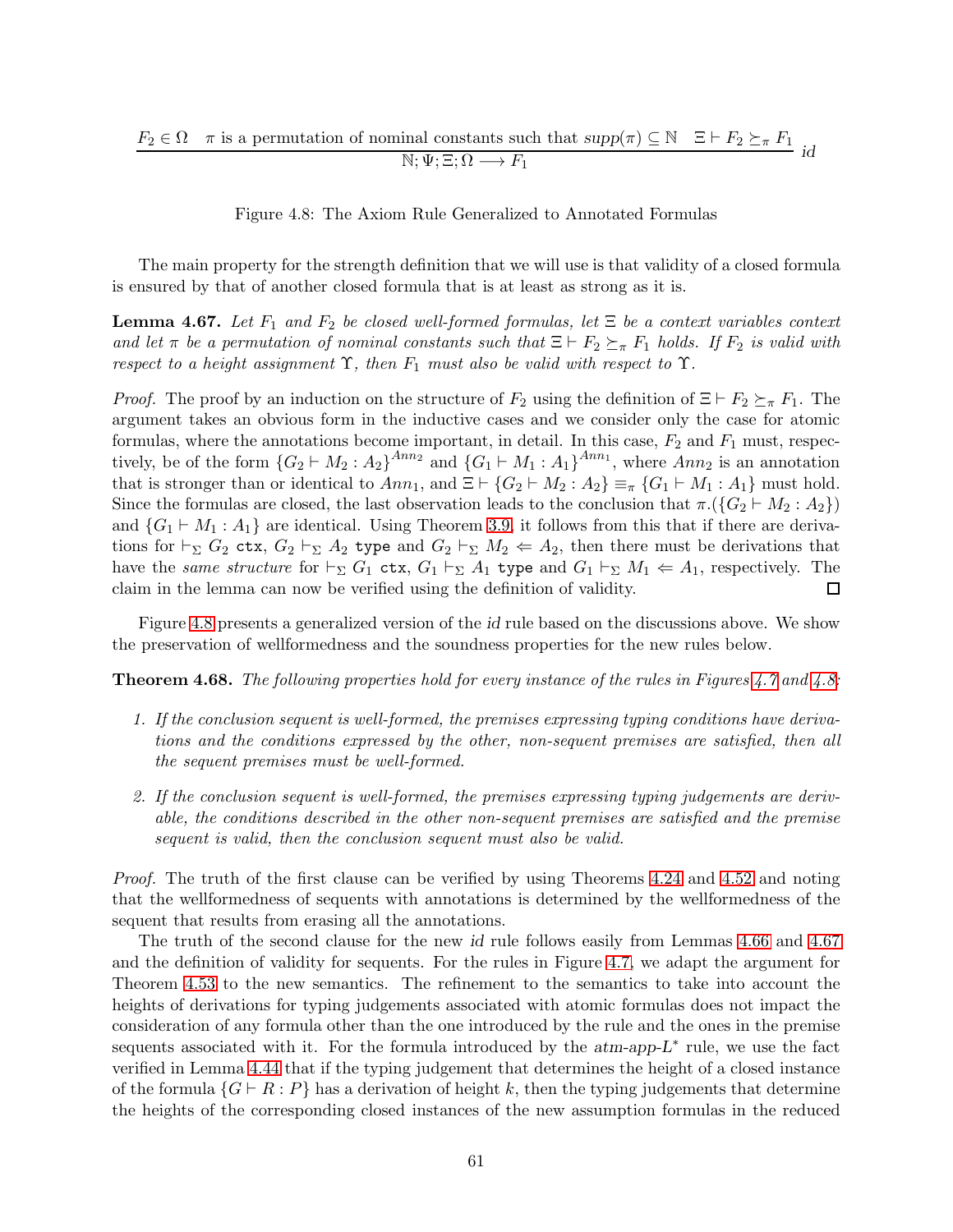form of the sequent must have derivations of height less than  $k$ . For the formula introduced by the  $atm-app-R<sup>*</sup>$  rule, we use the observation contained in Theorem [2.20](#page-12-0) that the typing judgement that determines the height of a closed instance of the formula  $\{G \vdash h M_1 \ldots M_n : P'\}$  must have a derivation of height at most  $(k + 1)$  if the typing judgement associated with the corresponding instances of the goal formulas of the premise sequents have height at most  $k$ . Finally, for the formula introduced by the  $atm-abs-L^*$  and  $atm-abs-R^*$  rules, we use the easily verified fact that an LF judgement of the form  $\Gamma \vdash_{\Sigma} \lambda x. M \Leftarrow \Pi x A_1 \ldotp A_2$  has a derivation of height  $(k+1)$  if and only if the judgement  $\Gamma, x : A_1 \vdash_{\Sigma} M \Leftarrow A_2$  has a derivation of height k.  $\Box$ 

## 4.5 Proof Rules Encoding LF Meta-Theorems

We now present proof rules that encode the meta-theorems discussed in Section [2.3](#page-11-0) are often used in informal arguments about the properties of LF specifications. The strengthening, permutation and instantiation meta-theorems can be encoded as axioms, i.e., as proof rules that have no premise sequents although they may have side-conditions that determine applicability. Given the interpretation of atomic formulas, the weakening rule, which introduces a new type assignment into the LF context, requires the type to be checked for wellformedness. This checking is built into the proof rule that encodes it via suitable premise sequents.

To determine the premise sequents for the weakening rule, we use the process of "type decomposition" that is embodied in the following definition.

**Definition 4.69.** The decomposition of an LF type A with respect to a collection of nominal constants N, a context variables context  $\Xi$  and a context expression G, denoted by Decompose (N, $\Xi$ , G, A), is defined by recursion on the type A as follows:

1. If A is a type of the form  $(a M_1 ... M_n)$  where  $a : \Pi x_1:A_1 ... \Pi x_n:A_n$ . Type  $\in \Sigma$ , then Decompose  $(N, \Xi, G, A)$  is the collection

$$
\{\langle \mathbb{N}, \Xi, \{G \vdash M_i : A_i \llbracket \{\langle x_1, M_1, (A_1)^\top \rangle, \dots, \langle x_{i-1}, M_{i-1}, (A_{i-1})^\top \rrbracket \}\rangle \mid 1 \leq i \leq n \}.
$$

2. If  $A = \Pi x A_1 A_2$ , then letting G' be  $G, n : A_1, \mathbb{N}'$  be  $\mathbb{N} \cup \{n\}$ , and  $\Xi'$  be the set

 $\{\Gamma \uparrow \mathbb{N}_{\Gamma}': \mathcal{C}[\mathcal{G}] \mid \Gamma \uparrow \mathbb{N}_{\Gamma} : \mathcal{C}[\mathcal{G}] \in \Xi \text{ and } \mathbb{N}_{\Gamma}' \text{ is } \mathbb{N}_{\Gamma} \cup \{n\} \text{ if } \Gamma \text{ occurs in } G \text{ and } \mathbb{N}_{\Gamma} \text{ otherwise}\}\$ 

for some nominal constant  $n : (A_1)^- \in \mathcal{N} \setminus \mathbb{N}$ , Decompose  $(\mathbb{N}, \Xi, G, A)$  is the collection Decompose  $(\mathbb{N}, \Xi, G, A_1) \cup$  Decompose  $(\mathbb{N}', \Xi', G', A_2 \llbracket \{\langle x, n, (A_1)^{-} \rangle\} \rrbracket)$ .

We shall refer to the set  $\bigcup \{ \mathbb{N}' \mid \langle \mathbb{N}', \Xi', F' \rangle \in Decompose(\mathbb{N}, \Xi, G, A) \} \setminus \mathbb{N}$  as the new name set of Decompose  $(N, \Xi, G, A)$ ; we circumvent the ambiguity in this identification by assuming that new names are chosen in the same way each time.

The definition above is abusive of notation because it uses the convention discussed after Theorem [2.8](#page-5-0) for denoting the result of applying a substitution without the certainty that such a result will exist. However, this abuse is harmless: the result will exist in all the situations that we will use Decompose. The following lemma describes the conditions under which we will use this function and shows the harmlessness of the abuse in addition to establishing additional properties of Decompose that we will need in justifying its use.

<span id="page-61-0"></span>**Lemma 4.70.** Let  $\Xi$  be a context variables context,  $\Psi$  a term variables context, and  $\mathbb N$  a set of nominal constants such that for each  $\Gamma_i \uparrow \mathbb{N}_i : C_i[\mathcal{G}_i]$  in  $\Xi$  the judgement  $\mathbb{N} \setminus \mathbb{N}_i$ ;  $\Psi \vdash C_i[\mathcal{G}_i]$  ctx-ty has a derivation. Further, let  $G$  be a context expression and  $B$  be a type such that there are derivations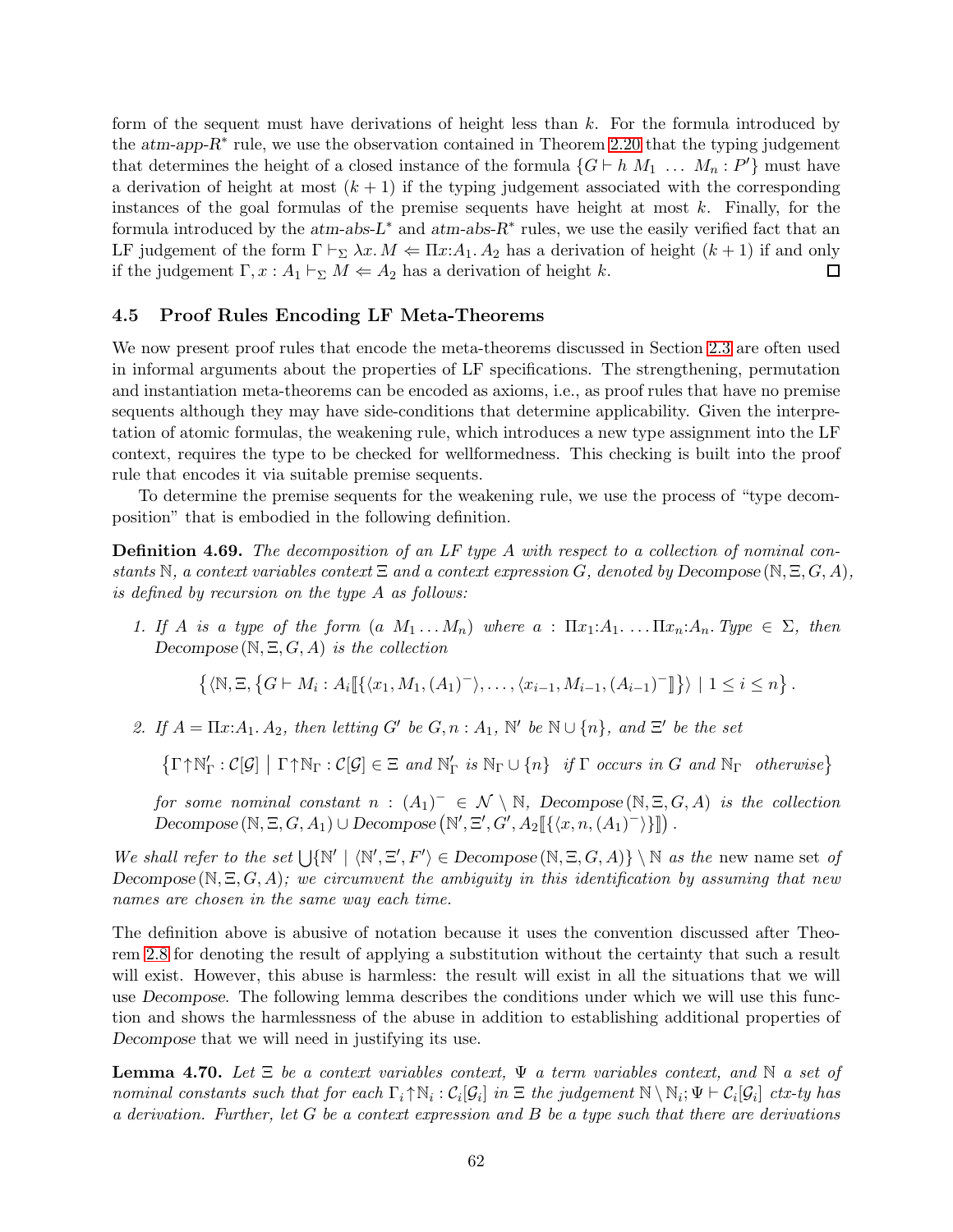for  $\mathbb{N} \cup \Theta_0 \cup \Psi$ ;  $\Xi^- \vdash G$  context and  $\mathbb{N} \cup \Theta_0 \cup \Psi \vdash_{ak} B$  type. Then Decompose  $(\mathbb{N}, \Xi, G, B)$  must be defined. Moreover, letting  $\overline{N}$  be the new name set of Decompose ( $N, \Xi, G, B$ ), the following properties hold of the set Decompose  $(N, \Xi, G, B)$  identifies:

- 1. For each  $\langle \mathbb{N}', \Xi', F' \rangle \in Decompose(\mathbb{N}, \Xi, G, B)$  it is the case that
	- (a)  $\Gamma_i \uparrow \mathbb{N}_i : C_i[\mathcal{G}_i] \in \Xi$  if and only if  $\Gamma_i \uparrow \mathbb{N}'_i : C_i[\mathcal{G}_i] \in \Xi'$  for some  $\mathbb{N}'_i$  such  $\mathbb{N}' \setminus \mathbb{N} \supseteq \mathbb{N}'_i \setminus \mathbb{N}_i$ ,
	- (b) each member  $\Gamma_i \uparrow \mathbb{N}'_i : C_i[\mathcal{G}_i]$  of  $\Xi'$  is such that  $\mathbb{N}' \setminus \mathbb{N}'_i$ ;  $\Psi \vdash C_i[\mathcal{G}_i]$  ctx-ty has a derivation,
	- (c) there is a derivation for  $\mathbb{N}' \cup \Theta_0 \cup \Psi; \Xi'^{-} \vdash F'$  fmla.
- 2. For any closed term substitution  $\theta$  with  $dom(\theta) = \Psi$  and closed context substitution  $\sigma$  with  $dom(\sigma) = \Xi$  and supp $(\sigma)$  disjoint from N, if it is the case that  $G[\![\theta]\!][\![\sigma]$  and  $B[\![\theta]\!]$  are defined and  $\vdash_{\Sigma} G[\![\theta]\!][\sigma]$  ctx has a derivation, and, further, that  $F'[\![\theta]\!][\sigma]$  is defined and is a valid formula for every  $\langle N', \Xi', F' \rangle \in Decompose(N, \Xi, G, B)$ , then there must be a derivation for the LF judgement  $G[\![\theta]\!][\sigma] \vdash_{\Sigma} B[\![\theta]\!]$  type.

*Proof.* We must first determine the coherence of the lemma by checking that  $G[\![\theta]\!][\![\sigma], B[\![\theta]\!]$  and  $F'[\![\theta]\!] [\sigma]$  are closed expressions for each of the substitutions  $\theta$ ,  $\sigma$  and formulas  $F'$  considered in clause (3). This must be the case because the substitutions are closed, all the free variables in B are contained in  $\Psi$ , and all the free variables in  $F'$  and G must be contained in  $\Psi$  and  $\Xi$ .

The lemma is now proved by induction on the structure of the type  $B$ . We consider the cases for this structure below.

## B is the atomic type  $(a\ M_1\ \ldots\ M_n)$ .

Since  $\mathbb{N}\cup\Theta_0\cup\Psi\vdash_{ak} B$  type is derivable,  $\Sigma$  must assign a kind of the form  $\Pi x_1:A_1$ . . . .  $\Pi x_n:A_n$ . Type to a and there must be derivations for  $\mathbb{N} \cup \Theta_0 \cup \Psi \vdash_{at} M_i : (A_i)^-$  for  $1 \leq i \leq n$ . From the wellformedness of  $\Sigma$  it follows that  $\mathbb{N} \cup \Theta_0 \cup \Psi \cup \{x_1 : (A_1)^-, \ldots, x_{i-1} : (A_{i-1})^-\}\vdash_{ak} A_i$  type has a derivation. We may now use Theorem [3.2](#page-16-0) to conclude that  $A_i \llbracket \{ \langle x_1, M_1, (A_1)^{-} \rangle, \ldots, \langle x_{i-1}, M_{i-1}, (A_{i-1})^{-} \rangle \} \rrbracket$  is defined, thereby ensuring that  $Decompose(N, \Xi, G, B)$  is defined in this case.

We now turn to showing the various clauses. Clauses  $1(a)$  is trivial and clause  $1(b)$  follows from the assumptions of the lemma. For the remainder of the argument, let us write  $A_i'$  to denote the type  $A_i \llbracket \{ \langle x_1, M_1, (A_1)^{-} \rangle, \ldots, \langle x_{i-1}, M_{i-1}, (A_{i-1})^{-} \rangle \} \rrbracket$ , for  $1 \leq i \leq n$ . Theorem [3.2](#page-16-0) yields the further observation that there are derivations for  $\mathbb{N} \cup \Theta_0 \cup \Psi +_{ak} A'_i$  type. We also note that Decompose  $(N, \Xi, G, B)$  is the set  $\{N, \Xi, \{G \vdash M_i : A'_i\}\}\mid 1 \leq i \leq n\}$ . Now, for clause 1(c), it suffices to show that  $\mathbb{N} \cup \Theta_0 \cup \Psi$ ;  $\Xi^- \vdash G$  context,  $\mathbb{N} \cup \Theta_0 \cup \Psi \vdash_{ak} A'_i$  type, and  $\mathbb{N} \cup \Theta_0 \cup \Psi \vdash_{at} M_i : (A'_i)^$ have derivations. The first is true by assumption and the latter two follow from earlier observations and the fact that erasure is preserved under substitution (Theorem [2.11\)](#page-8-0).

This leaves only clause (2). The validity of  $\{G[\![\theta]\!][\sigma] \vdash M_i[\![\theta]\!]: A'_i[\![\theta]\!],$  for  $1 \leq i \leq n$ , implies that there must be LF derivations for  $G[\![\theta]\!] [\sigma] \vdash_{\Sigma} M_i[\![\theta]\!] \Leftarrow A'_i[\![\theta]\!]$ . Using Theorem [2.6,](#page-5-1) we see that  $A'_i[\![\theta]\!]$ is identical to  $A_i[\![\theta]\!] [\{\langle x_1,M_1[\![\theta]\!],(A_1)^{-}\rangle,\ldots,\langle x_{i-1},M_{i-1}[\![\theta]\!],(A_{i-1})^{-}\rangle\}]]$ ; we assume here that the variables  $x_1, \ldots, x_n$  are chosen so as to not be members of  $dom(\theta)$  or to appear free in the terms in  $rng(\theta)$ , as is possible to ensure through renaming. Using Theorems [2.21](#page-14-0) and [2.11,](#page-8-0) we can conclude now that there must be a derivation for  $G[\![\theta]\!][\![\sigma]\!] \vdash_{\Sigma} (a M_1[\![\theta]\!]) \ldots M_n[\![\theta]\!]) \Rightarrow \text{Type. The claim}$ follows easily from this by noting that  $B[\![\theta]\!]$  is identical to  $(a \ M_1[\![\theta]\!] \ldots M_n[\![\theta]\!]).$ 

### B is the type  $\Pi x:A_1 \ A_2$ .

We first show that the parameters of the two recursive uses of *Decompose* satisfy what is required of them for the lemma statement to apply. The assumption that  $\mathbb{N} \cup \Theta_0 \cup \Psi \vdash_{ak} \Pi x:A_1 \ldotp A_2$  type has a derivation implies that  $\mathbb{N} \cup \Theta_0 \cup \Psi \vdash_{ak} A_1$  type and  $\mathbb{N} \cup \Theta_0 \cup \Psi \cup \{x : (A_1)^{-}\}\vdash_{ak} A_2$  type have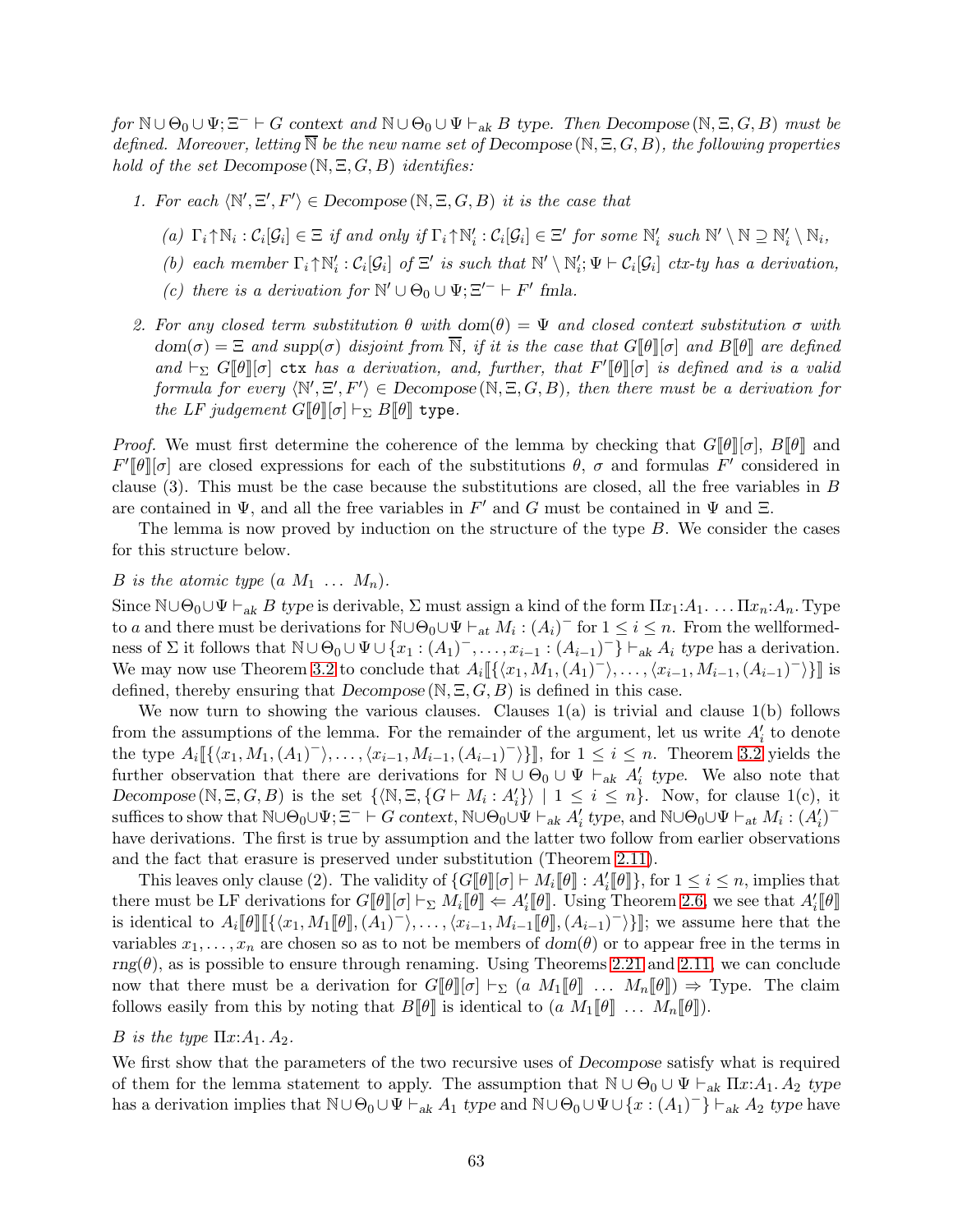derivations. From the latter, using Theorem [3.2,](#page-16-0) we see that  $A_2\llbracket \{ \langle x, n, (A_1)^{\dagger} \rangle \} \rrbracket$  must be defined and that  $\mathbb{N} \cup \Theta_0 \cup \Psi \vdash_{ak} A_2 \llbracket \{ \langle x, n, (A_1)^\top \rangle \} \rrbracket$  type. must have a derivation for any nominal constant n that is assigned the type  $(A_1)^-$ . Given these observations, it is straightforward to verify that the required conditions are indeed satisfied.

The induction hypothesis now yields the conclusion that  $Decompose(N, \Xi, G, B)$  is defined. A similar observation applies to clauses  $1(a)$ ,  $1(b)$  and  $1(c)$ . For clause 2, we observe first that substitutions  $\theta$  and  $\sigma$  are "good" for this case only if they are good for the recursive calls; hence we may use them without specific reference to the context. We then observe that if  $B[\![\theta]\!]$  is defined, then so must  $A_1[\![\theta]\!]$  and  $A_2[\![\theta]\!]$  be. Now, if can show that, for the n chosen in the definition of Decompose, it is the case that  $(G, n : A_1)\llbracket \theta \rrbracket[\sigma]$  is defined and that  $\vdash_{\Sigma} (G, n : A_1)\llbracket \theta \rrbracket[\sigma]$  ctx has a derivation, we can invoke the induction hypothesis relative to the second recursive call to Decompose to conclude that  $(G, n : A_1)\llbracket \theta \rrbracket [\sigma] \vdash_{\Sigma} A_2\llbracket \theta \rrbracket$  type must have a derivation and, hence, that  $G[\![\theta]\!] [\![\sigma]\!] \vdash_{\Sigma} \Pi x : A_1 : A_2$ .  $[\![\theta]\!]$  type has one, as we desired to show. That  $(G, n : A_1)[\![\theta]\!] [\![\sigma]\!]$  is defined follows from the assumption that  $G[\![\theta]\!]$  defined and the earlier observation that  $A_1[\![\theta]\!]$ is. The induction hypothesis invoked relative to the first recursive call to Decompose allows us to conclude that there is a derivation for  $G\llbracket \theta \rrbracket \sigma \vdash_{\Sigma} A_1\llbracket \theta \rrbracket$  type. By assumption,  $\vdash_{\Sigma} G\llbracket \theta \rrbracket \sigma \vdash_{\Sigma}$  tx has a derivation. Noting that  $(G, n : A_1)[\theta][\sigma]$  is the same expression as  $(G[\theta][\sigma], n : A_1[\theta])$ , we see that  $\vdash_{\Sigma} (G, n : A_1)$ [θ][σ] ctx would have a derivation if we could be sure that n is not assigned a type in  $G[\![\theta]\!]$ , But this must be the case: the way the n is chosen ensures that G cannot have such a binding and the condition that  $supp(\sigma)$  is disjoint from  $\overline{N}$  ensures that  $\sigma$  cannot introduce one.  $\Box$ 

 $n$  does not appear in  $M$ ,  $A$ , or the explicit bindings in  $G$ 

if 
$$
\Gamma_i \uparrow \mathbb{N}_i : C_i[\mathcal{G}_i] \in \Xi
$$
 and  $\Gamma_i$  appears in  $G$ , then  $n \in \mathbb{N}_i$   
\n
$$
\{\mathbb{N}'; \Psi; \Xi'; \Omega \longrightarrow F' \mid (\mathbb{N}', \Xi', F') \in Decompose(\mathbb{N}, \Xi, G, B)\}
$$
\n
$$
\mathbb{N}; \Psi; \Xi; \Omega \longrightarrow \{G \vdash M : A\}^{Ann} \supset \{G, n : B \vdash M : A\}^{Ann}
$$
\n
$$
n \text{ does not appear in } M, A \text{ or the explicit bindings in } G
$$

$$
\frac{n \text{ also not approach in } M, H, G, \text{ the cipher changes in } G}{N; \Psi; \Xi; \Omega \longrightarrow \{G, n : B \vdash M : A\}^{Ann} \supset \{G \vdash M : A\}^{Ann}
$$
 LF-str  
\n
$$
G = G_1, n_1 : A_1, n_2 : A_2, G_2
$$
\n
$$
G' = G_1, n_2 : A_2, n_1 : A_1, G_2
$$
\n
$$
n_1 \text{ does not appear in } A_2
$$
\n
$$
\overline{N; \Psi; \Xi; \Omega \longrightarrow \{G \vdash M : A\}^{Ann} \supset \{G' \vdash M : A\}^{Ann}
$$
 LF-perm  
\n
$$
G' = n : B, n_1 : A_1, \dots, n_m : A_m \qquad \{A_i[[\{(n, N, (B)^-)\}] = A'_i \mid 1 \le i \le m\}
$$
\n
$$
G'' = G, n_1 : A'_1, \dots, n_m : A'_m
$$
\n
$$
\underline{M[\{(n, N, (B)^-)\}] = M' \qquad A[\{(n, N, (B)^-)\}] = A'}
$$
\n
$$
\overline{N; \Psi; \Xi; \Omega \longrightarrow \{G, G' \vdash M : A\} \supset \{G \vdash N : B\} \supset \{G'' \vdash M' : A'\}
$$
\nLF-inst

<span id="page-63-0"></span>Figure 4.9: Rules that Encode Meta-Theoretic Properties of LF

Figure [4.9](#page-63-0) presents the proof rules which encode the content of the LF meta-theorems. The symbol Ann in the first three rules, which encode weakening, strengthening, and context permu-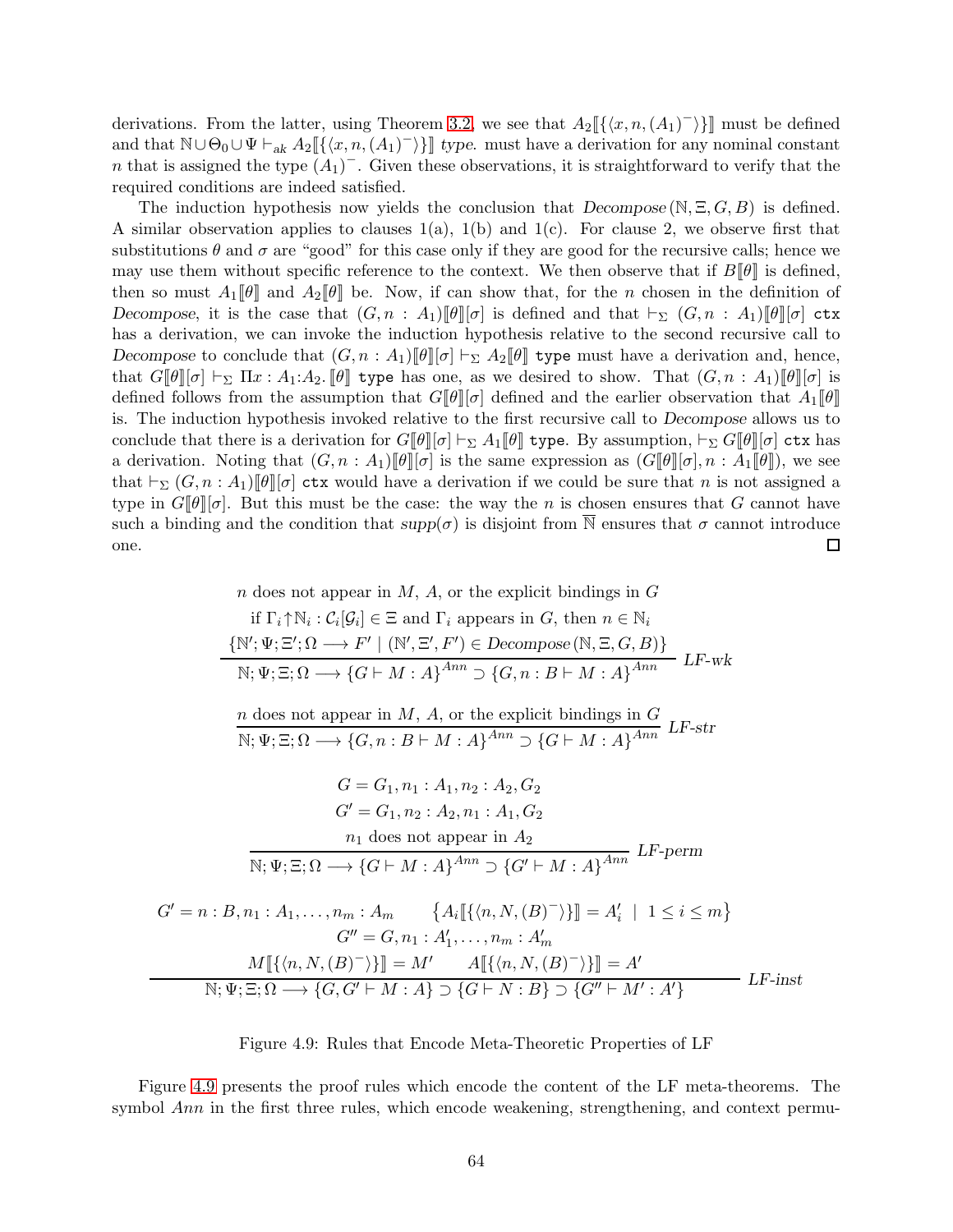tation, stands for no annotation,  $\mathbb{Q}^i$  or  $*^i$  for some i, used in the same manner throughout the rule instance. Annotations are permitted in these rules to reflect the fact that the corresponding meta-theorems guarantee the preservation of the structure, and thus height, of LF derivations.

We show that these rules are well-defined by demonstrating that they satisfy the preservation of wellformedness property for sequents and that they are sound.

<span id="page-64-0"></span>Theorem 4.71. The following property holds for every instance of the rules in Figure [4.9:](#page-63-0) if the conclusion sequent is well-formed, the premises expressing typing conditions have derivations and the conditions expressed by the other, non-sequent premises are satisfied, then the premise sequents must be well-formed.

Proof. The theorem holds vacuously for the rules LF-str, LF-perm, and LF-inst. For LF-wk, Lemma [4.70](#page-61-0) yields the conditions that are required of  $\Xi'$  and  $F'$  for each of the premise sequents, and the wellformedness of the conclusion sequent yields the condition required of the formulas in Ω. □

**Theorem 4.72.** The following property holds for every instance of each of the rules in Figure [4.9:](#page-63-0) if the premises expressing typing judgements are derivable, the conditions described in the other nonsequent premises are satisfied and all the premise sequents are valid, then the conclusion sequent must also be valid.

Proof. To establish the theorem, we must show the validity of each closed instance of the conclusion sequent under the conditions described. In the case of the  $LF-wk$ ,  $LF-str$  and  $LF-perm$ , the notion of validity must also be relativized to a height assignment. Since closed instances of atomic formulas are interpreted via the derivability of LF judgements, we may use the meta-theorems presented in Section [2.3](#page-11-0) in this argument. The details are entirely straightforward in the case of the rules  $LF-str$ ,  $LF-permand LF-inst$ , and we therefore avoid their presentation here. The argument is more involved for the rule LF-wk: the interpretation of atomic formulas includes the wellformedness of contexts and types and we must show that the premises of this rule suffice to ensure this holds for the extension of the context embodied in the consequent of the goal formula. We therefore present the proof for this case in more detail below.

Let  $\theta$  and  $\sigma$  be substitutions that identify a closed instance of the conclusion sequent of this rule. As noted above, we must show that this instance is valid with respect to any height assignment  $\Upsilon$  if the assumptions of the lemma are satisfied. Let  $\overline{N}$  be the new name set of Decompose (N,  $\Xi$ , G, B). We show what is required initially under the assumption that  $supp(\theta)$  and  $supp(\sigma)$  are disjoint from N; we will explain later how this condition can be obviated.

We claim that  $\theta$  and  $\sigma$  identify closed instances of all the premise sequents under the above assumption. Such a sequent must have the form  $\mathbb{N}'; \Psi; \Xi'; \Omega \longrightarrow F'$  where  $\mathbb{N}' \subseteq \overline{\mathbb{N}} \cup \mathbb{N}$  and, by Lemma [4.70,](#page-61-0) each  $\Gamma_i \uparrow \mathbb{N}'_i : \mathcal{C}_i[\mathcal{G}_i] \in \Xi'$  corresponds to a  $\Gamma_i \uparrow \mathbb{N}_i : \mathcal{C}_i[\mathcal{G}_i] \in \Xi$  with  $\mathbb{N}' \setminus \mathbb{N} \supseteq \mathbb{N}'_i \setminus \mathbb{N}_i$ . Since  $\Xi^{-} = \Xi^{-}$ , we only need to show that  $\theta$  and  $\sigma$  are proper with respect to this sequent to be sure they identify a closed instance of it. The compatibility of  $\langle \theta, \emptyset \rangle$  with the conclusion sequent implies that  $supp(\theta) \cap \mathbb{N} = \emptyset$ . Since we also have  $supp(\theta) \cap \overline{\mathbb{N}} = \emptyset$ , it follows that  $supp(\theta)$  is disjoint from the support set of the shown sequent and hence  $\langle \theta, \emptyset \rangle$  must be substitution compatible with it. Using Theorems [4.71](#page-64-0) and [4.10,](#page-28-0) we see that the context types in the context variables context that results from applying  $\theta$  to the sequent must be well-formed relative to it. Since the application of a term variables substitution does not remove any entries from a context variables context, there must be an association in  $\Xi'[\![\theta]\!]$  for every variable in  $dom(\sigma)$ . To determine that  $\sigma$  is appropriate for the sequent, it only remains to be shown that there is a derivation for  $supp(\sigma) \setminus \mathbb{N}'_i$ ;  $\emptyset$ ;  $\emptyset \vdash C_i[\mathcal{G}_i[\![\theta]\!] \leadsto_{csty} G_i$  for each context expression  $G_i$  that  $\sigma$  substitutes for a variable  $\Gamma_i$ . The appropriateness of  $\sigma$  for the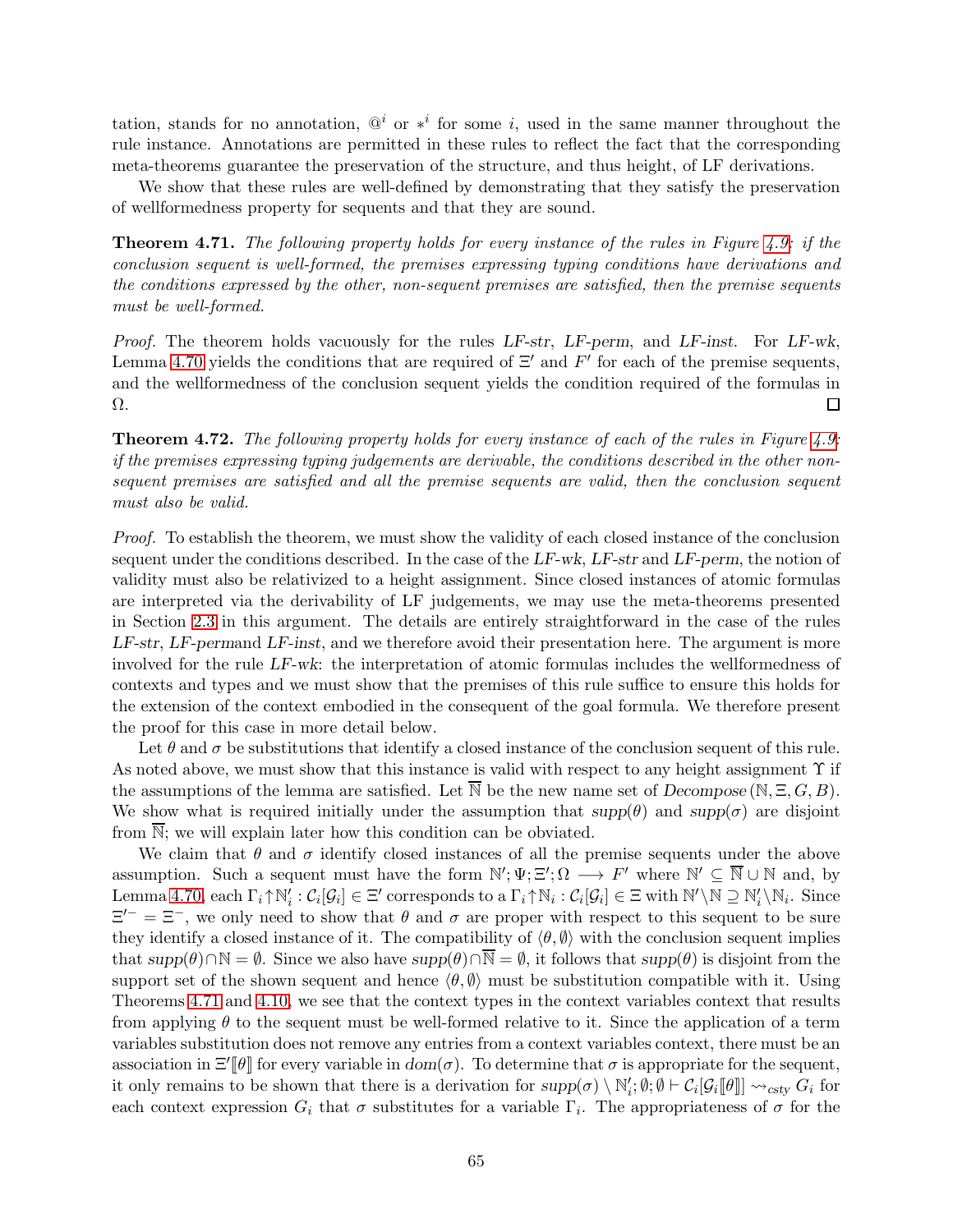corresponding instance of the conclusion sequent tells us that  $supp(\sigma) \setminus \mathbb{N}_i$ ;  $\emptyset$ ;  $\emptyset \vdash \mathcal{C}_i[\mathcal{G}_i[\![\theta]\!] \leadsto_{\text{csty}} G_i$ has a derivation. We would get the desired conclusion from this if  $supp(\sigma) \setminus \mathbb{N}'_i = supp(\sigma) \setminus \mathbb{N}_i$ But this must be the case: since  $\mathbb{N}' \setminus \mathbb{N} \supseteq \mathbb{N}'_i \setminus \mathbb{N}_i$  it follows that  $\overline{\mathbb{N}} \supseteq \mathbb{N}'_i \setminus \mathbb{N}_i$  and we know that  $supp(\sigma) \cap \overline{\mathbb{N}} = \emptyset.$ 

We turn now to the main task, that of showing that the instance of the conclusion sequent is valid respect to the height assignment  $\Upsilon$ . For this, it suffices to show that if all the formulas in  $\Omega \cup \{\{G \vdash M : A\}^{Ann}\}[\![\theta]\!][\sigma]$  are valid with respect to  $\Upsilon$ , then  $\{G, n : B \vdash M : A\}^{Ann}[\![\theta]\!][\sigma]$  is also so valid. Using Theorem [2.14,](#page-11-1) the interpretation of atomic formulas, and the fact that  $\sigma$ cannot introduce a binding for n into  $G$  if it is appropriate for the instance of the conclusion sequent resulting from applying  $\theta$ , we see that this would be the case if  $G[\theta][\sigma] \vdash_{\Sigma} B[\theta]$  type has a derivation. To show that this is so, we use Lemma [4.70.](#page-61-0) The wellformedness of the conclusion sequent ensures that the parameters of the call to Decompose satisfy the requirements of the lemma. The substitutions  $\theta$  and  $\sigma$  also meet the conditions required of them by clause 2: they are closed substitutions with domains identical to  $\Psi$  and  $\Xi^-$ , respectively,  $G[\![\theta]\!] [\![\sigma]\!]$  and  $B[\![\theta]\!]$  must obviously be defined, and  $\vdash_{\Sigma} G[\![\theta]\!][\sigma]$  ctx must have a derivation because  $\{G \vdash M : A\}^{Ann}[\![\theta]\!][\sigma]$  is valid by assumption. Thus, the lemma would allow us to conclude that  $G\llbracket \theta \rrbracket[\sigma] \vdash_{\Sigma} B\llbracket \theta \rrbracket$  type has a derivation if  $F'[\![\theta]\!] [\sigma]$  is valid for every  $\langle \mathbb{N}', \Xi', F' \rangle \in Decompose(\mathbb{N}, \Xi, G, B)$ . But this must be the case. These are the goal formulas of closed instances of the premise sequents that we have assumed to be valid. Further, the assumption formulas of these sequents are  $\Omega[\![\theta]\!][\![\sigma]$ , which are valid with respect to  $\Upsilon$  by assumption. It follows that each  $F'[\![\theta]\!][\sigma]$  must be valid with respect to Υ. Since these formulas do not contain annotations, it is easy to see that they must be valid without qualification.

It remains only to dispense with the assumption concerning  $supp(\theta)$  and  $supp(\sigma)$ . If these substitutions do not satisfy the assumption at the outset, then we may consider their variants  $\theta'$ and  $\sigma'$  that are obtained through a permutation that swaps nominal constants in the set  $\overline{N}$  with ones that do not appear in  $\overline{\mathbb{N}} \cup \mathbb{N} \cup supp(\theta) \cup supp(\sigma)$ . This permutation will leave the conclusion sequent unaffected and will ensure that  $supp(\theta')$  and  $supp(\sigma')$  are disjoint from  $\overline{\mathbb{N}}$ . We may then use the earlier argument with respect to  $\theta'$  and  $\sigma'$  and conclude the proof by invoking Theorem [4.18](#page-31-1) and a version of Theorem [4.19](#page-31-0) relativized to validity with respect to height assignments that can be easily shown to be true. 口

# 5 An Example Development: Uniqueness of Typing

We illustrate the proof system that has been developed in Section [4](#page-24-0) by showing how a formal proof can be provided within it for the type uniqueness property of the STLC, the running example in this paper. We have discussed how this property can be expressed within  $\mathcal{L}_{LF}$  in Section [3.3.](#page-21-0) To recall, it the situation in which the LF signature parameterizing  $\mathcal{L}_{LF}$  is the one presented in Figure [2.7](#page-59-0) and c denotes the context schema comprising the single block

 $\{t : o\}x : tm, y : of x t,$ 

the formula expressing the property of interest is the following:

$$
\Pi \Gamma : c.\forall e : o.\forall t_1 : o.\forall t_2 : o.\forall d_1 : o.\forall d_2 : o.
$$
\n
$$
\{\Gamma \vdash e : tm\} \supset \{\Gamma \vdash t_1 : tp\} \supset \{\Gamma \vdash t_2 : tp\} \supset \{\Gamma \vdash d_3 : o.\{.\} \vdash d_3 : eq \ t_1 \ t_2\}.
$$

Following the earlier discussion, we will actually construct a proof for the sequent  $\emptyset; \emptyset; \emptyset; \emptyset \longrightarrow F$ where  $F$  is the formula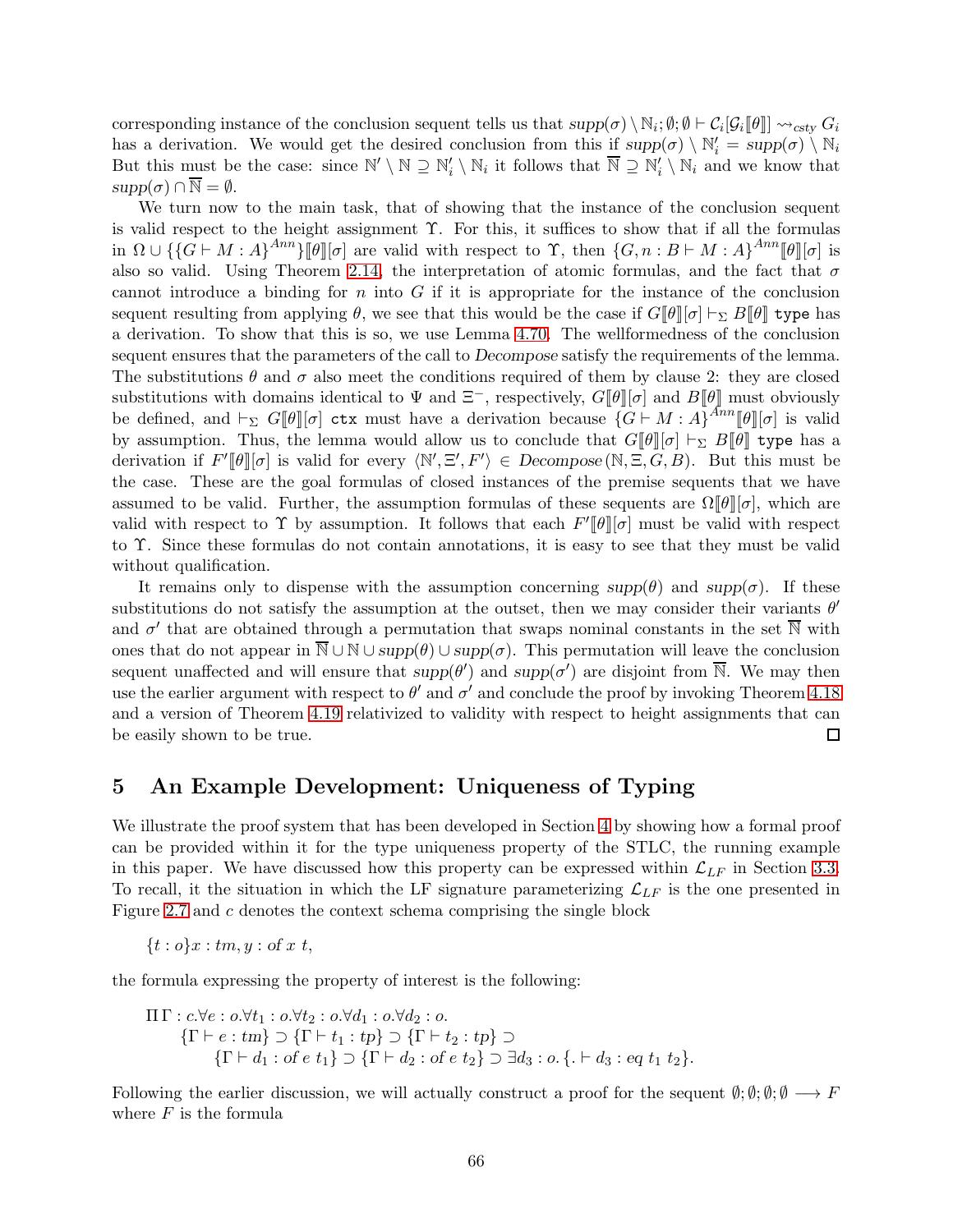$$
\Pi \Gamma : c.\forall e : o.\forall t_1 : o.\forall t_2 : o.\forall d_1 : o.\forall d_2 : o.
$$
\n
$$
\{\Gamma \vdash e : tm\} \supset \{\Gamma \vdash t_1 : tp\} \supset \{\Gamma \vdash t_2 : tp\} \supset \{\Gamma \vdash d_3 : o.\{\Gamma \vdash d_3 : eq \ t_1 \ t_2\}.\}
$$

We can then obtain a proof from the sequent representing the formula that we really want to prove using a proof of the strengthening lemma for equality of types identified in Section [3.3.](#page-21-0) We will not discuss a proof of the strengthening lemma or how exactly the use of lemmas plays out within our proof system. Suffice it to say that the former should hold no mysteries after we have discussed the proof of the sequent  $\emptyset$ ;  $\emptyset$ ;  $\emptyset \longrightarrow F$  and the latter involves the use of the cut rule in the manner that we would expect. Also, our discussion of proofs will be in a "backwards," proof-construction style: given a target or goal sequent, we will identify a collection of new goal sequents from whose proofs we can construct a proof of the original one by using rules of the proof system.

To get to the details, the informal proof of the formula  $F$  was based on an induction of the height of the typing derivation associated with the formula  $\{\Gamma \vdash d_1 : \text{of } e t_1\}$  that appears as an antecedent of an implication in  $F$ . We can mimic this process in the formal proof through the use of the ind rule, that would yield as a new goal the task of constructing a proof for the sequent  $\emptyset; \emptyset; \emptyset; \{F^*\} \longrightarrow F^{\textcircled{a}}$ ; we use the notation  $F^*$  and  $F^{\textcircled{a}}$  to denote formulas that are identical to F except that the occurrence of the formula  $\{\Gamma \vdash d_1 : \text{of } e \ t_1\}$  within them is annotated with a  $*$  and an @, respectively. We may now think of deriving this sequent by using a sequence of rules for introducing logical symbols into its goal formula, leaving us with the task of constructing a proof for the following sequent:

$$
\begin{aligned}\n\cdot; (e: o, t_1: o, t_2: o, d_1: o, d_2: o); \Gamma \uparrow \emptyset : c[\cdot]; \\
\{F^*, \{\Gamma \vdash e : \text{tm}\}, \{\Gamma \vdash t_1: \text{tp}\}, \{\Gamma \vdash t_2: \text{tp}\}, \{\Gamma \vdash d_1: \text{of } e \ t_1\}^\text{@}, \{\Gamma \vdash d_2: \text{of } e \ t_2\}\} \\
&\longrightarrow \exists d_3: o, \{\Gamma \vdash d_3: \text{eq } t_1 \ t_2\}\n\end{aligned}
$$

At this point in the informal proof we used case analysis to identify the different ways in which the formula  $\{\Gamma \vdash d_1 : \text{of } e \ t_1\}$  may have been derived. This effect is realized in our proof system by considering the application of the  $atm$ -app-L rule with respect to the assumption formula  ${\{\Gamma \vdash d_1 : \text{of } e \ t_1\}}^@$ . Doing so leads to the conclusion that we can complete the proof if we can construct proofs for the following four sequents:

1. 
$$
(n : o, n_1 : o, n_2 : o); (t_2 : o, d_2 : o, r : o \rightarrow o, t : o, u : o, a : o \rightarrow o \rightarrow o); \Gamma \uparrow \emptyset : c[\cdot];
$$
  
\n $\{F^*, \{\Gamma \vdash \text{lam } t \ (\lambda x. r \ x) : \text{tm} \}, \{\Gamma \vdash \text{arr } t \ u : \text{tp} \}, \{\Gamma \vdash t_2 : \text{tp} \}, \{\Gamma \vdash t : \text{tp} \}^*,$   
\n $\{\Gamma \vdash d_2 : \text{of} (\text{lam } t \ (\lambda x. r \ x)) \ t_2 \}, \{G, n : \text{tm} \vdash r \ n : \text{tm} \}^*, \{\Gamma \vdash t : \text{tp} \}^*,$   
\n $\{\Gamma \vdash u : \text{tp} \}^*, \{G, n_1 : \text{tm}, n_2 : \text{of } n_1 \ t \vdash a \ n_1 \ n_2 : \text{of} \ (r \ n_1) \ u\}^* \}$   
\n $\rightarrow \exists d_3 : o. \{\Gamma \vdash d_3 : \text{eq} (\text{arr } t \ u) \ t_2 \}$ 

<span id="page-66-0"></span>2. 
$$
\because
$$
;  $(t_1 : o, t_2 : o, d_2 : o, m : o, n : o, u : o, a_1 : o, a_2 : o)$ ;  $\Gamma \uparrow \emptyset : c[\cdot]$ ;  
\n $\{F^*, \{\Gamma \vdash app m n : tm\}, \{\Gamma \vdash t_1 : tp\}, \{\Gamma \vdash t_2 : tp\}, \{\Gamma \vdash n : tm\}^*, \{\Gamma \vdash t_1 : tp\}^*, \{\Gamma \vdash t_1 : tp\}^*, \{\Gamma \vdash u : tp\}^*, \{\Gamma \vdash a_1 : of M (arr u t_1)\}^*, \{\Gamma \vdash a_2 : of n u\}^*\}\longrightarrow \exists d_3 : o. \{\Gamma \vdash d_3 : eq t_1 t_2\}$ 

3. 
$$
\cdot
$$
;  $(t_2 : o, d_2 : o)$ ;  $\Gamma \uparrow \emptyset : c[]$ ;  
\n $\{F^*, \{\Gamma \vdash empty : tm\}, \{\Gamma \vdash unit : tp\}, \{\Gamma \vdash t_2 : tp\}, \{\Gamma \vdash d_2 : of empty t_2\}\}\$   
\n $\longrightarrow \exists d_3 : o, \{\Gamma \vdash d_3 : eq \text{ unit } t_2\}$ 

4. 
$$
(n : o, n_1 : o)
$$
;  $(t_1 : o \to o \to o, t_2 : o \to o \to o, d_2 : o \to o \to o)$ ;  
\n $\Gamma \uparrow \emptyset : c[n : tm, n_1 : of n (t_1 n n_1)];$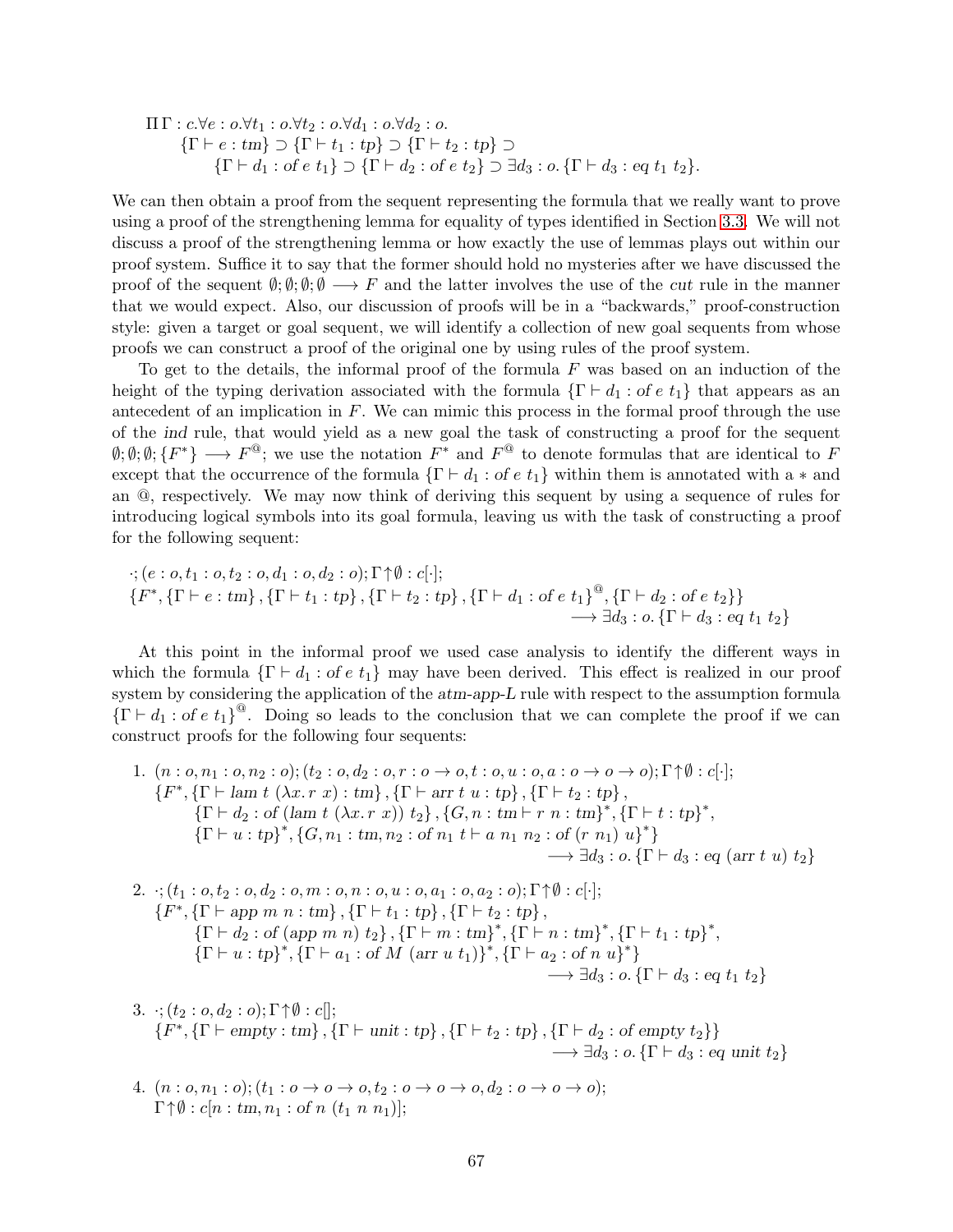$$
\{F^*, \{\Gamma \vdash n : \text{tm}\}, \{\Gamma \vdash t_1 \ n \ n_1 : \text{tp}\}, \{\Gamma \vdash t_2 \ n \ n_1 : \text{tp}\}, \{\Gamma \vdash d_2 \ n \ n_1 : \text{of} \ n \ (t_2 \ n \ n_1)\}\}\
$$
  

$$
\longrightarrow \exists d_3 : o. \{\Gamma \vdash d_3 : \text{eq } (t_1 \ n \ n_1) \ (t_2 \ n \ n_1)\}
$$

The first of these sequents covers all of the cases where the head of  $d_1$  is the constant of lam, the second where it is of app, the third where it is of empty, and the fourth where it is a bound variable that appears in the context that instantiates  $\Gamma$ .

In the first of these cases, the informal proof was based on considering the derivation of the main LF typing judgement associated with  $\{\Gamma \vdash d_2 : \text{of } (\text{lam } t \ (\lambda x.\ r \ x)) \ t_2\}$ . Given the structure of the type, such a derivation will exist only when the head of  $d_2$  is the constant of lam. In the proof system, this analysis is realized by considering the use of the atm-app-L rule relative to this formula, leading to the conclusion that we could complete a proof for this subcase if we are able to provide a proof for the sequent

$$
(n: o, n_1: o, n_2: o, n_3: o, n_4: o, n_5: o);
$$
  
\n
$$
(r: o \rightarrow o, t: o, u: o, a: o \rightarrow o \rightarrow o, u_2: o, a_2: o \rightarrow o \rightarrow o); \Gamma \uparrow \emptyset : c[\cdot];
$$
  
\n
$$
\{F^*, \{\Gamma \vdash \text{lam } t \ (\lambda x. r \ x): \text{tm} \}, \{\Gamma \vdash \text{arr } t \ u: tp \}, \{\Gamma \vdash \text{arr } t \ u_2: tp \}, \{\Gamma, n: tm \vdash r \ n: tm \}^*,
$$
  
\n
$$
\{\Gamma \vdash t: tp \}^*, \{\Gamma \vdash u: tp \}^*, \{\Gamma, n_1: tm, n_2: of n_1 t \vdash a n_1 n_2: of (r \ n_1) u \}^*,
$$
  
\n
$$
\{\Gamma, n_3: tm \vdash r \ n_3: tm \}, \{\Gamma \vdash t: tp \}, \{\Gamma \vdash u_2: tp \},
$$
  
\n
$$
\{\Gamma, n_4: tm, n_5: of n_1 t \vdash a_2 n_4 n_5: of (r \ n_4) u_2\}\}
$$
  
\n
$$
\rightarrow \exists d_3: o, \{\Gamma \vdash d_3: eq (arr t \ u) (arr t u_2)\}
$$

The informal proof now uses the induction hypothesis based on the strictly smaller derivation that is assumed to exist for the main typing judgement associated with the assumption formula  ${\{\Gamma, n_1 : tm, n_2 : of n_1 t \vdash a n_1 n_2 : of (r n_1) u\}}$ . In the formal proof, this effect is realized by using the formula  $F^*$  together with the other assumption formulas in the sequent. Specifically, we would consider a sequence of uses of the  $\Pi$ -L and  $\forall$ -L,  $\supset$ -L,id and wk rules that would leave us needing to prove a sequent in which the consequent of a relevant instance of the formula F has been added to the set of assumption formulas. To actually carry out this process, it would be necessary to check that the context expression  $\Gamma, n_1 : \text{tm}, n_2 : \text{of } n_1 \text{ } t$  has the structure needed to satisfy the context schema represented by c, and we would need to instantiate the quantified variable  $e$  in  $F$ with  $(r n_1)$ ,  $t_1$  with  $u_1$ ,  $t_2$  with  $u_2$ ,  $d_1$  with  $(a n_1 n_2)$ , and  $d_2$  with  $(a_2 n_1 n_2)$ . We leave it to the reader to check that these requirements can be satisfied and to elaborate the process by which the task can be reduced to that of constructing a proof for the sequent

$$
(n: o, n_1: o, n_2: o, n_3: o, n_4: o, n_5: o);
$$
  
\n
$$
(r: o \rightarrow o, t: o, u: o, a: o \rightarrow o \rightarrow o, u_2: o, a_2: o \rightarrow o \rightarrow o, d_3: o \rightarrow o \rightarrow o \rightarrow o \rightarrow o \rightarrow o \rightarrow o \rightarrow o);
$$
  
\n
$$
\Gamma \uparrow \emptyset : c[\cdot];
$$
  
\n
$$
\{F^*, \{\Gamma \vdash \text{lam } t \ (\lambda x. r \ x): \text{tm} \}, \{\Gamma \vdash \text{arr } t \ u: tp \}, \{\Gamma \vdash \text{arr } t \ u_2: tp \}, \{\Gamma, n: tm \vdash r \ n: tm \}^*,
$$
  
\n
$$
\{\Gamma \vdash t: tp \}^*, \{\Gamma \vdash u: tp \}^*, \{\Gamma, n_1: tm, n_2: of n_1 t \vdash a n_1 n_2: of (r \ n_1) u \}^*,
$$
  
\n
$$
\{\Gamma, n_3: tm \vdash r \ n_3: tm \}, \{\Gamma \vdash t: tp \}, \{\Gamma \vdash u_2: tp \},
$$
  
\n
$$
\{\Gamma, n_4: tm, n_5: of n_1 t \vdash a_2 n_4 n_5: of (r \ n_4) u_2 \},
$$
  
\n
$$
\{\Gamma, n_1: tm, n_2: of n_1 t \vdash d_3 n n_1 n_2 n_3 n_4 n_5: eq u u_2 \} \}
$$
  
\n
$$
\rightarrow \exists d_3: o. \{\Gamma \vdash d_3: eq (arr t u) (arr t u_2) \}
$$

The key observation now is that the main typing judgement corresponding to the new assumption formula in this sequent is derivable only of the head of  $d_3$  is an instance of refl and u and  $u_2$ are instantiated with identical types. This reasoning step is reflected in the formal proof in the employment, again, of the atm-app-L with respect to this assumption formula, which results in the conclusion that it suffices to construct a proof for the sequent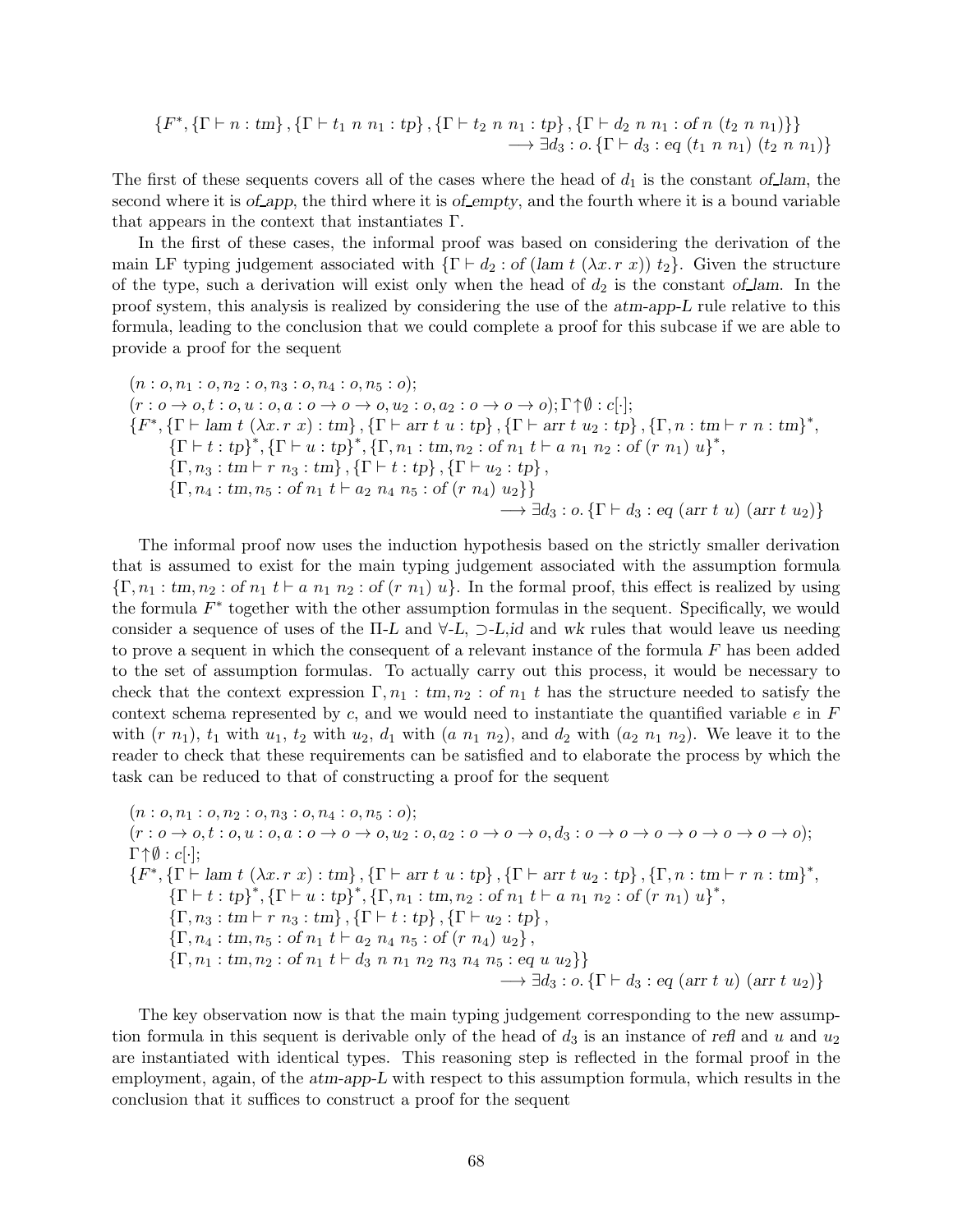$$
(n: o, n_1: o, n_2: o, n_3: o, n_4: o, n_5: o);
$$
  
\n
$$
(r: o \rightarrow o, t: o, u: o, a: o \rightarrow o \rightarrow o, a_2: o \rightarrow o \rightarrow o); \Gamma \uparrow \emptyset : c[\cdot];
$$
  
\n
$$
\{F^*, \{\Gamma \vdash \text{lam } t(\lambda x. r x): \text{tm}\}, \{\Gamma \vdash \text{arr } t u: \text{tp}\}, \{\Gamma \vdash \text{arr } t u_2: \text{tp}\}, \{\Gamma, n: \text{tm}\vdash r n: \text{tm}\}^*,
$$
  
\n
$$
\{\Gamma \vdash t: \text{tp}\}^*, \{\Gamma \vdash u: \text{tp}\}^*, \{\Gamma, n_1: \text{tm}, n_2: \text{of } n_1 t \vdash a n_1 n_2: \text{of } (r n_1) u\}^*,
$$
  
\n
$$
\{\Gamma, n_3: \text{tm}\vdash r n_3: \text{tm}\}, \{\Gamma \vdash t: \text{tp}\}, \{\Gamma \vdash u: \text{tp}\},
$$
  
\n
$$
\{\Gamma, n_4: \text{tm}, n_5: \text{of } n_1 t \vdash a_2 n_4 n_5: \text{of } (r n_4) u\}, \{\Gamma, n_1: \text{tm}, n_2: \text{of } n_1 t \vdash u: \text{tp}\}\}
$$
  
\n
$$
\rightarrow \exists d_3: o, \{\Gamma \vdash d_3: \text{eq} (\text{arr } t u) (\text{arr } t u)\}
$$

It is easy to see that this sequent would be derivable if the goal formula in it is replaced with the one obtained by instantiating the existentially quantified variable  $d_3$  with the term (refl (arr t u)). However, that suffices to complete the proof of this subcase: we simply use the  $\exists$ -R below that derivation to get one for the sequent that is really of interest.

The analysis in the three remaining cases all begin with a step similar to that in the case just considered, that of analyzing the assumption formula corresponding to the other posited STLC typing derivation for the term. Since the first derivation has fixed the top level structure of the term, this analysis will identify only one possibility, i.e., that the final step in that derivation is the same as that in the analysis of the first derivation. In the case corresponding to sequent identified by the label [2,](#page-66-0) the argument will again employ the inductive hypothesis by identifying a suitable instance of the formula  $F^*$ . In each of the cases, the conclusion of the proof for that case will involve the instantiation of the existential goal, and decomposition of the resulting atomic goal formula. We leave it to the reader to fill out the details.

## 6 Related Work and Conclusion

We have described a logic called  $\mathcal{L}_{LF}$  in this paper that provides a means for formalizing properties of LF specifications. The atomic formulas in this logic encode typing judgements relative to an LF signature that parameterizes the logic. Propositional connectives can be used over these formulas to describe more complex properties and the logic also supports quantification over variables denoting LF contexts and terms. We have complemented the logic by presenting a proof system that can be used to establish the validity of formulas that express properties of the specified systems. In addition to providing rules that interpret the logical symbols, the proof system builds in the capability to carry out a case-analysis style reasoning over typing judgements in LF and to reason inductively based on the heights of LF derivations. The logic also enables the encoding of generic mechanisms for reasoning about LF derivability, a fact that we have illustrated by describing proof rules that embody a collection of commonly used meta-theorems about LF. In work that builds on the results of this paper, we have developed a proof assistant called Adelfa that provides mechanized support for the proof system and that we have used to demonstrate its effectiveness in reasoning [\[16,](#page-70-2) [18\]](#page-71-0).

There have been other efforts directed at building a capability for reasoning about LF specifications. However, the approaches taken within these efforts have differed from the one that we have explored in this paper. One prominent approach is that embedded in what might be called the "Twelf family" of systems. The first realization of this approach is the Twelf system itself [\[10\]](#page-70-3). This system uses LF once again to formalize properties of systems described in it. More specifically, the properties that are of interest are described by other LF types that have a functional structure. The validity of these properties is then demonstrated by constructing inhabitants of the types that represent them and exhibiting the totality of these inhabitants as functions via means that are external to the encoding calculus. This approach has achieved much success but it is also limited by the fact that the property that need to be expressed must be transformed into a form that is encodable by a function type, i.e., by formulas that have a ∀∃ quantifier structure. Another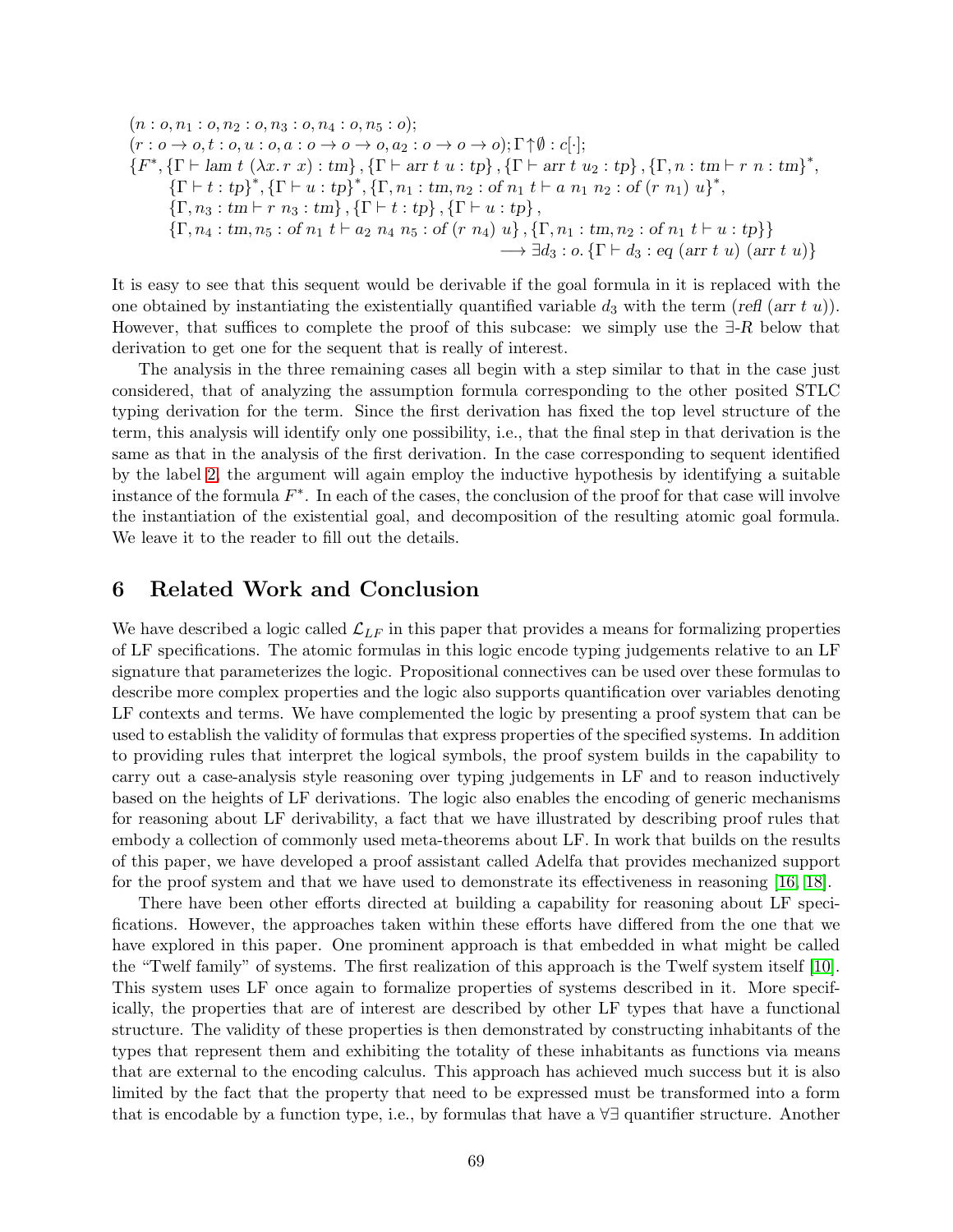drawback of the approach is that is that there isn't an explicit proof to be extracted at the end of a development for a property that has ostensibly been demonstrated. The logic  $M_2^+$  has been enunciated towards mitigating this issue [\[15\]](#page-70-4), and it appears possible to mechanically relate the "reasoning" embodied in a Twelf development to a proof in this logic [\[20\]](#page-71-1). While some of the proof rules in  $M_2^+$  bear a resemblance to the ones in  $\mathcal{L}_{LF}$ , there are significant differences in the specific treatment especially of inductive reasoning.

The Twelf system and the  $M_2^+$  logic differ in an another marked way from the logic that we have described in this paper: they do not provide an explicit means for quantifying over contexts. It is possible to parameterize a development by a context description, but it is one fixed context that then permeates the development. As an example, it is not possible to express the strengthening lemma pertaining to the equality of types in the STLC that we discussed in Section [3.3.](#page-21-0) The Beluga system [\[13\]](#page-70-5) alleviates this problem by using a richer version of type theory that allows for an explicit treatment of contexts as its basis [\[9\]](#page-70-6). Beluga is based on a computational view of reasoning that is similar in many respects to the philosophy underlying Twelf: one writes dependently-typed recursive functions and the type system ensures that the admitted functions are ones that are total and hence embody "proofs" of the properties expressed by the types. This system is more expressive than Twelf because the type system is more expressive, but the structure of the formulas that encode properties is similarly limited. A recent development that appears related to this line of work is that of COCON, a Martin-Löf style type theory that embeds LF within a rich dependently typed calculus that supports recursion [\[12\]](#page-70-7). It would be interesting to compare the reasoning capabilities that result from this kind of a combination with what is possible to achieve with an approach like ours. We leave a further exploration of this issue to future work.

Another approach that has been explored for reasoning about LF specifications is based on their translation to a predicate logic form. A particular exemplar of this approach is one that translates LF specifications into specifications in the logic of hereditary Harrop formulas [\[8\]](#page-70-8), to then be reasoned about using the Abella system [\[17\]](#page-71-2). This approach has the virtue that benefit can be derived from any of the (generic) reasoning capabilities that have been developed for the host system. In the mentioned example, several such advantages are derived from the expressiveness of the logic underlying Abella [\[4\]](#page-70-9): it is possible to define relations between contexts, to treat binding notions explicitly in the reasoning process through the ∇-quantifier, and to use inductive (and co-inductive) definitions in the reasoning logic. There are, however, some drawbacks to the translation-based approach. Perhaps the most significant problem is that the proof steps that can be taken under it are determined by the logic of the host system, and this may allow for more possibilities than are sensible in the LF context. One way to overcome this difficulty is to design macro proof steps that capture the natural process of reasoning about LF specifications. In this respect, one important outcome of the work that we have described here, especially for the structure that we have developed for case analysis, might be an understanding of how one might build within proof assistants such as Abella a targeted capability for reasoning about LF specifications.

## Acknowledgements

This paper is based upon work supported by the National Science Foundation under Grant No. CCF-1617771. Any opinions, findings, and conclusions or recommendations expressed in this material are those of the authors and do not necessarily reflect the views of the National Science Foundation.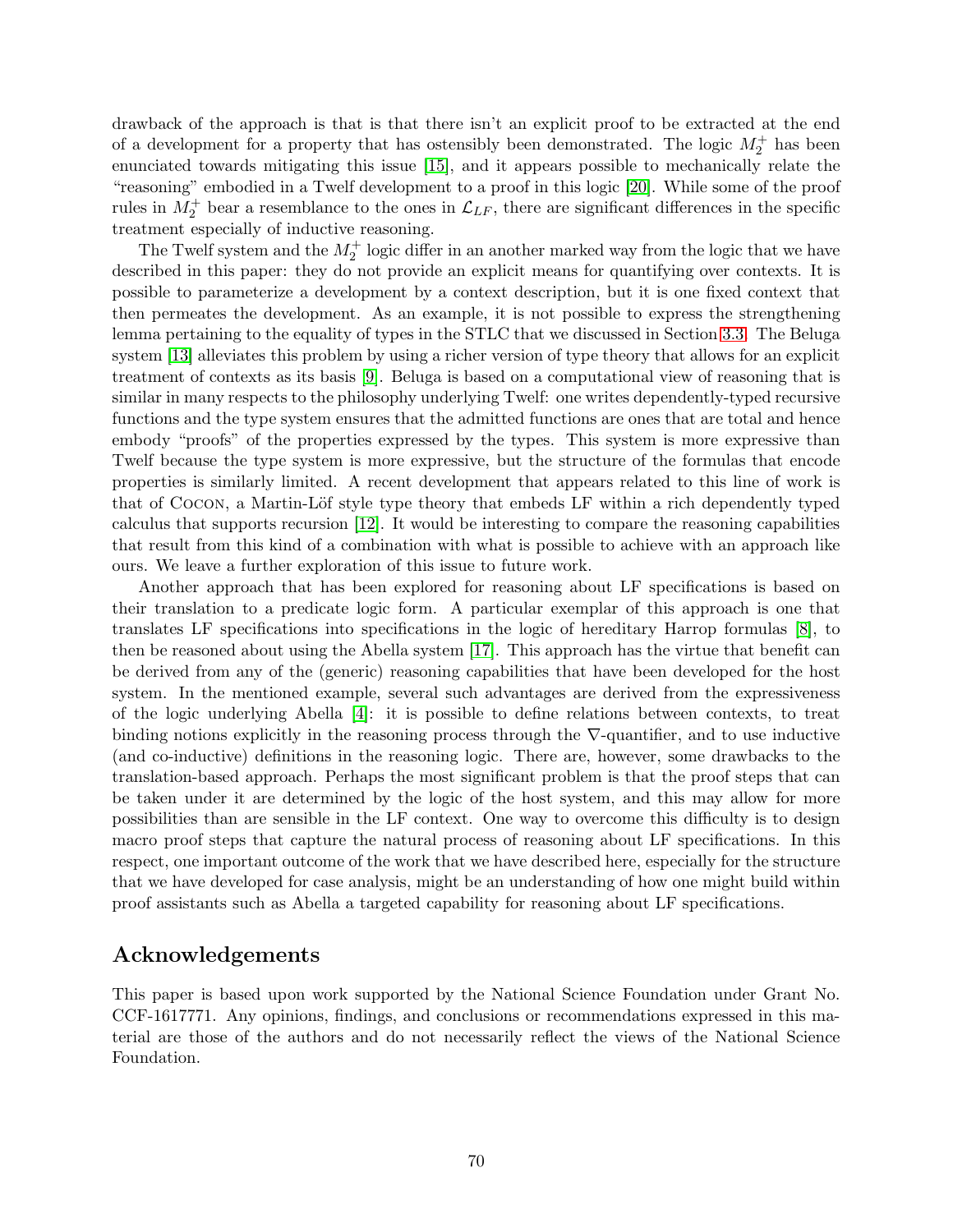# References

- <span id="page-70-0"></span>[1] The Adelfa system. <http://adelfa.cs.umn.edu/>.
- [2] D. Baelde, K. Chaudhuri, A. Gacek, D. Miller, G. Nadathur, A. Tiu, and Y. Wang. Abella: A system for reasoning about relational specifications. Journal of Formalized Reasoning, 7(2), 2014.
- <span id="page-70-9"></span><span id="page-70-1"></span>[3] A. Gacek. A Framework for Specifying, Prototyping, and Reasoning about Computational Systems. PhD thesis, University of Minnesota, 2009.
- [4] A. Gacek, D. Miller, and G. Nadathur. Nominal abstraction. Information and Computation, 209(1):48–73, 2011.
- [5] R. Harper, F. Honsell, and G. Plotkin. A framework for defining logics. Journal of the ACM, 40(1):143–184, 1993.
- [6] R. Harper and D. R. Licata. Mechanizing metatheory in a logical framework. Journal of Functional Programming, 17(4–5):613–673, July 2007.
- <span id="page-70-8"></span>[7] D. Miller. Unification under a mixed prefix. Journal of Symbolic Computation, 14(4):321–358, 1992.
- <span id="page-70-6"></span>[8] D. Miller and G. Nadathur. *Programming with Higher-Order Logic*. Cambridge University Press, June 2012.
- <span id="page-70-3"></span>[9] A. Nanevski, F. Pfenning, and B. Pientka. Contextual model type theory. ACM Trans. on Computational Logic, 9(3):1–49, 2008.
- [10] F. Pfenning and C. Schürmann. System description: Twelf  $A$  meta-logical framework for deductive systems. In H. Ganzinger, editor, 16th Conf. on Automated Deduction (CADE), number 1632 in LNAI, pages 202–206, Trento, 1999. Springer.
- [11] F. Pfenning and C. Schürmann. Twelf User's Guide, Dec. 2002. Available from <http://www.cs.cmu.edu/~twelf/guide-1-4>.
- <span id="page-70-7"></span>[12] B. Pientka, A. Abel, F. Ferreira, D. Thibodeau, and R. Zucchini. Cocon: Computation in contextual type theory. Available from <http://arxiv.org/abs/1901.03378>, 2019.
- <span id="page-70-5"></span>[13] B. Pientka and J. Dunfield. Beluga: A framework for programming and reasoning with deductive systems (system description). In J. Giesl and R. Hähnle, editors, Fifth International Joint Conference on Automated Reasoning, number 6173 in LNCS, pages 15–21, 2010.
- <span id="page-70-4"></span>[14] B. C. Pierce. Types and Programming Languages. MIT Press, 2002.
- [15] C. Schürmann. Automating the Meta Theory of Deductive Systems. PhD thesis, Carnegie Mellon University, Oct. 2000.
- <span id="page-70-2"></span>[16] M. Southern. A Framework for Reasoning About LF Specifications. PhD thesis, University of Minnesota, May 2021.